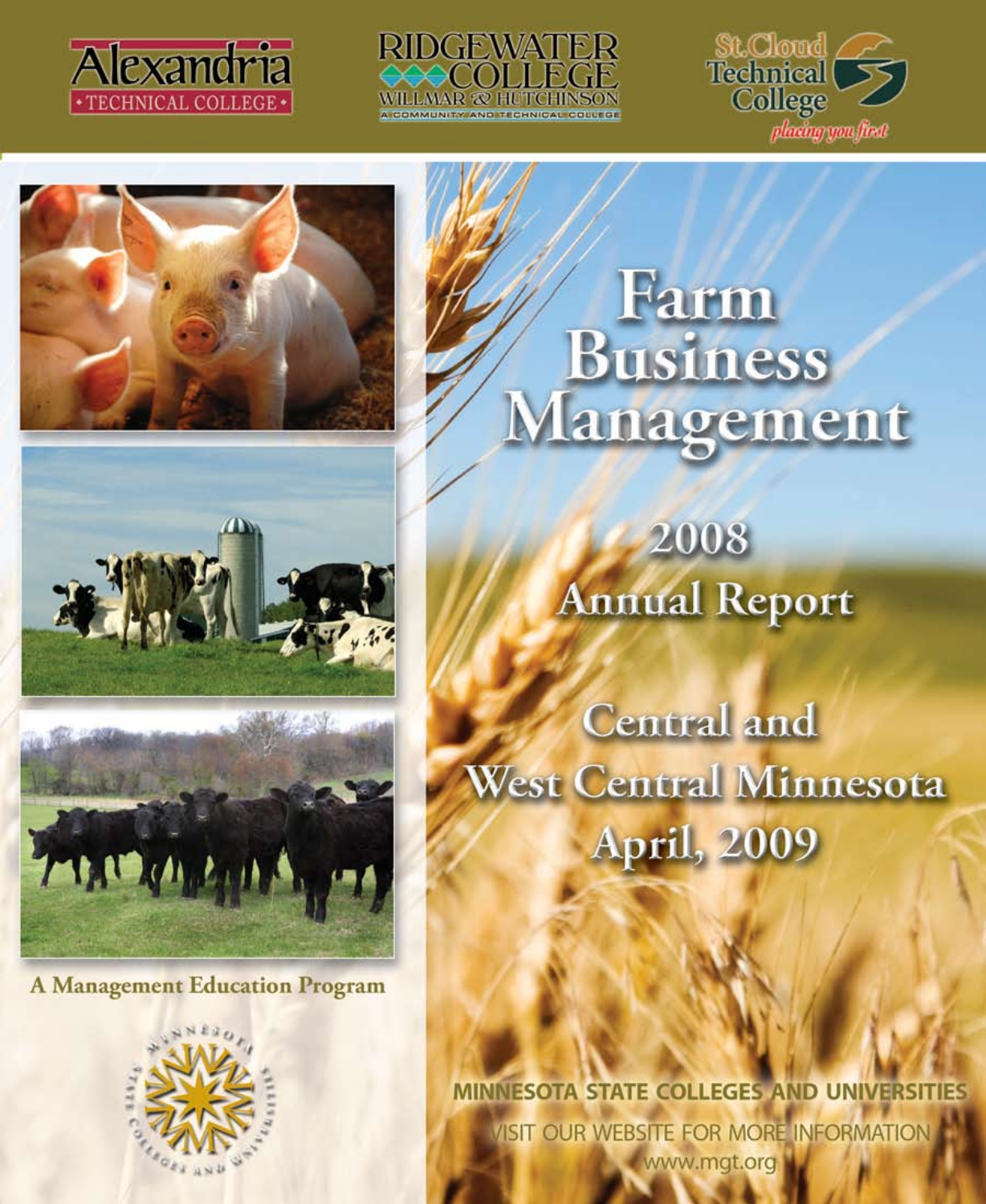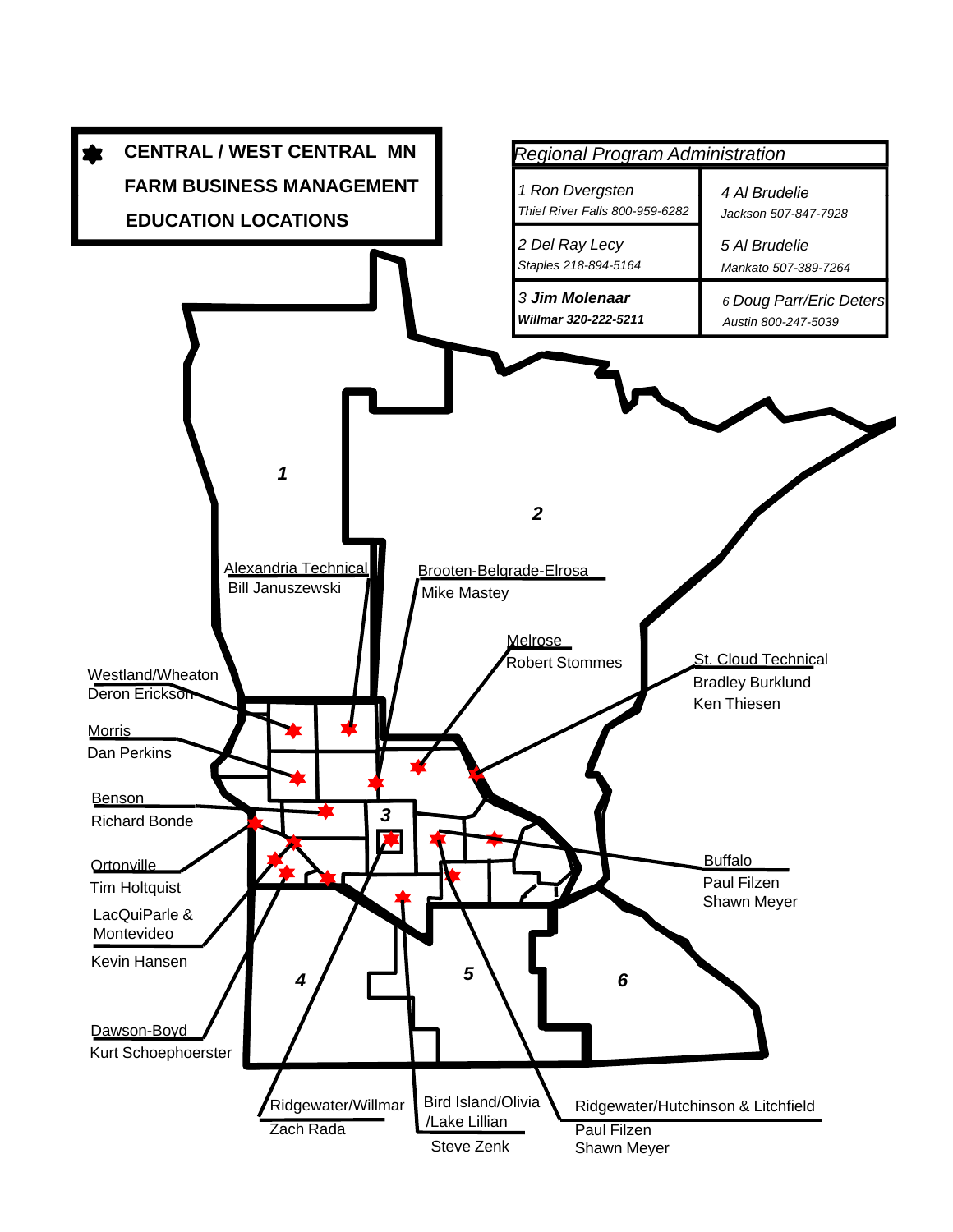## **TABLE OF CONTENTS**

#### **Description Page Number**

#### **Financial: West Central and Central Minnesota Database Information**

| <b>Table of Contents</b>                                   |       |
|------------------------------------------------------------|-------|
| <b>Program Overview</b>                                    |       |
| Money Spent by the Average Farmer / 2008 Annual Report     |       |
| Farm Income Statement                                      |       |
| Farm Income Statement (Expense and Net Farm Income)        |       |
| <b>Inventory Change</b>                                    |       |
| Depreciation                                               |       |
| Graph - Farm Income, Expense and Net Farm                  |       |
| Profitability & Liquidity Measures                         |       |
| <b>Balance Sheet (Cost Value)</b>                          | 10    |
| <b>Balance Sheet (Market Value)</b>                        |       |
| Graph - Farm Assets, Liabilities and Net Worth Change      | 12    |
| <b>Statement of Cash Flows</b>                             | 13    |
| Financial Standards Measures, Graph - Liquidity            | 14    |
| Graph - Solvency, Profitability & Repayment Capacity       | 15    |
| Operator and Labor Information                             |       |
| <b>Crop Production and Marketing Summary</b>               |       |
| <b>Nonfarm Summary Expense</b>                             |       |
| Nonfarm Summary Income and Nonfarm Balance Sheet           | 19    |
| Graph - Nonfarm Expense and Income                         |       |
| Summary of Selected Factors by Size, Type and Operator Age | 21-23 |

#### **Crops: West Central and Central MN Database Information**

| Corn & Graph                                             |  |
|----------------------------------------------------------|--|
| Soybeans & Graph                                         |  |
| Wheat & Graph                                            |  |
| Alfalfa Hay & Graph                                      |  |
| Corn Silage & Oats                                       |  |
| Special Sort, Corn and Soybeans, MN Database Information |  |
| <b>Other Crops</b>                                       |  |
|                                                          |  |

#### **Livestock: (Statewide Database Information)**

| Hogs, Contractee                                                                      |  |
|---------------------------------------------------------------------------------------|--|
| Hogs, Farrow to Finish & Graph                                                        |  |
| Hogs, Feeder Pig & Graph                                                              |  |
| Hogs, Finish Pig & Graph                                                              |  |
| Hogs, Weaning to Finish                                                               |  |
| Dairy, Size of Operation & Dairy/Rep. Heifers                                         |  |
| Dairy Cow Enterprise & Graph                                                          |  |
| Dairy, Production per cwt of Milk                                                     |  |
| Dairy Replacement Heifers & Dairy Heifers For Sale                                    |  |
| Dairy Steers & Graph                                                                  |  |
| Beef Cow Calf Operation & Graph                                                       |  |
| Beef Finish Calves & Graph                                                            |  |
| Market Lamb Production                                                                |  |
| Ridgewater College is an affirmative action, equal opportunity employer and educator. |  |

This document is available in alternative formats to individuals with disabilities by calling

(1-800-722-1151 or thorugh the MN Relay Service at 1-800-627-3529)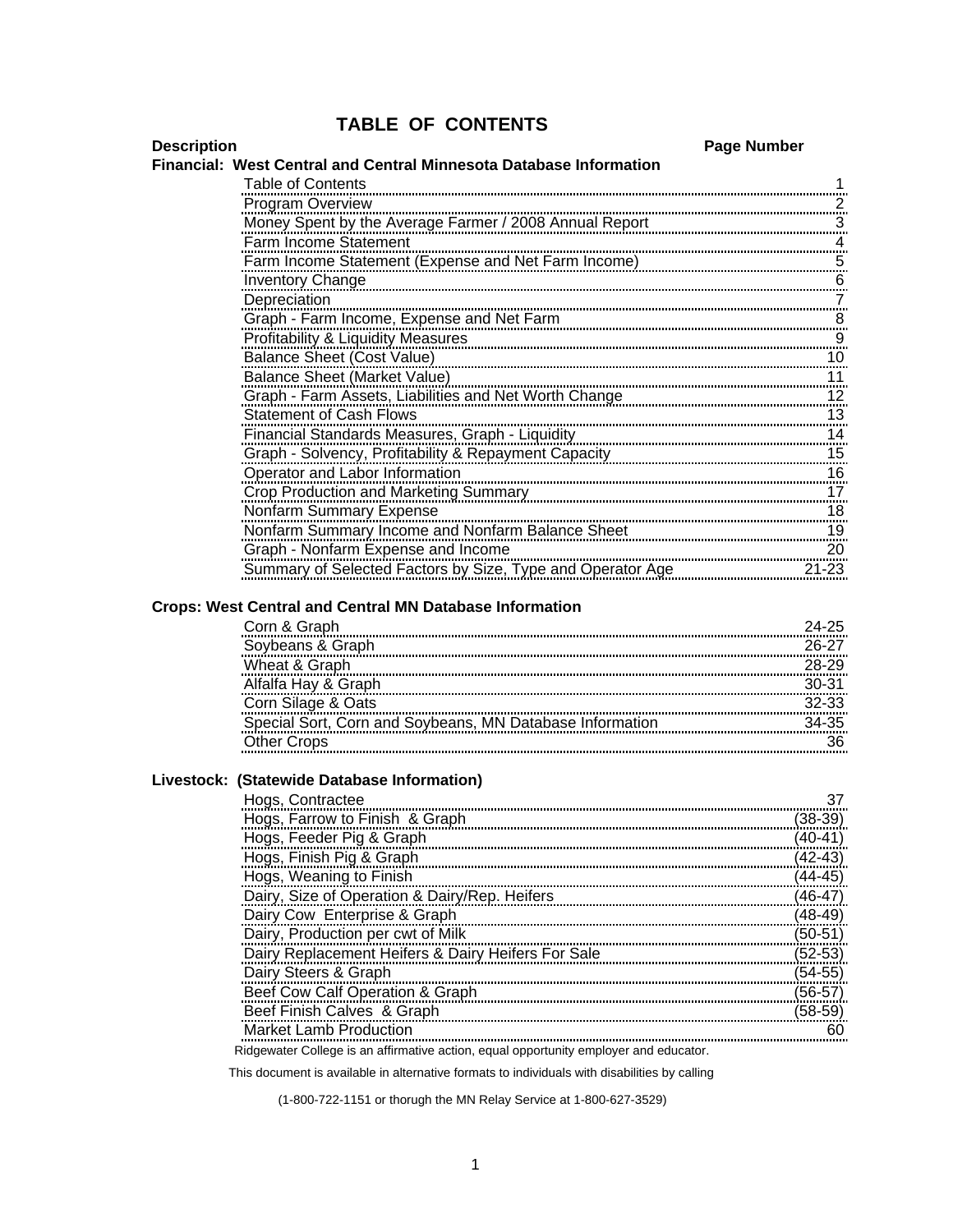| What a Farmer Spends in the Community                                         |                                                                                                                                        |                                               |  |  |  |  |
|-------------------------------------------------------------------------------|----------------------------------------------------------------------------------------------------------------------------------------|-----------------------------------------------|--|--|--|--|
| <b>West Central and Central MN</b>                                            |                                                                                                                                        |                                               |  |  |  |  |
| Where the Money was Spent:<br>What the Money was used for:<br>Amount          |                                                                                                                                        |                                               |  |  |  |  |
| <b>To Other Farmers</b>                                                       | Feeder Livestock                                                                                                                       | \$18,553                                      |  |  |  |  |
| <b>To Agri-Business</b>                                                       | Feed, Lvstk Suppl, Vet,<br>Crop Expense<br>Fuel, Lubricants, Repairs & Custom Work<br><b>General Expense</b>                           | \$84,161<br>\$166,847<br>\$76,288<br>\$31,394 |  |  |  |  |
| <b>Individuals</b>                                                            | <b>Hired Labor</b>                                                                                                                     | \$22,867                                      |  |  |  |  |
| <b>Utility Company</b>                                                        | <b>Utilities</b>                                                                                                                       | \$6,848                                       |  |  |  |  |
| <b>Lenders or Other Farmers</b>                                               | Use of Capital: Interest, Rent & Leases                                                                                                | \$93,075                                      |  |  |  |  |
| <b>Local Government</b>                                                       | <b>Real Estate Taxes</b>                                                                                                               | \$3,917                                       |  |  |  |  |
| <b>Agri-Business or Other Farmers</b>                                         | Breeding Livestock, Machinery, Equipment,<br>Buildings, Land, and Other.                                                               | \$106,579                                     |  |  |  |  |
| <b>Household and Personal Expense</b>                                         | Food, Clothing, Furnishings, Education<br>Contributions, Medical, Gifts, Recreation,<br>Investments, Soc. Security Tax and Income Tax. | \$78,155                                      |  |  |  |  |
|                                                                               | Total money spent in the community by a farmer in this database                                                                        | \$688,684                                     |  |  |  |  |
| Total Contribution to Local Economy in 30 Years of Farming!!!<br>\$20,660,520 |                                                                                                                                        |                                               |  |  |  |  |

# The 2008 Central/West Central Area Farm Management Report

The tables in this report were created using FINPACK and Rankem Central, copyrighted software of the Center for Farm Financial Management, University of Minnesota.

The financial portion of the report, found in the first 23 pages, uses a standard format for each of the tables. Data from the analysis system is printed in a six column format that includes: average of all farms, percentile groups including low 20%, 20-40%, 40-60%, 60-80% and high 20%.

The enterprise tables begin on page 24. Each of these tables consist of: average of all farms, percentile groups including the low 20% and high 20% farms. The criteria for determining the farms in the low and high percentile groups is based on the return to overhead expenses in the enterprise. It should be noted that the financial and crop reports are from Central/West Central MN farms. The data for the livestock report is statewide.

I want to express my appreciation to the 550 Central/West Central MN Farm Business Management Education Program participants who provided the data for this report. Special thanks to the FBM instructors (map on page 1), Kevin Clough and Kay Scholten for their assistance in this process.

> Jim Molenaar, Regional Dean of Management Education Ridgewater College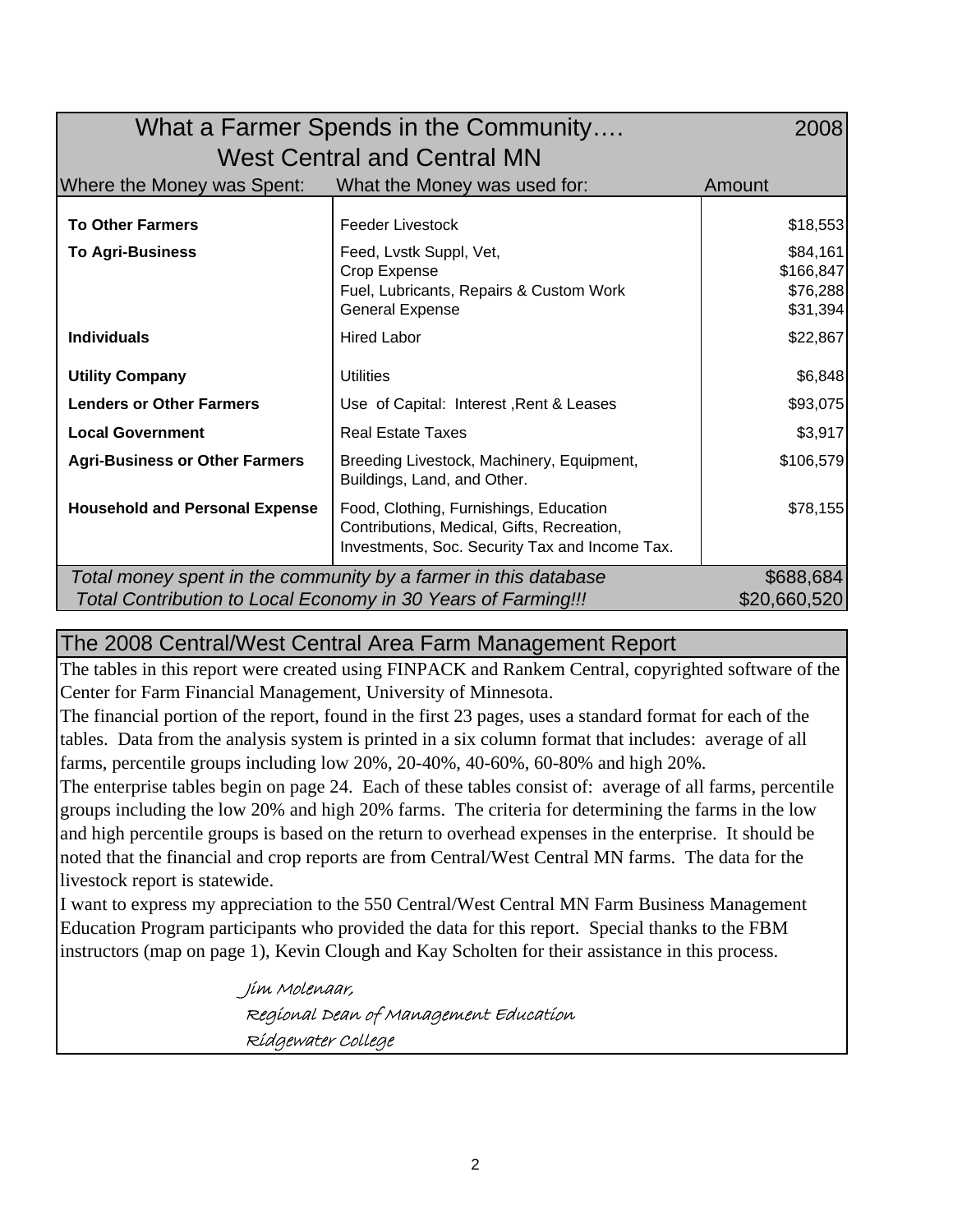| <b>Central and West Central Minnesota 2008</b><br><b>Farms Sorted by Net Farm Income</b> |                  |                |                              |                          |            |                 |
|------------------------------------------------------------------------------------------|------------------|----------------|------------------------------|--------------------------|------------|-----------------|
|                                                                                          |                  |                | <b>Farm Income Statement</b> |                          |            |                 |
|                                                                                          | <b>All Farms</b> | <b>Low 20%</b> | $20 - 40%$                   | $40 - 60%$               | $60 - 80%$ | <b>High 20%</b> |
| <b>Number of farms</b>                                                                   | 550              | 110            | 110                          | 110                      | 110        | 110             |
|                                                                                          |                  |                |                              |                          |            |                 |
| <b>Cash Farm Income</b>                                                                  |                  |                |                              |                          |            |                 |
| <b>Barley</b>                                                                            | 137              | 136            | 247                          | 0                        | 301        |                 |
| Beans, Dark Red Kidney                                                                   | 1,280            | 4095           |                              |                          | 1274       | 1,030           |
| Beans, Light Red Kidney                                                                  | 2161             | 3989           |                              |                          |            | 6814            |
| Beans, Navy                                                                              | 1353             |                | 241                          | 1544                     | 521        | 4457            |
| Corn                                                                                     | 173,476          | 61,881         | 77,937                       | 121,968                  | 211,493    | 394,103         |
| Corn Silage                                                                              | 1237             | 89             | 196                          | 116                      | 1914       | 3869            |
| Corn, Seed                                                                               | 170              |                |                              |                          |            | 850             |
| Hay, Alfalfa                                                                             | 2,049            | 1,399          | 2,020                        | 3,219                    | 1705       | 1,903           |
| Haylage, Alfalfa                                                                         | 289              |                | 165                          | 237                      |            | 1045            |
| Oats                                                                                     | 304              | 673            | 148                          | 403                      | 263        | 34              |
| Peas, Field                                                                              | 650              |                |                              |                          | 384        | 2866            |
| Soybeans                                                                                 | 112,020          | 39,763         | 60,711                       | 83,629                   | 129,103    | 246,892         |
| Soybeans Seed                                                                            | 750              |                | 2474                         | 780                      |            | 494             |
| <b>Straw</b>                                                                             | 316              | 162            | 303                          | 564                      | 307        | 243             |
| <b>Sugar Beets</b>                                                                       | 12,930           | 14,815         | 2159                         | $\overline{\phantom{0}}$ | 21,046     | 26,630          |
| Sweet Corn, Processing                                                                   | 1549             |                |                              | 1909                     | 1,449      | 4385            |
| Wheat, Spring                                                                            | 14,876           | 4,091          | 12,049                       | 10,567                   | 16,864     | 30,810          |
| Miscellaneous crop income                                                                | 5783             | 1034           | 1750                         | 9220                     | 9007       | 7907            |
| <b>Beef Finish Cull Cows</b>                                                             | 589              |                | 109                          | 1,215                    | 1,621      |                 |
| Beef Cow-Calf, Beef Calves                                                               | 1995             | 654            | 6143                         | 2414                     | 644        | 122             |
| <b>Beef Replacement Heifers</b>                                                          | 416              | 749            | 43                           |                          |            | 1287            |
| <b>Beef Backgrounding</b>                                                                | 473              | 1319           | 174                          | 872                      |            |                 |
| <b>Beef Finishing</b>                                                                    | 11958            | 19416          | 15711                        | 10290                    | 6,384      | 7991            |
| <b>Beef Yearlings</b>                                                                    | 1,593            | 716            |                              | 7,040                    |            | 207             |
| Dairy, Milk                                                                              | 135,119          | 121,489        | 104,777                      | 115,771                  | 88888      | 244,671         |
| Dairy, Dairy Calves                                                                      | 979              | 1022           | 497                          | 1340                     | 387        | 1,650           |
| Dairy Heifers (for sale)                                                                 | 637              | 623            | 2183                         | $134 -$                  |            | 245             |
| Dairy Replacement Heifers                                                                | 699              | 97             | 334                          | 534                      | 738        | 1,794           |
| Dairy Finishing                                                                          | 8,382            | 9068           | 8,840                        | 6,606                    | 7,933      | 9462            |
| Goats, Dairy, Goat Milk                                                                  | 172              | 859            |                              |                          |            |                 |
| Hogs, Farrow To Finish, Raised I                                                         | 5,313            | 18,034         | 5,841                        | 2,063                    | 628        |                 |
| Hogs, Finish Feeder Pigs                                                                 | 19,804           | 54,483         | 6,575                        | 13,433                   | 8,977      | 15,551          |
| Sheep, Market Lamb Prod, Mkt L                                                           | 91               | 407            |                              |                          | 49         |                 |
|                                                                                          |                  |                |                              |                          |            |                 |
| <b>Turkeys</b>                                                                           | 587              |                |                              | 2,937                    |            |                 |
| Hogs, Farrow to Weaning                                                                  | 961              | 4803           |                              |                          |            |                 |
| Hogs, Weaning to Feeder                                                                  | 113              |                | 567                          |                          |            |                 |
| Hogs, Weaning to Finish                                                                  | 2855             |                |                              | 4568                     | 5374       | 4,331           |
| Dairy Feeder                                                                             | 244              | 92             | 193                          | 297                      | 637        |                 |
| Dairy Backgrounding                                                                      | 42               | 23             |                              | 41                       | 126        | 21              |
| Cull breeding livestock                                                                  | 5,231            | 6348           | 4,337                        | 3,939                    | 3348       | 8,185           |
| Misc. livestock income                                                                   | 925              | 543            | 2,608                        | 635                      | 455        | 385             |
| Direct & CC govt payments                                                                | 14,806           | 7,886          | 8,867                        | 10,974                   | 16,841     | 29,461          |
| <b>CRP</b> payments                                                                      | 719              | 86             | 1333                         | 990                      | 453        | 732             |
| Livestock govt payments                                                                  | 174              | 246            | 115                          | 101                      | 149        | 260             |
| Other government payments                                                                | 5,453            | 1953           | 4247                         | 4611                     | 4,316      | 12,137          |
| Custom work income                                                                       | 13,661           | 7,317          | 7,344                        | 9,188                    | 22,453     | 22,003          |
| Patronage dividends, cash                                                                | 5,871            | 2,951          | 3,304                        | 4,610                    | 5,325      | 13,162          |
| Insurance income                                                                         | 19,998           | 8,598          | 9,797                        | 19,119                   | 23,929     | 38,549          |
| Contract livestock income                                                                | 3,184            | 1474           | 1084                         | 1709                     | 4,964      | 6,689           |
| Other farm income                                                                        | 19,824           | 14,172         | 14,222                       | 13,332                   | 16,755     | 40,637          |
| <b>Gross Cash Farm Income</b>                                                            | \$614,198        | \$417,555      | \$369,645                    | \$472,919                | \$617,005  | \$1,193,864     |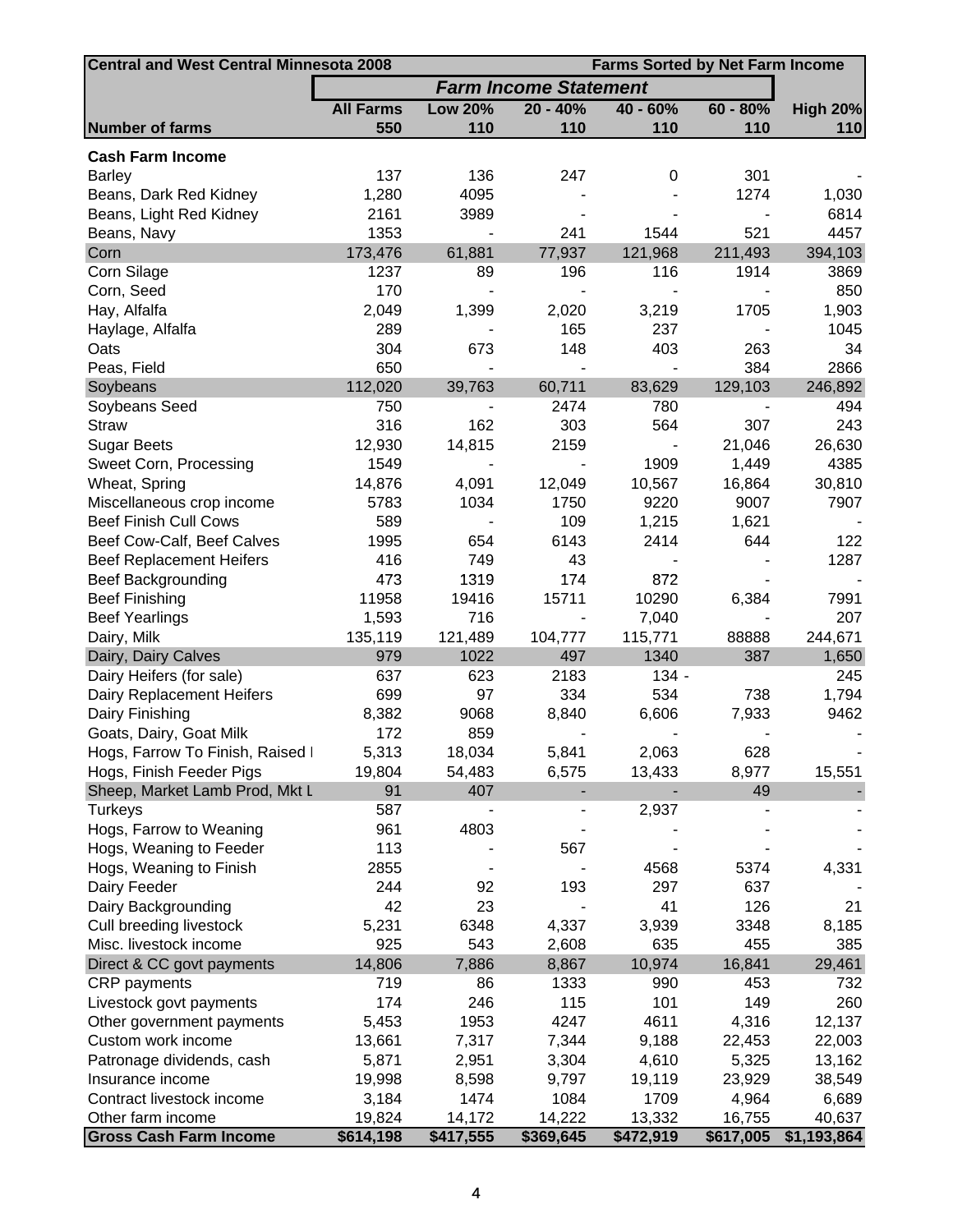| <b>Central and West Central Minnesota 2008</b><br><b>Farms Sorted by Net Farm Income</b> |                  |                                          |            |            |            |                 |
|------------------------------------------------------------------------------------------|------------------|------------------------------------------|------------|------------|------------|-----------------|
|                                                                                          |                  | <b>Farm Income Statement (continued)</b> |            |            |            |                 |
|                                                                                          | <b>All Farms</b> | <b>Low 20%</b>                           | $20 - 40%$ | $40 - 60%$ | $60 - 80%$ | <b>High 20%</b> |
| <b>Number of farms</b>                                                                   | 550              | 110                                      | 110        | 110        | 110        | 110             |
| <b>Cash Farm Expense</b>                                                                 |                  |                                          |            |            |            |                 |
| Seed                                                                                     | 44,817           | 17,929                                   | 22,869     | 35,960     | 51,214     | 96,111          |
| Fertilizer                                                                               | 65,850           | 23,031                                   | 33,598     | 43,051     | 76,285     | 153,286         |
| Crop chemicals                                                                           | 23,308           | 10,729                                   | 12,934     | 18,301     | 26,941     | 47,634          |
| Crop insurance                                                                           | 16,043           | 6,554                                    | 9,241      | 12,723     | 17,504     | 34,194          |
| Drying expense                                                                           | 10,412           | 6,020                                    | 4,957      | 6,881      | 11,321     | 22,884          |
| Irrigation energy                                                                        | 1016             | 1350                                     | 421        | 668        | 683        | 1960            |
| Storage                                                                                  | 738              | 471                                      | 552        | 256        | 820        | 1,593           |
| Crop hauling and trucking                                                                | 802              | 1389                                     | 155        | 339        | 867        | 1262            |
| Crop marketing                                                                           | 1541             | 482                                      | 424        | 1534       | 2180       | 3,086           |
| Crop miscellaneous                                                                       | 2,320            | 913                                      | 1,267      | 2,304      | 2,733      | 4,383           |
| Feeder livestock purchase                                                                | 18,553           | 30,019                                   | 11,490     | 20,512     | 13,133     | 17,611          |
| Purchased feed                                                                           | 61,849           | 92,865                                   | 51,320     | 44,030     | 40,294     | 80,739          |
| <b>Breeding fees</b>                                                                     | 1,732            | 2016                                     | 1,482      | 1,427      | 1,175      | 2,563           |
| Veterinary                                                                               | 4,810            | 6,206                                    | 3,916      | 3,496      | 2,615      | 7,817           |
| <b>Supplies</b>                                                                          | 5,503            | 4,918                                    | 5,516      | 5,192      | 3,434      | 8,453           |
| Contract production exp.                                                                 | 4,008            | 7381                                     | 921        | 1498       | 1,543      | 8,698           |
| Livestock hauling and trucking                                                           | 1,805            | 2274                                     | 2046       | 1347       | 1494       | 1,865           |
| Livestock marketing                                                                      | 2,256            | 2523                                     | 1189       | 3921       | 1187       | 2,460           |
| Bedding                                                                                  | 2,198            | 2847                                     | 735        | 2,266      | 829        | 4,312           |
| Interest                                                                                 | 31,830           | 22920                                    | 22,813     | 26,595     | 31,157     | 55,662          |
| Fuel & oil                                                                               | 31,388           | 20,831                                   | 20,073     | 23,440     | 33,863     | 58,732          |
| Repairs                                                                                  | 33,474           | 24,062                                   | 22,878     | 27,418     | 34,612     | 58,402          |
| Custom hire                                                                              | 11,426           | 9,031                                    | 8,655      | 9,461      | 9,874      | 20,108          |
| Hired labor                                                                              | 22,867           | 16,702                                   | 8,729      | 16,452     | 16,743     | 55,707          |
| Land rent                                                                                | 53,368           | 24,229                                   | 26,757     | 37,121     | 57,701     | 121,030         |
| Machinery leases                                                                         | 5,065            | 2,556                                    | 2,667      | 3,862      | 5,612      | 10,626          |
| <b>Building leases</b>                                                                   | 2,812            | 4,066                                    | 683        | 371        | 1,459      | 7,479           |
| Real estate taxes                                                                        | 3,917            | 2,199                                    | 3,069      | 3,437      | 4,236      | 6,645           |
| Farm insurance                                                                           | 6,848            | 5,620                                    | 4,229      | 5,834      | 6,702      | 11,855          |
| <b>Utilities</b>                                                                         | 7,855            | 7,764                                    | 6,188      | 7,222      | 7,345      | 10,754          |
| Dues & professional fees                                                                 | 2,803            | 1782                                     | 1,739      | 2644       | 2,241      | 5,610           |
| Miscellaneous                                                                            | 20,736           | 14,531                                   | 17,488     | 13,980     | 17,071     | 40,613          |
| Total cash expense                                                                       | \$503,950        | \$376,210                                | \$311,001  | \$383,543  | \$484,868  | \$964,134       |
| Net cash farm income                                                                     | \$110,248        | \$41,345                                 | \$58,644   | \$89,376   | \$132,137  | \$229,730       |
| <b>Inventory Changes</b>                                                                 |                  |                                          |            |            |            |                 |
| Prepaids and supplies                                                                    | 23,845           | $-1719$                                  | 6314       | 14,699     | 31,997     | 67,934          |
| Accounts receivable                                                                      | 22,507           | $-4,295$                                 | 5,810      | 10151      | 23,825     | 77,044          |
| Crops and feed                                                                           | 26,612           | 833                                      | 9,067      | 11,159     | 18,163     | 93,838          |
| Market livestock                                                                         | 1,734            | $-2,959$                                 | $-1424$    | 1,650      | 2,539      | 8,862           |
| Other assets                                                                             | 2,580            | $-5,962$                                 | $-1145$    | 3,076      | $-381$     | 17,307          |
| Accounts payable                                                                         | $-3,435$         | $-6,408$                                 | $-4439$    | $-3,868$   | 2,440      | $-4,899$        |
| Total inventory change                                                                   | 73,841           | $-20,509$                                | 14,182     | 36,868     | 78,581     | 260,084         |
| Net operating profit                                                                     | \$184,087        | \$20,835                                 | \$72,828   | \$126,242  | \$210,713  | \$489,816       |
| <b>Depreciation and Other Capital Adjustments</b>                                        |                  |                                          |            |            |            |                 |
| Machinery and equipment                                                                  | $-23138$         | $-14,674$                                | $-12708$   | $-18,420$  | $-24,686$  | $-45,204$       |
| <b>Titled vehicles</b>                                                                   | $-1,670$         | $-1,244$                                 | $-982$     | $-1,669$   | $-2,059$   | $-2,398$        |
| Buildings and improvements                                                               | $-7,587$         | $-10,002$                                | $-3,798$   | $-5,637$   | $-7,019$   | $-11,482$       |
| Total depr. and other capital adj                                                        | $-32,396$        | $-25,920$                                | $-17,487$  | $-25,726$  | $-33,763$  | $-59,085$       |
| <b>Net farm income-operations</b>                                                        | \$151,691        | $-$5,086$                                | \$55,341   | \$100,516  | \$176,950  | \$430,732       |
| Gain or loss on capital sales                                                            | 3,014            | 434                                      | 209        | 482        | 286        | 13,659          |
| <b>Net farm income</b>                                                                   | \$154,704        | $-$4,652$                                | \$55,550   | \$100,998  | \$177,236  | \$444,391       |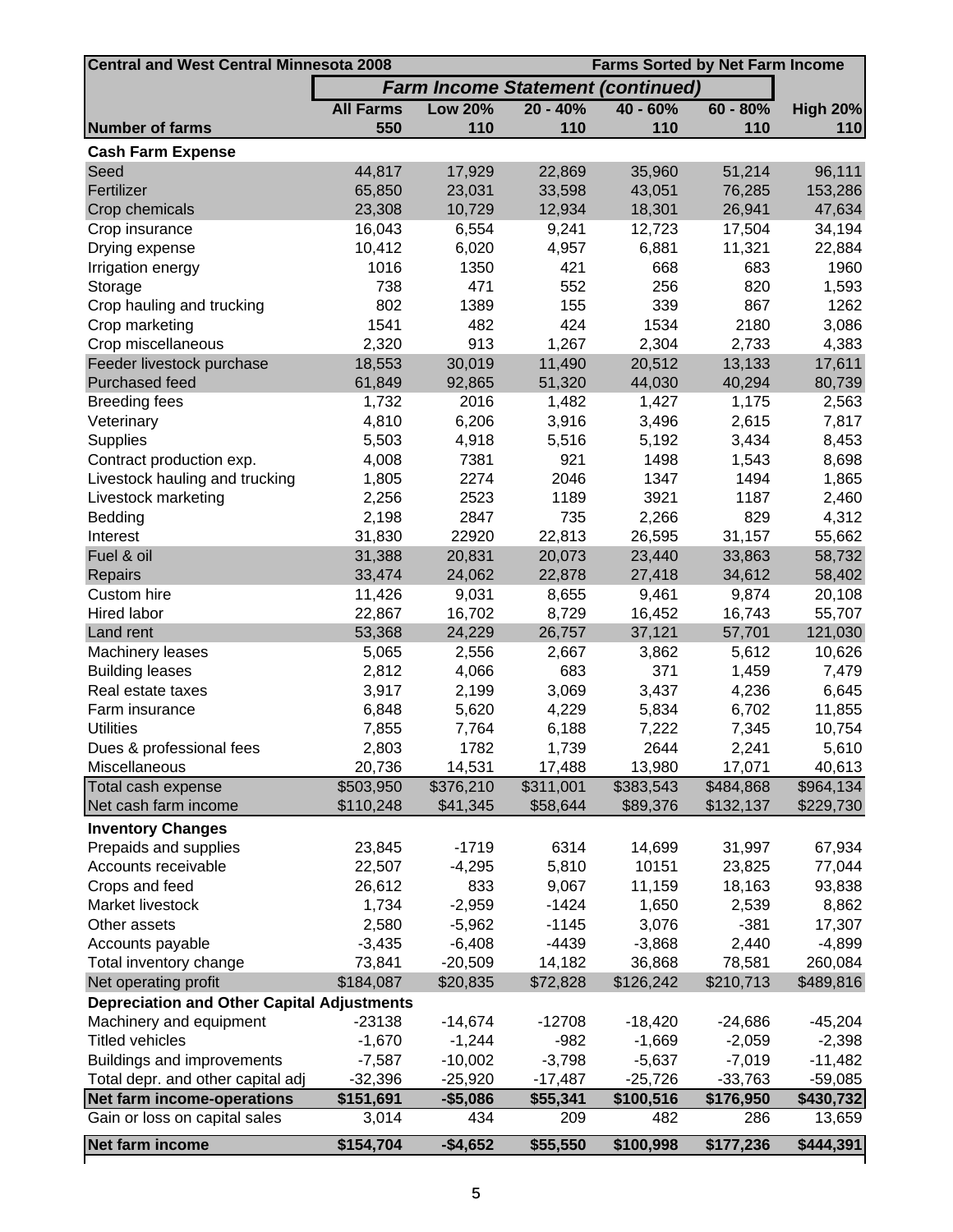| <b>Central and West Central Minnesota 2008</b> |                  |                |                         | <b>Farms Sorted by Net Farm Income</b> |            |                 |
|------------------------------------------------|------------------|----------------|-------------------------|----------------------------------------|------------|-----------------|
|                                                |                  |                | <b>Inventory Change</b> |                                        |            |                 |
|                                                | <b>All Farms</b> | <b>Low 20%</b> | $20 - 40%$              | $40 - 60%$                             | $60 - 80%$ | <b>High 20%</b> |
| <b>Number of farms</b>                         | 550              | 110            | 110                     | 110                                    | 110        | 110             |
| Net cash farm income                           | \$110,246        | \$41,344       | \$58,646                | \$89,375                               | \$132,133  | \$229,732       |
| <b>Crops and Feed</b>                          |                  |                |                         |                                        |            |                 |
| <b>Ending inventory</b>                        | 227,380          | 109,133        | 112,099                 | 164,713                                | 239,050    | 511,903         |
| Beginning inventory                            | 200,768          | 108,300        | 103,033                 | 153,554                                | 220,888    | 418,066         |
| Inventory change                               | 26,612           | 833            | 9067                    | 11,159                                 | 18,163     | 93,838          |
| <b>Market Livestock</b>                        |                  |                |                         |                                        |            |                 |
| <b>Ending inventory</b>                        | 30,055           | 48,486         | 27,141                  | 27,670                                 | 16,622     | 30,354          |
| Beginning inventory                            | 28,321           | 51,445         | 28,565                  | 26,020                                 | 14,084     | 21,492          |
| Inventory change                               | 1,734            | $-2,959$       | $-1,424$                | 1650                                   | 2,539      | 8,862           |
| <b>Accts Receivable</b>                        |                  |                |                         |                                        |            |                 |
| <b>Ending inventory</b>                        | 68,939           | 31,255         | 18,240                  | 35,173                                 | 74,412     | 185,616         |
| Beginning inventory                            | 46,432           | 35,550         | 12,429                  | 25,022                                 | 50,587     | 108,572         |
| Inventory change                               | 22,507           | $-4,295$       | 5,810                   | 10,151                                 | 23,825     | 77,044          |
| <b>Prepaid Expenses and Supplies</b>           |                  |                |                         |                                        |            |                 |
| <b>Ending inventory</b>                        | 61,869           | 23,207         | 18,069                  | 39,806                                 | 75,853     | 152,408         |
| Beginning inventory                            | 38,024           | 24,926         | 11,755                  | 25,107                                 | 43,856     | 84,474          |
| Inventory change                               | 23,845           | $-1,719$       | 6314                    | 14,699                                 | 31,997     | 67,934          |
| <b>Growing Crops</b>                           |                  |                |                         |                                        |            |                 |
| <b>Ending inventory</b>                        | 557              | 9              | 394                     | 707                                    | 40         | 1,634           |
| Beginning inventory                            | 370              | 9              | 336                     | 529                                    | 835        | 142             |
| Inventory change                               | $-37$            | 3              | $-171$                  |                                        | $-67$      | 50              |
| <b>Hedging Activities</b>                      |                  |                |                         |                                        |            |                 |
| <b>Ending inventory</b>                        | 2,565            | 957            | 423                     | 1,038                                  | 6,888      | 3,520           |
| Withdrawals                                    | 6,462            | 3,064          | 1,436                   | 985                                    | 9,798      | 17,028          |
| Beginning inventory                            | 960              | 1,200          | 316                     | 487                                    | 1,408      | 1,390           |
| Deposits                                       | 7712             | 2376           | 2002                    | 1374                                   | 17366      | 15442           |
| Gain or loss                                   | 355              | 444            | $-459$                  | 161                                    | $-2,088$   | 3,716           |
| <b>Other Current Assets</b>                    |                  |                |                         |                                        |            |                 |
| Ending inventory                               | 3,534            | 1,429          | 2,975                   | 3,435                                  | 1,382      | 8,450           |
| Beginning inventory                            | 3,111            | 1,199          | 2,909                   | 2,837                                  | 2,323      | 6,284           |
| Inventory change                               | 423              | 230            | 65                      | 598                                    | $-941$     | 2,165           |
| <b>Breeding Livestock</b>                      |                  |                |                         |                                        |            |                 |
| <b>Ending inventory</b>                        | 66,834           | 71,356         | 67,570                  | 51,694                                 | 49,034     | 94,517          |
| Capital sales                                  | 2,098            | 2,973          | 2,122                   | 231                                    | 2,083      | 3,082           |
| Beginning inventory                            | 62,881           | 69,514         | 64,093                  | 48,300                                 | 46,521     | 85,979          |
| Capital purchases                              | 5,582            | 10,719         | 5,731                   | 1,584                                  | 2,600      | 7,274           |
| <b>Other Capital Assets</b>                    |                  |                |                         |                                        |            |                 |
| <b>Ending inventory</b>                        | 56965            | 31145          | 23359                   | 37085                                  | 65711      | 127523          |
| Capital sales                                  | 1,213            | 463            |                         | 246                                    | 2,482      | 2,875           |
| Beginning inventory                            | 52,686           | 31,282         | 22,253                  | 33,883                                 | 60,637     | 115,373         |
| Capital purchases                              | 4,173            | 1,217          | 929                     | 2,437                                  | 8,031      | 8,253           |
| Depreciation, capital adjust                   | 1319             | $-891$         | 177                     | 1011                                   | $-474$     | 6772            |
| <b>Accounts Payable</b>                        |                  |                |                         |                                        |            |                 |
| Beginning inventory                            | 9,177            | 7631           | 6314                    | 7092                                   | 6,775      | 18,071          |
| <b>Ending inventory</b>                        | 12,611           | 14,039         | 10,753                  | 10,960                                 | 4,335      | 22,970          |
| Inventory change                               | $-3,435$         | $-6,408$       | $-4,439$                | $-3,868$                               | 2,440      | $-4,899$        |
| Beginning inventory                            | 7,722            | 4,070          | 4,999                   | 5,808                                  | 7,955      | 15,776          |
| <b>Ending inventory</b>                        | 7,720            | 3,920          | 5,796                   | 6,541                                  | 6,834      | 15,508          |
| Inventory change                               | 13               | 160            | $-797$                  | $-734$                                 | 1,125      | 308             |
| <b>Total inventory change</b>                  | 73,841           | $-20,509$      | 14,182                  | 36,868                                 | 78,581     | 260,084         |
| <b>Net operating profit</b>                    | \$184,087        | \$20,835       | \$72,828                | \$126,242                              | \$210,713  | \$489,816       |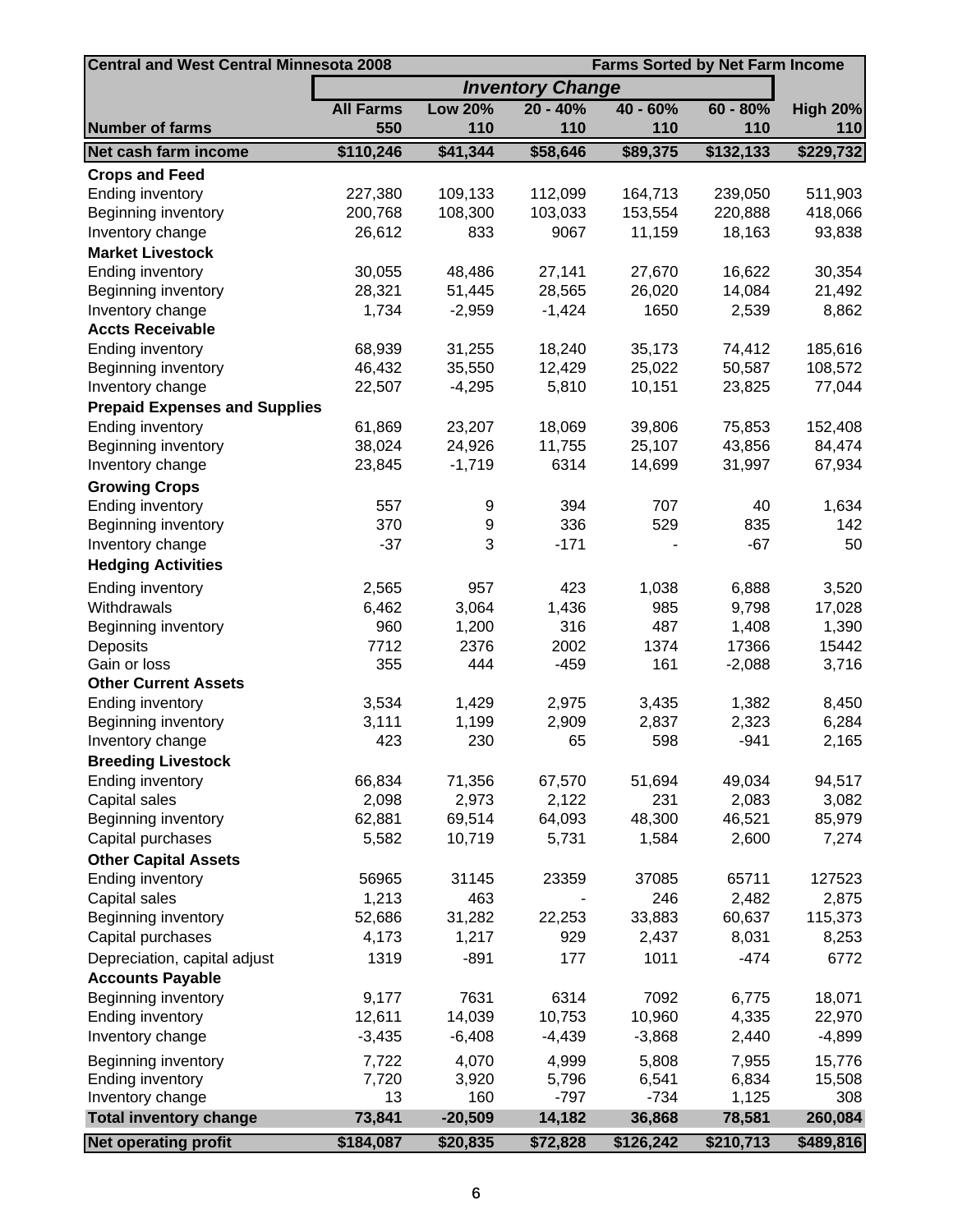| <b>Central and West Central Minnesota 2008</b> | <b>Farms Sorted by Net Farm Income</b> |                |                     |              |             |                 |
|------------------------------------------------|----------------------------------------|----------------|---------------------|--------------|-------------|-----------------|
|                                                |                                        |                | <b>Depreciation</b> |              |             |                 |
|                                                | <b>All Farms</b>                       | <b>Low 20%</b> | $20 - 40%$          | $40 - 60%$   | $60 - 80%$  | <b>High 20%</b> |
| <b>Number of farms</b>                         | 550                                    | 110            | 110                 | 110          | 110         | 110             |
|                                                |                                        |                |                     |              |             |                 |
| <b>Net operating profit</b>                    | \$184,087                              | \$20,835       | \$72,828            | \$126,242    | \$210,713   | \$489,816       |
| <b>Machinery and Equipment</b>                 |                                        |                |                     |              |             |                 |
| <b>Ending inventory</b>                        | 279,376                                | 145,681        | 156,312             | 214,987      | 332,545     | 547,355         |
| Capital sales                                  | 6,860                                  | 4,436          | 1,510               | 4,583        | 4,972       | 18,797          |
| Beginning inventory                            | 246,629                                | 140874         | 137364              | 191,197      | 294,141     | 469,569         |
| Capital purchases                              | 62745                                  | 23917          | 33165               | 46793        | 68062       | 141788          |
| Depreciation, capital adjust.                  | $-23138$                               | $-14674$       | $-12708$            | $-18420$     | $-24686$    | $-45204$        |
| <b>Titled Vehicles</b>                         |                                        |                |                     |              |             |                 |
| Ending inventory                               | 23,392                                 | 17,041         | 11,330              | 20,027       | 28,834      | 39,727          |
| Capital sales                                  | 211                                    | 281            | 283                 | 52           | 76          | 363             |
| Beginning inventory                            | 19,398                                 | 14,277         | 10,879              | 15434        | 24,648      | 31,753          |
| Capital purchases                              | 5875                                   | 4289           | 1715                | 6314         | 6321        | 10736           |
| Depreciation, capital adjust.                  | $-1670$                                | $-1244$        | $-982$              | $-1669$      | $-2059$     | $-2398$         |
| <b>Buildings and Improvements</b>              |                                        |                |                     |              |             |                 |
| <b>Ending inventory</b>                        | 157,006                                | 122,945        | 94,514              | 142,168      | 138,078     | 287,328         |
| Capital sales                                  | 352                                    |                | 193                 |              | 1,512       | 55              |
| Beginning inventory                            | 136,741                                | 112,527        | 79,783              | 123,427      | 121,582     | 246,388         |
| Capital purchases                              | 28204                                  | 20420          | 18722               | 24378        | 25026       | 52477           |
| Depreciation, capital adjust.                  | $-7587$                                | $-10002$       | $-3798$             | $-5637$      | $-7019$     | $-11482$        |
| T. depreciation, capital adj.                  | $-$ \$32,396                           | $-$ \$25,920   | $-$17,487$          | $-$ \$25,726 | $- $33,763$ | $-$ \$59,085    |
| Net farm income - operations                   | \$151,691                              | $-$5,086$      | \$55,341            | \$100,516    | \$176,950   | \$430,732       |
| Gain or loss on capital sales                  | 3014                                   | 434            | 209                 | 482          | 286         | 13659           |
| <b>Net farm income</b>                         | \$154,704                              | $-$4,652$      | \$55,550            | \$100,998    | \$177,236   | \$444,391       |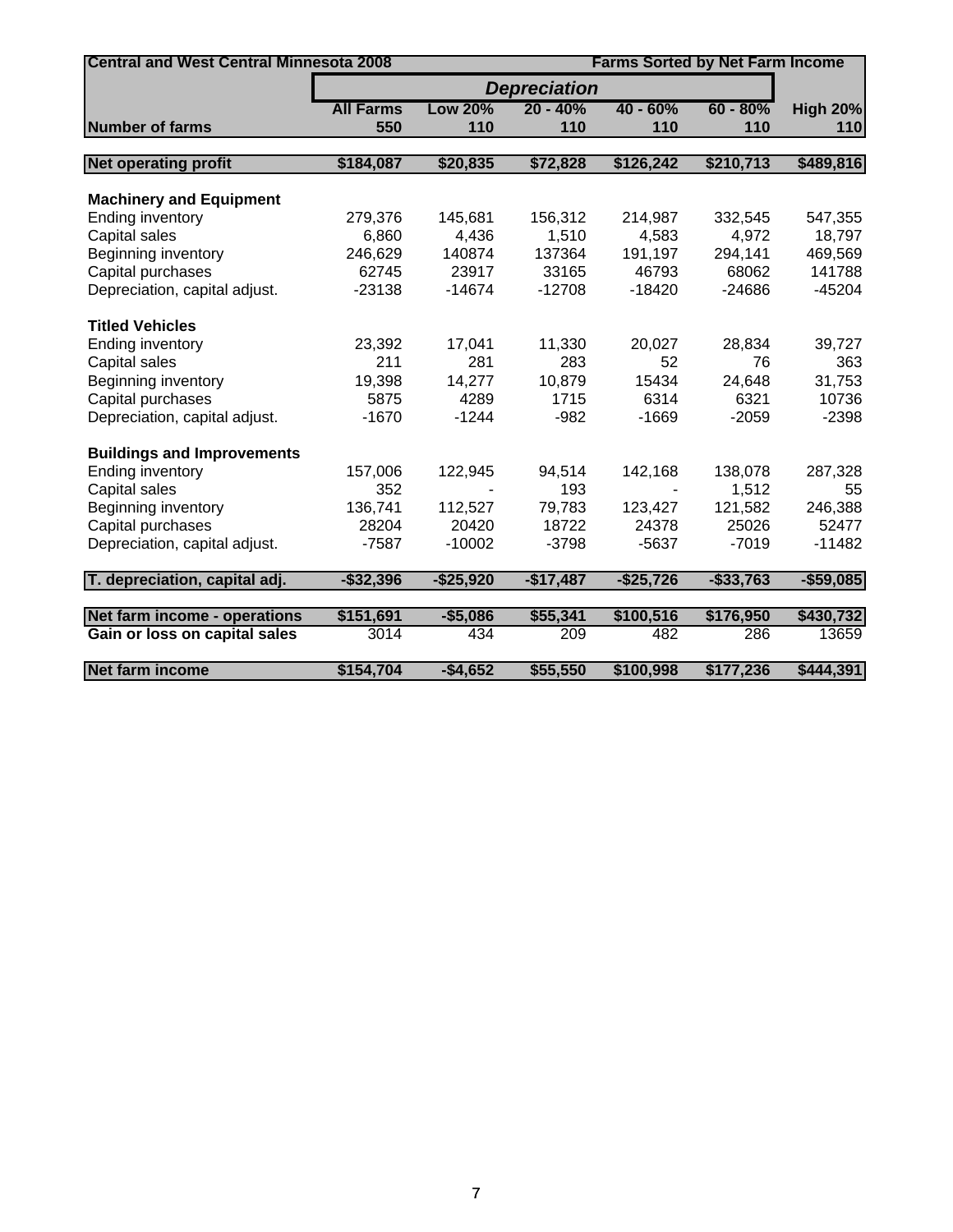

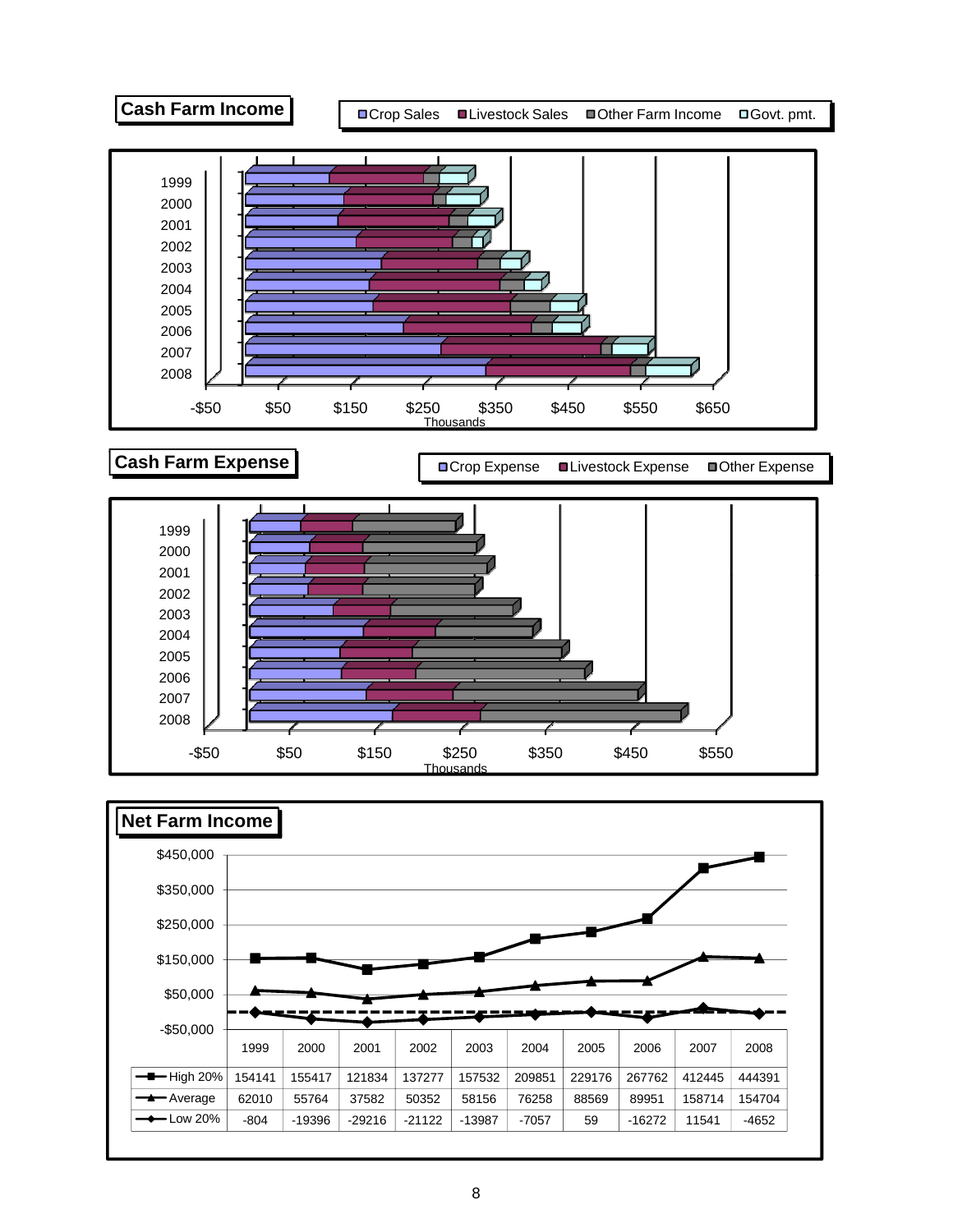|                                                                          | <b>Central and West Central Minnesota 2008</b><br><b>Farms Sorted by Net Farm Income</b> |                |                                      |            |            |                 |
|--------------------------------------------------------------------------|------------------------------------------------------------------------------------------|----------------|--------------------------------------|------------|------------|-----------------|
|                                                                          |                                                                                          |                | <b>Profitability &amp; Liquidity</b> |            |            |                 |
|                                                                          | <b>All Farms</b>                                                                         | <b>Low 20%</b> | $20 - 40%$                           | $40 - 60%$ | $60 - 80%$ | <b>High 20%</b> |
| <b>Number of farms</b>                                                   | 550                                                                                      | 110            | 110                                  | 110        | 110        | 110             |
|                                                                          |                                                                                          |                |                                      |            |            |                 |
| Profitability (assets valued at cost)<br>Net farm income from operations | 151,691                                                                                  | $-5,086$       | 55,341                               | 100,516    | 176,950    | 430,732         |
| Rate of return on assets                                                 | 11.6%                                                                                    | $-2.1%$        | 6.5%                                 | 9.5%       | 13.1%      | 17.7%           |
| Rate of return on equity                                                 | 16.5%                                                                                    | $-10.2%$       | 6.9%                                 | 12.6%      | 18.2%      | 26.5%           |
| Operating profit margin                                                  | 24.1%                                                                                    | $-5.8%$        | 14.3%                                | 20.7%      | 27.4%      | 32.7%           |
| Asset turnover rate                                                      | 48.1%                                                                                    | 36.0%          | 45.4%                                | 46.0%      | 47.7%      | 53.9%           |
|                                                                          |                                                                                          |                |                                      |            |            |                 |
| Farm interest expense                                                    | 31,817                                                                                   | 22,760         | 23,610                               | 27,329     | 30,032     | 55,354          |
| Value of operator lbr and mgmt.                                          | 41,717                                                                                   | 34,096         | 33,163                               | 37,644     | 40,758     | 62,922          |
| Return on farm assets                                                    | 141,791                                                                                  | $-16,422$      | 45,788                               | 90,201     | 166,224    | 423,164         |
| Average farm assets                                                      | 1,220,584                                                                                | 783,667        | 704,797                              | 945,140    | 1,272,181  | 2,397,135       |
| Return on farm equity                                                    | 109,974                                                                                  | $-39,181$      | 22,177                               | 62,872     | 136,192    | 367,810         |
| Average farm equity                                                      | 668,135                                                                                  | 383,034        | 322,810                              | 499,568    | 749,685    | 1,385,577       |
| Value of farm production                                                 | 587,250                                                                                  | 282,125        | 320,110                              | 435,145    | 606,661    | 1,292,207       |
| Profitability (assets valued at market)                                  |                                                                                          |                |                                      |            |            |                 |
| Net farm income from operations                                          | 160,830                                                                                  | 15,573         | 60,961                               | 115,487    | 192,829    | 419,302         |
| Rate of return on assets                                                 | 10.0%                                                                                    | 0.4%           | 5.7%                                 | 8.9%       | 12.0%      | 14.1%           |
| Rate of return on equity                                                 | 14.6%                                                                                    | $-3.7%$        | 6.2%                                 | 12.2%      | 17.5%      | 21.9%           |
| Operating profit margin                                                  | 25.7%                                                                                    | 1.5%           | 16.1%                                | 24.2%      | 30.0%      | 31.9%           |
| Asset turnover rate                                                      | 39.0%                                                                                    | 28.1%          | 35.3%                                | 36.8%      | 40.0%      | 44.4%           |
| Farm interest expense                                                    | 31,817                                                                                   | 22,760         | 23,610                               | 27,329     | 30,032     | 55,354          |
| Value of operator lbr and mgmt.                                          | 41,717                                                                                   | 34,096         | 33,163                               | 37,644     | 40,758     | 62,922          |
| Return on farm assets                                                    | 150,931                                                                                  | 4,237          | 51,408                               | 105,172    | 182,103    | 411,734         |
| Average farm assets                                                      | 1,503,967                                                                                | 1,002,923      | 908,005                              | 1,181,115  | 1,516,008  | 2,911,785       |
| Return on farm equity                                                    | 119,114                                                                                  | $-18,523$      | 27,797                               | 77,843     | 152,071    | 356,380         |
| Average farm equity                                                      | 816,365                                                                                  | 494,695        | 449,887                              | 640,424    | 869,968    | 1,626,853       |
| Value of farm production                                                 | 587,250                                                                                  | 282,125        | 320,110                              | 435,145    | 606,661    | 1,292,207       |
| <b>Liquidity</b>                                                         |                                                                                          |                |                                      |            |            |                 |
| <b>Current ratio</b>                                                     | 1.99                                                                                     | 1.62           | 1.48                                 | 1.97       | 2.03       | 2.26            |
| Working capital                                                          | 215,143                                                                                  | 86,010         | 67,133                               | 153,003    | 226,555    | 543,013         |
| Working capital to gross inc                                             | 32.2%                                                                                    | 21.2%          | 17.5%                                | 30.6%      | 34.3%      | 39.1%           |
| <b>Current assets</b>                                                    | 433,310                                                                                  | 225,766        | 208,278                              | 310,979    | 446,026    | 975,499         |
| <b>Current liabilities</b>                                               | 218,167                                                                                  | 139,756        | 141,145                              | 157,976    | 219,471    | 432,485         |
| Gross revenues (accrual)                                                 | 667,652                                                                                  | 405,009        | 382,919                              | 499,687    | 660,088    | 1,390,557       |
| <b>Repayment capacity</b>                                                |                                                                                          |                |                                      |            |            |                 |
| Net farm income from operations                                          | 151,691                                                                                  | $-5,086$       | 55,341                               | 100,516    | 176,950    | 430,732         |
| Depreciation                                                             | 32396                                                                                    | 25920          | 17487                                | 25726      | 33763      | 59085           |
| Personal income                                                          | 20794                                                                                    | 28620          | 22549                                | 23294      | 17032      | 12475           |
| Family living/owner withdrawals                                          | -54467                                                                                   | -43236         | $-43624$                             | $-54387$   | $-54735$   | $-76352$        |
| Payments on personal debt                                                | $-4125$                                                                                  | $-4079$        | $-3242$                              | $-4222$    | $-3397$    | $-5687$         |
| Income taxes paid                                                        | $-6091$                                                                                  | $-2925$        | $-3332$                              | $-5851$    | $-7757$    | $-10592$        |
| Interest on term debt                                                    | 22299                                                                                    | 18894          | 15875                                | 18836      | 19358      | 38531           |
| Capital debt repayment capacity                                          | 162497                                                                                   | 18110          | 61055                                | 103913     | 181214     | 448192          |
|                                                                          |                                                                                          |                |                                      |            |            |                 |
| Scheduled term debt payments                                             | $-61,564$                                                                                | $-46, 133$     | $-43,845$                            | $-48,674$  | $-56,431$  | $-112,737$      |
| Capital debt repayment margin                                            | 100933                                                                                   | $-28023$       | 17209                                | 55239      | 124783     | 335455          |
| Cash replacement allowance                                               | $-11369$                                                                                 | $-7254$        | $-5702$                              | $-8516$    | $-15548$   | $-19826$        |
| Replacement margin                                                       | 89563                                                                                    | $-35277$       | 11507                                | 46724      | 109235     | 315629          |
| Term debt coverage ratio                                                 | 2.64                                                                                     | 0.39           | 1.39                                 | 2.13       | 3.21       | 3.98            |
| Replacement coverage ratio                                               | 2.23                                                                                     | 0.34           | 1.23                                 | 1.82       | 2.52       | 3.38            |
|                                                                          |                                                                                          |                |                                      |            |            |                 |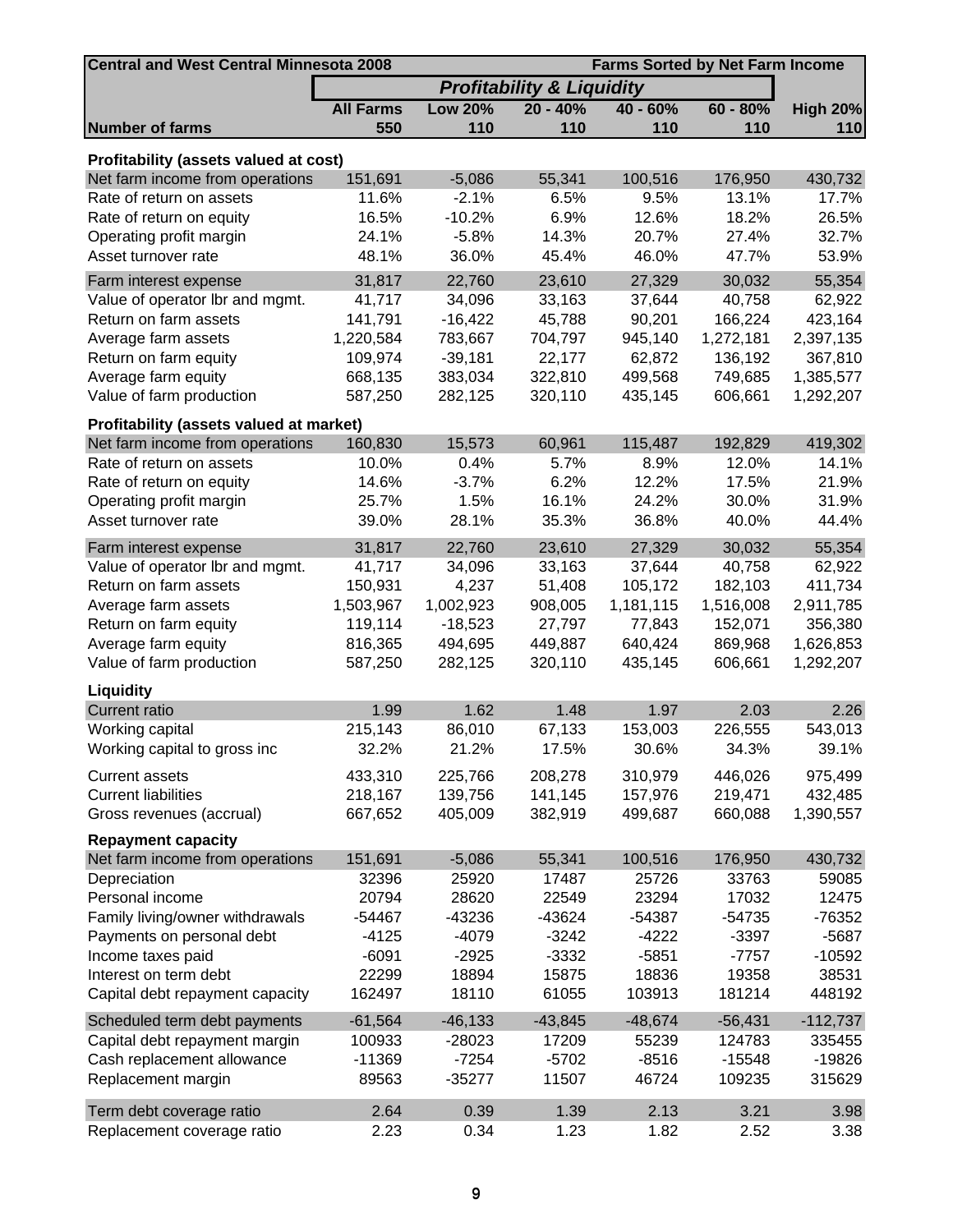| <b>Central and West Central Minnesota 2008</b><br><b>Farms Sorted by Net Farm Income</b> |                  |                |                             |             |             |                 |
|------------------------------------------------------------------------------------------|------------------|----------------|-----------------------------|-------------|-------------|-----------------|
|                                                                                          |                  |                | <b>Balance Sheet (cost)</b> |             |             |                 |
|                                                                                          | <b>All Farms</b> | <b>Low 20%</b> | $20 - 40%$                  | $40 - 60%$  | $60 - 80%$  | <b>High 20%</b> |
| <b>Number of farms</b>                                                                   | 550              | 110            | 110                         | 110         | 110         | 110             |
| Assets                                                                                   |                  |                |                             |             |             |                 |
| <b>Current Farm Assets</b>                                                               |                  |                |                             |             |             |                 |
| Cash and checking balance                                                                | 6,866            | $-6,209$       | 7,273                       | 15,148      | 3,925       | 14,194          |
| Prepaid expenses & supplies                                                              | 61,869           | 23,207         | 18,069                      | 39,806      | 75,853      | 152,408         |
| Growing crops                                                                            | 557              | 9              | 394                         | 707         | 40          | 1,634           |
| Accounts receivable                                                                      | 68,939           | 31,255         | 18,240                      | 35,173      | 74,412      | 185,616         |
| Hedging accounts                                                                         | 2565             | 957            | 423                         | 1038        | 6,888       | 3,520           |
| Crops held for sale or feed                                                              | 229,107          | 112,405        | 113,562                     | 165,395     | 238,835     | 515,336         |
| Crops under government loan                                                              | 30,375           | 14,236         | 20,595                      | 23,315      | 28,108      | 65,621          |
| Market livestock held for sale                                                           | 30,055           | 48,486         | 27,141                      | 27,670      | 16,622      | 30,354          |
| Other current assets                                                                     | 2,977            | 1420           | 2581                        | 2,728       | 1,342       | 6,816           |
| Total current farm assets                                                                | 433,310          | 225,766        | 208,278                     | 310,979     | 446,026     | 975,499         |
| <b>Intermediate Farm Assets</b>                                                          |                  |                |                             |             |             |                 |
| <b>Breeding livestock</b>                                                                | 66,834           | 71,356         | 67,570                      | 51,694      | 49,034      | 94,517          |
| Machinery and equipment                                                                  | 279,376          | 145,681        | 156,312                     | 214,987     | 332,545     | 547,355         |
| <b>Titled vehicles</b>                                                                   | 23,392           | 17,041         | 11,330                      | 20,027      | 28,834      | 39,727          |
| Other intermediate assets                                                                | 24,724           | 10,101         | 7,433                       | 11,846      | 29,808      | 64,430          |
| Total intermediate farm assets                                                           | 394,325          | 244,179        | 242,644                     | 298,554     | 440,221     | 746,028         |
| <b>Long Term Farm Assets</b>                                                             |                  |                |                             |             |             |                 |
| Farm land                                                                                | 296,094          | 184,500        | 201,143                     | 230,941     | 299,469     | 564,415         |
| Buildings and improvements                                                               | 157,006          | 122,945        | 94,514                      | 142,168     | 138,078     | 287,328         |
| Other long-term assets                                                                   | 32,241           | 21,044         | 15,927                      | 25,239      | 35,904      | 63,093          |
| Total long-term farm assets                                                              | 485,341          | 328,488        | 311,584                     | 398,348     | 473,451     | 914,836         |
| <b>Total Farm Assets</b>                                                                 | 1,312,976        | 798,433        | 762,506                     | 1,007,881   | 1,359,697   | 2,636,363       |
| <b>Total Nonfarm Assets</b>                                                              | 126,495          | 99,001         | 97,610                      | 134,648     | 129,648     | 171,566         |
| <b>Total Assets</b>                                                                      | \$1,439,471      | \$897,434      | \$860,116                   | \$1,142,530 | \$1,489,345 | \$2,807,929     |
|                                                                                          |                  |                |                             |             |             |                 |
| <b>Liabilities</b>                                                                       |                  |                |                             |             |             |                 |
| <b>Current Farm Liabilities</b>                                                          |                  |                |                             |             |             |                 |
| Accrued interest                                                                         | 7,740            | 3,936          | 5,804                       | 6,566       | 6,836       | 15,557          |
| Accounts payable                                                                         | 12,611           | 14,039         | 10,753                      | 10,960      | 4,335       | 22,970          |
| <b>Current notes</b>                                                                     | 138,749          | 82,085         | 87,107                      | 95,396      | 152,148     | 277,010         |
| Government crop loans                                                                    | 14,724           | 7,179          | 9,968                       | 12,113      | 14,534      | 29,827          |
| Principal due on term debt                                                               | 44,342           | 32,517         | 27,514                      | 32,941      | 41,617      | 87,121          |
| Total current farm liabilities                                                           | 218,167          | 139,756        | 141,145                     | 157,976     | 219,471     | 432,485         |
| Total intermediate farm liabs                                                            | 117,251          | 100,038        | 81,626                      | 87,046      | 114,668     | 202,878         |
| Total long term farm liabilities                                                         | 255,435          | 187,906        | 202,682                     | 235,521     | 213,556     | 437,508         |
| <b>Total farm liabilities</b>                                                            | 590,852          | 427,699        | 425,454                     | 480,543     | 547,694     | 1,072,872       |
| Total nonfarm liabilities                                                                | 35,766           | 28,859         | 25,780                      | 36,213      | 32,808      | 55,171          |
| <b>Total liabilities</b>                                                                 | \$626,619        | \$456,558      | \$451,234                   | \$516,755   | \$580,502   | \$1,128,043     |
| Net worth (farm and nonfarm)                                                             | \$812,852        | \$440,876      | \$408,882                   | \$625,774   | \$908,843   | \$1,679,886     |
| Net worth change                                                                         | \$113,601        | $-$15,727$     | \$34,834                    | \$61,541    | \$127,624   | \$359,731       |
| <b>Ratio Analysis</b>                                                                    |                  |                |                             |             |             |                 |
| Current farm liabilities / assets                                                        | 50%              | 62%            | 68%                         | 51%         | 49%         | 44%             |
| Curr. & interm farm liab. / assets                                                       | 41%              | 51%            | 49%                         | 40%         | 38%         | 37%             |
| Long term farm liab. / assets                                                            | 53%              | 57%            | 65%                         | 59%         | 45%         | 48%             |
| Total debt to asset ratio                                                                | 44%              | 51%            | 52%                         | 45%         | 39%         | 40%             |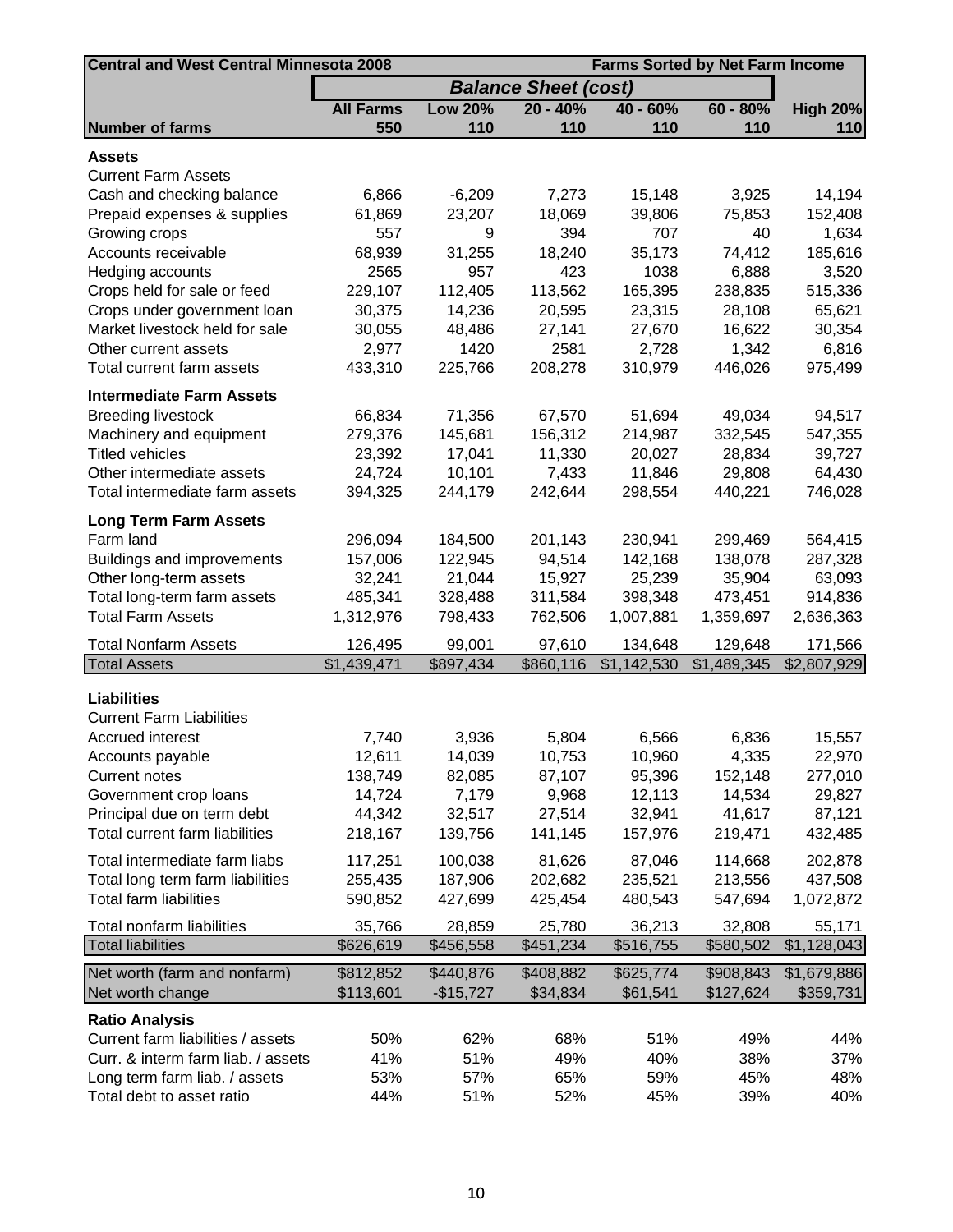|                                                                                                                                                                                      | <b>Farms Sorted by Net Farm Income</b> |
|--------------------------------------------------------------------------------------------------------------------------------------------------------------------------------------|----------------------------------------|
| <b>Balance Sheet (market)</b>                                                                                                                                                        |                                        |
| <b>Low 20%</b><br>$20 - 40%$<br>$40 - 60%$<br>$60 - 80%$<br><b>All Farms</b>                                                                                                         | <b>High 20%</b>                        |
| 110<br>110<br><b>Number of farms</b><br>550<br>110<br>110                                                                                                                            | 110                                    |
| <b>Assets</b>                                                                                                                                                                        |                                        |
| <b>Current Farm Assets</b>                                                                                                                                                           |                                        |
| 7,273<br>Cash and checking balance<br>6,866<br>$-6,209$<br>15,148<br>3,925                                                                                                           | 14,194                                 |
| 18,069<br>Prepaid expenses & supplies<br>61,869<br>39,806<br>75,853<br>23,207                                                                                                        | 152,408                                |
| Growing crops<br>557<br>9<br>394<br>707<br>40                                                                                                                                        | 1,634                                  |
| 35,173<br>Accounts receivable<br>68,939<br>31,255<br>18,240<br>74,412                                                                                                                | 185,616                                |
| 423<br>2565<br>957<br>1038<br>6,888<br>Hedging accounts                                                                                                                              | 3,520                                  |
| 229,107<br>112,405<br>113,562<br>165,395<br>238,835<br>Crops held for sale or feed                                                                                                   | 515,336                                |
| Crops under government loan<br>23,315<br>28,108<br>30,375<br>14,236<br>20,595                                                                                                        | 65,621                                 |
| Market livestock held for sale<br>16,622<br>30,055<br>48,486<br>27,141<br>27,670                                                                                                     | 30,354                                 |
| 2,977<br>1420<br>2581<br>1,342<br>Other current assets<br>2,728                                                                                                                      | 6,816                                  |
| 310,979<br>Total current farm assets<br>433,310<br>225,766<br>208,278<br>446,026                                                                                                     | 975,499                                |
| <b>Intermediate Farm Assets</b>                                                                                                                                                      |                                        |
| <b>Breeding livestock</b><br>83,672<br>94,322<br>75,885<br>68,820<br>52,217                                                                                                          | 127,117                                |
| 334,116<br>186,562<br>192,693<br>264,183<br>384,137<br>Machinery and equipment                                                                                                       | 643,006                                |
| <b>Titled vehicles</b><br>18,057<br>21,665<br>31,892<br>25,373<br>12,617                                                                                                             | 42,633                                 |
| 29,560<br>11,409<br>8,942<br>14,947<br>Other intermediate assets<br>31,400                                                                                                           | 81,102                                 |
| 472,721<br>Total intermediate farm assets<br>310,350<br>290,137<br>369,616<br>499,646                                                                                                | 893,858                                |
| <b>Long Term Farm Assets</b>                                                                                                                                                         |                                        |
| Farm land<br>480,182<br>314,605<br>351,059<br>370,313<br>483,107                                                                                                                     | 881,827                                |
| 106,029<br>164,348<br>151,275<br>Buildings and improvements<br>180,429<br>152,477                                                                                                    | 328,015                                |
| 16,682<br>Other long-term assets<br>42,915<br>28,564<br>40,574<br>38,541                                                                                                             | 90,212                                 |
| Total long-term farm assets<br>703,526<br>495,647<br>473,770<br>575,234<br>672,923                                                                                                   | 1,300,054                              |
| <b>Total Farm Assets</b><br>1,609,556<br>972,185<br>1,255,829<br>1,618,594<br>1,031,762                                                                                              | 3,169,410                              |
| <b>Total Nonfarm Assets</b><br>122,480<br>147,979<br>144,471<br>114,184<br>144,627                                                                                                   | 193,086                                |
| <b>Total Assets</b><br>\$1,154,241<br>\$1,754,027<br>\$1,086,369<br>\$1,400,457<br>\$1,766,573                                                                                       | \$3,362,496                            |
| <b>Liabilities</b>                                                                                                                                                                   |                                        |
| Total current farm liabilities<br>218,167<br>139,756<br>141,145<br>219,471<br>157,976                                                                                                | 432,485                                |
| 100,038<br>Total intermediate farm liabs<br>117,251<br>81,626<br>87,046<br>114,668                                                                                                   | 202,878                                |
| Total long term farm liabilities<br>255,435<br>187,906<br>202,682<br>235,521<br>213,556                                                                                              | 437,508                                |
| <b>Total farm liabilities</b><br>547,694<br>590,852<br>427,699<br>425,454<br>480,543                                                                                                 | 1,072,872                              |
|                                                                                                                                                                                      |                                        |
| Total nonfarm liabilities<br>35,766<br>28,859<br>25,780<br>36,213<br>32,808                                                                                                          | 55,171                                 |
| Total liabs excluding deferreds<br>626,619<br>456,558<br>451,234<br>516,755<br>580,502                                                                                               | 1,128,043                              |
| <b>Total deferred liabilities</b><br>145,823<br>114,627<br>82,292<br>100,859<br>132,786<br><b>Total liabilities</b><br>\$772,442<br>\$571,185<br>\$533,526<br>\$617,614<br>\$713,289 | 298,552<br>\$1,426,595                 |
|                                                                                                                                                                                      |                                        |
| 440,876<br>408,882<br>908,843<br>Retained earnings<br>812,852<br>625,774                                                                                                             | 1,679,886                              |
| Market valuation equity<br>168,733<br>142,180<br>143,962<br>157,069<br>144,442                                                                                                       | 256,015                                |
| Net worth (farm and nonfarm)<br>1,053,284<br>981,586<br>583,056<br>552,843<br>782,843                                                                                                | 1,935,901                              |
| Net worth excluding deferreds<br>1,127,409<br>697,683<br>635,135<br>883,702<br>1,186,070                                                                                             | 2,234,453                              |
| Net worth change<br>\$121,354<br>\$3,868<br>\$35,803<br>\$74,707<br>\$150,412                                                                                                        | \$341,980                              |
| <b>Ratio Analysis</b>                                                                                                                                                                |                                        |
| Current farm liabilities / assets<br>50%<br>62%<br>68%<br>51%<br>49%                                                                                                                 | 44%                                    |
| 37%<br>45%<br>45%<br>36%<br>Curr. & interm farm liab. / assets<br>35%                                                                                                                | 34%                                    |
| 38%<br>41%<br>32%<br>Long term farm liab. / assets<br>36%<br>43%                                                                                                                     | 34%                                    |
| Total debt to asset ratio<br>44%<br>49%<br>49%<br>44%<br>40%                                                                                                                         | 42%                                    |
|                                                                                                                                                                                      |                                        |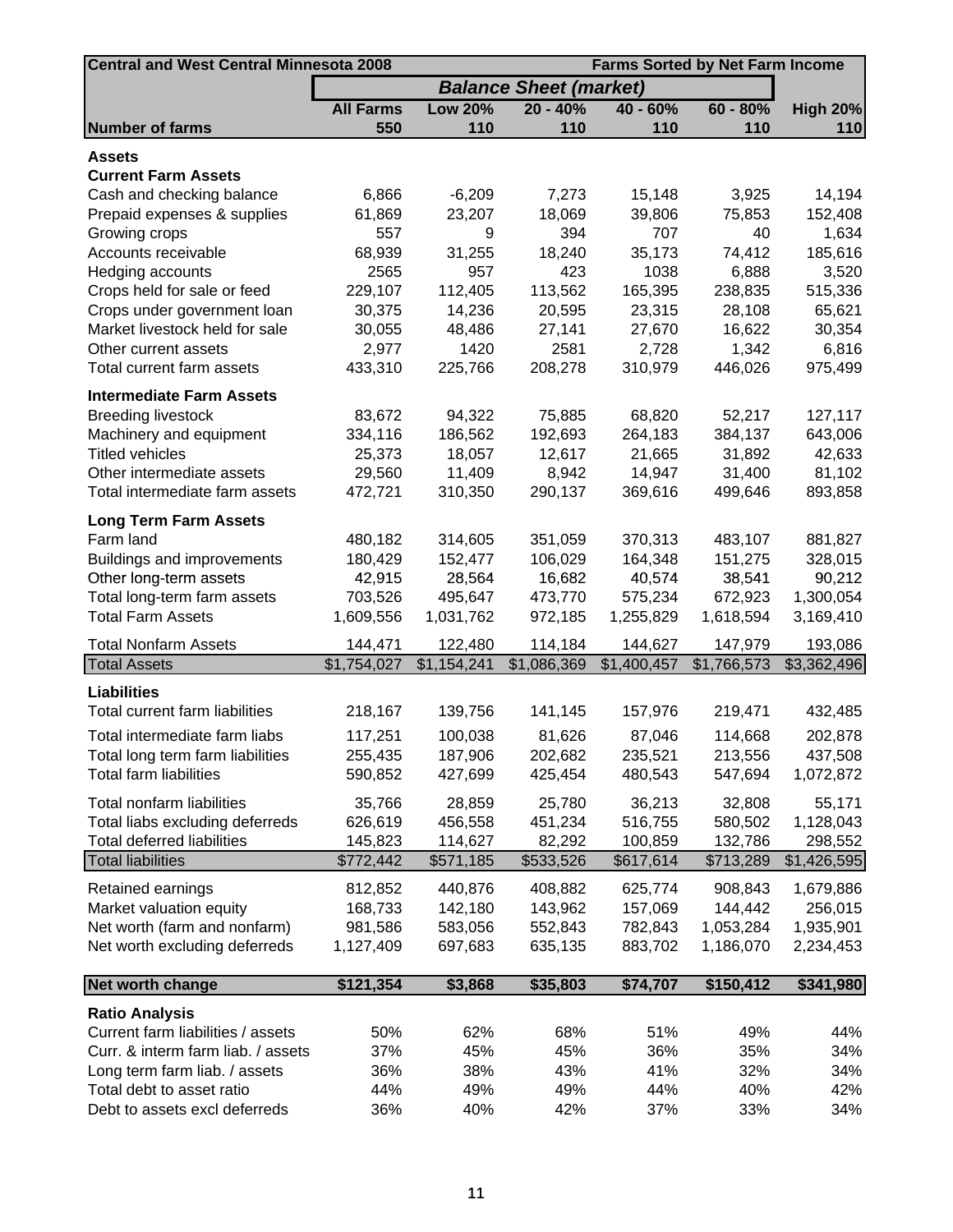



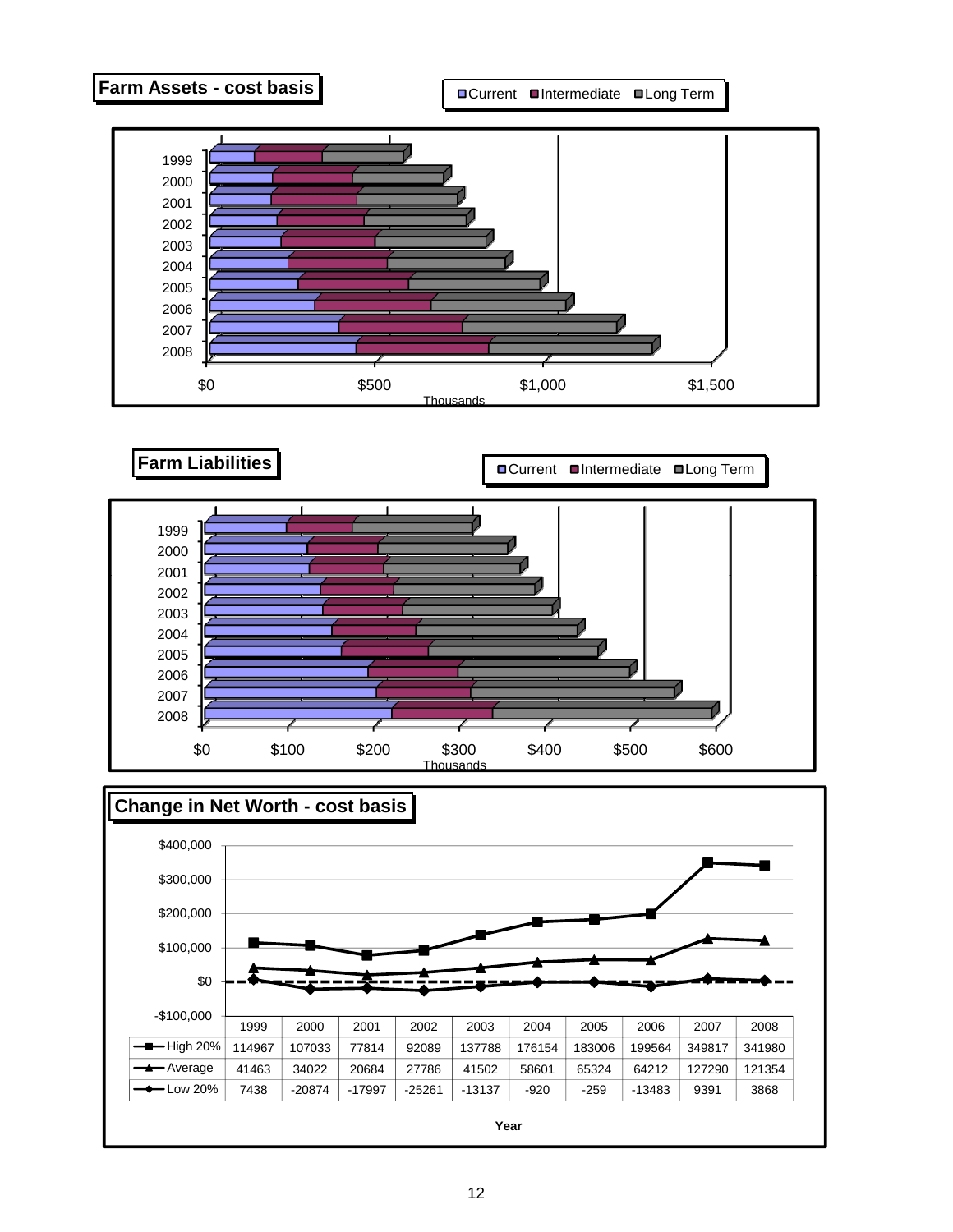| <b>Central and West Central Minnesota 2008</b> | <b>Farms Sorted by Net Farm Income</b> |                |                                |            |            |                 |  |
|------------------------------------------------|----------------------------------------|----------------|--------------------------------|------------|------------|-----------------|--|
|                                                |                                        |                | <b>Statement of Cash Flows</b> |            |            |                 |  |
|                                                | <b>All Farms</b>                       | <b>Low 20%</b> | $20 - 40%$                     | $40 - 60%$ | $60 - 80%$ | <b>High 20%</b> |  |
| <b>Number of farms</b>                         | 550                                    | 110            | 110                            | 110        | 110        | 110             |  |
|                                                |                                        |                |                                |            |            |                 |  |
| Beginning cash (farm & nonfarm)                | 12,070                                 | $-843$         | 11,840                         | 17,744     | 6,804      | 24,802          |  |
|                                                |                                        |                |                                |            |            |                 |  |
| <b>Cash Provided By Operating Activities</b>   |                                        |                |                                |            |            |                 |  |
| Gross cash farm income                         | 614,197                                | 417,555        | 369,644                        | 472,917    | 617,002    | 1,193,865       |  |
| Total cash farm expense                        | $-503,951$                             | $-376,211$     | $-310,998$                     | $-383,543$ | -484,869   | $-964,133$      |  |
| Net cash from hedging transactic               | $-1,250$                               | 687            | $-566$                         | $-390$     | $-7,568$   | 1,586           |  |
| Cash provided by operating                     | \$108,996                              | \$42,031       | \$58,079                       | \$88,985   | \$124,564  | \$231,317       |  |
|                                                |                                        |                |                                |            |            |                 |  |
| <b>Cash Provided By Investing Activities</b>   |                                        |                |                                |            |            |                 |  |
| Sale of breeding livestock                     | 2044                                   | 3329           | 2122                           | 231        | 2083       | 2455            |  |
| Sale of machinery & equipment                  | 7443                                   | 4514           | 1751                           | 4990       | 5258       | 20702           |  |
| Sale of titled vehicles                        | 205                                    | 281            | 250                            | 52         | 76         | 369             |  |
| Sale of farm land                              | 5,325                                  | 3,114          | 1,155                          | 1,515      | 42         | 20,801          |  |
| Sale of farm buildings                         | 365                                    |                | 193                            |            | 1512       | 121             |  |
| Sale of other farm assets                      | 1,213                                  | 463            |                                | 246        | 2482       | 2,875           |  |
| Sale of nonfarm assets                         | 364                                    | 138            | 109                            | 849        | 96         | 629             |  |
| Purchase of breeding livestock                 | $-5,582$                               | $-10719$       | $-5731$                        | $-1584$    | $-2,600$   | $-7,274$        |  |
| Purchase of machinery & equip.                 | $-62,745$                              | $-23917$       | $-33165$                       | $-46,793$  | $-68,062$  | $-141,788$      |  |
| Purchase of titled vehicles                    | $-5,875$                               | $-4,289$       | $-1,715$                       | $-6,314$   | $-6,321$   | $-10,736$       |  |
| Purchase of farm land                          | $-33,376$                              | $-10,348$      | $-42,188$                      | $-18,847$  | $-20,589$  | $-74,907$       |  |
| Purchase of farm buildings                     | $-28,204$                              | $-20,420$      | $-18,722$                      | $-24,378$  | $-25,026$  | $-52,477$       |  |
| Purchase of other farm assets                  | $-4,173$                               | $-1,217$       | $-929$                         | $-2,437$   | $-8,031$   | $-8,253$        |  |
| Purchase of nonfarm assets                     | $-13,234$                              | $-9,579$       | $-7,159$                       | $-13,060$  | $-15,502$  | $-20,872$       |  |
| Cash provided by investing                     | $-136,230$                             | $-68,651$      | $-104,029$                     | $-105,532$ | $-134,582$ | $-268,357$      |  |
|                                                |                                        |                |                                |            |            |                 |  |
| Cash Provided By Financing Activities          |                                        |                |                                |            |            |                 |  |
| Money borrowed                                 | 326516                                 | 193651         | 229080                         | 233179     | 321743     | 654926          |  |
| Principal payments                             | $-263008$                              | $-157913$      | -159660                        | $-179984$  | -265338    | $-552145$       |  |
| Personal income                                | 20,794                                 | 28,620         | 22,549                         | 23,294     | 17,032     | 12,475          |  |
| Family living/owner withdrawals                | $-54,467$                              | $-43,236$      | $-43624$                       | $-54,387$  | $-54,735$  | $-76,352$       |  |
| Income and social security tax                 | $-6,091$                               | $-2,925$       | $-3,332$                       | $-5,851$   | $-7,757$   | $-10,592$       |  |
| Capital contributions                          | 727                                    | 281            | 21                             | 105        | 20         | 3206            |  |
| Capital distributions                          | $-256$                                 | -6             | $-186$                         |            | $-286$     | $-801$          |  |
| Dividends paid                                 | $-330$                                 |                |                                |            | $-1651$    |                 |  |
| Cash gifts and inheritances                    | 2215                                   | 4662           | 131                            | 2351       | 2905       | 1025            |  |
| Gifts given                                    | $-444$                                 | $-401$         | $-239$                         | $-267$     | $-296$     | $-1,015$        |  |
| Cash provided by financing                     | \$25,656                               | \$22,734       | \$44,740                       | \$18,442   | \$11,636   | \$30,728        |  |
| Net change in cash balance                     | $-1579$                                | $-3886$        | $-1209$                        | 1895       | 1619       | $-6311$         |  |
|                                                |                                        |                |                                |            |            |                 |  |
| Ending cash (farm & nonfarm)                   | 10491                                  | $-4728$        | 10630                          | 19639      | 8423       | 18491           |  |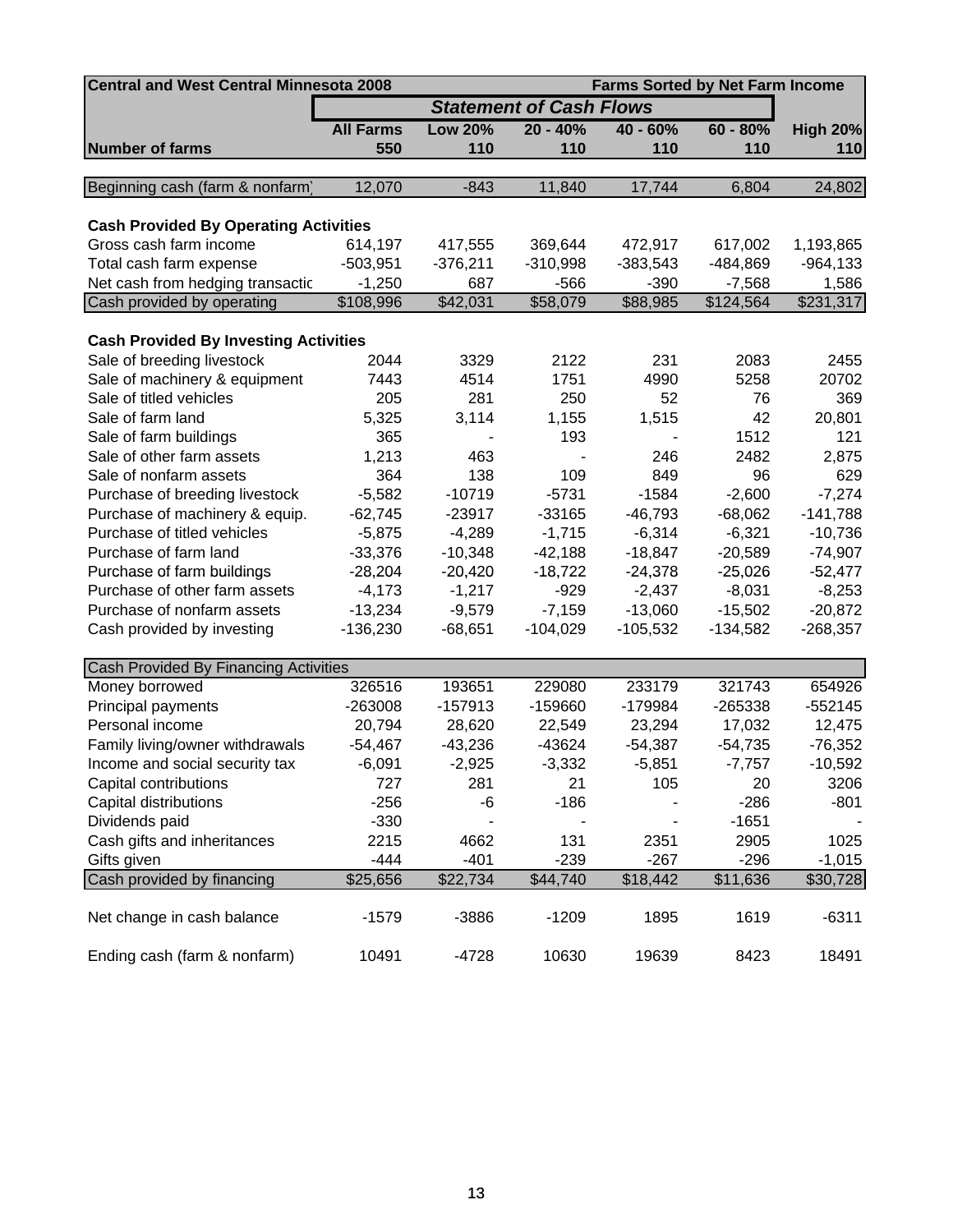| <b>Central and West Central Minnesota 2008</b> |                  |                                     | <b>Farms Sorted by Net Farm Income</b> |            |            |                 |  |  |
|------------------------------------------------|------------------|-------------------------------------|----------------------------------------|------------|------------|-----------------|--|--|
|                                                |                  | <b>Financial Standards Measures</b> |                                        |            |            |                 |  |  |
|                                                | <b>All Farms</b> | <b>Low 20%</b>                      | $20 - 40%$                             | $40 - 60%$ | $60 - 80%$ | <b>High 20%</b> |  |  |
| <b>Number of farms</b>                         | 550              | 110                                 | 110                                    | 110        | 110        | 110             |  |  |
| Liquidity                                      |                  |                                     |                                        |            |            |                 |  |  |
| Current ratio                                  | 1.99             | 1.62                                | 1.48                                   | 1.97       | 2.03       | 2.26            |  |  |
| Working capital                                | 215,143          | 86,010                              | 67,133                                 | 153,003    | 226,555    | 543,013         |  |  |
| Working capital to gross inc                   | 32.2%            | 21.2%                               | 17.5%                                  | 30.6%      | 34.3%      | 39.1%           |  |  |
| Solvency (market)                              |                  |                                     |                                        |            |            |                 |  |  |
| Farm debt to asset ratio                       | 46%              | 52%                                 | 52%                                    | 46%        | 42%        | 43%             |  |  |
| Farm equity to asset ratio                     | 54%              | 48%                                 | 48%                                    | 54%        | 58%        | 57%             |  |  |
| Farm debt to equity ratio                      | 0.84             | 1.09                                | 1.08                                   | 0.86       | 0.72       | 0.76            |  |  |
| <b>Profitability (cost)</b>                    |                  |                                     |                                        |            |            |                 |  |  |
| Rate of return on farm assets                  | 11.6%            | $-2.1%$                             | 6.5%                                   | 9.5%       | 13.1%      | 17.7%           |  |  |
| Rate of return on farm equity                  | 16.5%            | $-10.2%$                            | 6.9%                                   | 12.6%      | 18.2%      | 26.5%           |  |  |
| Operating profit margin                        | 24.10%           | $-5.80%$                            | 14.30%                                 | 20.70%     | 27.40%     | 32.70%          |  |  |
| Net farm income                                | 154,704          | $-4,652$                            | 55,550                                 | 100,998    | 177,236    | 444,391         |  |  |
| <b>EBIDTA</b>                                  | 215,904          | 43,594                              | 96,438                                 | 153,571    | 240,745    | 545,170         |  |  |
| <b>Repayment Capacity</b>                      |                  |                                     |                                        |            |            |                 |  |  |
| Capital debt repayment capacity                | 162,497          | 18,110                              | 61,055                                 | 103,913    | 181,214    | 448,192         |  |  |
| Capital debt repayment margin                  | 100,933          | $-28,023$                           | 17,209                                 | 55,239     | 124,783    | 335,455         |  |  |
| Replacement margin                             | 89,563           | $-35,277$                           | 11,507                                 | 46,724     | 109,235    | 315,629         |  |  |
| Term debt coverage ratio                       | 2.64             | 0.39                                | 1.39                                   | 2.13       | 3.21       | 3.98            |  |  |
| Replacement coverage ratio                     | 2.23             | 0.34                                | 1.23                                   | 1.82       | 2.52       | 3.38            |  |  |
| <b>Efficiency</b>                              |                  |                                     |                                        |            |            |                 |  |  |
| Asset turnover rate (cost)                     | 48.1%            | 36.0%                               | 45.4%                                  | 46.0%      | 47.7%      | 53.9%           |  |  |
| Operating expense ratio                        | 67.7%            | 89.2%                               | 74.8%                                  | 69.3%      | 63.5%      | 60.8%           |  |  |
| Depreciation expense ratio                     | 4.9%             | 6.4%                                | 4.6%                                   | 5.1%       | 5.1%       | 4.2%            |  |  |
| Interest expense ratio                         | 4.8%             | 5.7%                                | 6.0%                                   | 5.3%       | 4.7%       | 4.0%            |  |  |
| Net farm income ratio                          | 23.2%            | $-1.1%$                             | 14.5%                                  | 20.2%      | 26.9%      | 32.0%           |  |  |



П

٦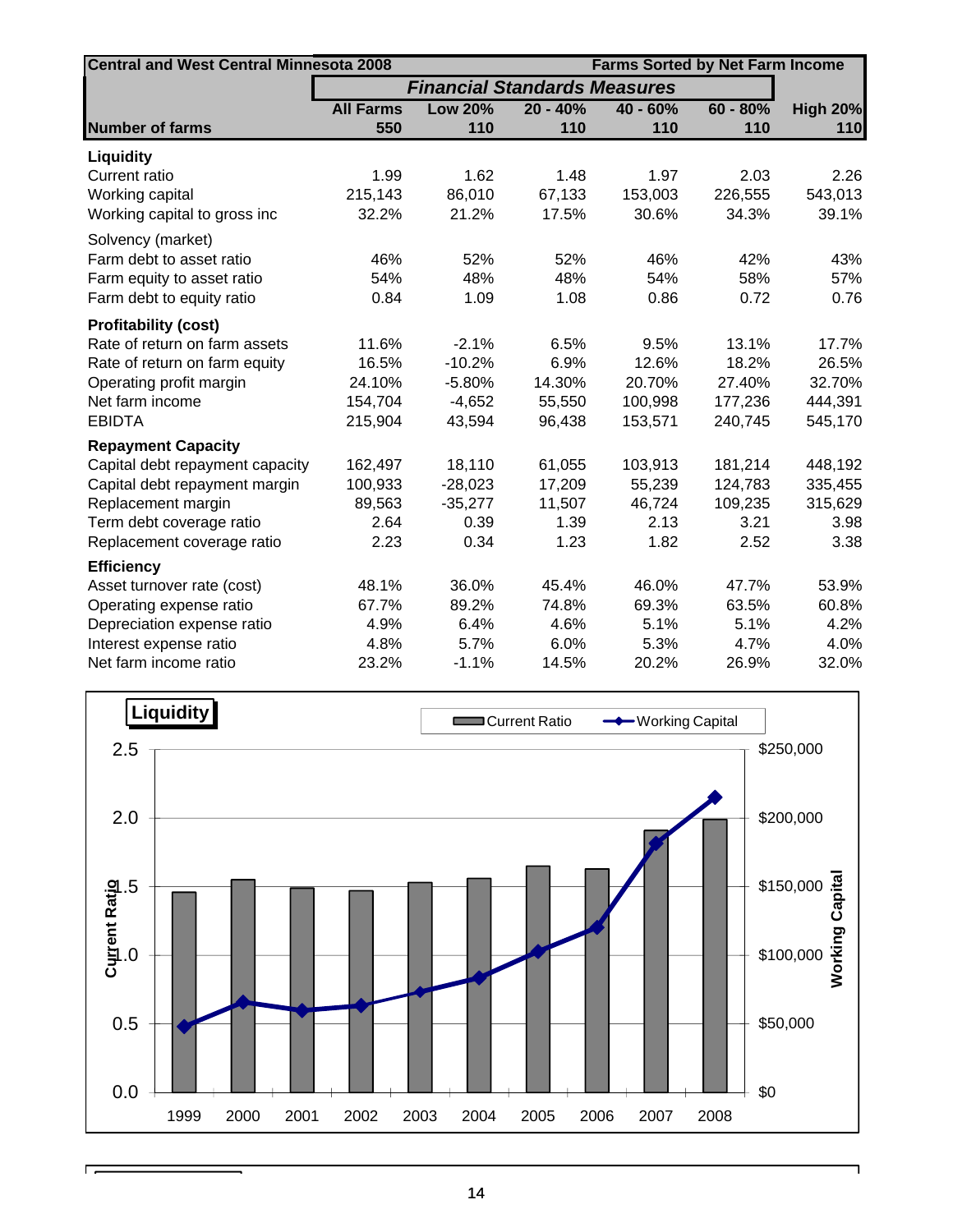



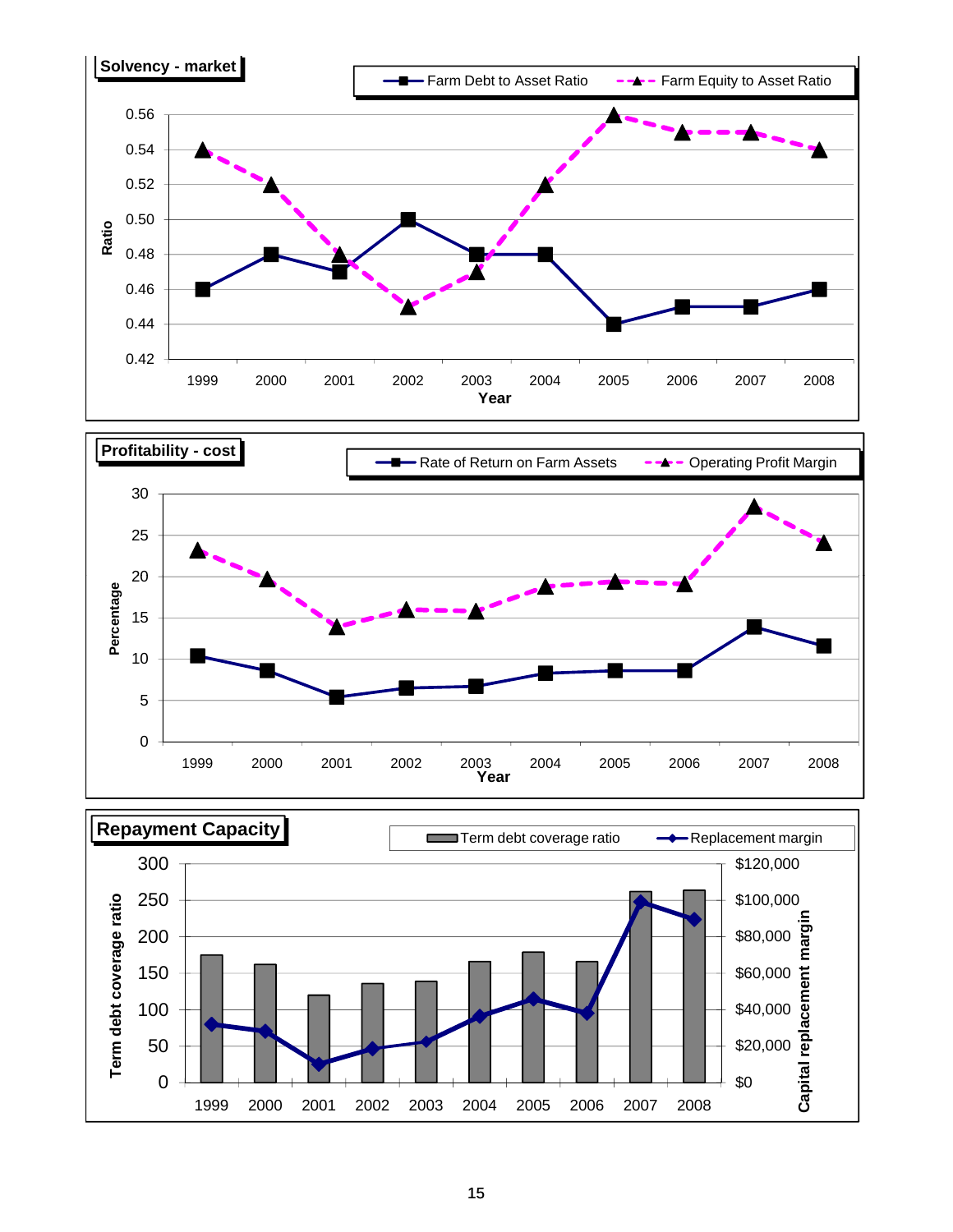| <b>Central and West Central Minnesota 2008</b><br><b>Farms Sorted by Net Farm Income</b> |                  |                                       |            |           |                |                   |  |  |  |
|------------------------------------------------------------------------------------------|------------------|---------------------------------------|------------|-----------|----------------|-------------------|--|--|--|
|                                                                                          |                  | <b>Operator and Labor Information</b> |            |           |                |                   |  |  |  |
|                                                                                          | <b>All Farms</b> | <b>Low 20%</b>                        | $20 - 40%$ | 40 - 60%  | $60 - 80%$     | <b>High 20%</b>   |  |  |  |
| <b>Number of farms</b>                                                                   | 550              | 110                                   | 110        | 110       | 110            | 110               |  |  |  |
|                                                                                          |                  |                                       |            |           |                |                   |  |  |  |
| <b>Operator Information</b><br>Average number of operators                               | 1.2              | 1.1                                   | 1.2        | 1.1       | 1.1            | 1.4               |  |  |  |
| Average age of operators                                                                 | 46.2             | 45                                    | 45.2       | 46        | 46.8           | 47.8              |  |  |  |
| Average number of years farming                                                          | 22.5             | 20.6                                  | 21.1       | 22.1      | 23.0           | 25.5              |  |  |  |
|                                                                                          |                  |                                       |            |           |                |                   |  |  |  |
| <b>Results Per Operator</b>                                                              |                  |                                       |            |           |                |                   |  |  |  |
| Working capital                                                                          | 181,402          | 76,608                                | 57,468     | 136,832   | 203,437        | 385,862           |  |  |  |
| Total assets (market)                                                                    | 1,478,944        | 1,028,069                             | 929,966    | 1,252,441 | 1,586,310      | 2,389,370         |  |  |  |
| <b>Total liabilities</b>                                                                 | 651,300          | 508,748                               | 456,715    | 552,338   | 640,504        | 1,013,730         |  |  |  |
| Net worth (market)                                                                       | 827,644          | 519,321                               | 473,251    | 700,103   | 945,806        | 1,375,640         |  |  |  |
| Net worth excl deferred liabs                                                            | 950,598          | 621,418                               | 543,695    | 790,302   | 1,065,043      | 1,587,790         |  |  |  |
|                                                                                          |                  |                                       |            |           |                |                   |  |  |  |
| Gross farm income                                                                        | 560,749          | 366,192                               | 327,943    | 443,467   | 594,025        | 976,078           |  |  |  |
| Total farm expense                                                                       | 435,023          | 365,413                               | 279,589    | 356,326   | 434,788        | 682,300           |  |  |  |
| Net farm income                                                                          | 130,442          | $-4,144$                              | 47,552     | 90,323    | 159,151        | 315,781           |  |  |  |
|                                                                                          |                  |                                       |            |           |                |                   |  |  |  |
| Net nonfarm income                                                                       | 17,533           | 25,492                                | 19,303     | 20,832    | 15,294         | 8,865             |  |  |  |
| Family living & tax withdrawals                                                          | 10,538           | 9,438                                 | 7,122      | 11,642    | 9,792          | 13,965            |  |  |  |
| Total acres owned                                                                        | 210              | 181                                   | 152        | 200       | 233            | 273               |  |  |  |
| Total crop acres                                                                         | 685              | 331                                   | 410        | 538       | 832            | 1,197             |  |  |  |
| Crop acres owned                                                                         | 189              | 124                                   | 120        | 176       | 227            | 278               |  |  |  |
| Crop acres cash rented                                                                   | 478              | 204                                   | 267        | 344       | 581            | 895               |  |  |  |
| Crop acres share rented                                                                  | 18               | 2                                     | 24         | 17        | 23             | 23                |  |  |  |
| Total pasture acres                                                                      | 5                | 6                                     | 5          | 9         | $\overline{2}$ | $\overline{2}$    |  |  |  |
|                                                                                          |                  |                                       |            |           |                |                   |  |  |  |
| <b>Labor Analysis</b>                                                                    |                  |                                       |            |           |                |                   |  |  |  |
| Number of farms                                                                          | 550              | 110                                   | 110        | 110       | 110            | 110               |  |  |  |
| Total unpaid labor hours                                                                 | 2,808            | 2,659                                 | 2,441      | 2,699     | 2,970          | 3,270             |  |  |  |
| Total hired labor hours                                                                  | 1,433            | 962                                   | 854        | 1251      | 692            | 3,406             |  |  |  |
| Total labor hours per farm                                                               | 4,241            | 3,621                                 | 3,295      | 3,950     | 3,662          | 6,676             |  |  |  |
| Unpaid hours per operator                                                                | 2,368            | 2,368                                 | 2,090      | 2,414     | 2,667          | 2,324             |  |  |  |
| Value of farm production / hour                                                          | 138.47           | 77.92                                 | 97.15      | 110.15    | 165.64         | 193.56            |  |  |  |
| Net farm income / unpaid hour                                                            | 55.09            | $-1.75$                               | 22.75      | 37.42     | 59.67          | 135.88            |  |  |  |
| Average hourly hired labor wage                                                          | 19.51            | 23.67                                 | 14.46      | 19        | 23.96          | 18.8              |  |  |  |
| <b>Partnerships &amp; LLCs</b>                                                           |                  |                                       |            |           |                |                   |  |  |  |
| Number of farms                                                                          | 49               | 10                                    | 9          | 5         | 8              | 17                |  |  |  |
| Number of operators                                                                      | 2.1              | 2.0                                   | 2.2        | 1.8       | 1.9            | 2.2               |  |  |  |
| Owner withdrawals per farm                                                               | 51,724           | 4,830                                 | 2,944      | 47,465    | 32,834         | 100,006           |  |  |  |
| Withdrawals per operator                                                                 | 25,334           | 2,760                                 | 981        | 28,479    | 21,889         | 40,002            |  |  |  |
|                                                                                          |                  |                                       |            |           |                |                   |  |  |  |
| <b>Corporations</b>                                                                      |                  |                                       |            |           |                |                   |  |  |  |
| Number of farms                                                                          | 33               | 5                                     | 4          | 5         | $\overline{7}$ | $12 \overline{ }$ |  |  |  |
| Number of operators                                                                      | 1.7              | 1.2                                   | 1.5        | 2.0       | 1.4            | 2.0               |  |  |  |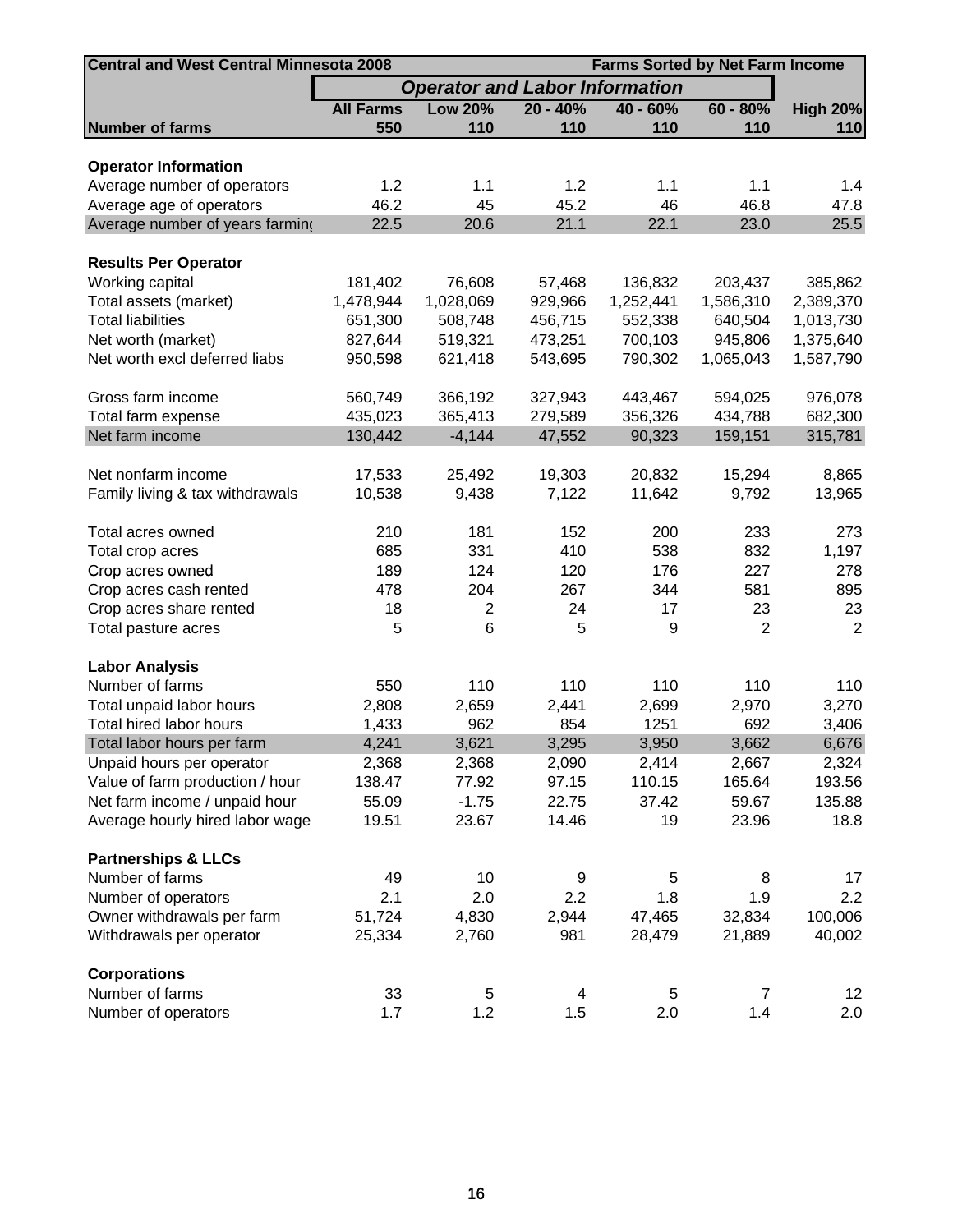| <b>Central and West Central Minnesota 2008</b><br><b>Farms Sorted by Net Farm Income</b> |                  |                                      |                |                              |                          |                 |  |  |  |
|------------------------------------------------------------------------------------------|------------------|--------------------------------------|----------------|------------------------------|--------------------------|-----------------|--|--|--|
|                                                                                          |                  | <b>Crop Production and Marketing</b> |                |                              |                          |                 |  |  |  |
|                                                                                          | <b>All Farms</b> | <b>Low 20%</b>                       | $20 - 40%$     | $40 - 60%$                   | $60 - 80%$               | <b>High 20%</b> |  |  |  |
| Number of farms                                                                          | 550              | 110                                  | 110            | 110                          | 110                      | 110             |  |  |  |
|                                                                                          |                  |                                      |                |                              |                          |                 |  |  |  |
| <b>Acreage Summary</b>                                                                   |                  |                                      |                |                              |                          |                 |  |  |  |
| Total acres owned                                                                        | 249              | 204                                  | 177            | 223                          | 259                      | 383             |  |  |  |
| Total crop acres                                                                         | 812              | 372                                  | 479            | 601                          | 926                      | 1,684           |  |  |  |
| Crop acres owned                                                                         | 224              | 139                                  | 140            | 197                          | 253                      | 391             |  |  |  |
| Crop acres cash rented                                                                   | 567              | 230                                  | 311            | 385                          | 647                      | 1,260           |  |  |  |
| Crop acres share rented                                                                  | 22               | 3                                    | 27             | 19                           | 26                       | 33              |  |  |  |
| Total pasture acres                                                                      | 6                | 6                                    | 6              | 10                           | $\overline{2}$           | 3               |  |  |  |
| Percent crop acres owned                                                                 | 28%              | 37%                                  | 29%            | 33%                          | 27%                      | 23%             |  |  |  |
|                                                                                          |                  |                                      |                |                              |                          |                 |  |  |  |
| <b>Average Price Received (Cash Sales Only)</b>                                          |                  |                                      |                |                              |                          |                 |  |  |  |
| Corn per bushel                                                                          | \$4.09           | \$4.45                               | \$4.09         | \$3.90                       | \$4.05                   | \$4.13          |  |  |  |
| Soybeans per bushel                                                                      | \$10.05          | \$9.98                               | \$10.36        | \$10.03                      | \$10.05                  | \$9.99          |  |  |  |
| Wheat, Spring per bushel                                                                 | \$7.44           | \$7.47                               | \$7.43         | \$7.83                       | \$7.64                   | \$7.18          |  |  |  |
| Hay, Alfalfa per ton                                                                     | \$111.01         | \$125.52                             | \$112.15       | \$110.82                     | \$106.25                 | \$99.52         |  |  |  |
| Straw per ton                                                                            | \$26.87          | \$51.67                              | \$11.09        | \$41.70                      | \$44.76                  |                 |  |  |  |
| Oats per bushel                                                                          | \$2.99           | \$2.93                               |                | \$3.20                       |                          |                 |  |  |  |
|                                                                                          | \$70.40          | \$82.80                              |                |                              |                          |                 |  |  |  |
| Hay, Grass per ton                                                                       |                  |                                      |                |                              |                          |                 |  |  |  |
| Sugar Beets per ton                                                                      | \$22.71          |                                      |                | $\qquad \qquad \blacksquare$ | \$27.45                  |                 |  |  |  |
| Beans, Navy per cwt                                                                      | \$8.47           |                                      |                |                              |                          |                 |  |  |  |
| Sweet Corn, Processing per ton                                                           | \$77.19          |                                      |                |                              |                          | \$71.09         |  |  |  |
| Rye per bushel                                                                           | \$7.56           |                                      |                |                              |                          |                 |  |  |  |
| Corn Silage per ton                                                                      | \$24.49          | $\overline{\phantom{a}}$             | $\blacksquare$ | $\overline{\phantom{a}}$     | $\overline{\phantom{0}}$ |                 |  |  |  |
| Barley per bushel                                                                        | \$3.75           |                                      |                |                              |                          |                 |  |  |  |
| Wheat, Winter per bushel                                                                 | \$5.76           |                                      |                |                              |                          |                 |  |  |  |
| Hay, Mixed Alfalfa/Grass per ton                                                         | \$136.74         |                                      |                |                              |                          |                 |  |  |  |
|                                                                                          |                  |                                      |                |                              |                          |                 |  |  |  |
|                                                                                          |                  |                                      |                |                              |                          |                 |  |  |  |
| <b>Average Yield Per Acre</b>                                                            |                  |                                      |                |                              |                          |                 |  |  |  |
| Corn (bushel)                                                                            | 153.6            | 155.2                                | 152.6          | 154.3                        | 151.4                    | 154.4           |  |  |  |
| Soybeans (bushel)                                                                        | 38.2             | 37.1                                 | 37.8           | 38.7                         | 38.0                     | 38.5            |  |  |  |
| Wheat, Spring (bushel)                                                                   | 60.0             | 53.0                                 | 54.8           | 54.1                         | 61.7                     | 64.5            |  |  |  |
| Corn Silage (ton)                                                                        | 19.1             | 19.3                                 | 17.0           | 19.9                         | 19.6                     | 19.6            |  |  |  |
| Hay, Alfalfa (ton)                                                                       | 4.3              | 4.2                                  | 4.1            | 4.4                          | 4.5                      | 4.7             |  |  |  |
| Hay, Grass (ton)                                                                         | 2.9              | 2.5                                  | 2.9            | 3.0                          | 2.4                      | 3.5             |  |  |  |
| Haylage, Alfalfa (ton)                                                                   | 8.9              | 6.3                                  | 8.5            | 10.0                         | 8.1                      | 9.3             |  |  |  |
| Oats (bushel)                                                                            | 71.5             | 69.9                                 | 52.8           | 82.1                         | 89.5                     |                 |  |  |  |
| Sugar Beets (ton)                                                                        | 22.1             |                                      |                |                              | 19.8                     | 24.0            |  |  |  |
| Beans, Navy (cwt)                                                                        | 22.6             |                                      |                | 20.7                         |                          |                 |  |  |  |
| Barley (bushel)                                                                          | 66.7             |                                      |                |                              |                          |                 |  |  |  |
| Rye (bushel)                                                                             | 34.9             |                                      |                |                              | 25.2                     | 37.4            |  |  |  |
| Soybeans, Organic (bushel)                                                               | 14.4             |                                      |                | 19.5                         | 12.6                     |                 |  |  |  |
|                                                                                          |                  |                                      |                |                              |                          |                 |  |  |  |
| Hay, Native Grass (ton)                                                                  | 2.2              | 1.9                                  |                |                              |                          |                 |  |  |  |
| Corn Silage, Organic (ton)                                                               | 16.3             |                                      |                |                              |                          |                 |  |  |  |
| Corn, Organic (bushel)                                                                   | 97.0             |                                      |                | 99.5                         |                          |                 |  |  |  |
| Soybeans, Organic (bushel)                                                               | 14.4             |                                      |                | 19.5                         | 12.6                     |                 |  |  |  |
| Corn Silage, Organic (ton)                                                               | 16.3             |                                      |                |                              |                          |                 |  |  |  |
| Soybeans Seed (bushel)                                                                   | 37.3             |                                      |                |                              |                          |                 |  |  |  |
| Wheat, Spring, Organic (bushel)                                                          | 37.4             |                                      |                | 36.8                         |                          |                 |  |  |  |
| Sunflowers (cwt)                                                                         | 13.9             |                                      |                |                              |                          |                 |  |  |  |
| Hay, Mixed Alfalfa/Grass (ton)                                                           | 4.4              |                                      |                |                              |                          |                 |  |  |  |
| Beans, Dark Red Kidney (cwt)                                                             | 24.1             |                                      |                |                              |                          |                 |  |  |  |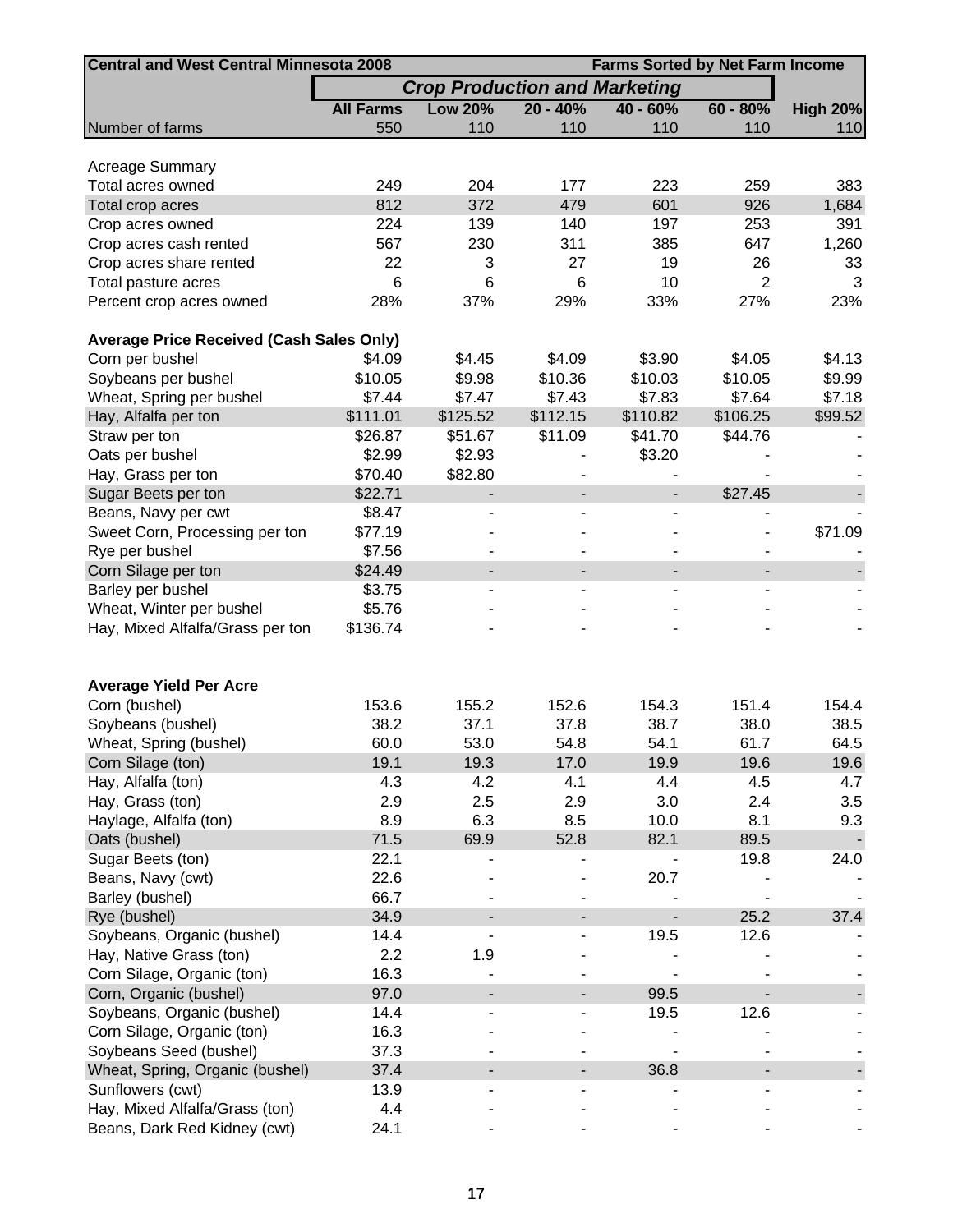| <b>Central and West Central Minnesota 2008</b> |                  | <b>Farms Sorted by Net Farm Income</b> |            |            |            |                 |  |  |
|------------------------------------------------|------------------|----------------------------------------|------------|------------|------------|-----------------|--|--|
|                                                |                  | <b>Non-Farm Summary Expense</b>        |            |            |            |                 |  |  |
|                                                | <b>All Farms</b> | <b>Low 20%</b>                         | $20 - 40%$ | $40 - 60%$ | $60 - 80%$ | <b>High 20%</b> |  |  |
| Number of farms                                | 129              | 21                                     | 22         | 31         | 31         | 24              |  |  |
|                                                |                  |                                        |            |            |            |                 |  |  |
| Average family size                            | 3.5              | 2.9                                    | 3.6        | 3.6        | 3.8        | 3.8             |  |  |
|                                                |                  |                                        |            |            |            |                 |  |  |
| <b>Family Living Expenses</b>                  |                  |                                        |            |            |            |                 |  |  |
| Food and meals expense                         | 6,222            | 5,818                                  | 5,115      | 6,167      | 7,426      | 6,108           |  |  |
| Medical care                                   | 4,026            | 3,749                                  | 2,475      | 4,656      | 4,183      | 4,672           |  |  |
| Health insurance                               | 4,474            | 2,642                                  | 3,867      | 4,084      | 5,552      | 5,743           |  |  |
| Cash donations                                 | 1,631            | 969                                    | 1,398      | 1,580      | 1,966      | 2,057           |  |  |
| Household supplies                             | 5,203            | 3,277                                  | 3,113      | 6,250      | 6,166      | 6,207           |  |  |
| Clothing                                       | 1,578            | 1,353                                  | 1,333      | 1,452      | 1,659      | 2,057           |  |  |
| Personal care                                  | 1,420            | 1,382                                  | 759        | 1,839      | 725        | 2,414           |  |  |
| Child / Dependent care                         | 429              | 17                                     | 375        | 821        | 156        | 683             |  |  |
| Alimony and child support                      | 244              |                                        | 477        | 442        | 155        | 104             |  |  |
| Gifts                                          | 2,663            | 9,063                                  | 1,183      | 1,038      | 1,535      | 1,978           |  |  |
| Education                                      | 1,774            | 556                                    | 1,367      | 1,107      | 2,293      | 3,405           |  |  |
| Recreation                                     | 3,168            | 1,643                                  | 1,900      | 1,951      | 4,319      | 5,752           |  |  |
| Utilities (household share)                    | 1,824            | 3,142                                  | 1,780      | 1,992      | 1,459      | 963             |  |  |
| Personal vehicle operating exp                 | 3,534            | 4,193                                  | 3,383      | 4,611      | 3,021      | 2,366           |  |  |
| Household real estate taxes                    | 170              | 332                                    | 188        | 90         | 254        | 8               |  |  |
| Dwelling rent                                  | 124              | 341                                    | 252        |            | 77         | 38              |  |  |
| Household repairs                              | 2,513            | 927                                    | 911        | 1,764      | 2,123      | 6,842           |  |  |
| Personal interest                              | 1260             | 1273                                   | 978        | 1937       | 896        | 1101            |  |  |
| Disability / Long term care ins                | 113              | 381                                    | 66         | 47         | 96         | 28              |  |  |
| Life insurance payments                        | 2,077            | 934                                    | 1,201      | 1,874      | 3,130      | 2,782           |  |  |
| Personal property insurance                    | 151              | 321                                    | 11         | 104        | 284        | 19              |  |  |
| Miscellaneous                                  | 6,271            | 6,013                                  | 6,733      | 4,034      | 4,510      | 11,238          |  |  |
| Total cash family living expense               | 50,869           | 48,327                                 | 38,866     | 47,842     | 51,984     | 66,565          |  |  |
| Family living from the farm                    | 571              | 666                                    | 461        | 1,389      | 97         | 147             |  |  |
| <b>Total family living</b>                     | \$51,440         | \$48,993                               | \$39,327   | \$49,231   | \$52,081   | \$66,711        |  |  |
|                                                |                  |                                        |            |            |            |                 |  |  |
| <b>Other Nonfarm Expenditures</b>              |                  |                                        |            |            |            |                 |  |  |
| Income taxes                                   | 7,576            | 5,711                                  | 3,163      | 6,691      | 8,876      | 12,718          |  |  |
| Furnishing & appliance purchase                | 1,233            | 1,509                                  | 306        | 316        | 837        | 3,540           |  |  |
| Nonfarm vehicle purchases                      | 2,895            | 133                                    | 530        | 3,674      | 2,735      | 6,681           |  |  |
| Nonfarm real estate purchases                  | 10,263           | $6,594 -$                              |            | 6,782      | 10,989     | 26,437          |  |  |
| Other nonfarm capital purchases                | 2,715            | 8,013                                  | 925        | 903        | 1,415      | 3,740           |  |  |
| Nonfarm savings & investments                  | 2,604            | $-54$                                  | 1,536      | 4,208      | 2,037      | 4,570           |  |  |
| Total other nonfarm expenditu                  | \$27,286         | \$21,906                               | \$6,460    | \$22,574   | \$26,889   | \$57,686        |  |  |
|                                                |                  |                                        |            |            |            |                 |  |  |
| Total cash family living investment            |                  |                                        |            |            |            |                 |  |  |
| & nonfarm capital purchase                     | \$78,155         | \$70,233                               | \$45,326   | \$70,415   | \$78,873   | \$124,250       |  |  |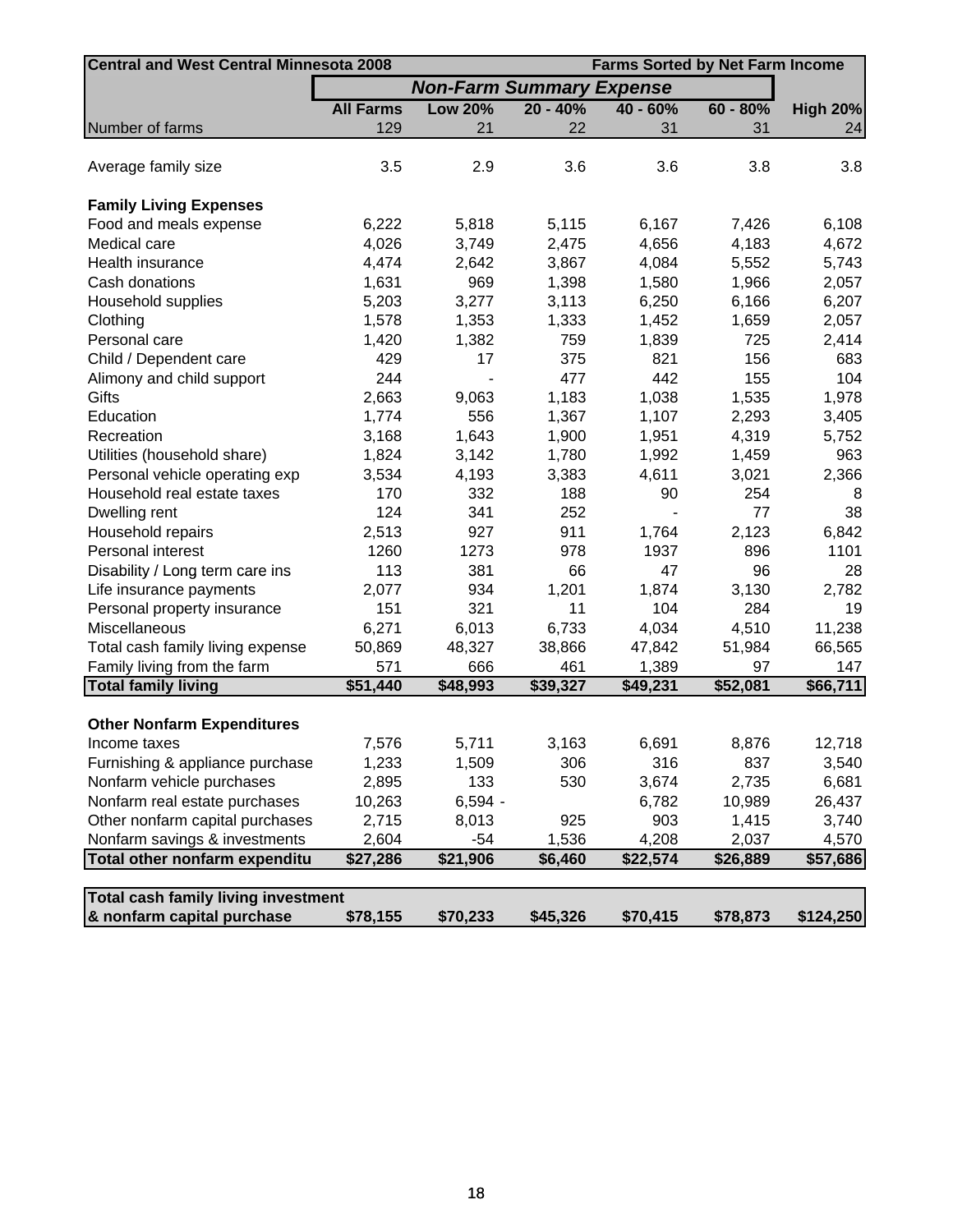| <b>Central and West Central Minnesota 2008</b> | <b>Farms Sorted by Net Farm Income</b> |                                                 |            |            |            |                 |  |  |  |  |
|------------------------------------------------|----------------------------------------|-------------------------------------------------|------------|------------|------------|-----------------|--|--|--|--|
|                                                |                                        | <b>Non-Farm Summary Income &amp; Bal. Sheet</b> |            |            |            |                 |  |  |  |  |
|                                                | <b>All Farms</b>                       | <b>Low 20%</b>                                  | $20 - 40%$ | $40 - 60%$ | $60 - 80%$ | <b>High 20%</b> |  |  |  |  |
| Number of farms                                | 550                                    | 110                                             | 110        | 110        | 110        | 110             |  |  |  |  |
| <b>Nonfarm Income</b>                          |                                        |                                                 |            |            |            |                 |  |  |  |  |
| Personal wages & salary                        | 16,220                                 | 21,040                                          | 16,463     | 18,460     | 12,879     | 12,257          |  |  |  |  |
| Net nonfarm business income                    | 1,796                                  | 4,647                                           | 3,116      | 1,919      | 1,204      | $-1,905$        |  |  |  |  |
| Personal rental income                         | 195                                    | 353                                             | 119        | 233        | 196        | 75              |  |  |  |  |
| Personal interest income                       | 385                                    | 213                                             | 74         | 396        | 741        | 502             |  |  |  |  |
| Personal cash dividends                        | 42                                     | 1                                               |            | 91         | 81         | 35              |  |  |  |  |
| Tax refunds                                    | 848                                    | 1399                                            | 710        | 840        | 698        | 591             |  |  |  |  |
| Other nonfarm income                           | 1,309                                  | 968                                             | 2,066      | 1,355      | 1,234      | 919             |  |  |  |  |
| <b>Total nonfarm income</b>                    | \$20,794                               | \$28,620                                        | \$22,549   | \$23,294   | \$17,032   | \$12,475        |  |  |  |  |
|                                                |                                        |                                                 |            |            |            |                 |  |  |  |  |
| Gifts and inheritances                         | 2,215                                  | 4,662                                           | 131        | 2,351      | 2,905      | 1,025           |  |  |  |  |
| <b>Nonfarm Assets (market)</b>                 |                                        |                                                 |            |            |            |                 |  |  |  |  |
| Checking & savings                             | 3,625                                  | 1,481                                           | 3,357      | 4,491      | 4,498      | 4,297           |  |  |  |  |
| Stocks & bonds                                 | 8,371                                  | 4,625                                           | 3,684      | 5,972      | 9,601      | 17,974          |  |  |  |  |
| Other current assets                           | 2,638                                  | 248                                             | 3,456      | 4,272      | 527        | 4,687           |  |  |  |  |
| Furniture & appliances                         | 8,508                                  | 7,352                                           | 7,505      | 9,707      | 8,459      | 9,519           |  |  |  |  |
| Nonfarm vehicles                               | 12,411                                 | 9,524                                           | 10,229     | 12,660     | 14,138     | 15,503          |  |  |  |  |
| Cash value of life ins.                        | 6,953                                  | 6,637                                           | 5,711      | 5,962      | 5,553      | 10,902          |  |  |  |  |
| Retirement accounts                            | 24,212                                 | 29,556                                          | 23,956     | 24,235     | 20,802     | 22,511          |  |  |  |  |
| Other intermediate assets                      | 3965                                   | 3616                                            | 2550       | 3968       | 4126       | 5564            |  |  |  |  |
| Nonfarm real estate                            | 66,510                                 | 52,197                                          | 48,084     | 64,645     | 73,604     | 94,020          |  |  |  |  |
| Personal bus. investment                       | 472                                    | 1,364                                           | 141        |            | 157        | 695             |  |  |  |  |
| Other long term assets                         | 6,807                                  | 5,880                                           | 5,510      | 8,717      | 6,514      | 7,413           |  |  |  |  |
| <b>Total nonfarm assets</b>                    | \$144,471                              | \$122,480                                       | \$114,184  | \$144,627  | \$147,979  | \$193,086       |  |  |  |  |
|                                                |                                        |                                                 |            |            |            |                 |  |  |  |  |
| <b>Nonfarm Liabilities</b>                     |                                        |                                                 |            |            |            |                 |  |  |  |  |
| Accrued interest                               | 201                                    | 95                                              | 75         | 61         | 475        | 302             |  |  |  |  |
| Accounts payable                               | 1,006                                  | 620                                             | 712        | 381        | 1,510      | 1,805           |  |  |  |  |
| <b>Current notes</b>                           | 834                                    | 1,298                                           | 1,060      | 220        | 879        | 715             |  |  |  |  |
| Princ due on term debt                         | 2,811                                  | 2,724                                           | 1,981      | 3,996      | 1,873      | 3,481           |  |  |  |  |
| <b>Total current liabilities</b>               | 4,852                                  | 4,737                                           | 3,828      | 4,657      | 4,737      | 6,302           |  |  |  |  |
| Intermediate liabilities                       | 3,909                                  | 4,716                                           | 3,665      | 4,263      | 3,340      | 3,561           |  |  |  |  |
| Long term liabilities                          | 27,005                                 | 19,406                                          | 18,287     | 27,293     | 24,731     | 45,307          |  |  |  |  |
| <b>Total nonfarm liabilities</b>               | \$35,766                               | \$28,859                                        | \$25,780   | \$36,213   | \$32,808   | \$55,171        |  |  |  |  |
|                                                |                                        |                                                 |            |            |            |                 |  |  |  |  |
| Nonfarm net worth                              | 108,705                                | 93,621                                          | 88,404     | 108,415    | 115,171    | 137,915         |  |  |  |  |
| Nonfarm debt to asset ratio                    | 25%                                    | 24%                                             | 23%        | 25%        | 22%        | 29%             |  |  |  |  |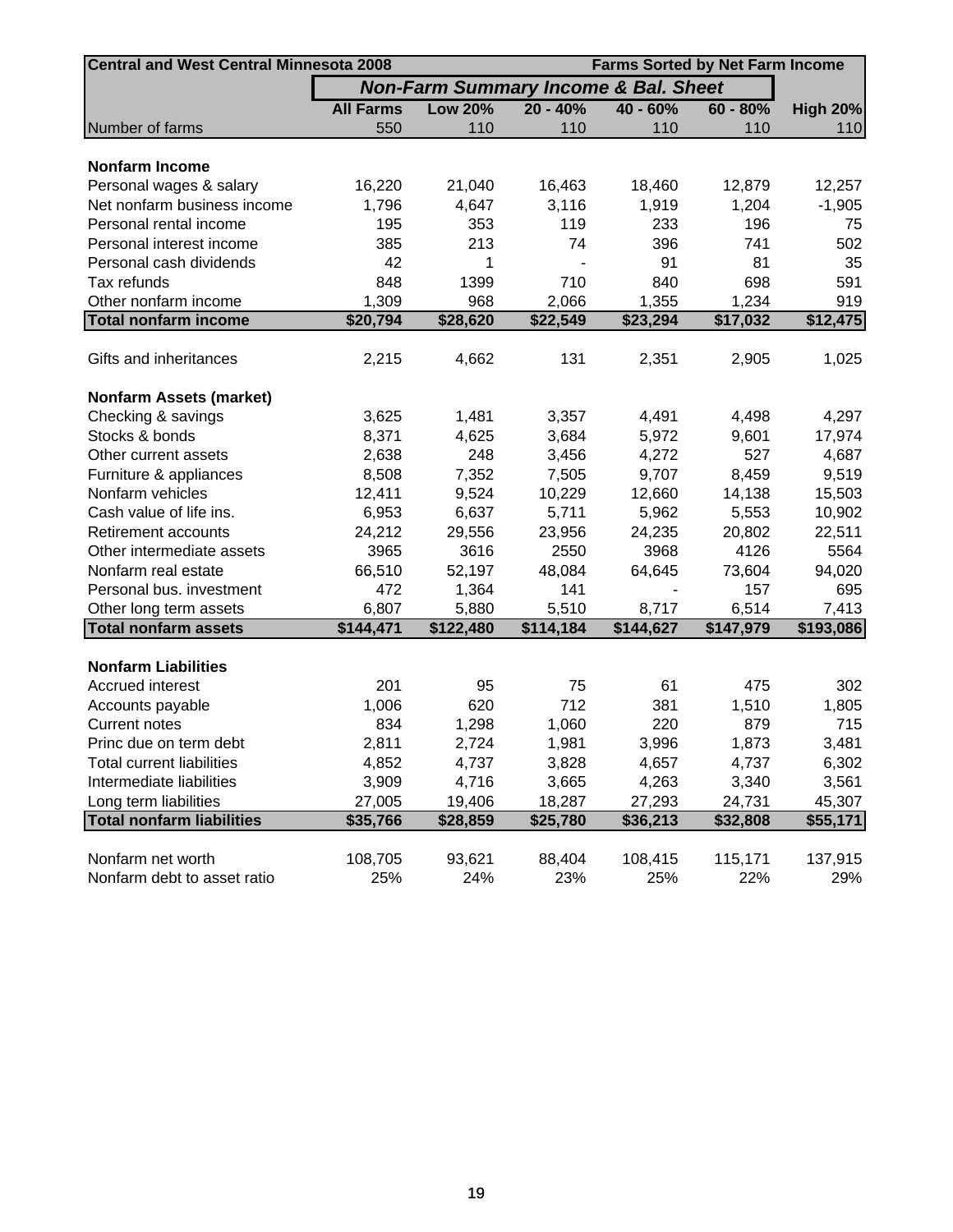

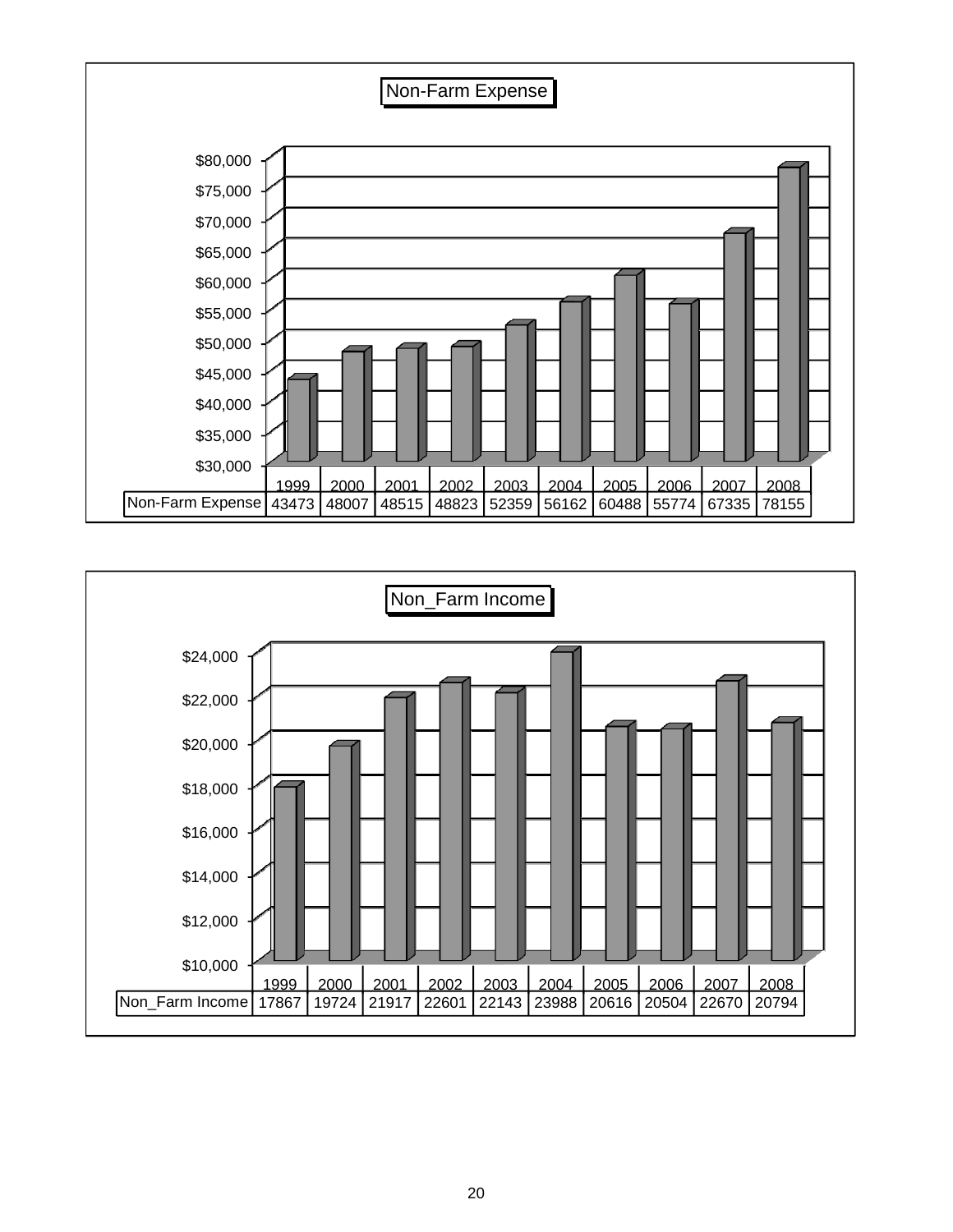| <b>Central and West Central Minnesota 2008</b><br><b>Farms Sorted - Gross Farm Income</b> |                              |           |                  |            |            |           |  |  |  |  |
|-------------------------------------------------------------------------------------------|------------------------------|-----------|------------------|------------|------------|-----------|--|--|--|--|
|                                                                                           |                              |           | <b>Farm Size</b> |            |            |           |  |  |  |  |
|                                                                                           |                              |           |                  |            |            |           |  |  |  |  |
| <b>Number of farms</b>                                                                    | 10                           | 22        | 99               | 185        | 156        | 78        |  |  |  |  |
|                                                                                           |                              |           |                  |            |            |           |  |  |  |  |
| \$ of Gross Farm Income                                                                   | Less than                    | $-50,001$ | $-100,001$       | $-250,001$ | $-500,001$ | Over      |  |  |  |  |
|                                                                                           | 50,000                       | 100,000   | 250,000          | 500,000    | 1,000,000  | 1,000,000 |  |  |  |  |
| <b>Income Statement</b>                                                                   |                              |           |                  |            |            |           |  |  |  |  |
| Gross cash farm income                                                                    | 31,154                       | 79,783    | 177,460          | 368,754    | 701,014    | 1,802,501 |  |  |  |  |
| Total cash farm expense                                                                   | 38,209                       | 108,424   | 141,911          | 298,028    | 545,981    | 1,539,077 |  |  |  |  |
| Net cash farm income                                                                      | $-7,055$                     | $-28,641$ | 35,549           | 70,726     | 155,033    | 263,424   |  |  |  |  |
| Inventory change                                                                          | 19,713                       | 77,861    | 21,691           | 36,310     | 90,667     | 201,201   |  |  |  |  |
| Depreciation and capital adjust                                                           | $-3,428$                     | $-9,234$  | $-9,752$         | $-21,096$  | $-36,603$  | $-89,772$ |  |  |  |  |
| Average net farm income from or                                                           | 9,230                        | 39,986    | 47,488           | 85,939     | 209,097    | 374,853   |  |  |  |  |
| Median net farm income from opi                                                           | 4,548                        | 22,315    | 45,973           | 85,302     | 201,566    | 309,204   |  |  |  |  |
| <b>Profitability (cost)</b>                                                               |                              |           |                  |            |            |           |  |  |  |  |
| Rate of return on assets                                                                  | 3.7%                         | 7.6%      | 7.7%             | 9.1%       | 13.7%      | 12.3%     |  |  |  |  |
| Rate of return on equity                                                                  | $-2.9%$                      | 11.1%     | 9.3%             | 11.7%      | 19.5%      | 18.1%     |  |  |  |  |
| Operating profit margin                                                                   | 13.5%                        | 19.3%     | 21.8%            | 21.7%      | 27.9%      | 22.6%     |  |  |  |  |
| Asset turnover rate                                                                       | 27.5%                        | 39.4%     | 35.5%            | 41.7%      | 48.9%      | 54.5%     |  |  |  |  |
| Liquidity & Repayment (end of year)                                                       |                              |           |                  |            |            |           |  |  |  |  |
| <b>Current assets</b>                                                                     | 42,068                       | 131,075   | 123,152          | 255,367    | 531,699    | 1,187,639 |  |  |  |  |
| <b>Current liabilities</b>                                                                | 25,219                       | 93,877    | 64,736           | 127,836    | 246,473    | 630,331   |  |  |  |  |
| <b>Current ratio</b>                                                                      | 1.67                         | 1.40      | 1.90             | 2.00       | 2.16       | 1.88      |  |  |  |  |
| Working capital                                                                           | 16,849                       | 37,198    | 58,416           | 127,532    | 285,226    | 557,308   |  |  |  |  |
| Working capital to gross inc                                                              | 31.7%                        | 22.7%     | 29.7%            | 32.4%      | 37.5%      | 28.6%     |  |  |  |  |
| Term debt coverage ratio                                                                  | 3.09                         | 2.48      | 1.92             | 2.15       | 3.21       | 2.62      |  |  |  |  |
| Replacement coverage ratio                                                                | 2.66                         | 2.08      | 1.64             | 1.77       | 2.57       | 2.34      |  |  |  |  |
|                                                                                           |                              |           |                  |            |            |           |  |  |  |  |
| Solvency (end of year at cost)                                                            |                              |           |                  |            |            |           |  |  |  |  |
| Number of farms                                                                           | 10                           | 22        | 99               | 185        | 156        | 78        |  |  |  |  |
| Total farm assets                                                                         | 224,407                      | 435,447   | 519,687          | 875,562    | 1,559,338  | 3,251,645 |  |  |  |  |
| <b>Total farm liabilities</b>                                                             | 159,203                      | 235,828   | 253,953          | 396,668    | 652,390    | 1,511,420 |  |  |  |  |
| <b>Total assets</b>                                                                       | 275,137                      | 536,382   | 635,460          | 1,007,426  | 1,679,924  | 3,407,750 |  |  |  |  |
| <b>Total liabilities</b>                                                                  | 179,841                      | 267,467   | 291,818          | 425,860    | 681,380    | 1,576,772 |  |  |  |  |
| Net worth                                                                                 | 95,297                       | 268,915   | 343,642          | 581,567    | 998,544    | 1,828,542 |  |  |  |  |
| Net worth change                                                                          | 18,816                       | 44,551    | 34,892           | 60,317     | 157,531    | 281,209   |  |  |  |  |
| Farm debt to asset ratio                                                                  | 71%                          | 54%       | 49%              | 45%        | 42%        | 46%       |  |  |  |  |
| Total debt to asset ratio                                                                 | 65%                          | 50%       | 46%              | 42%        | 41%        | 46%       |  |  |  |  |
| <b>Nonfarm Information</b>                                                                |                              |           |                  |            |            |           |  |  |  |  |
| Net nonfarm income                                                                        | 38,830                       | 37,200    | 32,072           | 22,924     | 14,156     | 7,765     |  |  |  |  |
| Farms reporting living expenses                                                           | $\overline{2}$               | 5         | 24               | 48         | 38         | 12        |  |  |  |  |
| Total family living expense                                                               |                              | 73,595    | 35,989           | 48,806     | 54,437     | 78,733    |  |  |  |  |
| Total living, invest, cap. purch                                                          | $\qquad \qquad \blacksquare$ | 110217    | 49719            | 68378      | 96214      | 111289    |  |  |  |  |
| <b>Crop Acres</b>                                                                         |                              |           |                  |            |            |           |  |  |  |  |
| Total acres owned                                                                         | 62                           | 141       | 194              | 213        | 286        | 386       |  |  |  |  |
| Total crop acres                                                                          | 98                           | 290       | 287              | 507        | 1061       | 1946      |  |  |  |  |
| Total crop acres owned                                                                    | 60                           | 93        | 125              | 184        | 283        | 385       |  |  |  |  |
| Total crop acres cash rented                                                              | 37                           | 173       | 140              | 308        | 754        | 1525      |  |  |  |  |
| Total crop acres share rented                                                             |                              | 25        | 21               | 15         | 24         | 37        |  |  |  |  |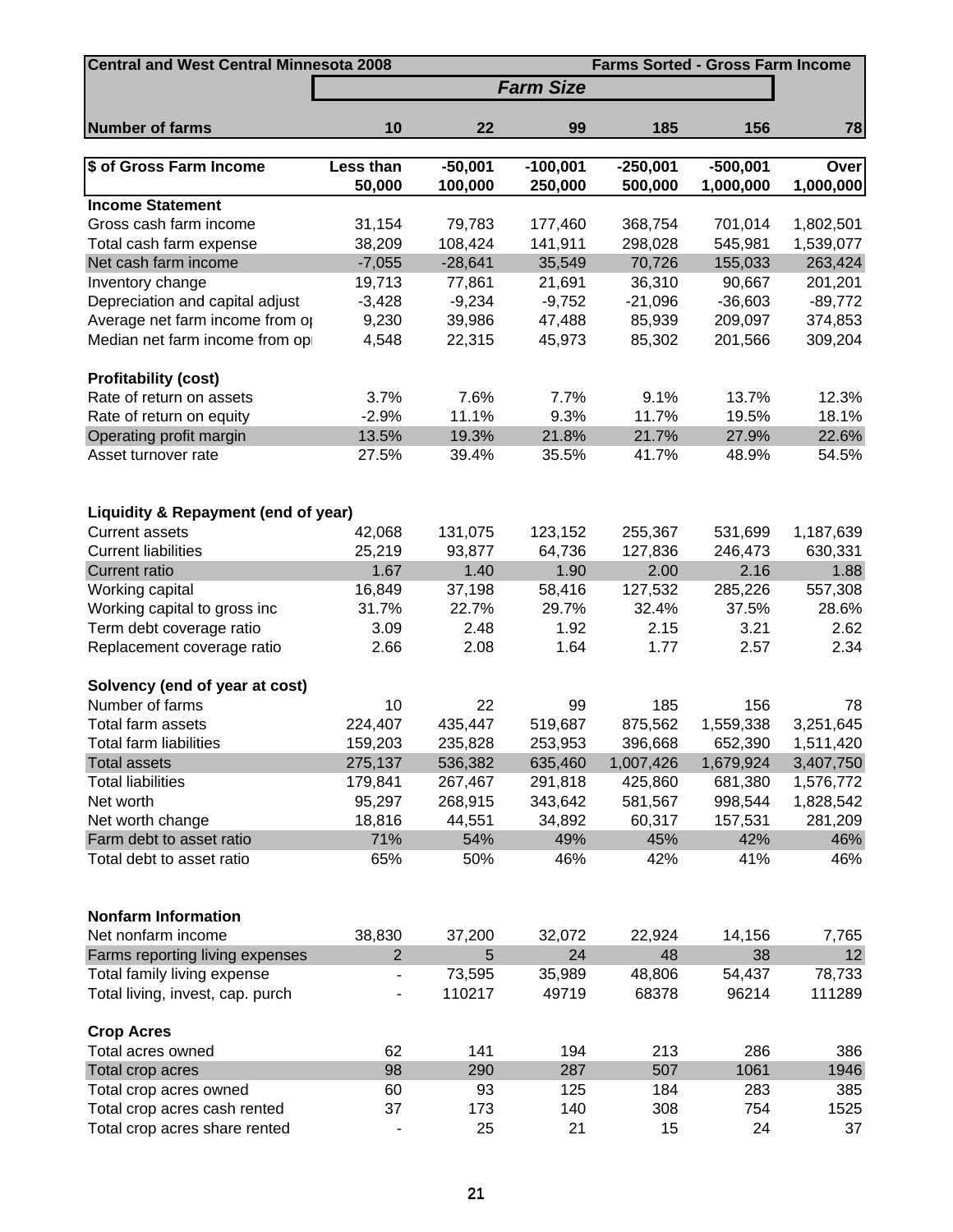| <b>Central and West Central Minnesota 2008</b><br><b>Farms Sorted - Farm type</b> |           |              |                  |           |                |              |  |  |  |
|-----------------------------------------------------------------------------------|-----------|--------------|------------------|-----------|----------------|--------------|--|--|--|
|                                                                                   |           |              | <b>Farm Type</b> |           |                |              |  |  |  |
|                                                                                   |           |              |                  |           |                |              |  |  |  |
| <b>Number of farms</b>                                                            | 276       | 130          | 24               | 22        | 22             | 69           |  |  |  |
| <b>Type of Farm Operator</b>                                                      |           |              | <b>Crop and</b>  | Crop and  | Crop and       |              |  |  |  |
| Base on 70% of farm sales                                                         | Crop      | <b>Dairy</b> | <b>Dairy</b>     | Hog       | <b>Beef</b>    | <b>Other</b> |  |  |  |
|                                                                                   |           |              |                  |           |                |              |  |  |  |
| <b>Income Statement</b>                                                           |           |              |                  |           |                |              |  |  |  |
| Gross cash farm income                                                            | 609,466   | 616,015      | 551,202          | 1,274,947 | 407,040        | 457,212      |  |  |  |
| Total cash farm expense                                                           | 494,700   | 503,624      | 425,790          | 1,065,687 | 351,783        | 378,895      |  |  |  |
| Net cash farm income                                                              | 114,766   | 112,390      | 125,412          | 209,260   | 55,257         | 78,317       |  |  |  |
| Inventory change                                                                  | 109,133   | 30,380       | $-425$           | $-21,646$ | 32,922         | 90,665       |  |  |  |
| Depreciation and capital adjust                                                   | $-31,572$ | $-28,659$    | $-29,638$        | $-71,056$ | $-21,394$      | $-35,321$    |  |  |  |
| Average net farm income from or                                                   | 192,327   | 114,111      | 95,348           | 116,559   | 66,785         | 133,661      |  |  |  |
| Median net farm income from opi                                                   | 136,238   | 63,080       | 93,464           | 94,831    | 51,885         | 69,682       |  |  |  |
| <b>Profitability (cost)</b>                                                       |           |              |                  |           |                |              |  |  |  |
| Rate of return on assets                                                          | 14.0%     | 9.9%         | 7.2%             | 4.4%      | 7.8%           | 11.7%        |  |  |  |
| Rate of return on equity                                                          | 19.9%     | 14.1%        | 8.4%             | 3.6%      | 8.9%           | 18.2%        |  |  |  |
| Operating profit margin                                                           | 27.3%     | 20.6%        | 15.8%            | 10.6%     | 19.6%          | 27.5%        |  |  |  |
| Asset turnover rate                                                               | 51.2%     | 47.8%        | 45.5%            | 41.7%     | 39.5%          | 42.4%        |  |  |  |
|                                                                                   |           |              |                  |           |                |              |  |  |  |
| Liquidity & Repayment (end of year)                                               |           |              |                  |           |                |              |  |  |  |
| <b>Current assets</b>                                                             | 557,003   | 192,068      | 305,995          | 810,958   | 319,366        | 340,821      |  |  |  |
| <b>Current liabilities</b>                                                        | 272,581   | 106,144      | 147,151          | 348,195   | 196,053        | 175,887      |  |  |  |
| <b>Current ratio</b>                                                              | 2.04      | 1.81         | 2.08             | 2.33      | 1.63           | 1.94         |  |  |  |
| Working capital                                                                   | 284,422   | 85,924       | 158,844          | 462,763   | 123,313        | 164,933      |  |  |  |
| Working capital to gross inc                                                      | 41.9%     | 13.2%        | 28.9%            | 37.0%     | 28.9%          | 30.4%        |  |  |  |
| Term debt coverage ratio                                                          | 3.57      | 1.70         | 1.70             | 1.46      | 1.59           | 2.85         |  |  |  |
| Replacement coverage ratio                                                        | 2.87      | 1.56         | 1.41             | 1.21      | 1.5            | 2.38         |  |  |  |
| Solvency (end of year at cost)                                                    |           |              |                  |           |                |              |  |  |  |
| Number of farms                                                                   | 276       | 130          | 24               | 22        | 22             | 69           |  |  |  |
| Total farm assets                                                                 | 1,437,662 | 1,078,248    | 1,095,564        | 2,106,859 | 984,128        | 1,192,992    |  |  |  |
| <b>Total farm liabilities</b>                                                     | 601,087   | 562,340      | 474,783          | 767,808   | 518,581        | 590,652      |  |  |  |
| <b>Total assets</b>                                                               | 1,578,589 | 1,187,822    | 1,165,757        | 2,219,694 | 1,091,842      | 1,332,235    |  |  |  |
| <b>Total liabilities</b>                                                          | 644,110   | 590,263      | 494,068          | 789,464   | 546,746        | 627,410      |  |  |  |
| Net worth                                                                         | 934,479   | 596,866      | 671,689          | 1,430,230 | 545,096        | 704,825      |  |  |  |
| Net worth change                                                                  | 155,057   | 67,204       | 43,866           | 43,238    | 55,142         | 112,983      |  |  |  |
| Farm debt to asset ratio                                                          | 42%       | 52%          | 43%              | 36%       | 53%            | 50%          |  |  |  |
| Total debt to asset ratio                                                         | 41%       | 50%          | 42%              | 36%       | 50%            | 47%          |  |  |  |
| <b>Nonfarm Information</b>                                                        |           |              |                  |           |                |              |  |  |  |
| Net nonfarm income                                                                | 25,833    | 12,776       | 4,688            | 10,943    | 24,729         | 23,479       |  |  |  |
| Farms reporting living expenses                                                   | 71        | 29           | $\overline{7}$   | 7         | $\overline{7}$ | 11           |  |  |  |
| Total family living expense                                                       | 56,444    | 43,720       | 25,196           | 60,940    | 36,574         | 45,581       |  |  |  |
| Total living, invest, cap. purch                                                  | 88,015    | 68,480       | 6,220            | 87,473    | 45,901         | 65,329       |  |  |  |
| <b>Crop Acres</b>                                                                 |           |              |                  |           |                |              |  |  |  |
| Total acres owned                                                                 | 275       | 181          | 242              | 362       | 345            | 219          |  |  |  |
| Total crop acres                                                                  | 1115      | 304          | 680              | 1207      | 570            | 603          |  |  |  |
| Total crop acres owned                                                            | 271       | 142          | 203              | 337       | 263            | 168          |  |  |  |
| Total crop acres cash rented                                                      | 815       | 162          | 467              | 849       | 307            | 394          |  |  |  |
| Total crop acres share rented                                                     | 29        | 1            | 11               | 21        |                | 42           |  |  |  |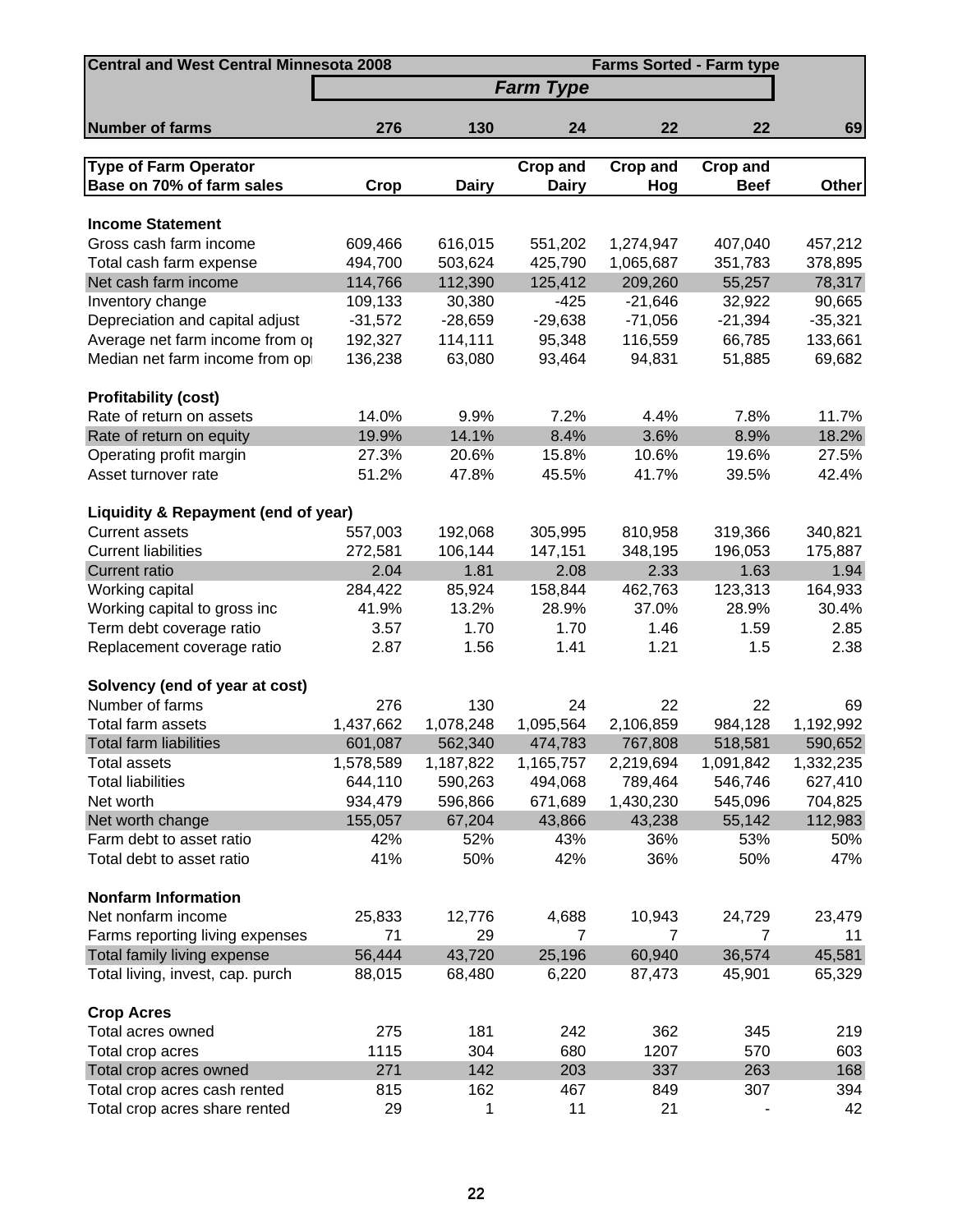| <b>Central and West Central Minnesota 2008</b><br><b>Farms Sorted - Age of Operator</b> |           |           |                        |           |                    |  |  |  |  |
|-----------------------------------------------------------------------------------------|-----------|-----------|------------------------|-----------|--------------------|--|--|--|--|
|                                                                                         |           |           | <b>Age of Operator</b> |           |                    |  |  |  |  |
|                                                                                         |           |           |                        |           |                    |  |  |  |  |
| <b>Number of farms</b>                                                                  | 60        | 92        | 194                    | 158       | 46                 |  |  |  |  |
|                                                                                         |           |           |                        |           |                    |  |  |  |  |
| <b>Age of Primary Operator</b>                                                          | Less      |           |                        |           |                    |  |  |  |  |
|                                                                                         | than 31   | $31 - 40$ | $41 - 50$              | $51 - 60$ | Over <sub>60</sub> |  |  |  |  |
| <b>Income Statement</b>                                                                 |           |           |                        |           |                    |  |  |  |  |
| Gross cash farm income                                                                  | 364,873   | 524,576   | 605,865                | 732,789   | 746,442            |  |  |  |  |
| Total cash farm expense                                                                 | 311,708   | 442,638   | 492,707                | 598,917   | 598,558            |  |  |  |  |
| Net cash farm income                                                                    | 53,165    | 81,938    | 113,158                | 133,872   | 147,883            |  |  |  |  |
| Inventory change                                                                        | 72,100    | 89,504    | 85,210                 | 60,831    | 41,527             |  |  |  |  |
| Depreciation and capital adjust                                                         | $-16,892$ | $-29,831$ | $-31,413$              | $-39,265$ | $-38,304$          |  |  |  |  |
| Average net farm income from or                                                         | 108,373   | 141,610   | 166,955                | 155,438   | 151,106            |  |  |  |  |
| Median net farm income from op                                                          | 59,148    | 78,366    | 105,007                | 110,376   | 96,920             |  |  |  |  |
|                                                                                         |           |           |                        |           |                    |  |  |  |  |
| <b>Profitability (cost)</b>                                                             |           |           |                        |           |                    |  |  |  |  |
| Rate of return on assets                                                                | 16.4%     | 13.0%     | 12.7%                  | 10.0%     | 8.8%               |  |  |  |  |
| Rate of return on equity                                                                | 31.5%     | 21.8%     | 18.1%                  | 13.0%     | 11.1%              |  |  |  |  |
| Operating profit margin                                                                 | 26.5%     | 25.1%     | 26.7%                  | 21.7%     | 19.7%              |  |  |  |  |
| Asset turnover rate                                                                     | 61.9%     | 51.7%     | 47.5%                  | 46.2%     | 44.7%              |  |  |  |  |
|                                                                                         |           |           |                        |           |                    |  |  |  |  |
| Liquidity & Repayment (end of year)                                                     |           |           |                        |           |                    |  |  |  |  |
| <b>Current assets</b>                                                                   | 204,398   | 389,342   | 455,450                | 501,954   | 490,670            |  |  |  |  |
| <b>Current liabilities</b>                                                              | 118,162   | 215,383   | 231,513                | 243,276   | 211,643            |  |  |  |  |
| <b>Current ratio</b>                                                                    | 1.73      | 1.81      | 1.97                   | 2.06      | 2.32               |  |  |  |  |
| Working capital                                                                         | 86,236    | 173,960   | 223,937                | 258,678   | 279,027            |  |  |  |  |
| Working capital to gross inc                                                            | 20%       | 30%       | 34%                    | 33%       | 36%                |  |  |  |  |
| Term debt coverage ratio                                                                | 3.52      | 2.73      | 2.85                   | 2.28      | 2.46               |  |  |  |  |
| Replacement coverage ratio                                                              | 3.22      | 2.38      | 2.42                   | 1.93      | 1.87               |  |  |  |  |
|                                                                                         |           |           |                        |           |                    |  |  |  |  |
| Solvency (end of year at cost)                                                          |           |           |                        |           |                    |  |  |  |  |
| Number of farms                                                                         | 60        | 92        | 194                    | 158       | 46                 |  |  |  |  |
| Total farm assets                                                                       | 718,367   | 1,098,456 | 1,374,857              | 1,509,255 | 1,582,442          |  |  |  |  |
| <b>Total farm liabilities</b>                                                           | 425,470   | 583,526   | 604,769                | 631,529   | 622,816            |  |  |  |  |
| <b>Total assets</b>                                                                     | 795,571   | 1,213,500 | 1,512,108              | 1,646,995 | 1,712,138          |  |  |  |  |
| <b>Total liabilities</b>                                                                | 460,129   | 634,892   | 643,726                | 659,901   | 640,763            |  |  |  |  |
| Net worth                                                                               | 335,442   | 578,608   | 868,382                | 986,461   | 1,069,418          |  |  |  |  |
| Net worth change                                                                        | 97,995    | 100,274   | 132,931                | 103,922   | 108,199            |  |  |  |  |
| Farm debt to asset ratio                                                                | 59%       | 53%       | 44%                    | 42%       | 39%                |  |  |  |  |
| Total debt to asset ratio                                                               | 58%       | 52%       | 43%                    | 40%       | 37%                |  |  |  |  |
|                                                                                         |           |           |                        |           |                    |  |  |  |  |
| <b>Nonfarm Information</b>                                                              |           |           |                        |           |                    |  |  |  |  |
| Net nonfarm income                                                                      | 13,388    | 20,914    | 21,231                 | 21,366    | 26,408             |  |  |  |  |
| Farms reporting living expenses                                                         | 13        | 28        | 53                     | 27        | 8                  |  |  |  |  |
| Total family living expense                                                             | 26,954    | 53,744    | 57,151                 | 43,624    | 71,718             |  |  |  |  |
| Total living, invest, cap. purch                                                        | 69529     | 82414     | 78628                  | 67247     | 110948             |  |  |  |  |
| <b>Crop Acres</b>                                                                       |           |           |                        |           |                    |  |  |  |  |
| Total acres owned                                                                       | 91        | 153       | 255                    | 317       | 392                |  |  |  |  |
| Total crop acres                                                                        | 469       | 666       | 890                    | 891       | 956                |  |  |  |  |
| Total crop acres owned                                                                  | 87        | 143       | 247                    | 265       | 331                |  |  |  |  |
| Total crop acres cash rented                                                            | 370       | 493       | 621                    | 607       | 601                |  |  |  |  |
| Total crop acres share rented                                                           | 12        | 30        | 22                     | 19        | 25                 |  |  |  |  |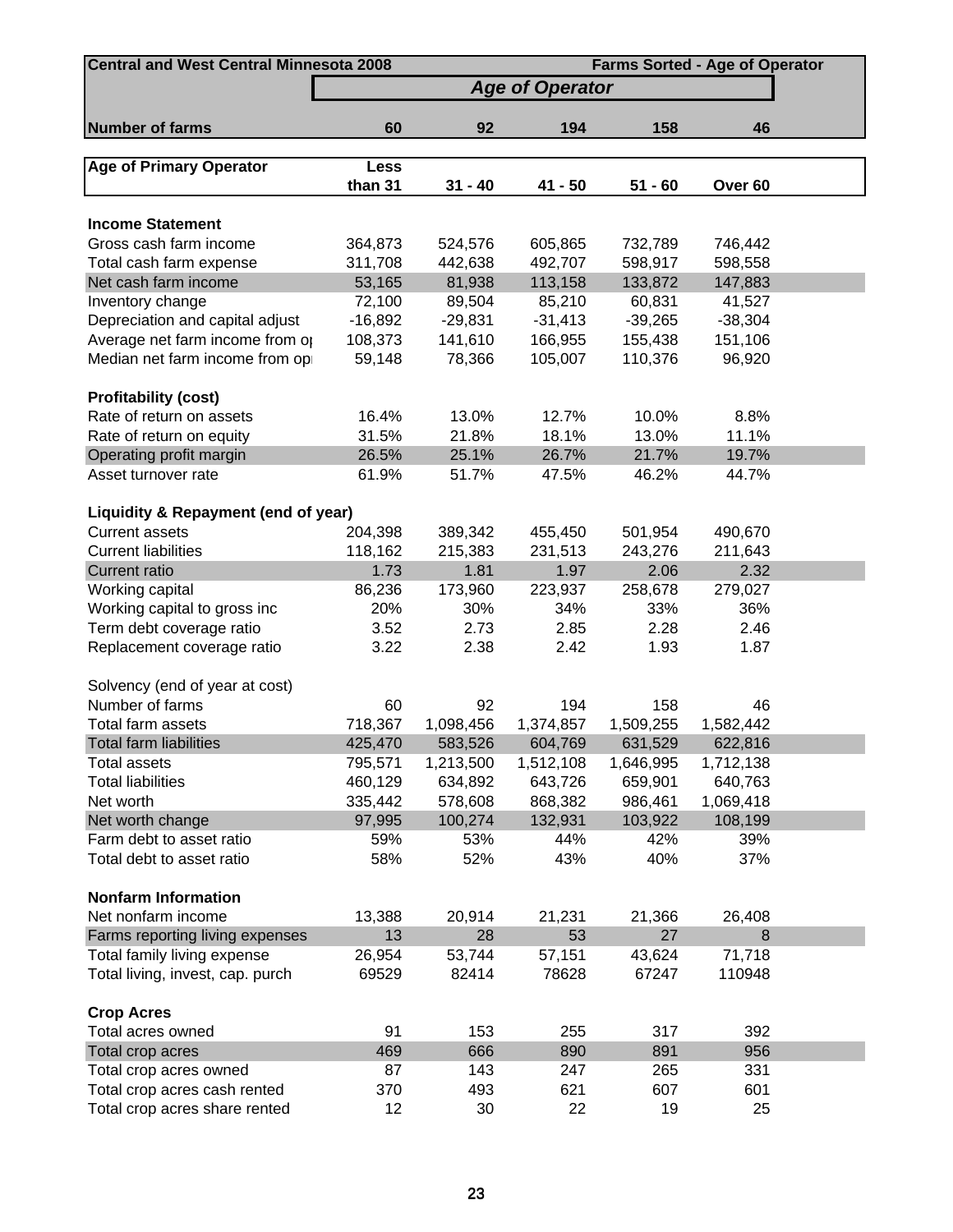| Average of Crop Enterprises, West Central Minnesota 2008 |                   |                   |                   |                   | <b>Farms Sorted by Return to Ovhd</b> |                   |
|----------------------------------------------------------|-------------------|-------------------|-------------------|-------------------|---------------------------------------|-------------------|
|                                                          |                   |                   | Corn              |                   |                                       |                   |
|                                                          | Owned             |                   |                   | <b>Rented</b>     |                                       |                   |
|                                                          | <b>All Farms</b>  | Low               | High              | <b>All Farms</b>  | Low                                   | <b>High</b>       |
| Number of fields                                         | 311               | 56                | 59                | 515               | 94                                    | 96                |
| Number of farms                                          | 261               | 52                | 53                | 324               | 64                                    | 65                |
|                                                          |                   |                   |                   |                   |                                       |                   |
| Acres                                                    | 126.65            | 114.02            | 141.34            | 218.46            | 128.31                                | 259.19            |
| Yield per acre (bu.)                                     | 152.76            | 134.53            | 169.51            | 154.3             | 138.61                                | 163.52            |
| Operators share of yield %                               | 100               | 100               | 100               | 100               | 100                                   | 100               |
| Value per bu.                                            | 3.86              | 3.46              | 4.29              | 3.89              | 3.53                                  | 4.20              |
| Total product return per acre                            | 589.65            | 465.47            | 727.20            | 600.23            | 489.29                                | 686.78            |
| Crop Insurance                                           | 45.05             | 37.69             | 61.42             | 50.90             | 20.30                                 | 80.38             |
| Miscellaneous income per acre                            | 10.23             | 5.04              | 17.46             | 6.62              | 4.56                                  | 13.15             |
| Gross return per acre                                    | 644.61            | 508.05            | 805.93            | 657.70            | 514.29                                | 780.16            |
| <b>Direct Expenses</b>                                   |                   |                   |                   |                   |                                       |                   |
| Seed                                                     | 69.11             | 66.08             | 69.87             | 71.08             | 69.48                                 | 70.10             |
| Fertilizer                                               | 110.91            | 118.32            | 105.04            | 110.37            | 108.89                                | 110.93            |
| Crop chemicals                                           | 23.00             | 24.49             | 19.25             | 24.11             | 28.89                                 | 21.56             |
| Crop insurance                                           | 27.17             | 28.23             | 27.19             | 27.52             | 27.24                                 | 29.91             |
| Drying fuel                                              | 33.37             | 34.00             | 33.50             | 30.87             | 33.01                                 | 25.51             |
| Storage                                                  | 0.63              | 1.37              | 0.16              | 0.90              | 1.75                                  | 0.20              |
| Fuel & oil                                               | 29.13             | 31.19             | 28.56             | 28.35             | 31.00                                 | 27.28             |
| Repairs                                                  | 33.93             | 37.38             | 36.30             | 30.29             | 37.04                                 | 27.49             |
| Custom hire                                              | 7.79              | 7.24              | 8.98              | 8.03              | 13.71                                 | 3.25              |
| <b>Hired Labor</b>                                       | 2.10              | 10.13             | 0.18              | 1.38              | 1.82                                  | 0.36              |
| <b>Machinery leases</b>                                  | 1.01              | 0.49              | 0.22              | 1.28              | 3.01                                  | 0.72              |
| Land Rent                                                |                   |                   |                   | 99.70             | 84.78                                 | 104.22            |
| Hauling and trucking                                     | 0.85              | 2.18              | 0.78              | 0.46              | 0.56                                  | 0.55              |
| Marketing<br>Operating interest                          | 0.79<br>10.20     | 0.17<br>9.53      | 0.47<br>10.47     | 0.74<br>11.92     | 0.17<br>14.29                         | 0.40<br>11.71     |
| Miscellaneous                                            | 2.07              | 5.63              | 0.57              | 1.81              | 6.22                                  | 1.68              |
| Total direct expenses per acre                           | 352.06            | 376.43            | 341.54            | 448.82            | 460.13                                | 435.35            |
| Return over direct exp per acre                          | 292.55            | 131.63            | 464.39            | 208.88            | 54.16                                 | 344.81            |
|                                                          |                   |                   |                   |                   |                                       |                   |
| <b>Overhead Expenses</b><br>Hired labor                  |                   |                   |                   |                   | 5.82                                  |                   |
|                                                          | 7.13<br>2.23      | 2.34<br>1.06      | 10.75<br>3.72     | 8.13<br>4.61      | 6.36                                  | 9.87<br>3.17      |
| Machinery & bldg leases<br>RE & pers. property taxes     | 13.12             | 11.73             | 13.30             |                   |                                       |                   |
| Farm insurance                                           | 5.82              | 5.29              | 6.12              | 5.22              | 5.78                                  | 5.70              |
| <b>Utilities</b>                                         | 4.30              | 3.03              | 4.04              | 3.79              | 4.24                                  | 3.80              |
| Dues & professional fees                                 | 2.33              | 1.43              | 3.07              | 2.40              | 2.83                                  | 2.36              |
| Interest                                                 | 48.10             | 44.02             | 54.00             | 6.40              | 6.25                                  | 6.73              |
| Mach & bldg depreciation                                 | 33.65             | 34.32             | 39.70             | 30.17             | 27.36                                 | 43.27             |
| Miscellaneous                                            | 7.71              | 4.93              | 7.06              | 7.24              | 5.22                                  | 7.63              |
| Total overhead expenses per acre                         | \$124.38          | \$108.14          | \$141.76          | \$67.96           | \$63.86                               | \$82.53           |
| Total dir & ovhd expenses per acre                       | \$476.45          | \$484.57          | \$483.29          | \$516.78          | \$523.99                              | \$517.88          |
| Net return per acre                                      | \$168.16          | \$23.48           | \$322.63          | \$140.92          | $-$9.70$                              | \$262.28          |
|                                                          |                   |                   |                   |                   |                                       |                   |
| Government payments                                      | 18.84             | 17.76             | 19.25             | 18.03             | 18.51                                 | 18.26             |
| Net return with govt payments                            | 187.00            | 41.25             | 341.89            | 158.95            | 8.82<br>39.99                         | 280.54            |
| Lbr & mgt charge per acre<br>Net return over lbr & mgt   | 36.22<br>\$150.78 | 47.91<br>$-$6.66$ | 34.70<br>\$307.18 | 36.11<br>\$122.84 | $-$ \$31.17                           | 45.90<br>\$234.64 |
|                                                          |                   |                   |                   |                   |                                       |                   |
| <b>Cost of Production</b>                                |                   |                   |                   |                   |                                       |                   |
| Total direct expense per bu.                             | 2.30<br>3.12      | 2.80<br>3.60      | 2.01              | 2.91<br>3.35      | 3.32                                  | 2.66              |
| Total dir & ovhd exp per bu.<br>Less govt & other income | 2.63              |                   | 2.85<br>2.27      | 2.86              | 3.78                                  | 3.17              |
| With labor & management                                  | 2.87              | 3.15<br>3.51      | 2.48              | 3.09              | 3.47<br>3.76                          | 2.48<br>2.76      |
| Machinery cost per acre                                  | 109.83            | 114.62            | 120.15            | 104.62            | 120.80                                | 103.15            |
| Est. labor hours per acre                                | 2.87              | 3.52              | 2.58              | 2.47              | 3.76                                  | 2.29              |
|                                                          |                   |                   |                   |                   |                                       |                   |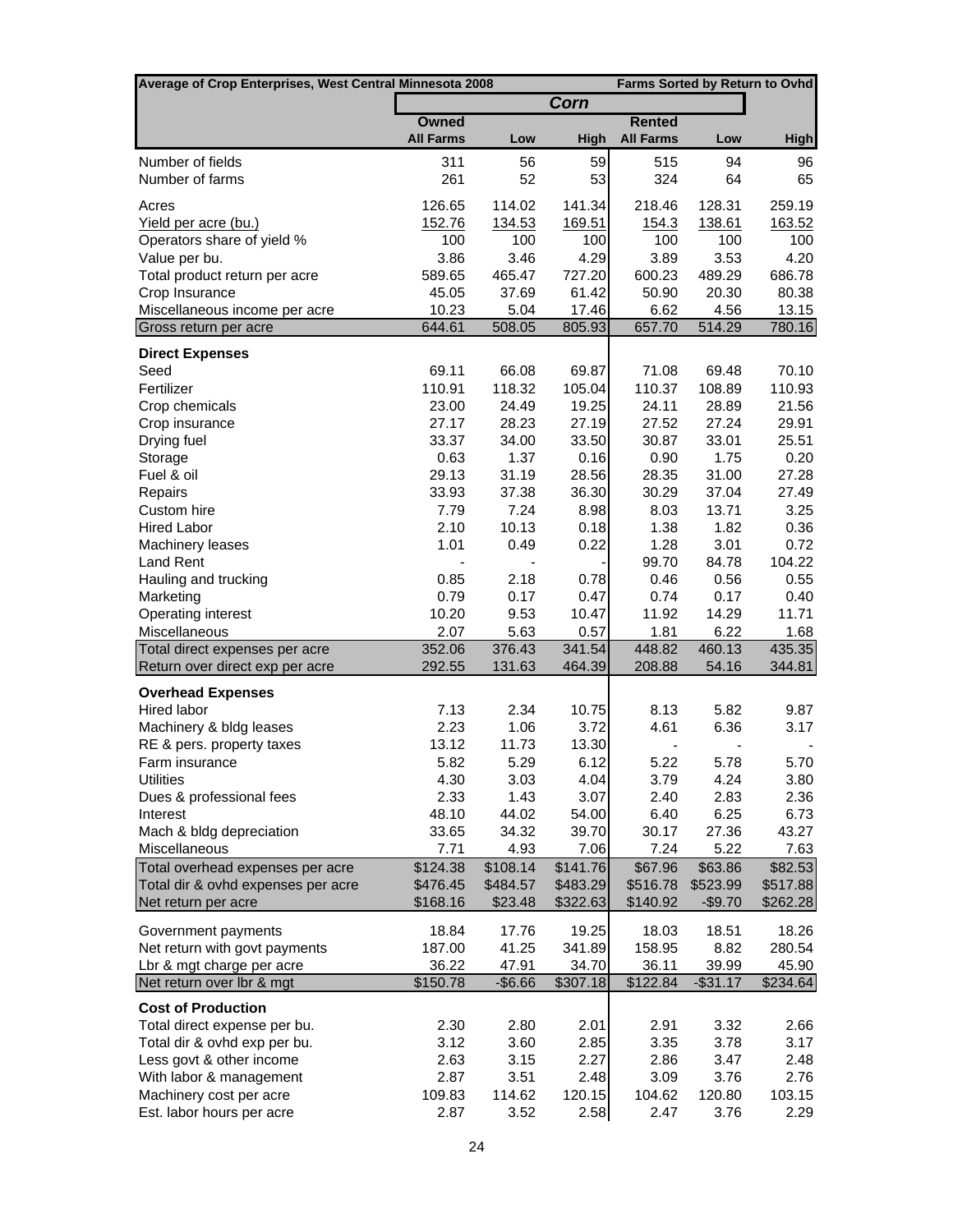



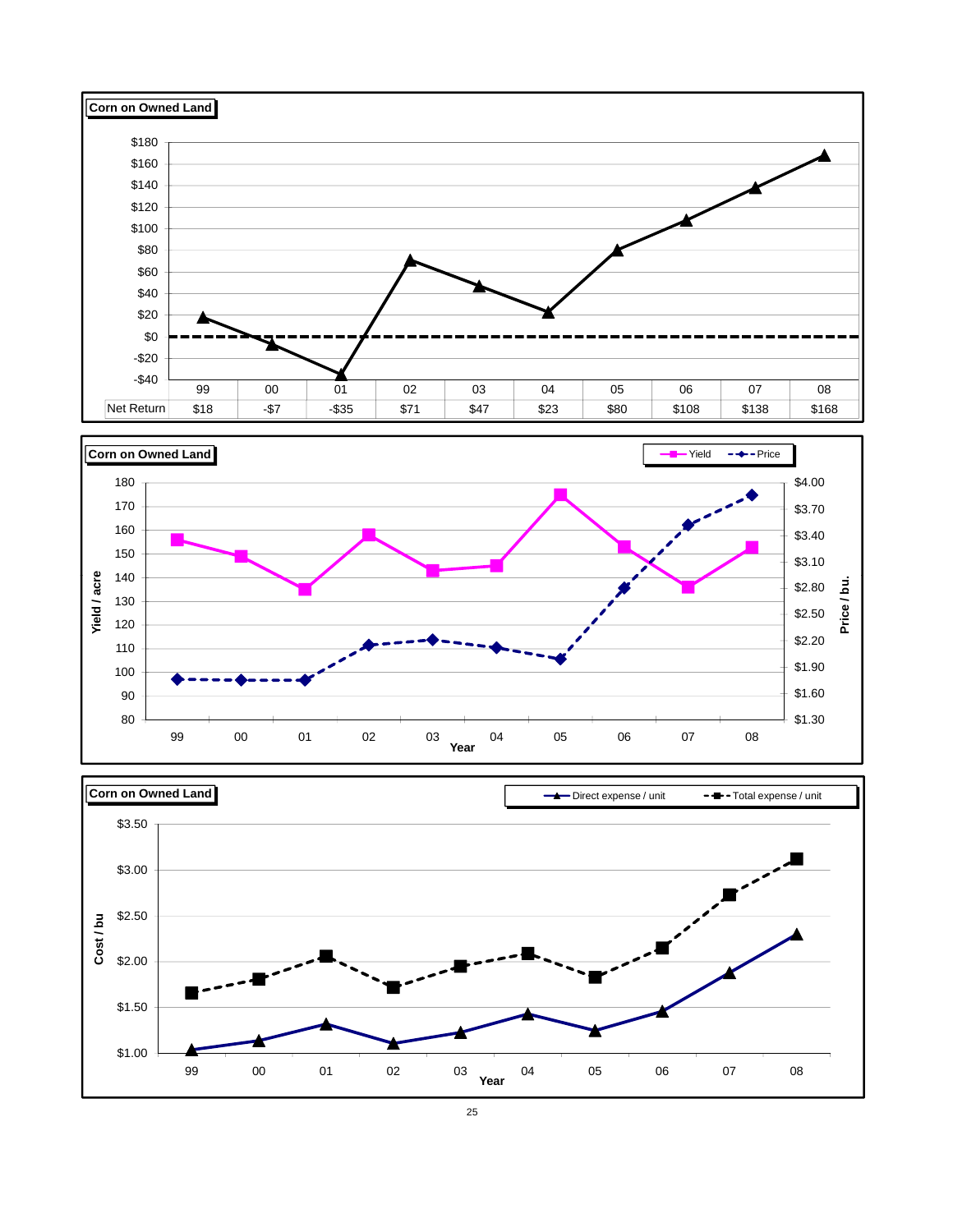| Average of Crop Enterprises, West Central Minnesota 2008 |                  |                |                 |                  |                |                |
|----------------------------------------------------------|------------------|----------------|-----------------|------------------|----------------|----------------|
|                                                          |                  |                | <b>Soybeans</b> |                  |                |                |
|                                                          | <b>Owned</b>     |                |                 | <b>Rented</b>    |                |                |
|                                                          | <b>All Farms</b> | Low            | High            | <b>All Farms</b> | Low            | <b>High</b>    |
| Number of fields                                         | 245              | 42             | 61              | 501              | 81             | 93             |
| Number of farms                                          | 198              | 39             | 40              | 298              | 59             | 60             |
|                                                          |                  |                |                 |                  |                |                |
| Acres                                                    | 129.61           | 102.93         | 119.86          | 200.28           | 171.69         | 180.23         |
| Yield per acre (bu.)                                     | 38.66            | 33.66          | 41.5            | 38.07            | 34.21          | 40.96          |
| Operators share of yield %                               | 100              | 100            | 100             | 100              | 100            | 100            |
| Value per bu.<br>Total product return per acre           | 9.50<br>367.27   | 9.19<br>309.34 | 10.02<br>415.83 | 9.35<br>355.95   | 8.95<br>306.18 | 9.99<br>409.19 |
| Crop Insurance                                           | 43.90            | 20.50          | 74.19           | 44.47            | 38.63          | 66.76          |
| Miscellaneous income per acre                            | 5.24             |                | 3.24            | 3.33             | 1.36           | 5.15           |
| Gross return per acre                                    | 416.24           | 329.73         | 493.27          | 403.86           | 345.99         | 481.00         |
|                                                          |                  |                |                 |                  |                |                |
| <b>Direct Expenses</b><br>Seed                           | 35.82            | 36.77          | 34.92           | 34.14            | 33.36          | 32.96          |
| Fertilizer                                               | 10.42            | 10.86          | 8.10            | 10.91            | 23.79          | 7.80           |
| Crop chemicals                                           | 26.54            | 29.68          | 24.88           | 25.95            | 31.48          | 25.35          |
| Crop insurance                                           | 20.63            | 18.94          | 22.20           | 21.88            | 24.03          | 21.77          |
| Fuel & oil                                               | 23.73            | 29.58          | 22.93           | 22.81            | 26.05          | 21.31          |
| Repairs                                                  | 27.79            | 29.72          | 26.78           | 24.43            | 27.09          | 23.24          |
| Custom hire                                              | 6.48             | 16.15          | 2.44            | 6.76             | 12.86          | 4.79           |
| Hauling and trucking                                     | 0.39             | 0.56           | 0.44            | 0.58             | 1.33           | 2.11           |
| Hired labor                                              | 1.20             | 0.99           | 1.01            | 1.50             | 4.42           | 0.41           |
| <b>Land Rent</b>                                         |                  |                |                 | 95.95            | 96.45          | 88.87          |
| Machinery leases                                         | 0.74             | 2.39           | 0.26            | 1.69             | 1.07           | 0.69           |
| Operating interest                                       | 8.19             | 11.02          | 8.21            | 9.77             | 10.43          | 9.26           |
| Miscellaneous                                            | 1.74             | 1.83           | 1.61            | 1.98             | 2.98           | 2.09           |
| Total direct expenses per acre                           | 163.65           | 188.50         | 153.78          | 258.35           | 295.33         | 240.67         |
| Return over direct exp per acre                          | 252.59           | 141.23         | 339.48          | 145.51           | 50.66          | 240.33         |
| <b>Overhead Expenses</b>                                 |                  |                |                 |                  |                |                |
| Hired labor                                              | 5.14             | 3.16           | 5.73            | 5.60             | 4.83           | 9.11           |
| Machinery & bldg leases                                  | 1.56             | 2.34           | 1.84            | 2.76             | 3.53           | 2.17           |
| RE & pers. property taxes                                | 13.00            | 12.36          | 13.04           |                  |                |                |
| Farm insurance                                           | 5.02             | 5.47           | 4.53            | 4.37             | 3.69           | 4.94           |
| <b>Utilities</b>                                         | 3.91             | 3.52           | 3.60            | 3.14             | 2.69           | 3.61           |
| Dues & professional fees                                 | 1.93             | 1.87           | 1.93            | 1.90             | 2.19           | 2.01           |
| Interest                                                 | 42.29            | 33.04          | 39.36           | 4.72             | 5.77           | 3.72           |
| Mach & bldg depreciation                                 | 28.57            | 28.70          | 31.51           | 23.22            | 16.61          | 26.65          |
| Miscellaneous                                            | 5.91             | 4.70           | 5.69            | 5.78             | 6.79           | 6.61           |
| Total overhead expenses per acre                         | \$107.32         | \$95.16        | \$107.24        | \$51.48          | \$46.10        | \$58.82        |
| Total dir & ovhd expenses per acre                       | \$270.98         | \$283.66       | \$261.03        | \$309.83         | \$341.43       | \$299.49       |
| Net return per acre                                      | \$145.26         | \$46.06        | \$232.24        | \$94.03          | \$4.56         | \$181.50       |
| Government payments                                      | 16.32            | 16.01          | 15.56           | 16.49            | 15.72          | 16.48          |
| Net return with govt payments                            | 161.59           | 62.08          | 247.80          | 110.52           | 20.28          | 197.99         |
| Lbr & mgt charge per acre                                | 31.39            | 33.94          | 33.20           | 29.88            | 33.12          | 31.81          |
| Net return over lbr & mgt                                | \$130.20         | \$28.14        | \$214.60        | \$80.64          | $-$12.83$      | \$166.17       |
| <b>Cost of Production</b>                                |                  |                |                 |                  |                |                |
| Total direct expense per bu.                             | 4.23             | 5.60           | 3.71            | 6.79             | 8.63           | 5.88           |
| Total dir & ovhd exp per bu.                             | 7.01             | 8.43           | 6.29            | 8.14             | 9.98           | 7.31           |
| Less govt & other income                                 | 5.32             | 7.34           | 4.05            | 6.45             | 8.35           | 5.15           |
| With labor & management                                  | 6.13             | 8.35           | 4.85            | 7.24             | 9.32           | 5.93           |
| Machinery cost per acre                                  | 90.86            | 111.01         | 86.06           | 83.90            | 91.63          | 79.93          |
| Est. labor hours per acre                                | 2.49             | 2.52           | 2.72            | 1.98             | 2.35           | 2.14           |
|                                                          |                  |                |                 |                  |                |                |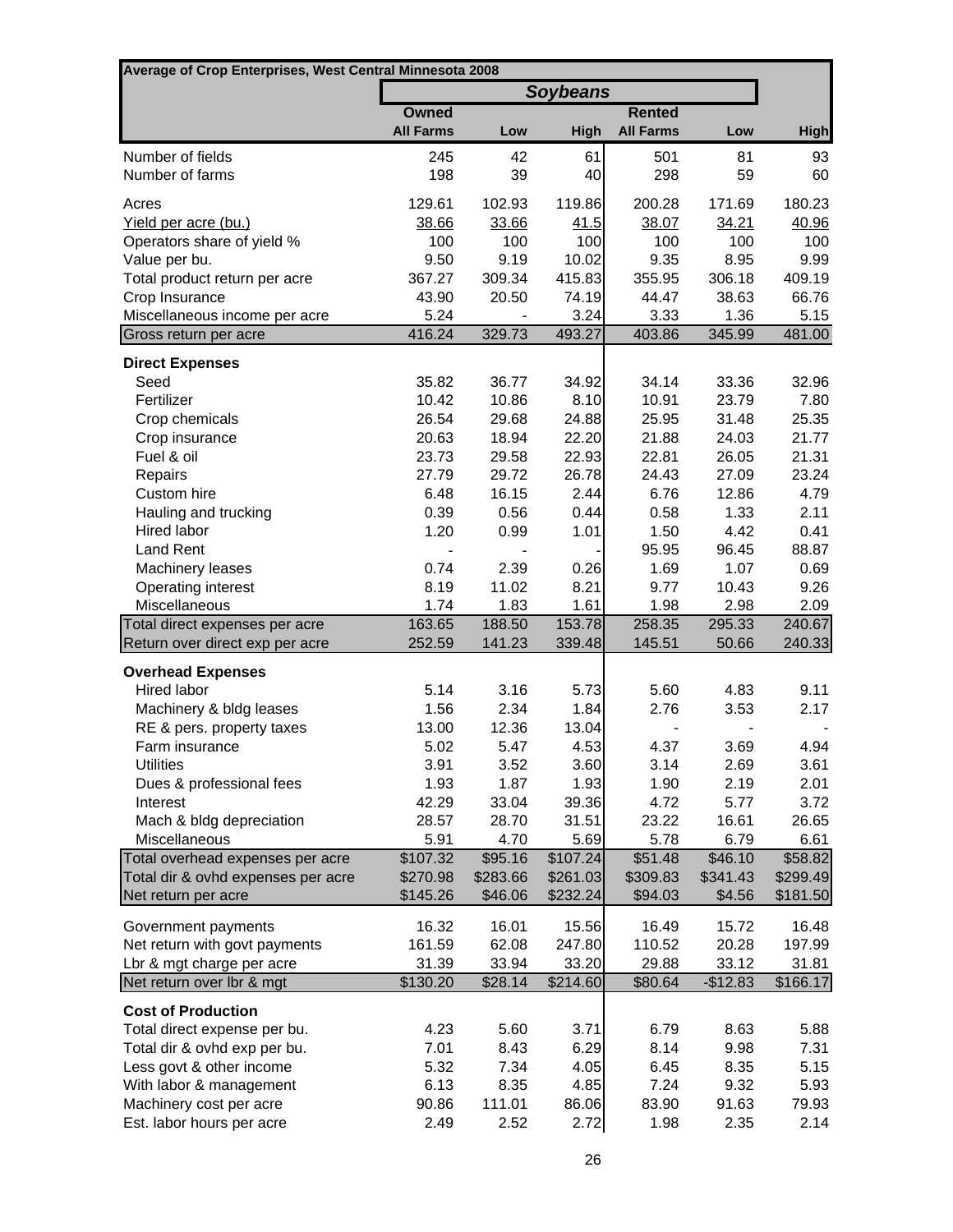



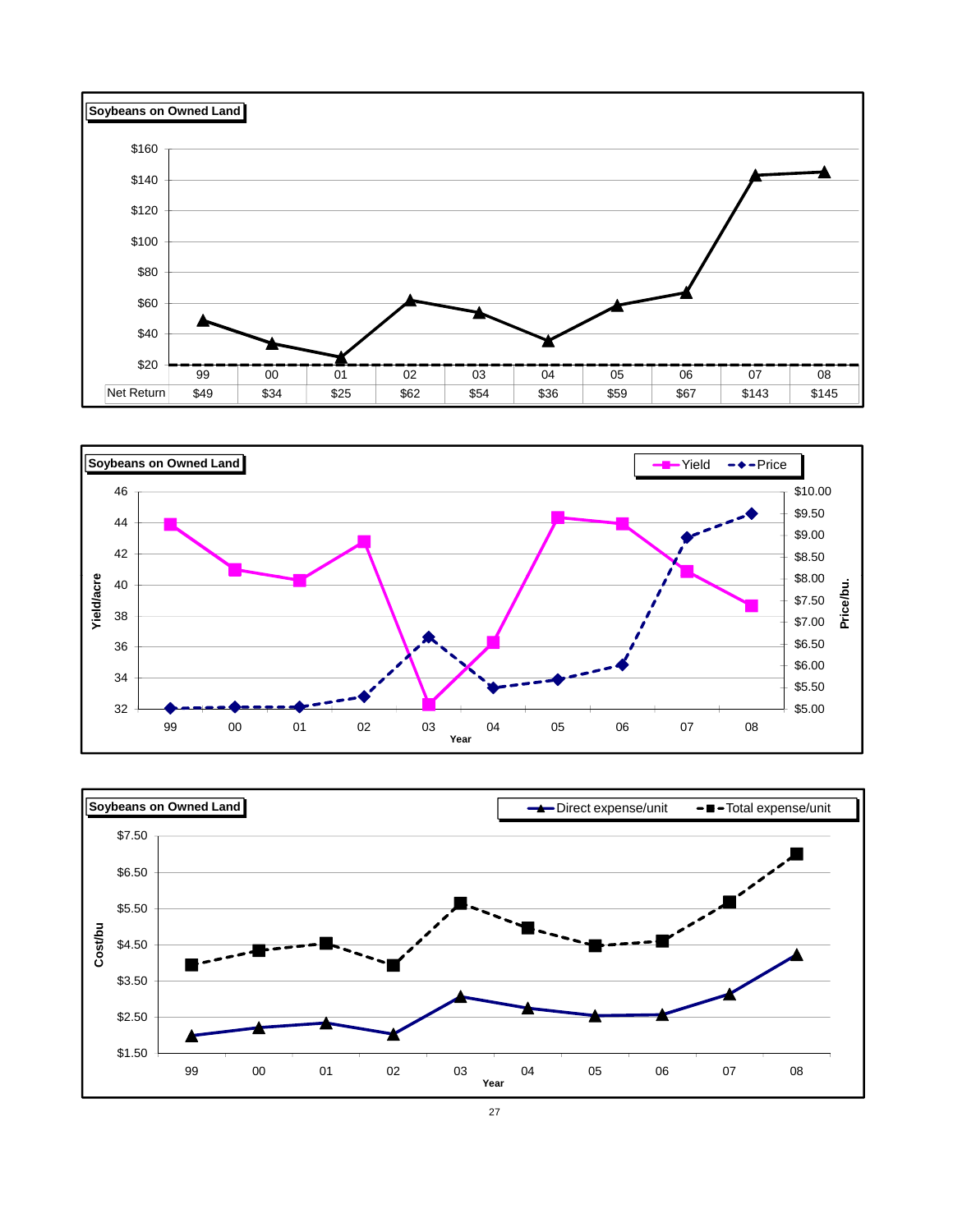| Average of Crop Enterprises, West Central Minnesota 2008 |                  |                  |                     |                  |                 |                  |
|----------------------------------------------------------|------------------|------------------|---------------------|------------------|-----------------|------------------|
|                                                          |                  |                  | <b>Spring Wheat</b> |                  |                 |                  |
|                                                          | Owned            |                  |                     | <b>Rented</b>    |                 |                  |
|                                                          | <b>All Farms</b> | Low              | <b>High</b>         | <b>All Farms</b> | Low             | <b>High</b>      |
| Number of fields                                         | 64               | 15               | 12                  | 146              | 31              | 29               |
| Number of farms                                          | 55               | 11               | 11                  | 108              | 21              | 22               |
| Acres                                                    | 76.62            | 100.7            | 67.23               | 95.33            | 78.32           | 114.04           |
| Yield per acre (bu.)                                     | 60.45            | 54.70            | 71.14               | 60.08            | 53.20           | 70.08            |
| Operators share of yield %                               | 100              | 100              | 100                 | 100              | 100             | 100              |
| Value per bu.                                            | 6.83             | 6.62             | 7.49                | 7.15             | 6.41            | 8.01             |
| Total product return per acre                            | \$412.87         | \$362.11         | \$532.84            | \$429.57         | \$341.01        | \$561.34         |
| Crop Insurance                                           | 2.69             | 1.33             |                     | 5.30             | 0.08            | 2.50             |
| Miscellaneous income per acre                            | 10.51            |                  | 34.68               | 10.09            | 9.22            | 17.96            |
| Gross return per acre                                    | $\sqrt{$426.12}$ | \$363.55         | \$567.51            | \$444.81         | \$350.37        | \$581.69         |
| <b>Direct Expenses</b>                                   |                  |                  |                     |                  |                 |                  |
| Seed                                                     | 28.71            | 30.24            | 26.83               | 28.06            | 33.24           | 27.23            |
| Fertilizer                                               | 74.96            | 83.55            | 61.33               | 69.86            | 83.73           | 56.35            |
| Crop chemicals                                           | 21.78            | 24.75            | 18.82               | 21.32            | 23.19           | 20.59            |
| Crop insurance                                           | 29.23            | 40.76            | 15.25               | 20.24            | 30.13           | 17.17            |
| Fuel & oil                                               | 17.23            | 13.85            | 20.29               | 17.77            | 15.60           | 14.49            |
| Repairs                                                  | 21.32            | 19.55            | 20.51               | 18.86            | 19.80           | 15.78            |
| Custom hire                                              | 9.66             | 12.11            | 8.07                | 7.74             | 6.90            | 7.68             |
| <b>Hired Labor</b>                                       | 6.62             | 21.19            |                     | 1.53             | 2.44            | 0.48             |
| <b>Machinery Leases</b>                                  | 0.40             |                  | 0.58                | 3.10             | 0.36            | 1.58             |
| Hauling and trucking                                     | 0.34             |                  | 1.83                |                  | -               |                  |
| <b>Land Rent</b>                                         |                  |                  |                     | 78.40            | 93.69           | 73.53            |
| Operating interest                                       | 5.37             | 9.11             | 3.02                | 5.71             | 12.17           | 5.26             |
| Miscellaneous                                            | 3.93             | 7.79             | 3.58                | 3.49             | 13.54           | 1.36             |
| Total direct expenses per acre                           | 219.56<br>206.56 | 262.89<br>100.66 | 180.11<br>387.41    | 276.09<br>168.73 | 334.79<br>15.58 | 241.50<br>340.19 |
| Return over direct exp per acre                          |                  |                  |                     |                  |                 |                  |
| <b>Overhead Expenses</b>                                 |                  |                  |                     |                  |                 |                  |
| Hired labor                                              | 2.90             | 2.01             | 3.27                | 5.50             | 2.44            | 3.68             |
| Machinery & bldg leases                                  | 0.51             | 0.59             | 1.22                | 3.33             | 4.00            | 3.23             |
| RE & pers. property taxes                                | 11.37            | 14.46            | 10.54               |                  |                 |                  |
| Farm insurance<br><b>Utilities</b>                       | 4.00             | 4.65             | 3.72                | 3.23             | 2.90            | 3.32             |
|                                                          | 2.56<br>1.89     | 1.56             | 1.67                | 2.40             | 2.18            | 2.32             |
| Dues & professional fees<br>Interest                     |                  | 2.12             | 1.10<br>43.39       | 1.55<br>3.28     | 1.44<br>5.18    | 1.12<br>2.79     |
| Mach & bldg depreciation                                 | 44.78<br>18.48   | 58.59<br>13.74   | 19.52               | 16.08            | 14.82           | 15.82            |
| Miscellaneous                                            | 4.97             | 2.06             | 5.21                | 3.72             | 2.58            | 4.17             |
| Total overhead expenses per acre                         | \$91.44          | \$99.77          | \$89.63             | \$39.10          | \$35.54         | \$36.45          |
| Total dir & ovhd expenses per acre                       | \$311.00         | \$362.66         | \$269.74            | \$315.18         | \$370.33        | \$277.95         |
| Net return per acre                                      | \$115.12         | \$0.89           | \$297.77            | \$129.63         | $-$19.96$       | \$303.73         |
| Government payments                                      | 15.24            | 12.51            | 16.29               | 15.24            | 16.29           | 12.98            |
| Net return with govt payments                            | 130.36           | 13.39            | 314.06              | 144.87           | $-3.67$         | 316.71           |
| Lbr & mgt charge per acre                                | 23.12            | 20.47            | 24.25               | 21.47            | 17.19           | 21.76            |
| Net return over Ibr & mgt                                | \$107.23         | $-$7.08$         | \$289.81            | \$123.41         | $-$20.86$       | \$294.95         |
| <b>Cost of Production</b>                                |                  |                  |                     |                  |                 |                  |
| Total direct expense per bu.                             | 3.63             | 4.81             | 2.53                | 4.60             | 6.29            | 3.45             |
| Total dir & ovhd exp per bu.                             | 5.15             | 6.63             | 3.79                | 5.25             | 6.96            | 3.97             |
| Less govt & other income                                 | 4.67             | 6.38             | 3.08                | 4.74             | 6.48            | 3.49             |
| With labor & management                                  | 5.06             | 6.75             | 3.42                | 5.09             | 6.80            | 3.80             |
| Machinery cost per acre                                  | 71.52            | 66.48            | 73.64               | 68.57            | 65.79           | 59.07            |
| Est. labor hours per acre                                | 1.76             | 1.81             | 1.85                | 1.58             | 1.62            | 1.22             |
|                                                          |                  |                  |                     |                  |                 |                  |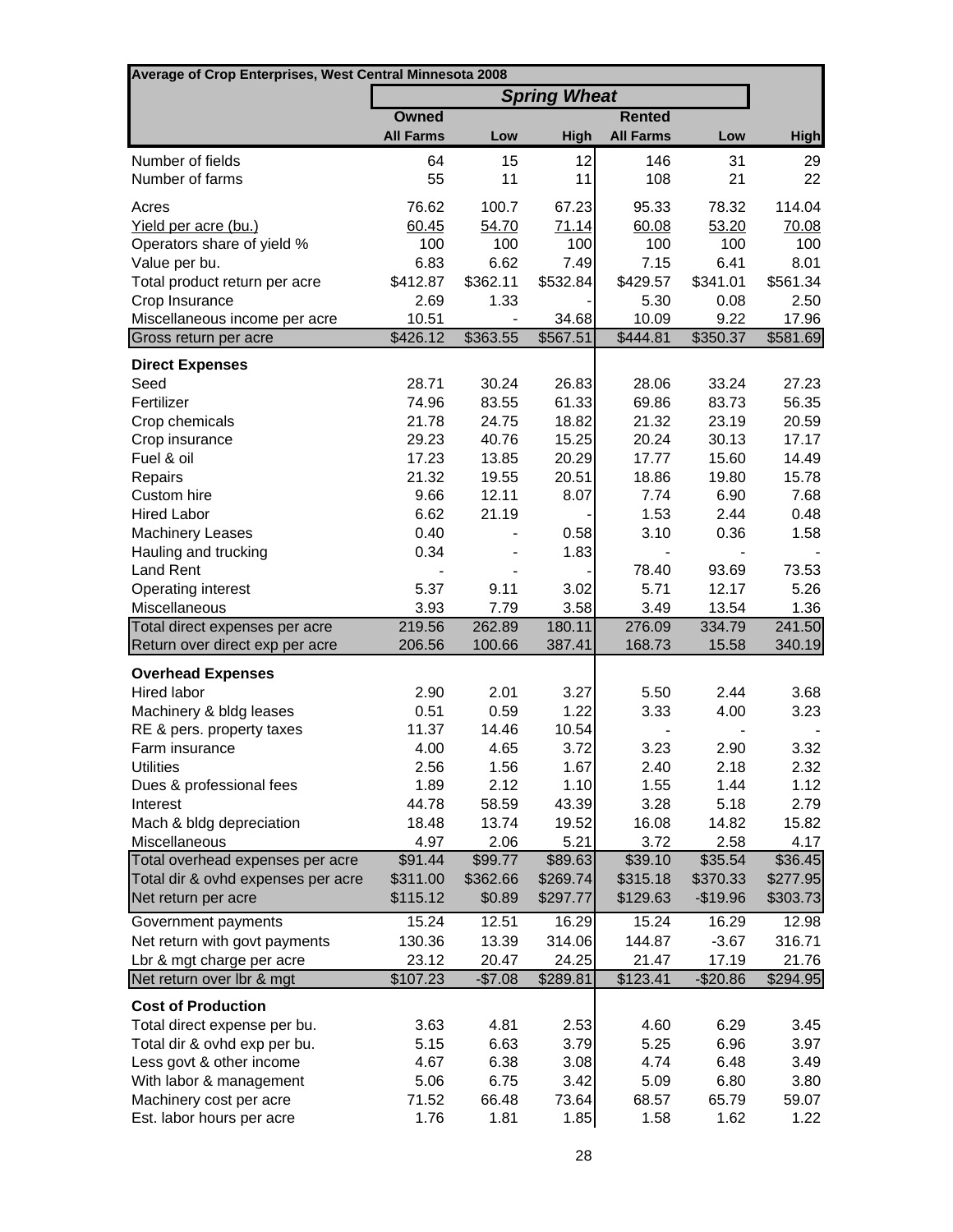



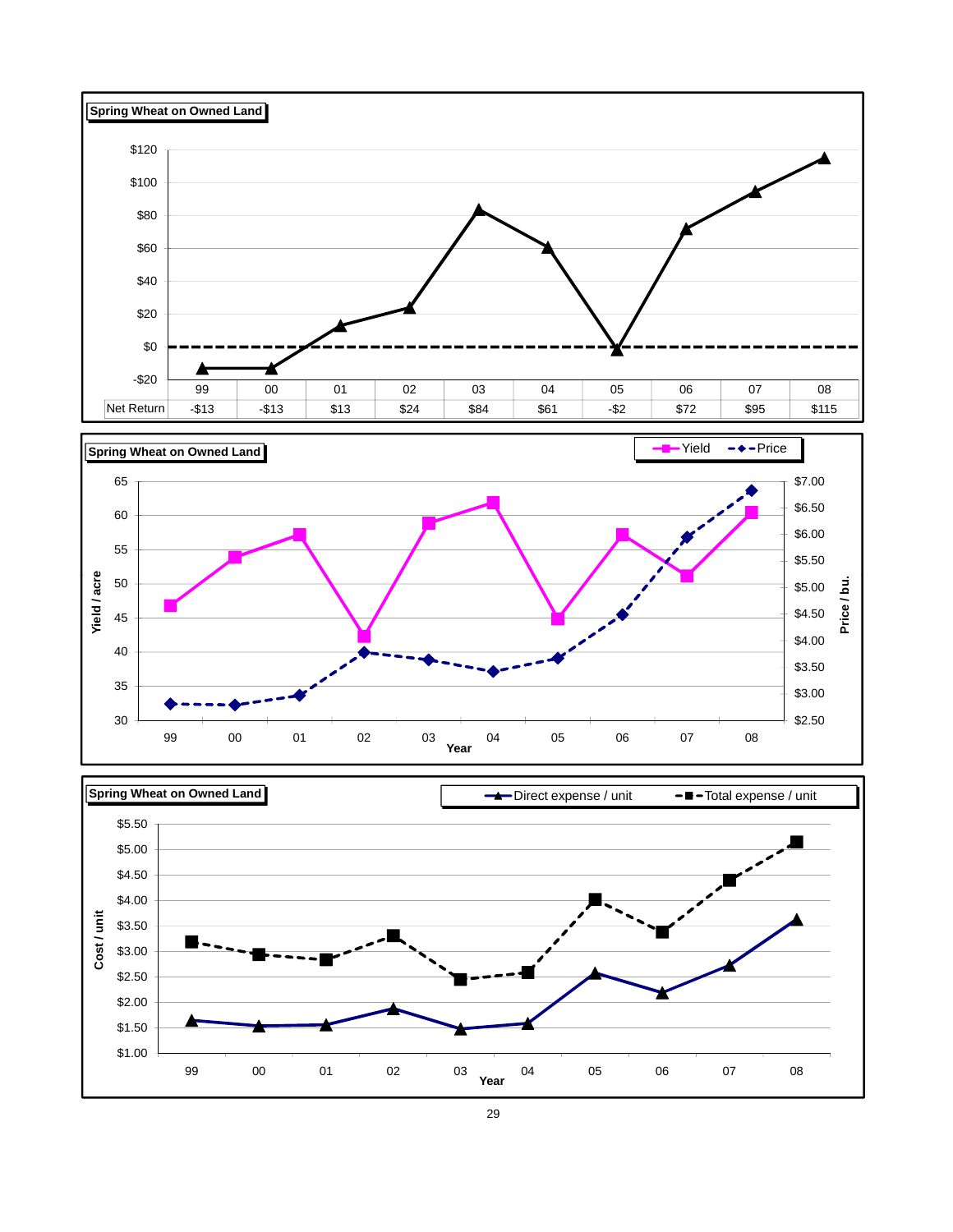| Average of Crop Enterprises, West Central Minnesota 2008          |                  |                 |                    |                  |                 |                  |
|-------------------------------------------------------------------|------------------|-----------------|--------------------|------------------|-----------------|------------------|
|                                                                   |                  |                 | <b>Alfalfa Hay</b> |                  |                 |                  |
|                                                                   | <b>Owned</b>     |                 |                    | <b>Rented</b>    |                 |                  |
|                                                                   | <b>All Farms</b> | Low             | <b>High</b>        | <b>All Farms</b> | Low             | <b>High</b>      |
| Number of fields                                                  | 94               | 17              | 20                 | 98               | 19              | 21               |
| Number of farms                                                   | 89               | 17              | 18                 | 82               | 16              | 17               |
| Acres                                                             | 50.46            | 38.03           | 54.58              | 40.32            | 33.12           | 39.16            |
| Yield per acre (ton)                                              | 4.38             | 2.50            | 5.77               | 4.30             | 3.00            | 5.58             |
| Operators share of yield %                                        | 100              | 100             | 100                | 100              | 100             | 100              |
| Value per ton                                                     | 125.77           | 115.87          | 139.51             | 123.63           | 99.29           | 141.13           |
| Total product return per acre                                     | 550.58           | 289.71          | 805.14             | 531.96           | 298.28          | 787.76           |
| Crop Insurance                                                    | 0.51             |                 |                    | 0.34             |                 |                  |
| Miscellaneous income per acre                                     | 5.06             |                 | 21.79              | 0.02             |                 |                  |
| Gross return per acre                                             | 556.15           | 289.71          | 826.93             | 532.32           | 298.28          | 787.76           |
| <b>Direct Expenses</b>                                            |                  |                 |                    |                  |                 |                  |
| Fertilizer                                                        | 37.62            | 35.18           | 40.04              | 49.49            | 47.05           | 20.12            |
| Crop chemicals                                                    | 4.15             | 2.93            | 5.13               | 3.71             | 1.90            | 4.80             |
| Crop insurance                                                    | 3.47             | 1.26            | 3.83               | 2.17             | 2.97            | 2.02             |
| Storage                                                           | 2.20             | 4.45            | 0.04               | 3.60             | 2.91            | 12.20            |
| Fuel & oil                                                        | 42.09            | 41.19           | 43.36              | 39.89            | 42.98           | 46.81            |
| Repairs                                                           | 52.06            | 48.47           | 48.45              | 45.71            | 49.51           | 49.73            |
| Custom hire                                                       | 35.98            | 59.77           | 45.34              | 24.27            | 36.84           | 18.92            |
| <b>Hired Labor</b>                                                | 1.18             | 2.53            | 1.91               | 0.82             | 1.47            |                  |
| <b>Land Rent</b>                                                  |                  |                 |                    | 81.21            | 77.54           | 102.92           |
| Machinery leases                                                  | 0.61             | 0.13            | 1.36               | 0.35             | 0.12            | 1.46             |
| Operating interest                                                | 4.19             | 4.07            | 2.87               | 5.22             | 7.78            | 2.44             |
| Miscellaneous                                                     | 4.44             | 1.69            | 4.49               | 4.28             | 3.62            | 5.90             |
| Total direct expenses per acre<br>Return over direct exp per acre | 187.99<br>368.16 | 201.35<br>88.36 | 199.31<br>627.62   | 260.71<br>271.61 | 274.69<br>23.59 | 267.31<br>520.45 |
|                                                                   |                  |                 |                    |                  |                 |                  |
| <b>Overhead Expenses</b>                                          |                  |                 |                    |                  |                 |                  |
| Hired labor                                                       | 15.85            | 1.55            | 28.26              | 17.22            | 4.47            | 27.98            |
| Machinery leases<br><b>Building leases</b>                        | 2.66<br>1.07     | 8.92<br>0.03    | 1.59<br>0.04       | 2.63<br>2.32     | 5.43<br>0.06    | 2.82<br>0.29     |
|                                                                   | 9.02             | 7.71            | 8.54               | $\blacksquare$   |                 |                  |
| RE & pers. property taxes<br>Farm insurance                       | 6.44             | 4.41            | 8.71               | 5.66             | 3.20            | 9.20             |
| <b>Utilities</b>                                                  | 4.25             | 4.78            | 3.79               | 4.07             | 4.52            | 3.84             |
| Dues & professional fees                                          | 1.76             | 1.16            | 1.37               | 2.58             | 1.38            | 2.70             |
| Interest                                                          | 51.33            | 40.92           | 63.18              | 8.93             | 6.53            | 14.63            |
| Mach & bldg depreciation                                          | 38.85            | 27.55           | 55.87              | 38.33            | 37.10           | 52.94            |
| Miscellaneous                                                     | 6.45             | 3.07            | 9.74               | 5.84             | 3.47            | 9.13             |
| Total overhead expenses per acre                                  | \$137.68         | \$100.11        | \$181.09           | \$87.60          | \$66.17         | \$123.54         |
| Total dir & ovhd expenses per acre                                | \$325.67         | \$301.46        | \$380.40           | \$348.31         | \$340.86        | \$390.85         |
| Net return per acre                                               | \$230.48         | $-$11.75$       | \$446.53           | \$184.01         | $-$ \$42.58     | \$396.91         |
|                                                                   |                  |                 |                    |                  |                 |                  |
| Government payments                                               | 8.73             | 7.74            | 12.43              | 9.76             | 8.69            | 9.76             |
| Net return with govt payments                                     | 239.22           | $-4.01$         | 458.96             | 193.77           | $-33.89$        | 406.67           |
| Lbr & mgt charge per acre                                         | 41.57            | 43.88           | 34.32              | 40.41            | 44.06           | 33.74            |
| Net return over Ibr & mgt                                         | \$197.65         | $-$47.89$       | \$424.63           | \$153.36         | $-$77.95$       | \$372.93         |
| <b>Cost of Production</b>                                         |                  |                 |                    |                  |                 |                  |
| Total direct expense per ton                                      | 42.94            | 80.53           | 34.54              | 60.59            | 91.44           | 47.89            |
| Total dir & ovhd exp per ton                                      | 74.39            | 120.57          | 65.92              | 80.95            | 113.46          | 70.02            |
| Less govt & other income                                          | 71.13            | 117.47          | 59.99              | 78.60            | 110.57          | 68.27            |
| With labor & management                                           | 80.62            | 135.02          | 65.93              | 87.99            | 125.23          | 74.32            |
| Machinery cost per acre                                           | 175.44           | 184.39          | 202.84             | 156.01           | 169.43          | 182.40           |
| Est. labor hours per acre                                         | 5.29             | 4.56            | 5.76               | 4.55             | 3.70            | 5.54             |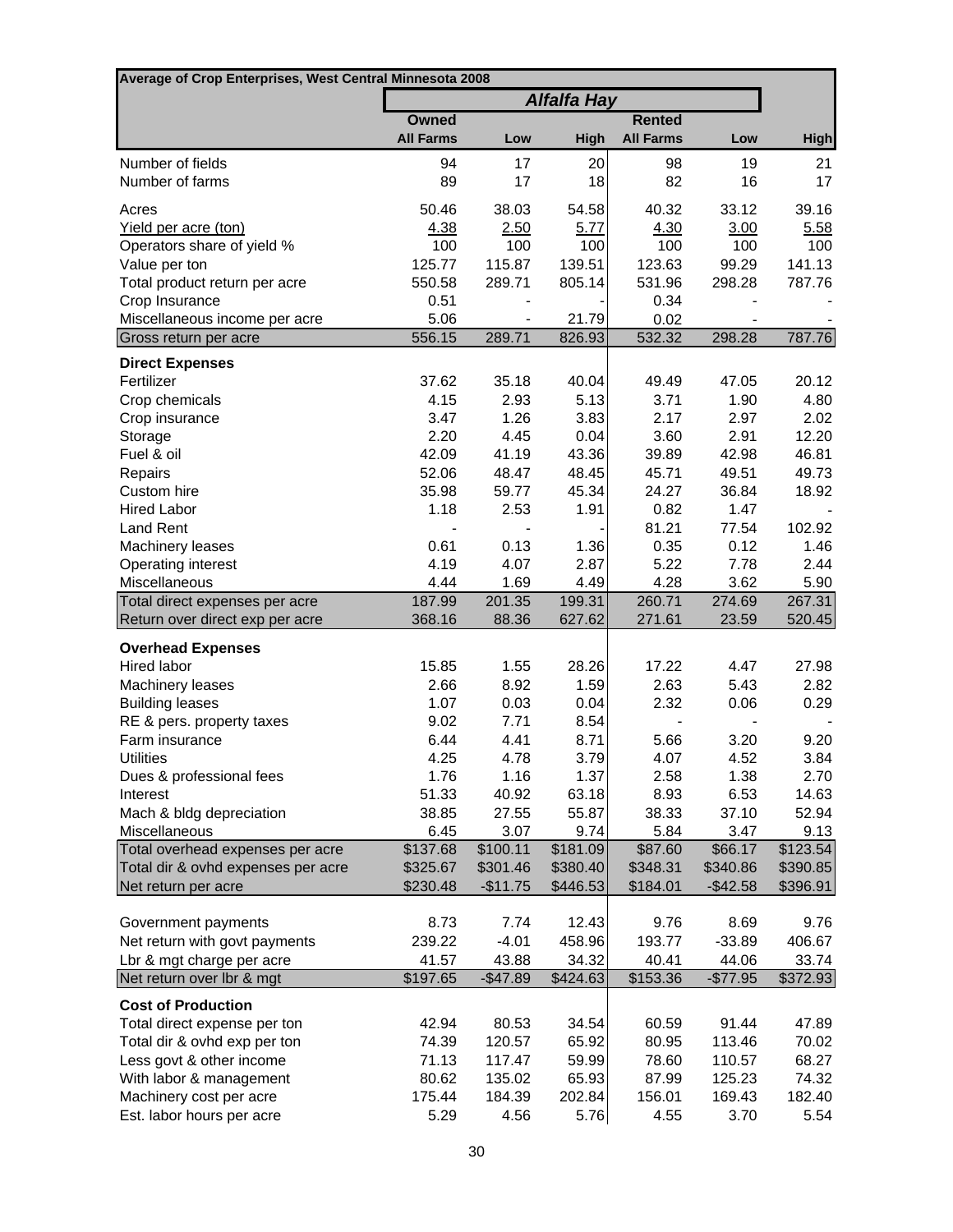



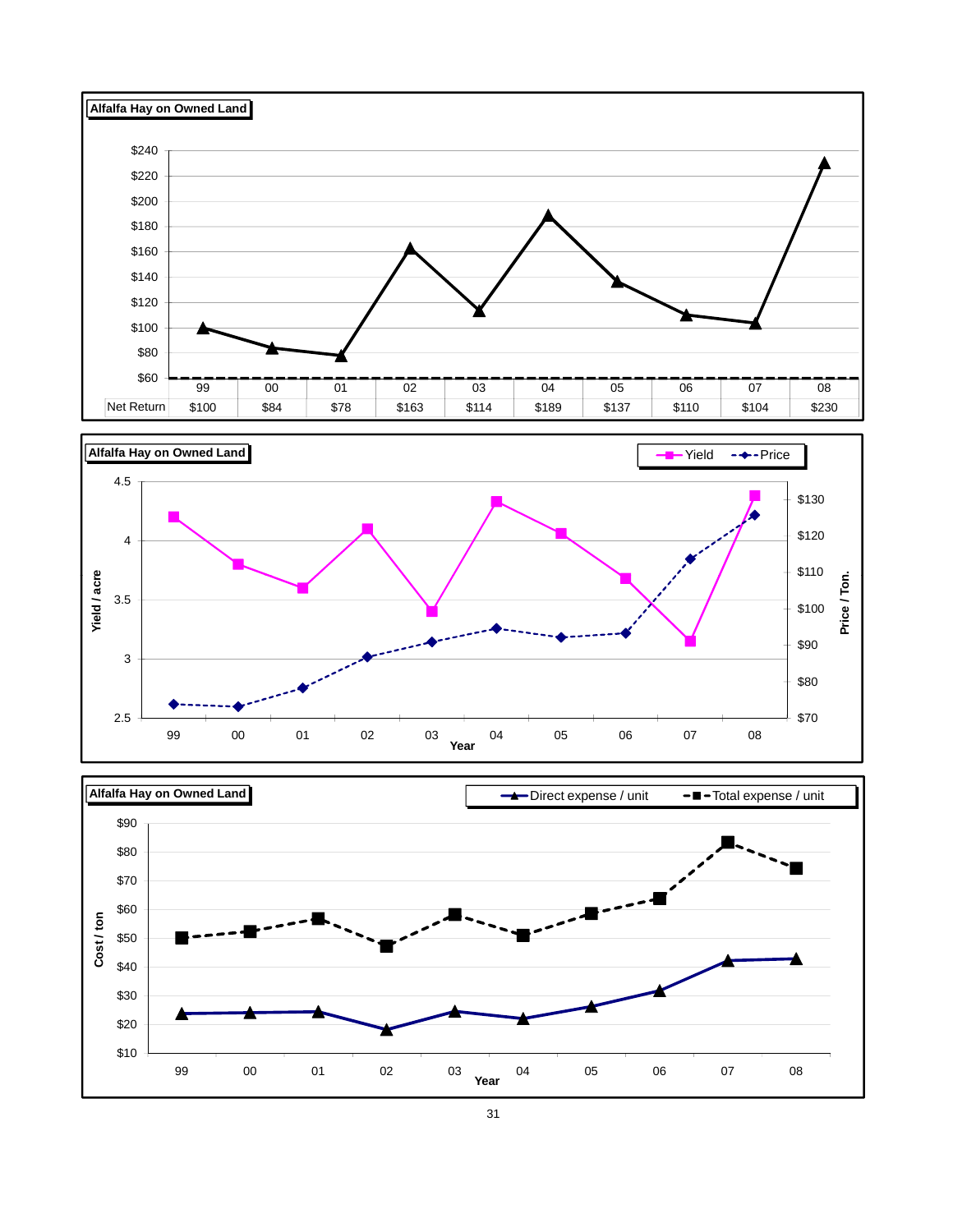| Average of Crop Enterprises, West Central Minnesota 2008  |                      |                       |                      |                      |                       |                      |
|-----------------------------------------------------------|----------------------|-----------------------|----------------------|----------------------|-----------------------|----------------------|
|                                                           |                      |                       | <b>Corn Silage</b>   |                      |                       |                      |
|                                                           | <b>Owned</b>         |                       |                      | <b>Rented</b>        |                       |                      |
|                                                           | <b>All Farms</b>     | Low                   | High                 | <b>All Farms</b>     | Low                   | <b>High</b>          |
| Number of fields                                          | 116                  | 25                    | 22                   | 92                   | 23                    | 17                   |
| Number of farms                                           | 109                  | 21                    | 22                   | 84                   | 16                    | 17                   |
| Acres                                                     | 46.58                | 31.52                 | 63.77                | 64.25                | 29.24                 | 70.32                |
| Yield per acre (ton)                                      | 18.98                | 14.62                 | 21.33                | 19.13                | 15.36                 | 22.00                |
| Operators share of yield %                                | 100                  | 100                   | 100                  | 100                  | 100                   | 100                  |
| Value per ton                                             | 32.37                | 27.01                 | 34.56                | 32.36                | 28.10                 | 33.35                |
| Total product return per acre                             | 614.55               | 394.92                | 737.13               | 619.13               | 431.47                | 733.72               |
| Crop Insurance                                            | 24.27                | 12.76                 | 43.85                | 49.10                | 9.97                  | 79.05                |
| Miscellaneous income per acre                             | 2.07                 | 3.67                  | 4.62                 | 5.97                 |                       | 0.09                 |
| Gross return per acre                                     | 640.89               | 411.35                | 785.60               | 674.20               | 441.44                | 812.87               |
| <b>Direct Expenses</b>                                    |                      |                       |                      |                      |                       |                      |
| Seed                                                      | 58.40                | 54.61                 | 62.80                | 61.26                | 63.49                 | 59.39                |
| Fertilizer                                                | 64.99                | 89.36                 | 47.61                | 65.43                | 85.23                 | 35.61                |
| Crop chemicals                                            | 30.14                | 31.73                 | 33.85                | 34.86                | 34.83                 | 37.44                |
| Crop insurance                                            | 25.03                | 18.30                 | 21.56                | 24.99                | 18.53                 | 29.64                |
| Storage                                                   | 5.51                 | 23.21                 | 5.22                 | 6.00                 | 3.80                  | 9.43                 |
| Fuel & oil                                                | 46.67                | 51.71                 | 44.58                | 50.86                | 48.35                 | 54.86                |
| Repairs                                                   | 49.17                | 57.30                 | 36.46                | 48.20                | 52.39                 | 47.03                |
| Custom hire                                               | 52.34                | 37.48                 | 47.54                | 36.68                | 65.99                 | 25.28                |
| <b>Land Rent</b>                                          |                      |                       |                      | 87.87                | 76.59                 | 76.59                |
| <b>Hired Labor</b>                                        | 0.44                 | 1.15                  | 0.17                 | 0.48                 | 0.29                  | 0.55                 |
| Machinery leases<br>Operating interest                    | 0.93<br>4.47         | 4.36                  | 0.09<br>2.30         | 0.67<br>5.19         | 5.76                  | 0.82<br>5.01         |
| Miscellaneous                                             | 2.30                 | 2.27                  | 1.74                 | 5.04                 | 2.32                  | 0.91                 |
| Total direct expenses per acre                            | 340.40               | 371.48                | 303.91               | 427.55               | 457.58                | 382.58               |
| Return over direct exp per acre                           | 300.49               | 39.88                 | 481.69               | 246.65               | $-16.14$              | 430.30               |
| <b>Overhead Expenses</b>                                  |                      |                       |                      |                      |                       |                      |
| Hired labor                                               | 29.23                | 6.06                  | 40.61                | 35.44                | 13.56                 | 36.79                |
| <b>Machinery leases</b>                                   | 2.59                 | 4.63                  | 1.29                 | 9.69                 | 2.38                  | 0.07                 |
| <b>Building leases</b>                                    | 0.52                 | 0.02                  | 0.26                 | 2.51                 | 0.51                  | 1.18                 |
| RE & pers. property taxes                                 | 10.24                | 9.69                  | 9.83                 |                      |                       |                      |
| Farm insurance                                            | 7.67                 | 5.06                  | 8.06                 | 5.65                 | 3.69                  | 5.35                 |
| <b>Utilities</b>                                          | 4.49                 | 4.29                  | 3.38                 | 3.17                 | 3.01                  | 3.11                 |
| Dues & professional fees                                  | 2.46                 | 2.81                  | 2.08                 | 3.77                 | 3.46                  | 2.48                 |
| Interest                                                  | 61.97                | 42.67                 | 58.81                | 18.19                | 11.31                 | 22.96                |
| Mach & bldg depreciation                                  | 37.92                | 37.64                 | 43.46                | 43.02                | 39.56                 | 45.90                |
| Miscellaneous                                             | 6.91                 | 5.60                  | 4.67                 | 7.10                 | 3.31                  | 9.72                 |
| Total overhead expenses per acre                          | \$164.01             | \$118.47              | \$172.46             | \$128.56             | \$80.80               | \$127.55             |
| Total dir & ovhd expenses per acre<br>Net return per acre | \$504.41<br>\$136.48 | \$489.94<br>$-$78.59$ | \$476.37<br>\$309.23 | \$556.10<br>\$118.09 | \$538.38<br>$-$96.94$ | \$510.12<br>\$302.75 |
|                                                           |                      |                       |                      |                      |                       |                      |
| Government payments                                       | 20.63                | 18.18                 | 22.49                | 18.42                | 26.57                 | 18.95                |
| Net return with govt payments                             | 157.11               | $-60.41$              | 331.72               | 136.51               | $-70.36$              | 321.70               |
| Lbr & mgt charge per acre<br>Net return over Ibr & mgt    | 42.29<br>\$114.83    | 51.60<br>$-$112.01$   | 49.19<br>\$282.53    | 46.10<br>\$90.41     | 45.89<br>$-$116.25$   | 96.66<br>\$225.04    |
|                                                           |                      |                       |                      |                      |                       |                      |
| <b>Cost of Production</b>                                 |                      |                       |                      |                      |                       |                      |
| Total direct expense per ton                              | 17.93                | 25.41                 | 14.25                | 22.35                | 29.80                 | 17.39                |
| Total dir & ovhd exp per ton                              | 26.57                | 33.51                 | 22.34                | 29.07                | 35.06                 | 23.19                |
| Less govt & other income                                  | 24.10                | 31.14                 | 19.01                | 25.23                | 32.68                 | 18.73                |
| With labor & management                                   | 26.32                | 34.67                 | 21.32                | 27.64                | 35.66                 | 23.12                |
| Machinery cost per acre<br>Est. labor hours per acre      | 194.67<br>5.75       | 189.83<br>5.10        | 185.41<br>4.40       | 203.39<br>5.60       | 214.22<br>4.70        | 190.17<br>5.47       |
|                                                           |                      |                       |                      |                      |                       |                      |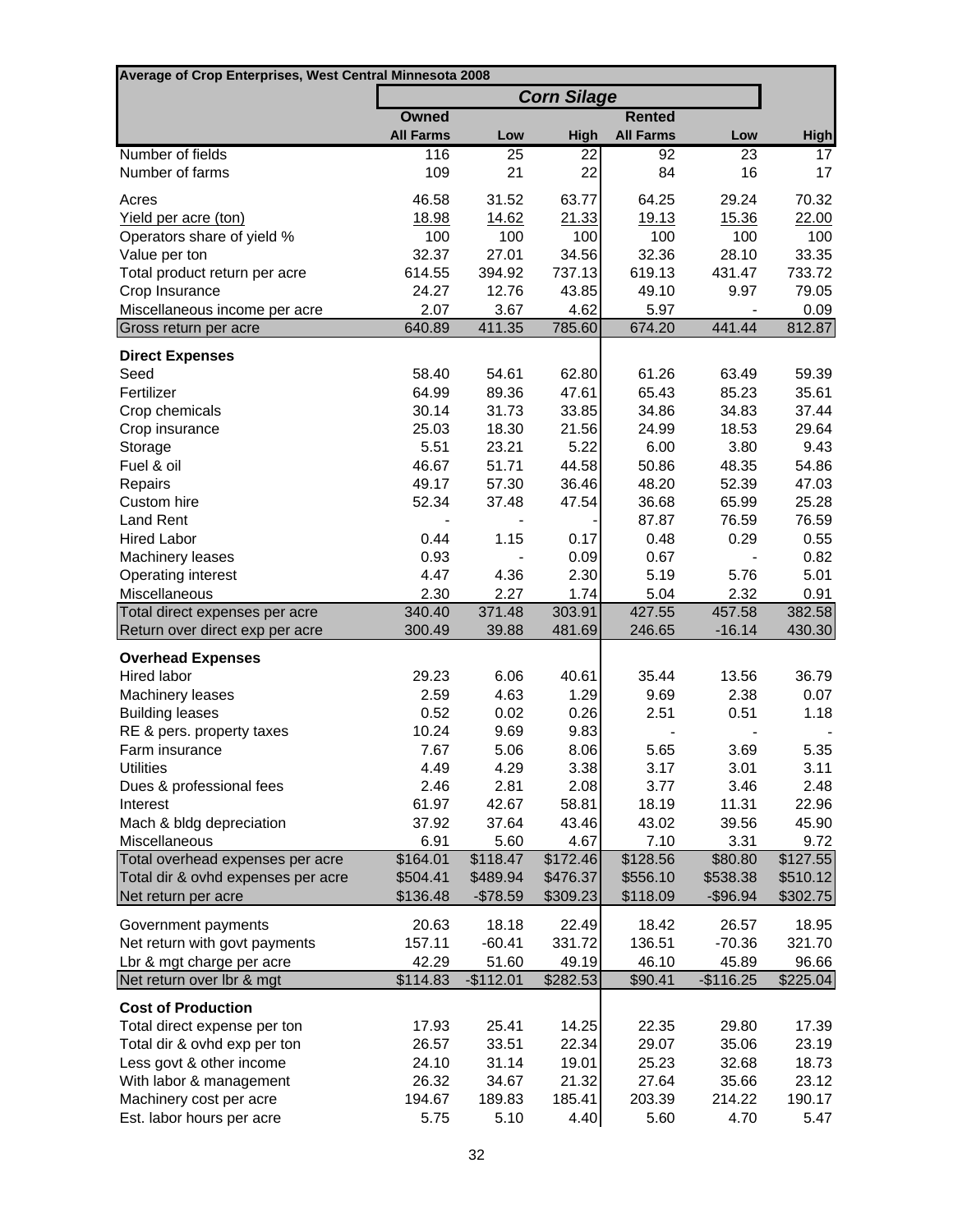| Average of Crop Enterprises, West Central Minnesota 2008 |                  |             |                  |  |
|----------------------------------------------------------|------------------|-------------|------------------|--|
|                                                          |                  | <b>Oats</b> |                  |  |
|                                                          | <b>Owned</b>     |             | <b>Rented</b>    |  |
|                                                          | <b>All Farms</b> |             | <b>All Farms</b> |  |
| Number of fields                                         | 16               |             | 12               |  |
| Number of farms                                          | 16               |             | 10               |  |
|                                                          | 20.72            |             | 34.87            |  |
| Acres<br>Yield per acre (bu.)                            | 82.51            |             | 67.10            |  |
| Operators share of yield %                               | 100              |             | 100              |  |
| Value per bu.                                            | 2.61             |             | 2.72             |  |
| Total product return per acre                            | 215.35           |             | 182.51           |  |
| Miscellaneous income per acre                            | 53.88            |             | 60.27            |  |
| Gross return per acre                                    | 269.21           |             | 242.75           |  |
| <b>Direct Expenses</b>                                   |                  |             |                  |  |
| Seed                                                     | 11.22            |             | 12.14            |  |
| Fertilizer                                               | 14.45            |             | 9.84             |  |
| Crop chemicals                                           | 2.86             |             | 5.53             |  |
| Crop insurance                                           | 6.28             |             | 2.79             |  |
| Fuel & oil                                               | 22.71            |             | 22.59            |  |
| Repairs                                                  | 21.48            |             | 23.84            |  |
| Custom hire                                              | 17.10            |             | 9.66             |  |
| <b>Hired labor</b>                                       | 0.44             |             | 0.88             |  |
| Land rent                                                |                  |             | 37.15            |  |
| Operating interest                                       | 4.19             |             | 1.32             |  |
| Miscellaneous                                            | 1.81             |             | 1.33             |  |
| Total direct expenses per acre                           | 102.55           |             | 127.07           |  |
| Return over direct exp per acre                          | 166.66           |             | 115.68           |  |
| <b>Overhead Expenses</b>                                 |                  |             |                  |  |
| Hired labor                                              | 6.53             |             | 5.38             |  |
| Machinery & bldg. leases                                 | 1.39             |             | 1.67             |  |
| RE & pers. property taxes                                | 6.63             |             |                  |  |
| Farm insurance                                           | 3.10             |             | 2.43             |  |
| <b>Utilities</b>                                         | 2.36             |             | 1.98             |  |
| Dues & professional fees                                 | 0.72<br>24.83    |             | 0.96<br>3.08     |  |
| Interest<br>Mach & bldg depreciation                     | 22.91            |             | 18.82            |  |
| Miscellaneous                                            | 3.22             |             | 4.73             |  |
| Total overhead expenses per acre                         | \$71.69          |             | \$39.04          |  |
| Total dir & ovhd expenses per acre                       | \$174.24         |             | \$166.12         |  |
| Net return per acre                                      | \$94.97          |             | \$76.63          |  |
| Government payments                                      | 8.78             |             | 7.26             |  |
| Net return with govt payments                            | 103.75           |             | 83.90            |  |
| Lbr & mgt charge per acre                                | 27.36            |             | 23.79            |  |
| Net return over Ibr & mgt                                | \$76.40          |             | \$60.11          |  |
|                                                          |                  |             |                  |  |
| <b>Cost of Production</b>                                |                  |             |                  |  |
| Total direct expense per bu.                             | 1.24             |             | 1.89             |  |
| Total dir & ovhd exp per bu.                             | 2.11<br>1.35     |             | 2.48             |  |
| Less govt & other income<br>With labor & management      | 1.68             |             | 1.47<br>1.82     |  |
| Machinery cost per acre                                  | 85.49            |             | 77.94            |  |
| Est. labor hours per acre                                | 2.47             |             | 1.83             |  |
|                                                          |                  |             |                  |  |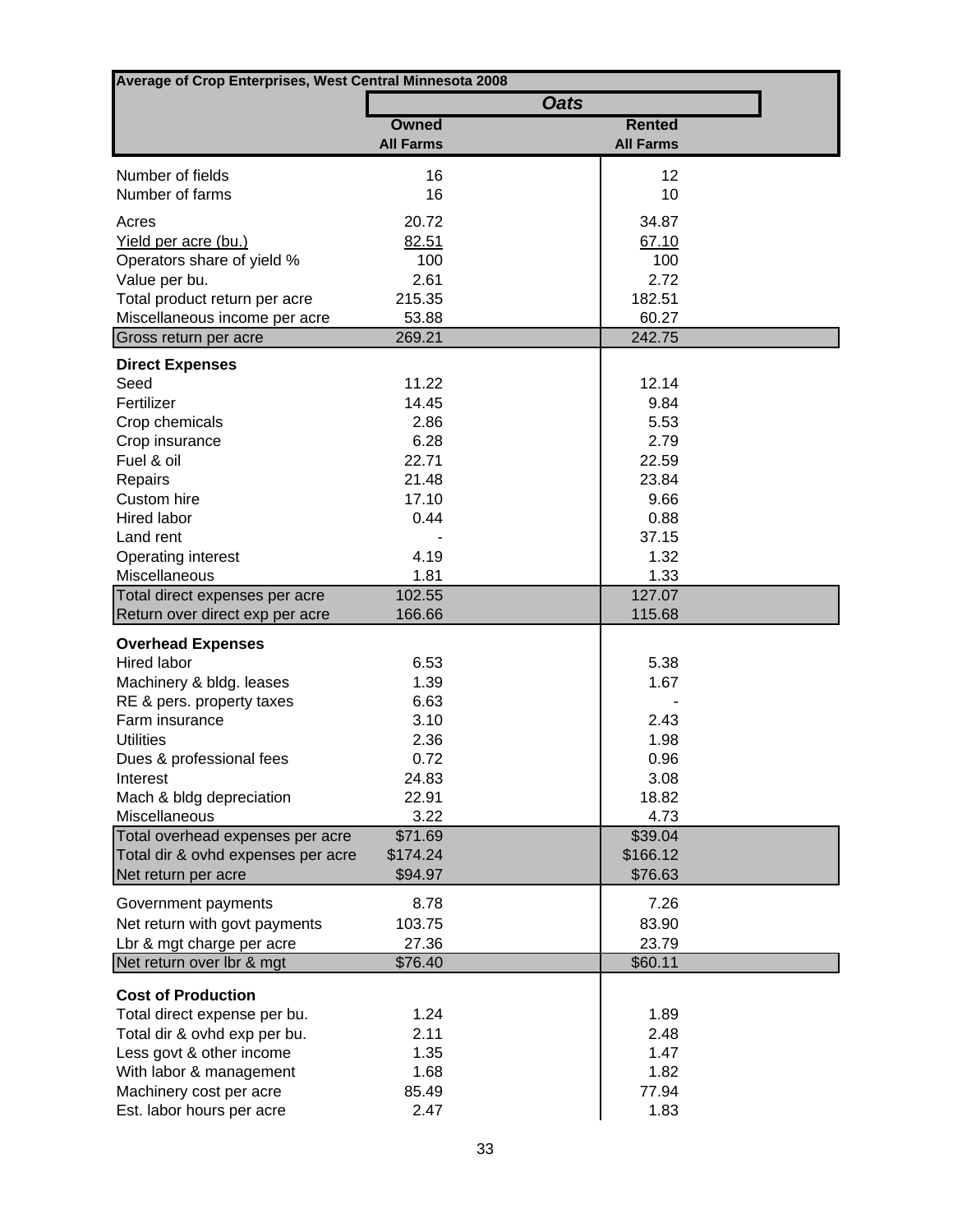| Average of Crop Enterprises, Minnesota 2008 |                          |                   |                                    |                          | <b>Farms Sorted by Type</b> |                   |
|---------------------------------------------|--------------------------|-------------------|------------------------------------|--------------------------|-----------------------------|-------------------|
|                                             |                          |                   | <b>State Avg Special Sort Corn</b> |                          |                             |                   |
|                                             | <b>MN Corn</b>           | <b>19-25 Rows</b> | <b>GPS System</b>                  | No Till                  | Organic                     | <b>Manure</b>     |
|                                             | Own Avg                  | Own Avg           | Own Avg                            | Own Avg                  | Own Avg                     | Own Avg           |
| Number of fields                            | 1353                     | 103               | 182                                | 17                       | 32                          | 21                |
| Number of farms                             | 1096                     | 82                | 129                                | 16                       | 20                          | 21                |
| Acres                                       | 121.09                   | 165.84            | 142.61                             | 174.22                   | 25.99                       | 52.17             |
|                                             |                          |                   |                                    |                          |                             |                   |
| Yield per acre (bu.)                        | 167.15                   | 159.79            | 175.49                             | 165.84                   | 107.95                      | 160.87            |
| Operators share of yield %                  | 100                      | 100               | 100                                | 100                      | 100                         | 100               |
| Value per bu.                               | 3.85                     | 3.80              | 3.79                               | 3.78                     | 8.59                        | 3.66              |
| Total product return per acre               | 643.53                   | 607.20            | 665.11                             | 626.88                   | 927.29                      | 588.78            |
| Crop Insurance                              | 30.91                    | 13.21             | 22.37                              | 4.88                     | 29.48                       | 6.63              |
| Miscellaneous income per acre               | 4.63                     | 1.58              | 5.31                               | 7.64                     | 3.06                        | 9.58              |
| Gross return per acre                       | 680.14                   | 621.89            | 692.31                             | 639.89                   | 959.81                      | 605.56            |
| <b>Direct Expenses</b>                      |                          |                   |                                    |                          |                             |                   |
| Seed                                        | 74.60                    | 67.60             | 71.36                              | 67.66                    | 58.48                       | 68.10             |
| Fertilizer                                  | 115.64                   | 109.81            | 109.50                             | 133.98                   | 88.81                       | 44.46             |
| Crop chemicals                              | 26.37                    | 22.17             | 25.79                              | 21.93                    |                             | 22.54             |
| Non chemical crop protection                |                          |                   |                                    |                          | 4.42                        |                   |
| Crop insurance                              | 27.96                    | 29.77             | 30.16                              | 19.84                    | 26.95                       | 18.13             |
| Drying fuel                                 | 32.31                    | 32.08             | 36.23                              | 40.25                    | 11.90                       | 11.33             |
| Storage                                     | 1.16                     | 1.83              | 0.89                               | 0.26                     | $\blacksquare$              | 1.01              |
| Fuel & oil                                  | 32.67                    | 29.12             | 31.51                              | 27.58                    | 41.51                       | 46.84             |
| Repairs                                     | 38.29                    | 33.58             | 36.51                              | 42.12                    | 45.98                       | 37.12             |
| Custom hire                                 | 7.99                     | 4.71              | 5.28                               | 4.24                     | 8.94                        | 12.03             |
| Hired labor                                 | 2.08                     | 1.02              | 1.55                               | 1.19                     |                             | 3.33              |
| Machinery & bldg leases                     | 0.89                     | 0.79              | 1.92                               | $\overline{\phantom{a}}$ | $\overline{\phantom{a}}$    | 1.43              |
| Hauling and trucking                        | 1.36                     | 0.56              | 1.62                               | 3.03                     | $\blacksquare$              | 2.14              |
| Marketing                                   | 1.12                     | 1.49              | 1.35                               | 1.63                     | 0.55                        | 1.30              |
| Organic certification                       | $\overline{\phantom{a}}$ |                   | $\overline{\phantom{a}}$           | $\overline{\phantom{a}}$ | 1.03                        |                   |
| Operating interest                          | 11.89                    | 11.23             | 11.14                              | 9.49                     | 12.97                       | 4.88              |
| Miscellaneous                               | 2.75                     | 2.12              | 3.34                               | 3.74                     | 2.01                        | 3.97              |
| Total direct expenses per acre              | 359.57                   | 347.86            | 368.17                             | 368.28                   | 303.54                      | 273.18            |
| Return over direct exp per acre             | 320.56                   | 274.03            | 324.14                             | 271.62                   | 656.27                      | 332.37            |
| <b>Overhead Expenses</b>                    |                          |                   |                                    |                          |                             |                   |
| Custom hire                                 |                          | 1.37              | 0.50                               | 2.11                     |                             |                   |
| Hired labor                                 | 9.53                     | 9.51              | 10.81                              | 9.22                     | 35.49                       | 7.67              |
| Machinery & bldg leases                     | 3.21                     | 3.53              | 3.26                               | 0.14                     | 6.68                        | 0.21              |
| RE & pers. property taxes                   | 18.53                    | 15.72             | 19.43                              | 18.91                    | 13.38                       | 18.73             |
|                                             |                          |                   |                                    | 6.34                     | 5.55                        |                   |
| Farm insurance<br><b>Utilities</b>          | 6.49<br>4.58             | 4.90<br>4.13      | 5.41<br>4.23                       | 5.31                     | 4.72                        | 9.71<br>6.75      |
|                                             |                          |                   |                                    |                          |                             |                   |
| Dues & professional fees                    | 2.18                     | 3.23              | 2.59                               | 2.50                     | 6.62<br>77.98               | 2.67              |
| Interest                                    | 63.34                    | 61.70             | 57.53                              | 33.09                    |                             | 75.60             |
| Mach & bldg depreciation                    | 42.01                    | 37.03             | 40.80                              | 45.52                    | 39.22                       | 44.18             |
| Miscellaneous                               | 8.19                     | 7.37              | 4.99                               | 8.81                     | 9.40<br>\$199.03            | 13.85<br>\$175.60 |
| Total overhead expenses per acre            | \$149.21                 | \$148.49          | \$149.54                           | \$126.22                 |                             |                   |
| Total dir & ovhd expenses per acre          | \$508.78                 | \$496.35          | \$517.71                           | \$494.50                 | \$502.57                    | \$448.78          |
| Net return per acre                         | \$171.36                 | \$125.54          | \$174.60                           | \$145.40                 | \$457.24                    | \$156.78          |
| Government payments                         | 20.45                    | 18.17             | 20.57                              | 18.94                    | 20.85                       | 19.70             |
| Net return with govt payments               | 191.81                   | 143.72            | 195.18                             | 164.34                   | 478.09                      | 176.47            |
| Lbr & mgt charge per acre                   | 41.99                    | 36.42             | 44.57                              | 47.87                    | 50.87                       | 43.40             |
| Net return over Ibr & mgt                   | \$149.82                 | \$107.30          | \$150.61                           | \$116.46                 | \$427.21                    | \$133.07          |
| <b>Cost of Production</b>                   |                          |                   |                                    |                          |                             |                   |
| Total direct expense per bu.                | 2.15                     | 2.18              | 2.10                               | 2.22                     | 2.81                        | 1.70              |
|                                             |                          |                   |                                    |                          |                             |                   |
| Total dir & ovhd exp per bu.                | 3.04                     | 3.11              | 2.95                               | 2.98                     | 4.66                        | 2.79              |
| Less govt & other income                    | 2.70                     | 2.90              | 2.68                               | 2.79                     | 4.16                        | 2.57              |
| With labor & management                     | 2.95                     | 3.13              | 2.93                               | 3.08                     | 4.63                        | 2.84              |
| Machinery cost per acre                     | 117.90                   | 111.75            | 117.14                             | 113.64                   | 143.93                      | 139.84            |
| Est. labor hours per acre                   | 2.89                     | 2.11              | 2.56                               | 2.43                     | 7.28                        | 4.83              |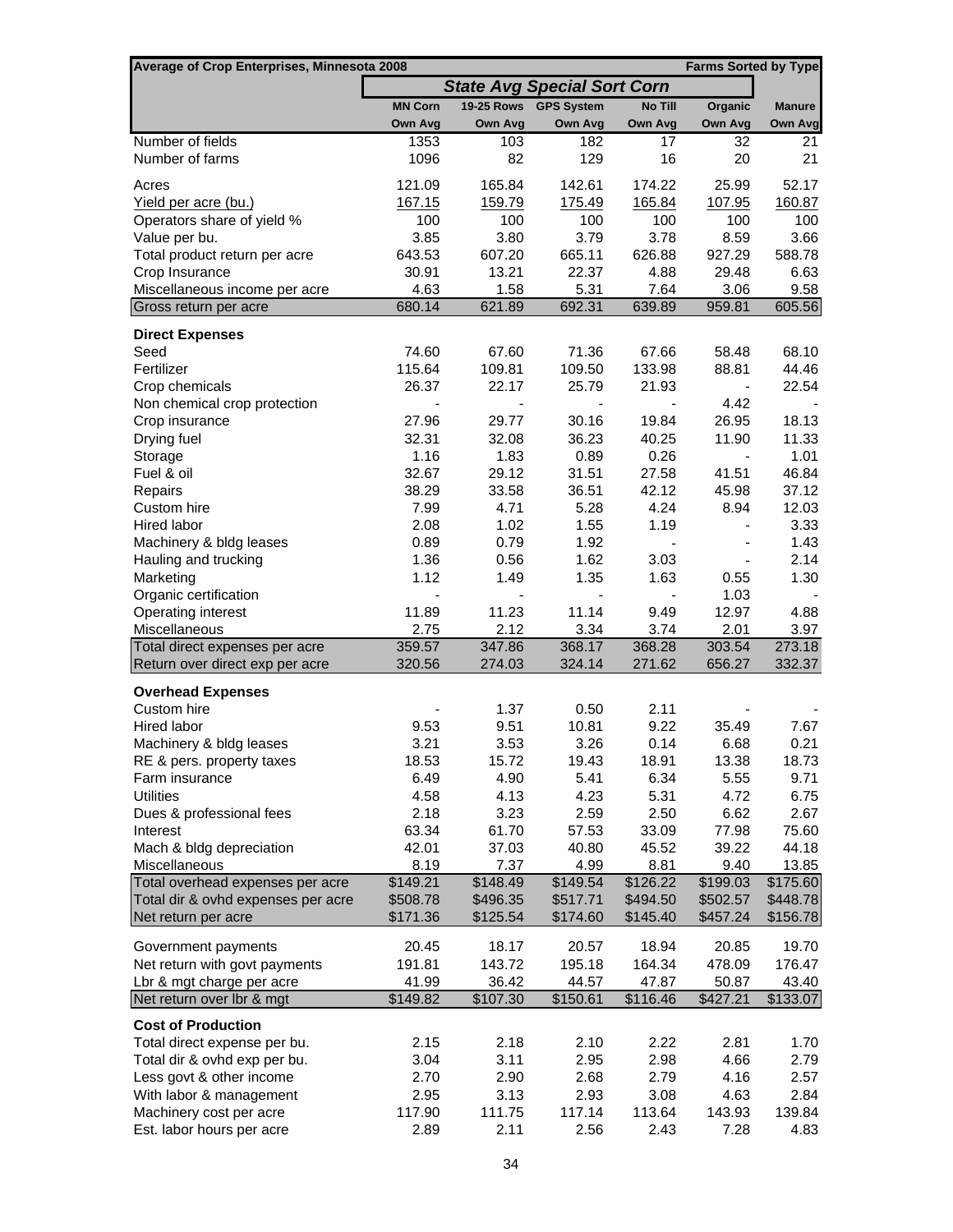| Average of Crop Enterprises, Minnesota 2008                       |                  |                  |                          |                                        |                  | <b>Farms Sorted by Type</b> |
|-------------------------------------------------------------------|------------------|------------------|--------------------------|----------------------------------------|------------------|-----------------------------|
|                                                                   |                  |                  |                          | <b>State Avg Special Sort Soybeans</b> |                  |                             |
|                                                                   | <b>MN Soy</b>    | 1-10" Row        | 19-25" Row               | <b>GPS System</b>                      | No Till          | Organic                     |
|                                                                   | Own Avg          | Own Avg          | Own Avg                  | Own Avg                                | Own Avg          | Own Avg                     |
| Number of fields                                                  | 1127             | 99               | 80                       | 146                                    | 46               | 12                          |
| Number of farms                                                   | 938              | 87               | 72                       | 110                                    | 40               | 9                           |
| Acres                                                             | 121.02           | 169.34           | 154.16                   | 156.76                                 | 158.42           | 43.31                       |
| Yield per acre (bu.)                                              | 40.49            | 33.96            | 37.51                    | 39.95                                  | 41.63            | 11.01                       |
| Operators share of yield %                                        | 100              | 100              | 100                      | 100                                    | 100              | 100                         |
| Value per bu.                                                     | 9.48             | 9.46             | 9.75                     | 9.66                                   | 9.48             | 21.67                       |
| Total product return per acre                                     | 383.85           | 321.26           | 365.72                   | 385.92                                 | 394.65           | 238.59                      |
| Crop Insurance                                                    | 47.36            | 33.89            | 46.42                    | 42.85                                  | 50.51            | 101.85                      |
| Miscellaneous income per acre                                     | 2.98             | 1.70             | 0.86                     | 2.82                                   | 4.85             |                             |
| Gross return per acre                                             | 434.24           | 356.89           | 412.99                   | 431.53                                 | 450.13           | 340.35                      |
| <b>Direct Expenses</b>                                            |                  |                  |                          |                                        |                  |                             |
| Seed                                                              | 36.51            | 41.97            | 34.80                    | 37.11                                  | 40.58            | 31.43                       |
| Fertilizer                                                        | 9.62             | 16.20            | 11.34                    | 15.09                                  | 13.17            | 22.12                       |
| Crop chemicals                                                    | 28.64            | 28.35            | 28.59                    | 28.18                                  | 31.49            |                             |
| Non chemical crop protection                                      |                  | $\blacksquare$   | $\overline{\phantom{a}}$ | $\overline{\phantom{0}}$               |                  | 4.16                        |
| Crop insurance                                                    | 25.22            | 26.22            | 25.28                    | 26.01                                  | 26.97            | 23.96                       |
| Storage                                                           |                  | 0.41             | 0.54                     | 0.38                                   | 0.40             |                             |
| Fuel & oil                                                        | 22.97            | 22.49            | 21.51                    | 20.99                                  | 20.15            | 33.87                       |
| Repairs                                                           | 26.88            | 20.84            | 25.49                    | 22.48                                  | 24.42            | 43.48                       |
| Custom hire                                                       | 5.56             | 6.89             | 4.77                     | 3.58                                   | 9.06             | 4.47                        |
| Hired labor                                                       | 1.07             | 0.06             | 0.82                     | 1.09                                   | 0.75             | 0.76                        |
| Machinery & bldg leases                                           | 0.63             | 0.59             | 0.64                     | 0.72                                   | 0.47             | 0.62                        |
| Hauling and Trucking                                              | 0.69             | 0.57             | 0.36                     | 0.91                                   | 0.74             | 0.74                        |
| Organic certification                                             |                  |                  |                          |                                        |                  | 2.41                        |
| Marketing                                                         | 0.71             | 0.48             | 0.52                     | 0.90                                   | 0.86             |                             |
| <b>Operating interest</b>                                         | 7.61             | 5.92             | 6.01                     | 5.83                                   | 7.81             | 9.02                        |
| Miscellaneous                                                     | 2.11             | 1.12             | 1.86                     | 2.20                                   | 1.19             | 0.60                        |
| Total direct expenses per acre<br>Return over direct exp per acre | 168.24<br>266.00 | 162.49<br>194.40 | 161.18<br>251.81         | 165.47<br>266.06                       | 174.77<br>275.36 | 177.76<br>162.59            |
|                                                                   |                  |                  |                          |                                        |                  |                             |
| <b>Overhead Expenses</b>                                          |                  |                  |                          |                                        |                  |                             |
| Custom hire                                                       | 0.61             | 2.62             | 0.19                     | 0.80                                   | 1.57             | 0.66                        |
| <b>Hired labor</b>                                                | 5.76             | 6.12             | 6.56                     | 6.26                                   | 7.92             | 16.61                       |
| Machinery & bldg leases                                           | 2.06             | 1.15             | 2.27                     | 2.56                                   | 2.97             | 0.67                        |
| RE & pers. property taxes                                         | 15.73<br>5.01    | 10.64            | 16.70<br>4.69            | 14.66                                  | 17.45<br>5.51    | 11.73                       |
| Farm insurance<br><b>Utilities</b>                                | 3.56             | 4.27<br>3.51     |                          | 4.01<br>3.09                           | 2.70             | 4.54<br>3.06                |
| Dues & professional fees                                          | 1.94             | 1.81             | 3.02<br>2.98             | 1.96                                   | 1.60             | 5.84                        |
| Interest                                                          | 49.32            | 31.78            | 58.08                    | 45.20                                  | 46.07            | 67.03                       |
| Mach & bldg depreciation                                          | 29.07            | 20.93            | 28.52                    | 26.47                                  | 41.75            | 26.77                       |
| Miscellaneous                                                     | 5.43             | 3.47             | 5.56                     | 3.15                                   | 6.19             | 4.54                        |
| Total overhead expenses per acre                                  | \$118.49         | \$81.48          | \$127.84                 | \$108.15                               | \$131.30         | \$141.46                    |
| Total dir & ovhd expenses per acre                                | \$286.73         | \$243.97         | \$289.02                 | \$273.62                               | \$306.07         | \$319.22                    |
| Net return per acre                                               | \$147.51         | \$112.93         | \$123.97                 | \$157.91                               | \$144.06         | \$21.14                     |
|                                                                   | 18.07            | 15.75            | 16.96                    | 18.14                                  | 19.32            | 19.24                       |
| Government payments<br>Net return with govt payments              | 165.59           | 128.68           | 140.93                   | 176.05                                 | 163.37           | 40.38                       |
| Lbr & mgt charge per acre                                         | 33.71            | 30.63            | 29.04                    | 30.38                                  | 37.02            | 46.74                       |
| Net return over Ibr & mgt                                         | \$131.88         | \$98.04          | \$111.89                 | \$145.66                               | \$126.35         | $-$6.36$                    |
| <b>Cost of Production</b>                                         |                  |                  |                          |                                        |                  |                             |
| Total direct expense per bu.                                      | 4.16             | 4.79             | 4.30                     | 4.14                                   | 4.20             | 16.15                       |
| Total dir & ovhd exp per bu.                                      | 7.08             | 7.18             | 7.71                     | 6.85                                   | 7.35             | 29.01                       |
| Less govt & other income                                          | 5.39             | 5.67             | 5.99                     | 5.25                                   | 5.56             | 18.00                       |
| With labor & management                                           | 6.22             | 6.57             | 6.77                     | 6.01                                   | 6.45             | 22.25                       |
| Machinery cost per acre                                           | 87.33            | 71.29            | 83.42                    | 77.55                                  | 88.58            | 110.30                      |
| Est. labor hours per acre                                         | 2.22             | 1.76             | 1.83                     | 1.73                                   | 2.39             | 5.38                        |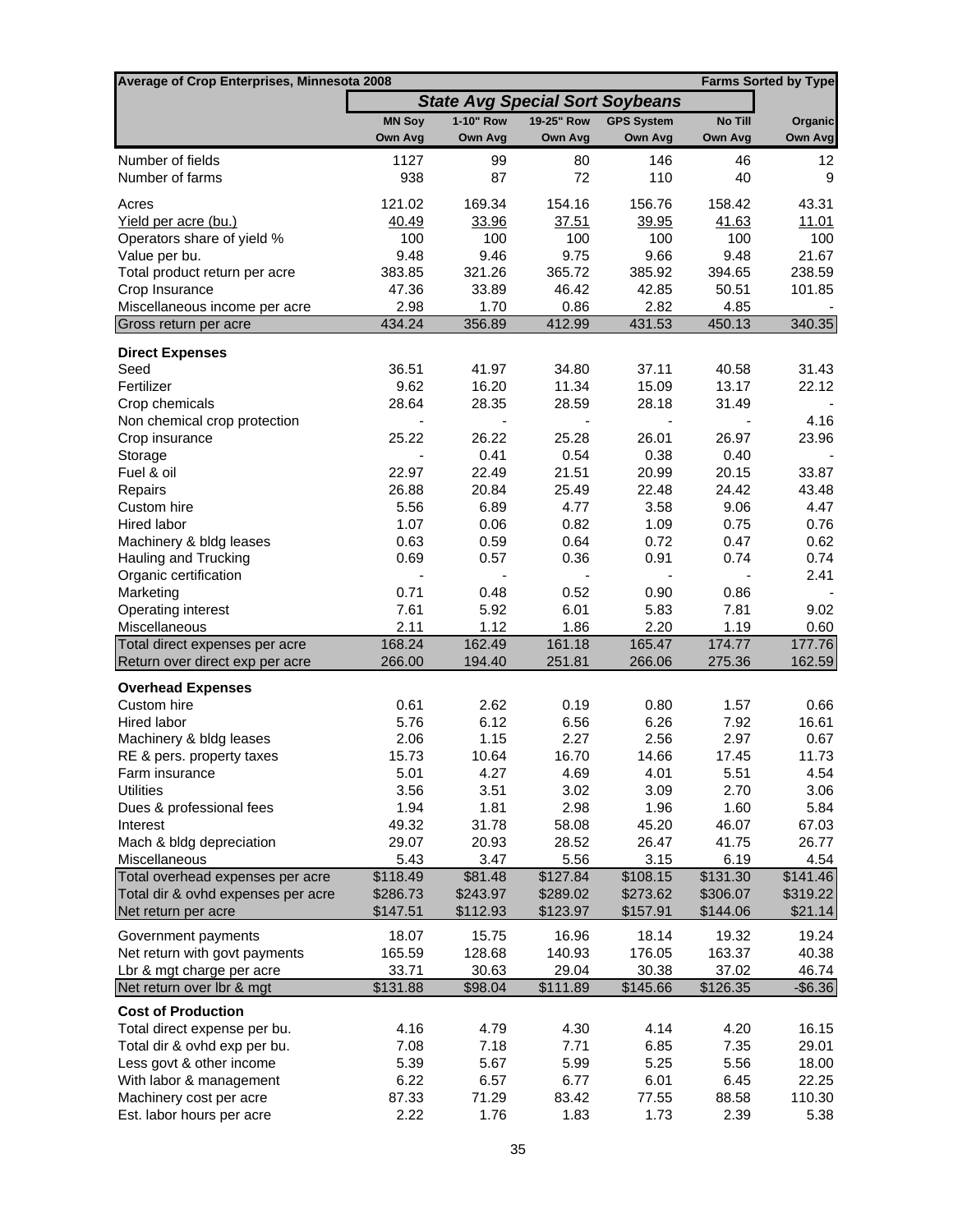| Average of Crop Enterprises, West Central Minnesota    |                         |                          |                                 |                              | Farms Sorted by Return to Ovhd |                        |                          |
|--------------------------------------------------------|-------------------------|--------------------------|---------------------------------|------------------------------|--------------------------------|------------------------|--------------------------|
|                                                        |                         |                          | <b>Other West Central Crops</b> |                              |                                |                        |                          |
|                                                        |                         | Est. Alfalfa Sugar Beet  | <b>Navy Bean</b>                | <b>Irrig Corn</b>            | <b>Irrig Corn</b>              | <b>Irrig Soy</b>       | <b>Irrig Soy</b>         |
|                                                        | Own Avg                 | <b>Rent Avg</b>          | <b>Rent Avg</b>                 | Own Avg                      | <b>Rent Avg</b>                | Own Avg                | <b>Rent Avg</b>          |
| Number of fields                                       | 19                      | 14                       | 8                               | 17                           | 19                             | 9                      | 9                        |
| Number of farms                                        | 18                      | 13                       | 8                               | 16                           | 16                             | 8                      | 8                        |
| Acres                                                  | 20.45                   | 222.85                   | 87.97                           | 178.56                       | 209.88                         | 165.44                 | 155.03                   |
| Yield per acre                                         | 1.55                    | 23.01                    | 22.92                           | 176.15                       | 182.69                         | 39.81                  | 41.01                    |
| Operators share of yield %                             | 100                     | 100                      | 100                             | 100                          | 100                            | 100                    | 100                      |
| Value per Unit                                         | 122.69                  | 38.63                    | 36.77                           | 3.90                         | 3.80                           | 9.33                   | 9.25                     |
| Total product return per acre                          | 195.49                  | 889.02                   | 842.77                          | 686.99                       | 694.22                         | 371.52                 | 379.21                   |
| Crop Insurance                                         | $\overline{a}$<br>13.70 | 0.27                     | 0.89                            | 22.08<br>25.18               | 16.45<br>9.01                  | 58.51                  | 44.27                    |
| Miscellaneous income per acre<br>Gross return per acre | 204.40                  | 12.37<br>901.65          | 843.65                          | 734.54                       | 719.43                         | 6.30<br>436.33         | 423.48                   |
|                                                        |                         |                          |                                 |                              |                                |                        |                          |
| <b>Direct Expenses</b>                                 |                         |                          |                                 |                              |                                |                        |                          |
| Seed<br>Fertilizer                                     | 71.29<br>28.31          | 90.59<br>77.21           | 54.02<br>93.44                  | 68.09<br>114.39              | 63.14<br>139.61                | 33.42<br>2.17          | 32.93<br>4.59            |
| Crop chemicals                                         | 12.58                   | 105.82                   | 60.99                           | 24.99                        | 27.30                          | 31.73                  | 21.73                    |
| Crop insurance                                         | 6.53                    | 21.87                    | 20.33                           | 8.10                         | 21.16                          | 10.21                  | 23.24                    |
| Drying Fuel                                            |                         |                          |                                 | 55.01                        | 44.42                          | 1.51                   |                          |
| Storage                                                | 2.94                    |                          |                                 | $\qquad \qquad \blacksquare$ | 0.66                           | 1.90                   | 4.47                     |
| <b>Irrigation Energy</b>                               |                         |                          |                                 | 28.49                        | 26.97                          | 19.89                  | 11.70                    |
| Fuel & oil                                             | 39.51                   | 67.34                    | 26.14                           | 35.94                        | 31.96                          | 25.65                  | 22.25                    |
| Repairs                                                | 50.48                   | 54.42                    | 26.93                           | 46.96                        | 45.72                          | 37.14                  | 38.38                    |
| Custom hire                                            | 24.73                   | 48.22                    | 16.14                           | 1.70                         | 7.07                           | 6.91                   | 5.46                     |
| <b>Hired Labor</b>                                     | 0.52                    | 30.58                    | 0.33                            | 7.65                         | 4.24                           | 5.24                   | 5.95                     |
| <b>Machinery Leases</b>                                | 0.71                    | 11.51                    | 4.94                            | 0.25                         | 0.18                           | 1.26                   | $\blacksquare$           |
| Hauling and trucking                                   | ÷,                      | 2.80                     |                                 | $\qquad \qquad \blacksquare$ | $\blacksquare$                 | $\blacksquare$         | 1.16                     |
| Marketing                                              | ٠                       |                          | 0.06                            | $\blacksquare$               | 1.50                           | 0.60                   | 2.26                     |
| <b>Land Rent</b><br>Operating interest                 | ٠<br>3.01               | 101.42<br>24.49          | 105.03<br>22.89                 | $\blacksquare$<br>1.88       | 100.86<br>3.88                 | $\blacksquare$<br>4.35 | 87.90<br>4.93            |
| Miscellaneous                                          | 2.25                    | 71.21                    |                                 | 1.48                         | 1.01                           | 0.81                   | 1.34                     |
| Total direct expenses per acre                         | \$242.87                | \$707.48                 | \$431.23                        | \$394.93                     | \$519.68                       | \$182.78               | \$268.30                 |
| Return over direct exp per acre                        | $-$38.47$               | \$194.17                 | \$412.42                        | \$339.61                     | \$199.75                       | \$253.55               | \$155.17                 |
| <b>Overhead Expenses</b>                               |                         |                          |                                 |                              |                                |                        |                          |
| Hired labor                                            | 4.99                    | 18.50                    | 5.53                            | 4.83                         | 10.04                          | 9.45                   | 8.80                     |
| Machinery & bldg leases                                | 4.67                    | 3.76                     | 6.09                            | 0.12                         | 4.23                           | 0.30                   | 3.66                     |
| RE & pers. property taxes                              | 9.49                    | $\overline{\phantom{a}}$ | $\blacksquare$                  | 7.37                         | $\overline{\phantom{a}}$       | 12.72                  | $\overline{\phantom{a}}$ |
| Farm insurance                                         | 5.69                    | 7.30                     | 4.62                            | 4.73                         | 4.70                           | 7.98                   | 5.75                     |
| <b>Utilities</b>                                       | 2.11                    | 3.76                     | 3.30                            | 3.02                         | 3.23                           | 4.32                   | 4.55                     |
| Dues & professional fees                               | 2.37                    | 4.35                     | 1.81                            | 0.89                         | 1.84                           | 1.72                   | 1.86                     |
| Interest                                               | 47.90                   | 9.45                     | 5.87                            | 35.63                        | 4.44                           | 48.30                  | 4.34                     |
| Mach & bldg depreciation                               | 23.82                   | 50.42                    | 24.17                           | 33.49                        | 26.93                          | 34.71                  | 30.81                    |
| Miscellaneous<br>Total overhead expenses per acre      | 3.87<br>\$104.91        | 19.33<br>\$116.88        | 4.88<br>\$56.27                 | 3.21<br>\$93.28              | 5.03<br>\$60.44                | 5.83<br>\$125.34       | 2.05<br>\$61.83          |
| Total dir & ovhd expenses per acre                     | \$347.77                | \$824.35                 | \$487.50                        | \$488.22                     | \$580.12                       | \$308.12               | \$330.14                 |
| Net return per acre                                    | $-$143.37$              | \$77.29                  | \$356.15                        | \$246.33                     | \$139.31                       | \$128.21               | \$93.34                  |
| Government payments                                    | 14.61                   | 18.30                    | 4.32                            | 18.82                        | 25.64                          | 18.13                  | 36.44                    |
| Net return with govt payments                          | -128.76                 | 95.59                    | 360.47                          | 265.14                       | 164.95                         | 146.34                 | 129.78                   |
| Lbr & mgt charge per acre                              | 46.70                   | 99.48                    | 21.98                           | 30.91                        | 34.51                          | 35.86                  | 37.96                    |
| Net return over Ibr & mgt                              | $-$175.46$              | $- $3.89$                | \$338.49                        | \$234.23                     | \$130.45                       | \$110.48               | \$91.82                  |
| <b>Cost of Production</b>                              |                         |                          |                                 |                              |                                |                        |                          |
| Total direct expense per unit                          | 156.25                  | 30.75                    | 18.82                           | 2.24                         | 2.84                           | 4.59                   | 6.54                     |
| Total dir & ovhd exp per unit                          | 223.75                  | 35.82                    | 21.27                           | 2.77                         | 3.18                           | 7.74                   | 8.05                     |
| Less govt & other income                               | 205.54                  | 34.48                    | 21.04                           | 2.40                         | 2.90                           | 5.66                   | 6.08                     |
| With labor & management                                | 235.58                  | 38.80                    | 22.00                           | 2.57                         | 3.08                           | 6.56                   | 7.01                     |
| Machinery cost per acre                                | 143.90                  | 242.40                   | 107.37                          | 117.69                       | 117.82                         | 105.89                 | 101.80                   |
| Est. labor hours per acre                              | 4.67                    | 6.72                     | 1.61                            | 2.19                         | 2.59                           | 2.32                   | 2.25                     |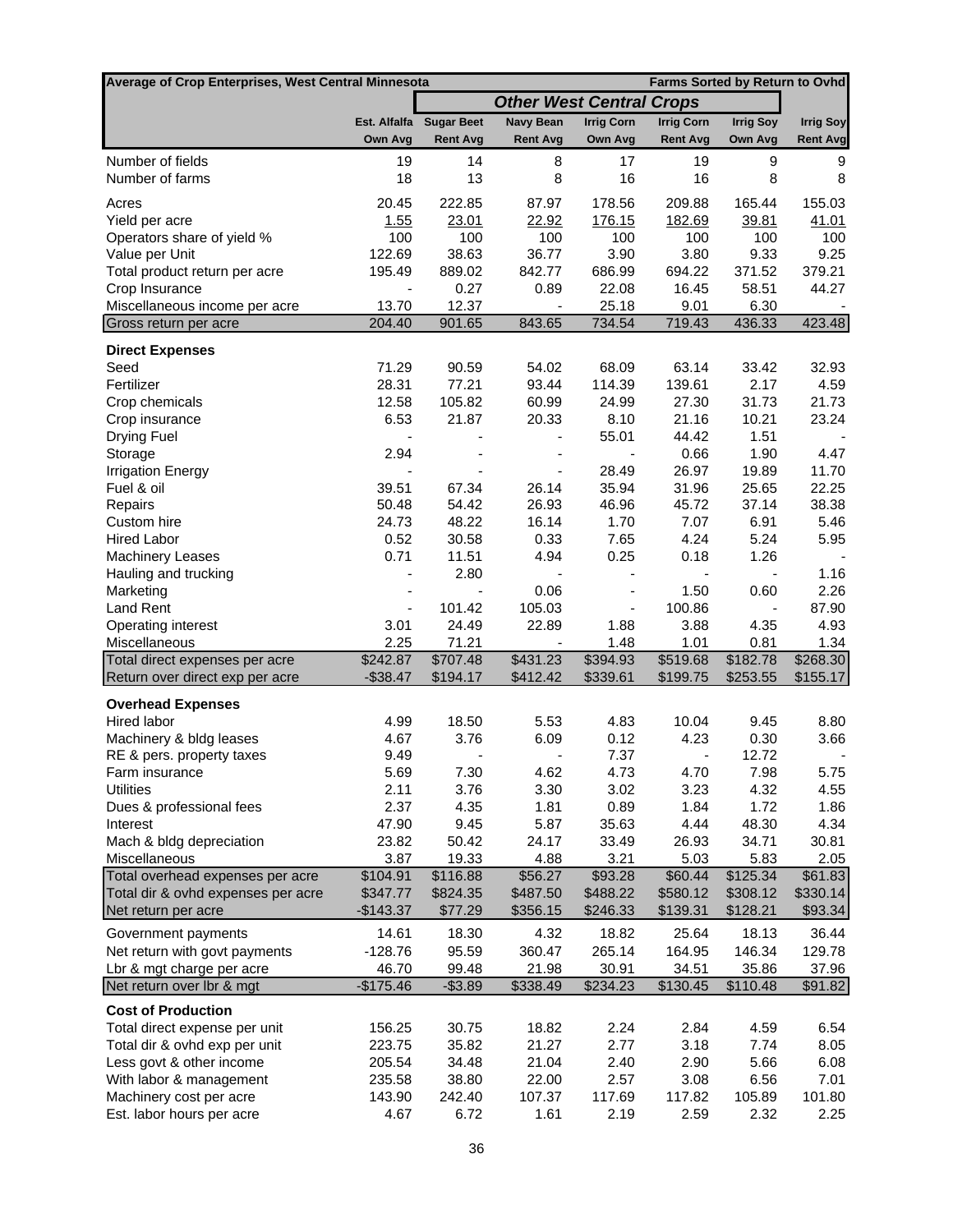| Average of livestock enterprises, Minnesota 2008 |                  |                            |
|--------------------------------------------------|------------------|----------------------------|
|                                                  |                  | Hogs, Contractee / pig sp. |
|                                                  | <b>All Farms</b> |                            |
| Number of farms                                  | 17               |                            |
|                                                  | Value            |                            |
| Total production (hd)                            | 0                |                            |
| Other income                                     | 39.56            |                            |
| <b>Gross return</b>                              | 39.56            |                            |
|                                                  |                  |                            |
| <b>Direct Expenses</b>                           |                  |                            |
| <b>Supplies</b>                                  | 2.19             |                            |
| Contract production exp.                         | 1.36             |                            |
| Fuel & oil                                       | 1.74             |                            |
| Repairs                                          | 2.12             |                            |
| Custom hire                                      | 0.59             |                            |
| Hired labor                                      | 0.87             |                            |
| <b>Utilities</b>                                 | 0.83             |                            |
| Operating interest                               | 0.31             |                            |
| Total direct expenses                            | 10.02            |                            |
| Return over direct expense                       | 29.55            |                            |
|                                                  |                  |                            |
| <b>Overhead Expenses</b>                         |                  |                            |
| <b>Hired labor</b>                               | 0.47             |                            |
| RE & pers. property taxes                        | 0.43             |                            |
| Farm insurance                                   | 1.48             |                            |
| <b>Utilities</b>                                 | 0.89             |                            |
| Dues & professional fees                         | 0.20             |                            |
| Interest                                         | 7.24             |                            |
| Mach & bldg depreciation                         | 8.00             |                            |
| Miscellaneous                                    | 0.69             |                            |
| <b>Total overhead expenses</b>                   | \$19.41          |                            |
| Total dir & ovhd expenses                        | \$29.43          |                            |
| Net return                                       | \$10.14          |                            |
|                                                  |                  |                            |
| Labor & management charge                        | 4.32<br>5.81     |                            |
| Net return over lbr & mgt                        |                  |                            |
| <b>Cost of Production Per Pig Space</b>          |                  |                            |
| Total direct expense per unit                    |                  |                            |
| Total dir& ovhd expense per unit                 |                  |                            |
| With other revenue adjustments                   |                  |                            |
| With labor and management                        |                  |                            |
|                                                  |                  |                            |
| Est. labor hours per unit                        | 0.39             |                            |
|                                                  |                  |                            |
| <b>Other Information</b>                         |                  |                            |
| Number of pigs                                   | 5,788            |                            |
| Pigs per pig space (per year)                    | 2.51             |                            |
| Net return per 100 sq. ft.                       | 124.34           |                            |
| Net return per labor hour                        | 25.92            |                            |
| Square feet per pig space                        | 8.15             |                            |
| Square feet per pig space                        | 7.43             |                            |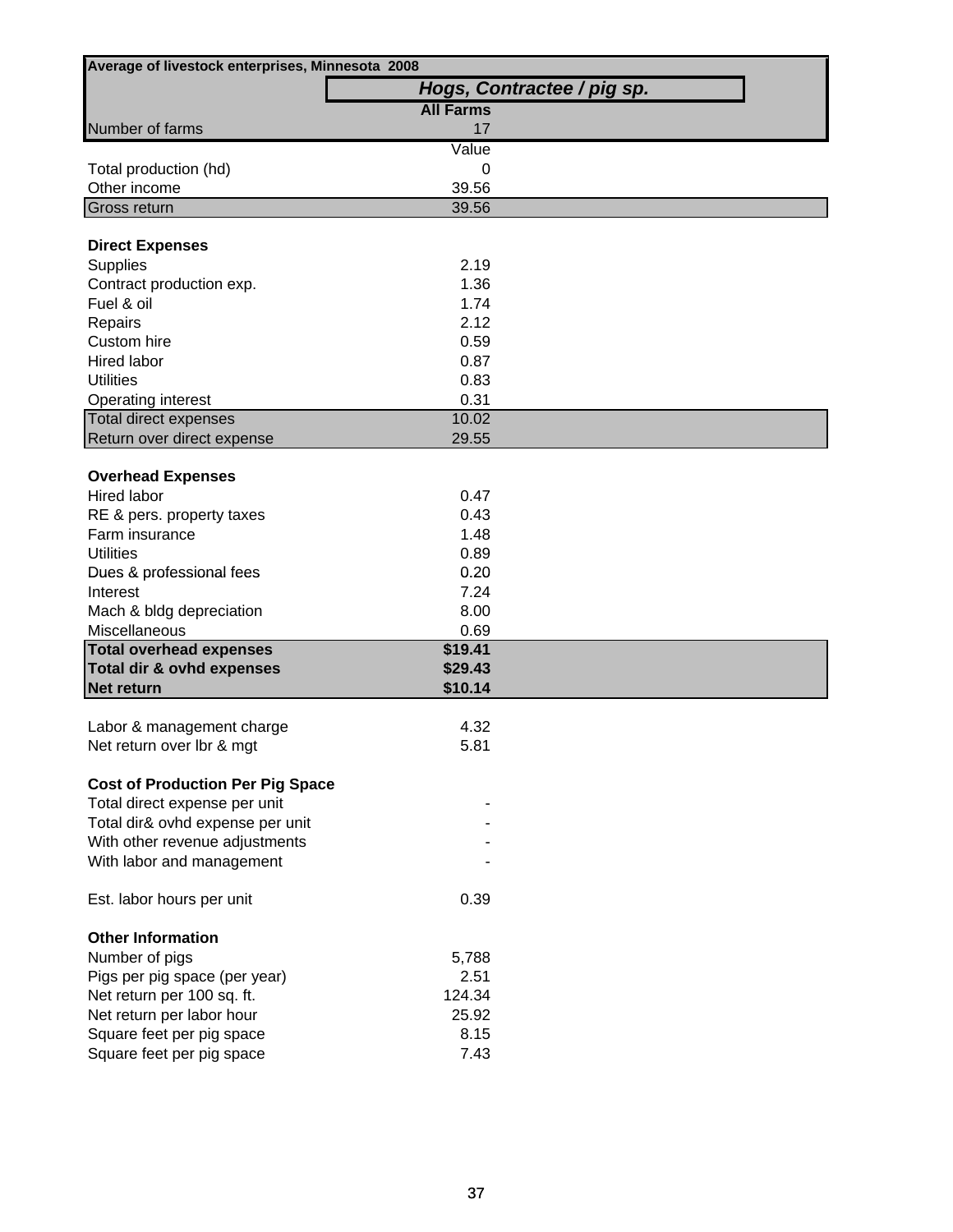| Average of livestock enterprises, Minnesota 2008 |          |                  |                                       |  |  |
|--------------------------------------------------|----------|------------------|---------------------------------------|--|--|
|                                                  |          |                  | Hogs, Farrow to Finish / cwt produced |  |  |
|                                                  |          | <b>All Farms</b> |                                       |  |  |
| Number of farms                                  |          | 23               |                                       |  |  |
|                                                  | Quantity | Value            |                                       |  |  |
| Raised Hogs sold (lb)                            | 137.91   | 66.17            |                                       |  |  |
| Transferred out (lb)                             | 0.40     | 0.19             |                                       |  |  |
| Cull sales (lb)                                  | 7.42     | 1.80             |                                       |  |  |
| Butchered (lb)                                   | 0.09     | 0.04             |                                       |  |  |
| Hedging gain/loss                                |          | 0.09             |                                       |  |  |
| Other income                                     |          |                  |                                       |  |  |
| Purchased (lb)                                   | $-1.59$  | $-2.03$          |                                       |  |  |
| Transferred in (lb)                              | $-0.06$  | $-0.04$          |                                       |  |  |
| Inventory change (lb)                            | $-12.99$ | $-2.82$          |                                       |  |  |
| Gross margin                                     |          | 63.40            |                                       |  |  |
| <b>Direct Expenses</b>                           |          |                  |                                       |  |  |
| Corn Distillers Grn (dry) (lb.)                  | 21.28    | 1.89             |                                       |  |  |
| Protein Vit Minerals (lb.)                       | 70.96    | 13.02            |                                       |  |  |
| Complete Ration (lb.)                            | 39.30    | 9.26             |                                       |  |  |
| Corn (bu.)                                       | 4.69     | 18.44            |                                       |  |  |
| Other feed stuffs (lb)                           | 1.20     | 0.27             |                                       |  |  |
| <b>Breeding fees</b>                             |          | 0.76             |                                       |  |  |
| Veterinary                                       |          | 2.64             |                                       |  |  |
| <b>Supplies</b>                                  |          | 2.15             |                                       |  |  |
| Fuel & oil                                       |          | 0.82             |                                       |  |  |
| Repairs                                          |          | 1.05             |                                       |  |  |
| Custom hire                                      |          | 3.25             |                                       |  |  |
| <b>Hired labor</b>                               |          | 2.52             |                                       |  |  |
| <b>Utilities</b>                                 |          | 0.76             |                                       |  |  |
| Hauling and trucking                             |          | 0.06             |                                       |  |  |
| Operating interest                               |          | 0.47             |                                       |  |  |
| <b>Total direct expenses</b>                     |          | 57.37            |                                       |  |  |
| Return over direct expense                       |          | 6.03             |                                       |  |  |
| <b>Overhead Expenses</b>                         |          |                  |                                       |  |  |
| Hired labor                                      |          | 1.65             |                                       |  |  |
| <b>Building leases</b>                           |          | 1.61             |                                       |  |  |
| Interest                                         |          | 0.84             |                                       |  |  |
| Mach & bldg depreciation                         |          | 1.65             |                                       |  |  |
| Miscellaneous                                    |          | 1.99             |                                       |  |  |
| <b>Total overhead expenses</b>                   |          | \$7.74           |                                       |  |  |
| Total dir & ovhd expenses                        |          | \$65.11          |                                       |  |  |
| Net return                                       |          | $-$1.71$         |                                       |  |  |
| Labor & management charge                        |          | 2.23             |                                       |  |  |
| Net return over lbr & mgt                        |          | $-3.94$          |                                       |  |  |
| <b>Cost of Production/Cwt. Carcass Sold</b>      |          |                  |                                       |  |  |
| Total direct expense per unit                    |          | 57.37            |                                       |  |  |
| Total dir& ovhd expense per unit                 |          | 65.11            |                                       |  |  |
| With other revenue adjustments                   |          | 64.51            |                                       |  |  |
| With labor and management                        |          | 66.75            |                                       |  |  |
| Est. labor hours per unit                        |          | 0.31             |                                       |  |  |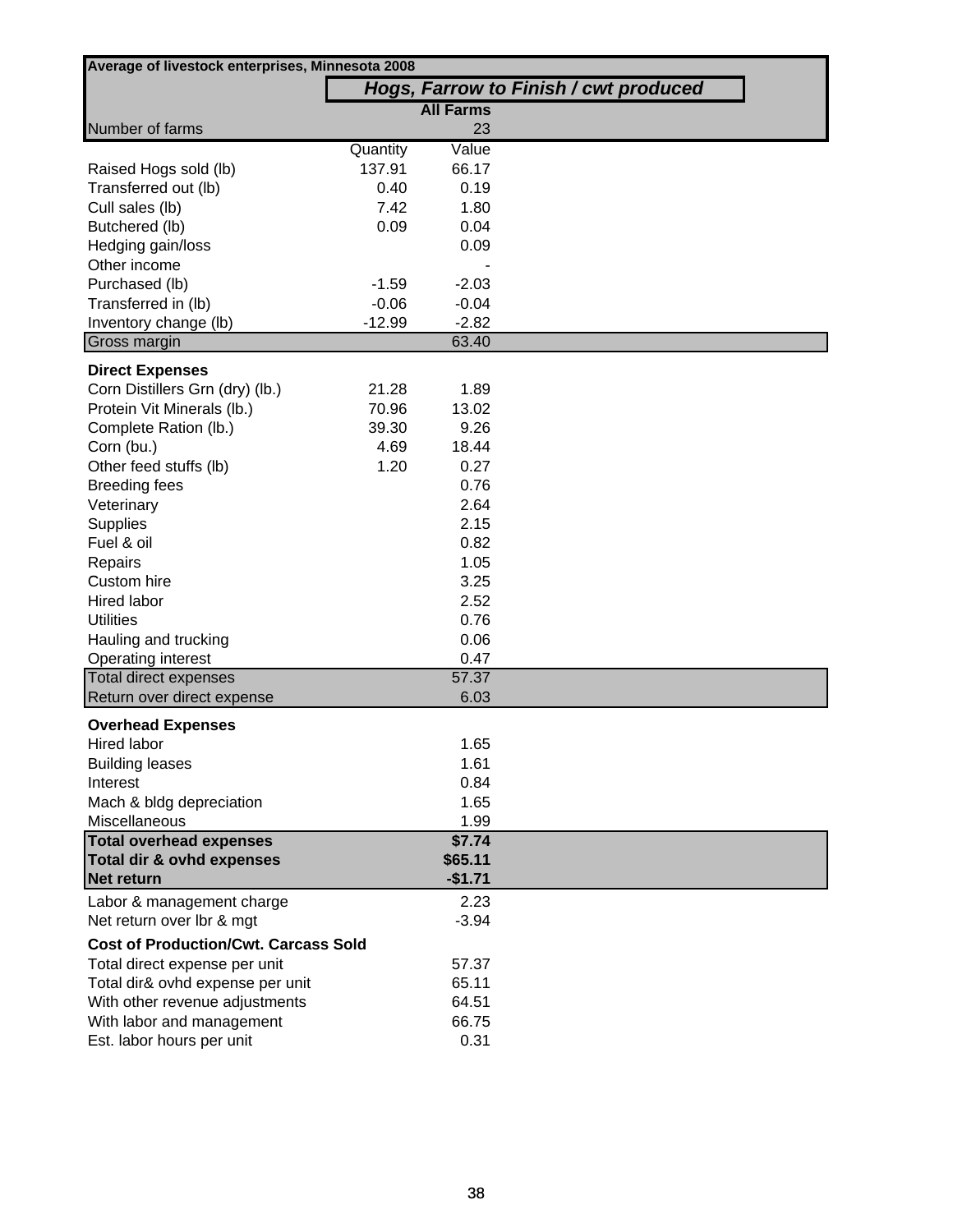| <b>Other Information</b>     |       |  |
|------------------------------|-------|--|
| Average number of sows       | 332.9 |  |
| Litters farrowed             | 701   |  |
| Litters per sow              | 2.11  |  |
| Litters per crate            | 11.72 |  |
| Pigs born per litter         | 9.18  |  |
| Pigs weaned per litter       | 9.73  |  |
| Pigs weaned per sow          | 20.76 |  |
| Pigs sold per litter         | 9.74  |  |
| Lbs of feed / lb of gain     | 3.02  |  |
| Feed cost / cwt. of gain     | \$33  |  |
| Feed cost per litter         | \$775 |  |
| Avg wgt/Raised Hogs sold     | 256   |  |
| Avg price / cwt.             | \$48  |  |
| Average carcass weight       | 188   |  |
| Average price / cwt. carcass | \$66  |  |



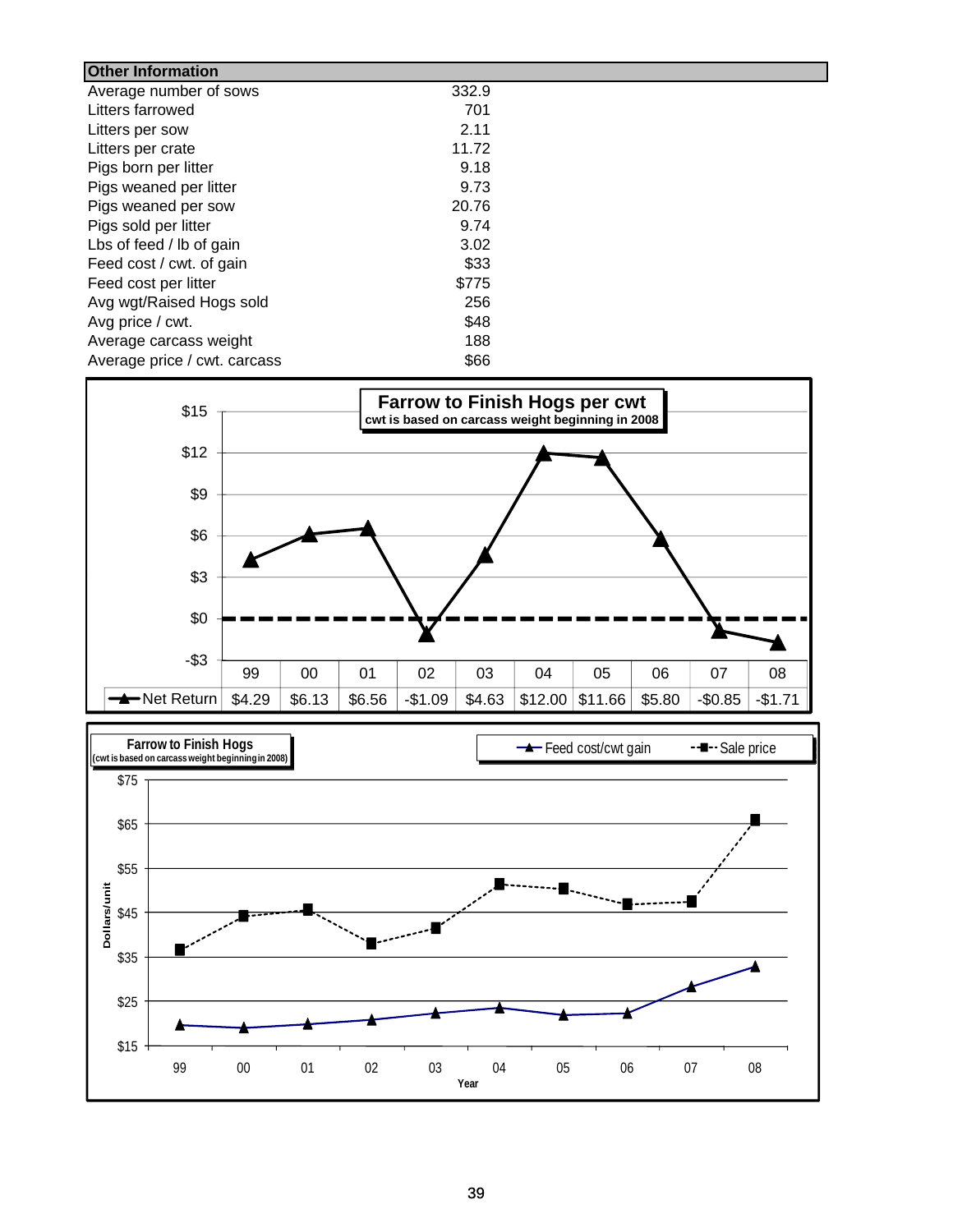|                                               | Average of livestock enterprises, Minnesota 2008 |                  |                                         |  |  |  |
|-----------------------------------------------|--------------------------------------------------|------------------|-----------------------------------------|--|--|--|
|                                               |                                                  |                  | Hogs, Farrow to Weaning/head sold-trans |  |  |  |
|                                               |                                                  | <b>All Farms</b> |                                         |  |  |  |
| Number of farms                               |                                                  | 14               |                                         |  |  |  |
|                                               | Quantity                                         | Value            |                                         |  |  |  |
| Weaning Pigs sold (hd)                        | 0.44                                             | 14.95            |                                         |  |  |  |
| Transferred out (hd)                          | 0.56                                             | 17.83            |                                         |  |  |  |
| Cull sales (hd)                               | 0.03                                             | 3.79             |                                         |  |  |  |
| Butchered (hd)                                | 0.00                                             | 0.00             |                                         |  |  |  |
| Other income                                  |                                                  |                  |                                         |  |  |  |
| Purchased (hd)                                | 0.02                                             | $-2.85$          |                                         |  |  |  |
| Transferred in (hd)                           | 0.03                                             | $-3.87$          |                                         |  |  |  |
| Inventory change (hd)                         | 0.01                                             | 0.49             |                                         |  |  |  |
| Gross margin                                  |                                                  | 30.36            |                                         |  |  |  |
| <b>Direct Expenses</b>                        |                                                  |                  |                                         |  |  |  |
| Protein Vit Minerals (lb.)                    | 41.13                                            | 7.34             |                                         |  |  |  |
| Milk Replacer (lb.)                           | 0.12                                             | 0.22             |                                         |  |  |  |
| Complete Ration (lb.)                         | 8.75                                             | 1.37             |                                         |  |  |  |
| Corn (bu.)                                    | 1.57                                             | 7.37             |                                         |  |  |  |
| Soybeans (bu.)                                | 0.01                                             | 0.11             |                                         |  |  |  |
| DDGS (lb.)                                    | 2.37                                             | 0.19             |                                         |  |  |  |
| Other feed stuffs (lb)                        | 1.61                                             | 0.07             |                                         |  |  |  |
| <b>Breeding fees</b>                          |                                                  | 1.50             |                                         |  |  |  |
| Veterinary                                    |                                                  | 1.62             |                                         |  |  |  |
| Supplies                                      |                                                  | 1.35             |                                         |  |  |  |
| Fuel & oil                                    |                                                  | 0.95             |                                         |  |  |  |
| Repairs                                       |                                                  | 1.66             |                                         |  |  |  |
| Custom hire                                   |                                                  | 0.38             |                                         |  |  |  |
| Hired labor                                   |                                                  | 4.09             |                                         |  |  |  |
| <b>Utilities</b>                              |                                                  | 0.59             |                                         |  |  |  |
| <b>Total direct expenses</b>                  |                                                  | 28.80            |                                         |  |  |  |
| Return over direct expense                    |                                                  | 1.55             |                                         |  |  |  |
| <b>Overhead Expenses</b>                      |                                                  |                  |                                         |  |  |  |
| Hired labor                                   |                                                  | 1.77             |                                         |  |  |  |
| <b>Building leases</b>                        |                                                  | 1.12             |                                         |  |  |  |
| Farm insurance                                |                                                  | 0.53             |                                         |  |  |  |
| <b>Utilities</b>                              |                                                  | 0.57             |                                         |  |  |  |
| Interest                                      |                                                  | 0.44             |                                         |  |  |  |
| Mach & bldg depreciation                      |                                                  | 1.55             |                                         |  |  |  |
| Miscellaneous                                 |                                                  | 0.73             |                                         |  |  |  |
| <b>Total overhead expenses</b>                |                                                  | \$6.70           |                                         |  |  |  |
| Total dir & ovhd expenses                     |                                                  | \$35.51          |                                         |  |  |  |
| Net return                                    |                                                  | $-$5.15$         |                                         |  |  |  |
| Labor & management charge                     |                                                  | 1.81             |                                         |  |  |  |
| Net return over lbr & mgt                     |                                                  | $-6.97$          |                                         |  |  |  |
| <b>Cost of Production Per Head Sold/Trans</b> |                                                  |                  |                                         |  |  |  |
| Total direct expense per unit                 |                                                  | 28.80            |                                         |  |  |  |
| Total dir& ovhd expense per unit              |                                                  | 35.51            |                                         |  |  |  |
| With other revenue adjustments                |                                                  | 37.92            |                                         |  |  |  |
| With labor and management                     |                                                  | 39.73            |                                         |  |  |  |
|                                               |                                                  |                  |                                         |  |  |  |
| Est. labor hours per unit                     |                                                  | 0.23             |                                         |  |  |  |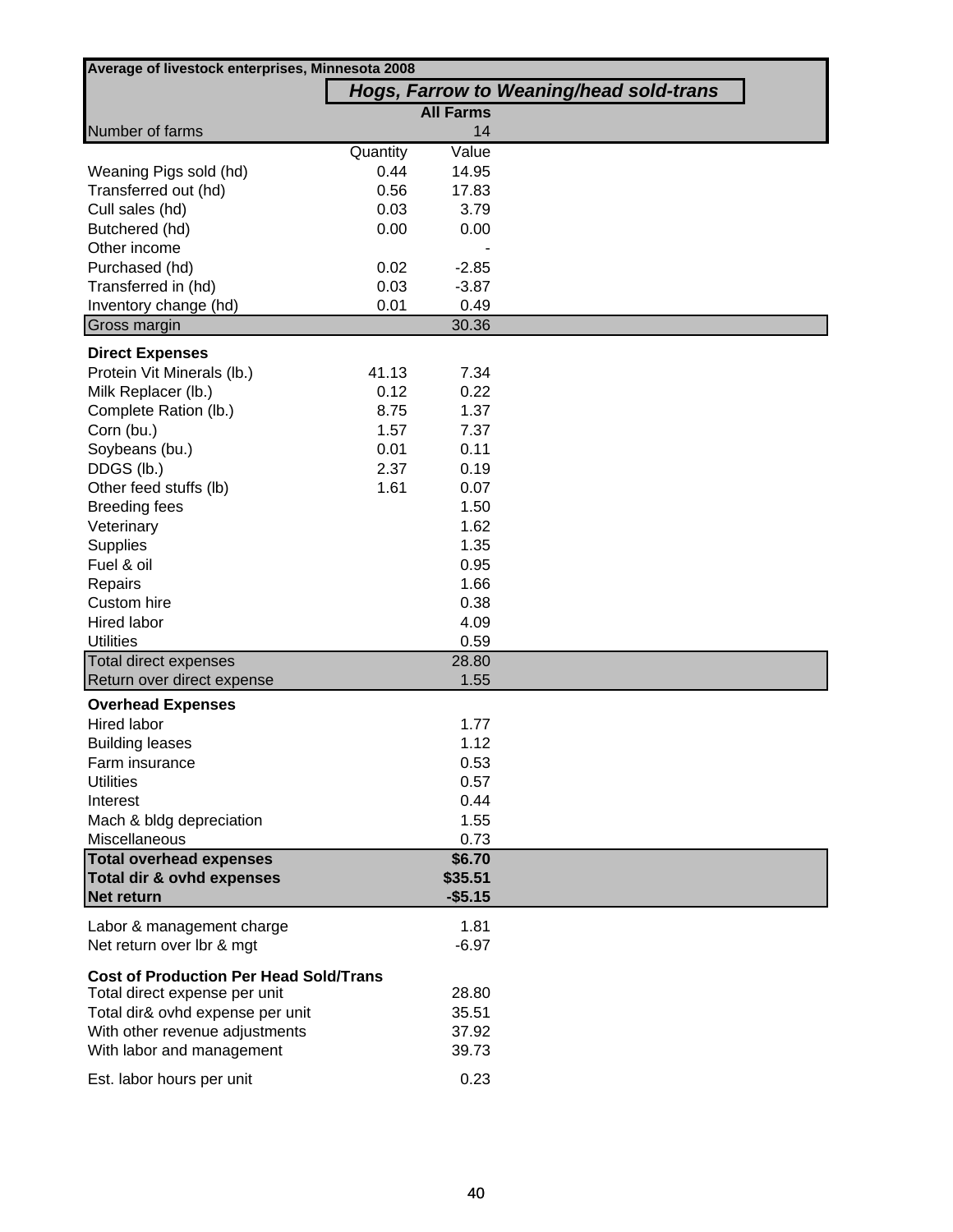| 650.3   |
|---------|
| 1234    |
| 1.9     |
| 10.04   |
| 10.93   |
| 9.62    |
| 18.01   |
| 4.37    |
| \$166   |
| 13.00   |
| \$34.03 |
|         |



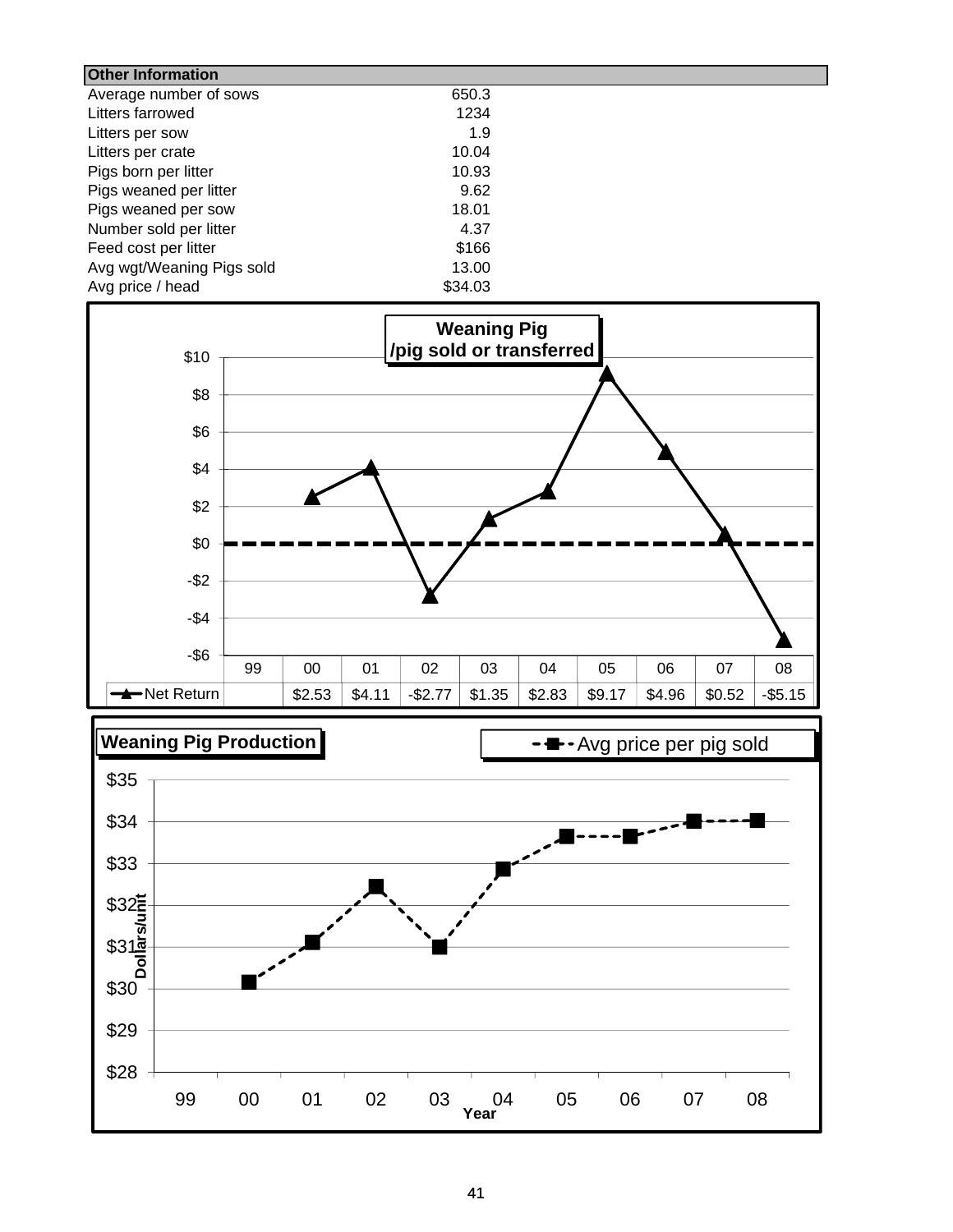| Average of livestock enterprises, Minnesota 2008 |          |                  |                        |                |          |                 |
|--------------------------------------------------|----------|------------------|------------------------|----------------|----------|-----------------|
|                                                  |          |                  | Hogs, Finishing / cwt. |                |          |                 |
|                                                  |          | <b>All Farms</b> |                        | <b>Low 20%</b> |          | <b>High 20%</b> |
| Number of farms                                  |          | 69               |                        | 17             |          | 14              |
|                                                  | Quantity | Value            | Quantity               | Value          | Quantity | Value           |
| Finish Hogs sold (lb)                            | 135.51   | 67.68            | 135.85                 | 66.37          | 137.50   | 73.40           |
| Transferred out (lb)                             | 0.96     | 0.53             | 1.24                   | 0.83           |          |                 |
| Butchered (lb)                                   | 0.13     | 0.07             | 0.04                   | 0.03           | 0.03     | 0.02            |
| Hedging gain/loss                                |          | 0.75             |                        |                |          |                 |
| Other income                                     |          | 0.59             |                        | 0.32           |          | 0.76            |
| Less purchased (lb)                              | $-14.92$ | $-19.33$         | $-5.73$                | $-10.27$       | $-24.05$ | $-28.90$        |
| Less transferred in (lb)                         | $-7.69$  | $-8.00$          | $-18.72$               | $-20.18$       |          |                 |
| Inventory change (lb)                            | $-0.42$  | 0.60             | $-0.39$                | $-0.90$        | 2.77     | 4.35            |
| Gross return                                     |          | 42.88            |                        | 36.19          |          | 49.63           |
| <b>Direct Expenses</b>                           |          |                  |                        |                |          |                 |
| Corn (bu.)                                       | 2.92     | 12.92            | 2.02                   | 9.35           | 3.60     | 15.15           |
| Complete Ration (lb.)                            | 105.14   | 13.11            | 200.35                 | 26.77          | 48.70    | 5.19            |
| Protein Vit Minerals (lb.)                       | 48.01    | 9.03             | 29.07                  | 5.75           | 53.33    | 8.35            |
| Other feed stuffs                                | 2.33     | 0.30             | 0.02                   | 0.01           | 7.80     | 0.47            |
| Veterinary                                       |          | 0.47             |                        | 0.28           |          | 0.50            |
| <b>Supplies</b>                                  |          | 0.76             |                        | 0.26           |          | 0.66            |
| Contract production exp.                         |          | 1.53             |                        | 1.31           |          |                 |
| Fuel & oil                                       |          | 0.60             |                        | 1.17           |          | 0.27            |
| Repairs                                          |          | 0.47             |                        | 0.52           |          | 0.15            |
| Custom hire                                      |          | 0.38             |                        | 0.06           |          | 0.79            |
| Hired labor                                      |          | 0.37             |                        | 0.96           |          | 0.01            |
| Livestock leases                                 |          | 0.63             |                        | 2.56           |          |                 |
| Hauling and trucking                             |          | 0.64             |                        | 0.05           |          | 0.81            |
| Marketing                                        |          | 0.31             |                        | 0.21           |          | 0.27            |
| Operating interest                               |          | 0.69             |                        | 0.74           |          | 0.86            |
| <b>Total direct expenses</b>                     |          | 42.21            |                        | 49.99          |          | 33.48           |
| Return over direct expense                       |          | 0.67             |                        | $-13.80$       |          | 16.15           |
| <b>Overhead Expenses</b>                         |          |                  |                        |                |          |                 |
| Machinery & Bldg leases                          |          | 1.96             |                        | 0.39           |          | 6.15            |
| Farm insurance                                   |          | 0.34             |                        | 0.32           |          | 0.29            |
| <b>Utilities</b>                                 |          | 0.26             |                        | 0.43           |          | 0.19            |
| Dues & professional fees                         |          | 0.19             |                        | 0.06           |          | 0.54            |
| Interest                                         |          | 0.61             |                        | 0.63           |          | 0.37            |
| Mach & bldg depreciation                         |          | 1.00             |                        | 0.69           |          | 0.62            |
| Miscellaneous                                    |          | 0.34             |                        | 0.00           |          | 0.52            |
| <b>Total overhead expenses</b>                   |          | \$4.69           |                        | \$2.45         |          | \$8.68          |
| Total dir & ovhd expenses                        |          | \$46.90          |                        | \$52.44        |          | \$42.15         |
| Net return                                       |          | $-$4.02$         |                        | $-$16.25$      |          | \$7.47          |
| Labor & management charge                        |          | 2.01             |                        | 1.77           |          | 1.41            |
| Net return over lbr & mgt                        |          | $-6.03$          |                        | $-18.02$       |          | 6.06            |
| <b>Cost of Production</b>                        |          |                  |                        |                |          |                 |
| Total direct expense per cwt.                    |          | 68.77            |                        | 81.00          |          | 58.01           |
| Total dir& ovhd expense per cwt.                 |          | 73.47            |                        | 83.45          |          | 66.69           |
| With other revenue adjustments                   |          | 72.23            |                        | 83.45          |          | 65.93           |
| With labor and management                        |          | 74.24            |                        | 85.22          |          | 67.34           |
|                                                  |          |                  |                        |                |          |                 |
| Est. labor hours per unit                        |          | 0.15             |                        | 0.19           |          | 0.09            |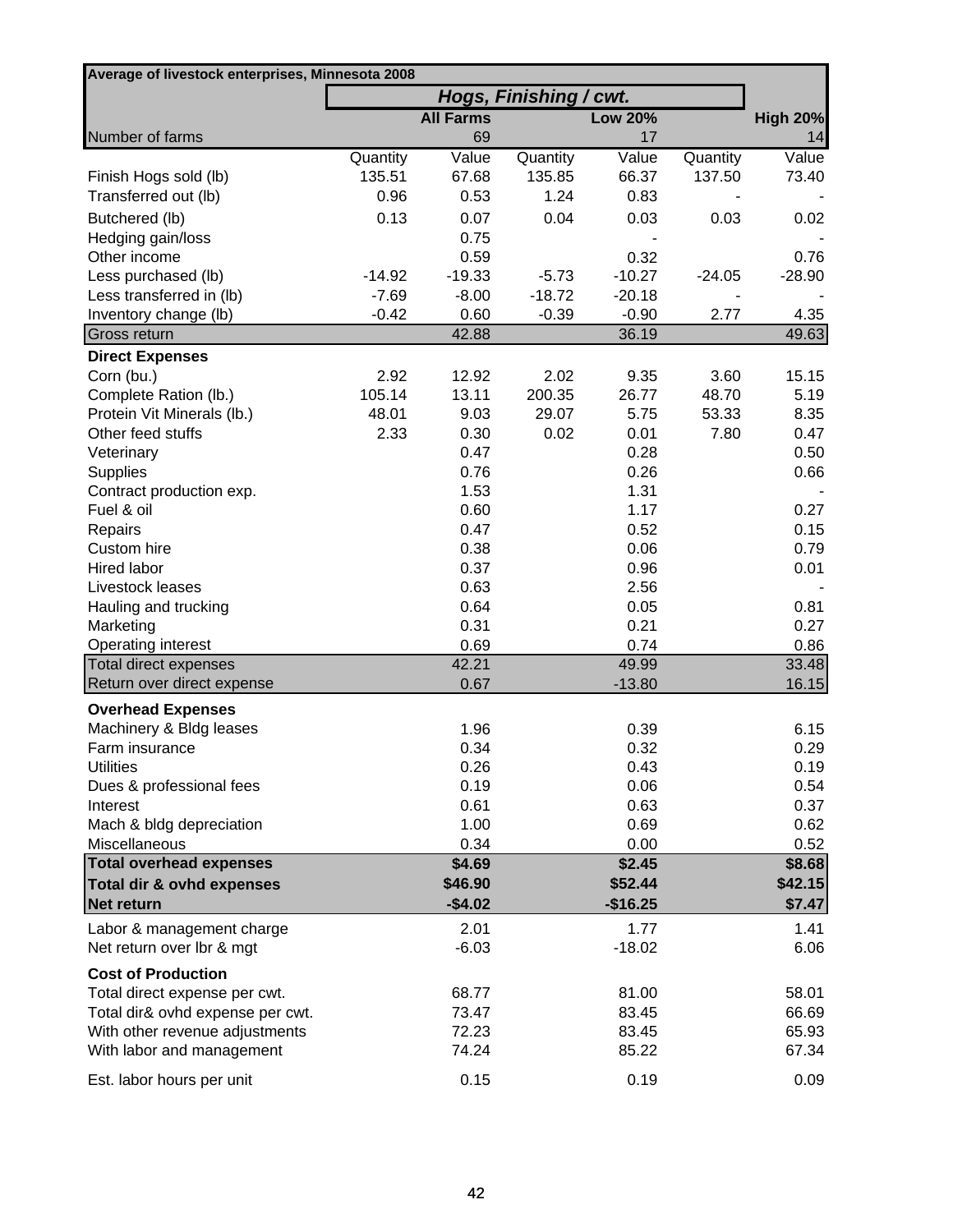| <b>Other Information</b>  |         |         |         |
|---------------------------|---------|---------|---------|
| No. purchased or trans in | 5033    | 5133    | 6218    |
| Number sold or trans out  | 4796    | 4872    | 5683    |
| Percentage death loss     | 3.5     | 3.9     | 3       |
| Avg. daily gain (lbs)     | 1.62    | 1.67    | 1.69    |
| Lbs of feed / lb of gain  | 2.8     | 3.0     | 2.7     |
| Feed cost per cwt of gain | \$31.00 | \$36.76 | \$25.08 |
| Feed cost per head        | \$69.15 | \$76.78 | \$57.39 |
| Average purchase weight   | 38      | 34      | 43      |
| Average sales weight      | 266     | 262     | 271     |
| Avg purch price / head    | 49.72   | 60.96   | 52.07   |
| Avg sales price / cwt     | 49.95   | 48.86   | 53.38   |



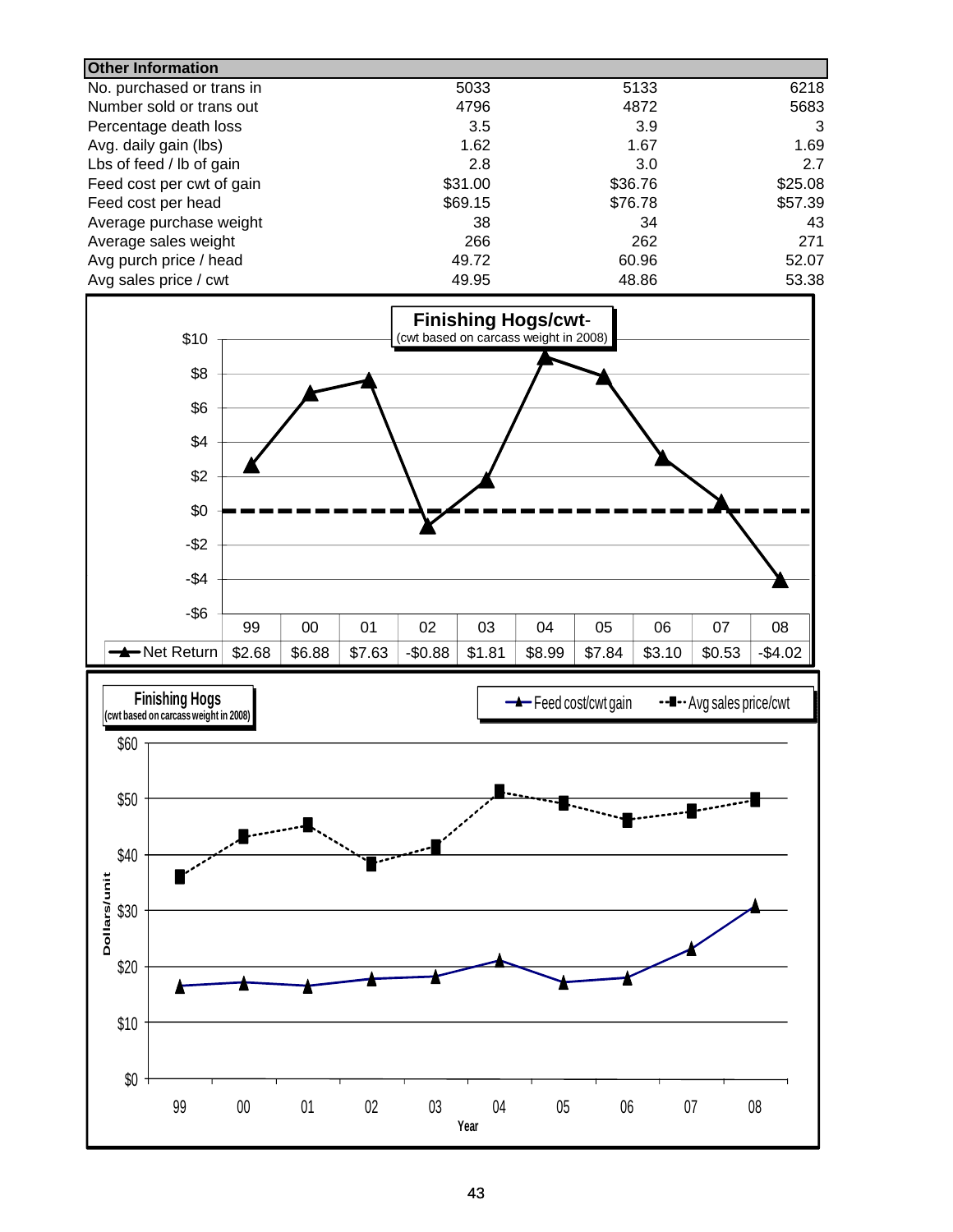| Average of livestock enterprises, Minnesota 2008 |          |                  |                                |
|--------------------------------------------------|----------|------------------|--------------------------------|
|                                                  |          |                  | Hogs, Weaning to Finish / cwt. |
|                                                  |          | <b>All Farms</b> |                                |
| Number of farms                                  | Quantity | 27               |                                |
| Wean-Fin Pig sold (lb)                           | 134.83   | Value<br>65.10   |                                |
| Transferred out (lb)                             | 0.78     | 0.45             |                                |
| Cull sales (lb)                                  | 0.12     | 0.02             |                                |
| Butchered (lb)                                   | 0.44     | 0.23             |                                |
| Hedging gain/loss                                |          | 0.84             |                                |
| Other income                                     |          | 0.26             |                                |
| Less purchased (lb)                              | $-9.92$  | $-18.68$         |                                |
| Less transferred in (lb)                         | $-0.46$  | $-0.94$          |                                |
| Inventory change (lb)                            | $-5.04$  | $-1.74$          |                                |
| Gross return                                     |          | 45.54            |                                |
| <b>Direct Expenses</b>                           |          |                  |                                |
| Corn (bu.)                                       | 3.18     | 14.44            |                                |
| Protein Vit Minerals (lb.)                       | 73.19    | 12.05            |                                |
| Complete Ration (lb.)                            | 88.85    | 11.33            |                                |
| Protein Supplement (lb.)                         | 3.85     | 0.78             |                                |
| Other feed stuffs                                | 1.79     | 0.20             |                                |
| Veterinary                                       |          | 1.11             |                                |
| <b>Supplies</b>                                  |          | 1.13             |                                |
| Contract production exp.                         |          | 2.18             |                                |
| Fuel & oil                                       |          | 0.78             |                                |
| Repairs<br>Custom hire                           |          | 0.83             |                                |
| Hired labor                                      |          | 0.86<br>0.51     |                                |
| Hauling and trucking                             |          | 0.77             |                                |
| Marketing                                        |          | 0.64             |                                |
| Operating interest                               |          | 0.71             |                                |
| Miscellaneous                                    |          | 0.15             |                                |
| <b>Total direct expenses</b>                     |          | 48.49            |                                |
| Return over direct expense                       |          | $-2.95$          |                                |
| <b>Overhead Expenses</b>                         |          |                  |                                |
| Machinery leases                                 |          | 0.85             |                                |
| <b>Building leases</b>                           |          | 1.46             |                                |
| Farm insurance                                   |          | 0.31             |                                |
| <b>Utilities</b>                                 |          | 0.33             |                                |
| Interest                                         |          | 0.64             |                                |
| Mach & bldg depreciation                         |          | 1.11             |                                |
| Miscellaneous                                    |          | 1.03             |                                |
| <b>Total overhead expenses</b>                   |          | 5.72             |                                |
| Total dir & ovhd expenses                        |          | 54.21            |                                |
| Net return                                       |          | $-8.67$          |                                |
| Labor & management charge                        |          | 2.02             |                                |
| Net return over Ibr & mgt                        |          | $-10.69$         |                                |
| <b>Cost of Production</b>                        |          |                  |                                |
| Total direct expense per cwt.                    |          | 69.60            |                                |
| Total dir& ovhd expense per cwt.                 |          | 75.32            |                                |
| With other revenue adjustments                   |          | 74.22            |                                |
| With labor and management                        |          | 76.24            |                                |
| Est. labor hours per unit                        |          | 0.15             |                                |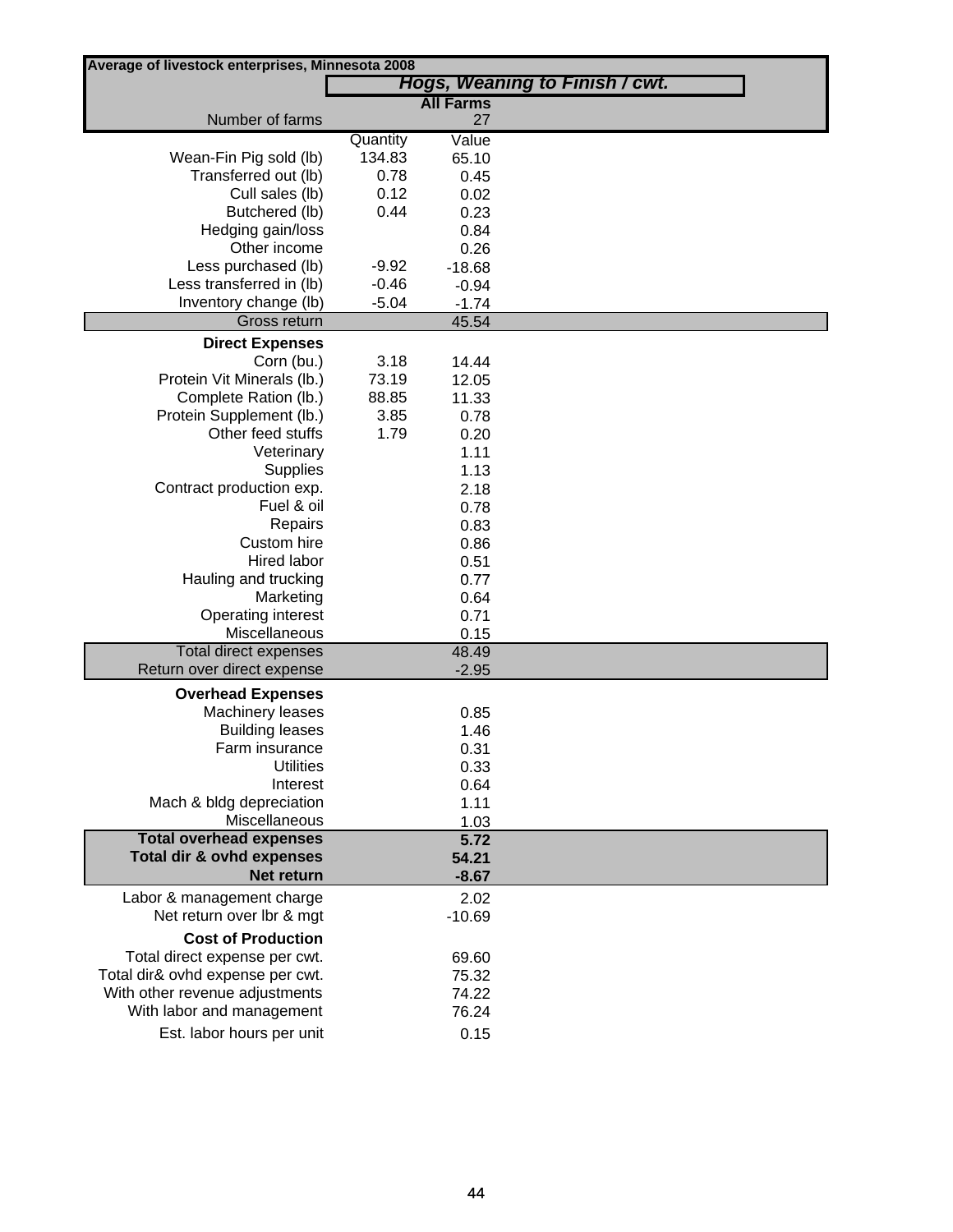| <b>Other Information</b>  |         |  |
|---------------------------|---------|--|
| No. purchased or trans in | 9958    |  |
| Number sold or trans out  | 9483    |  |
| Percentage death loss     | 6.5     |  |
| Avg. daily gain (lbs)     | 1.43    |  |
| Lbs of feed / lb of gain  | 2.83    |  |
| Feed cost per cwt of gain | \$32.14 |  |
| Feed cost per head        | \$80.69 |  |
| Average purchase weight   | 20      |  |
| Average sales weight      | 266     |  |
| Avg purch price / head    | \$37.04 |  |
| Avg sales price / cwt     | \$48.28 |  |



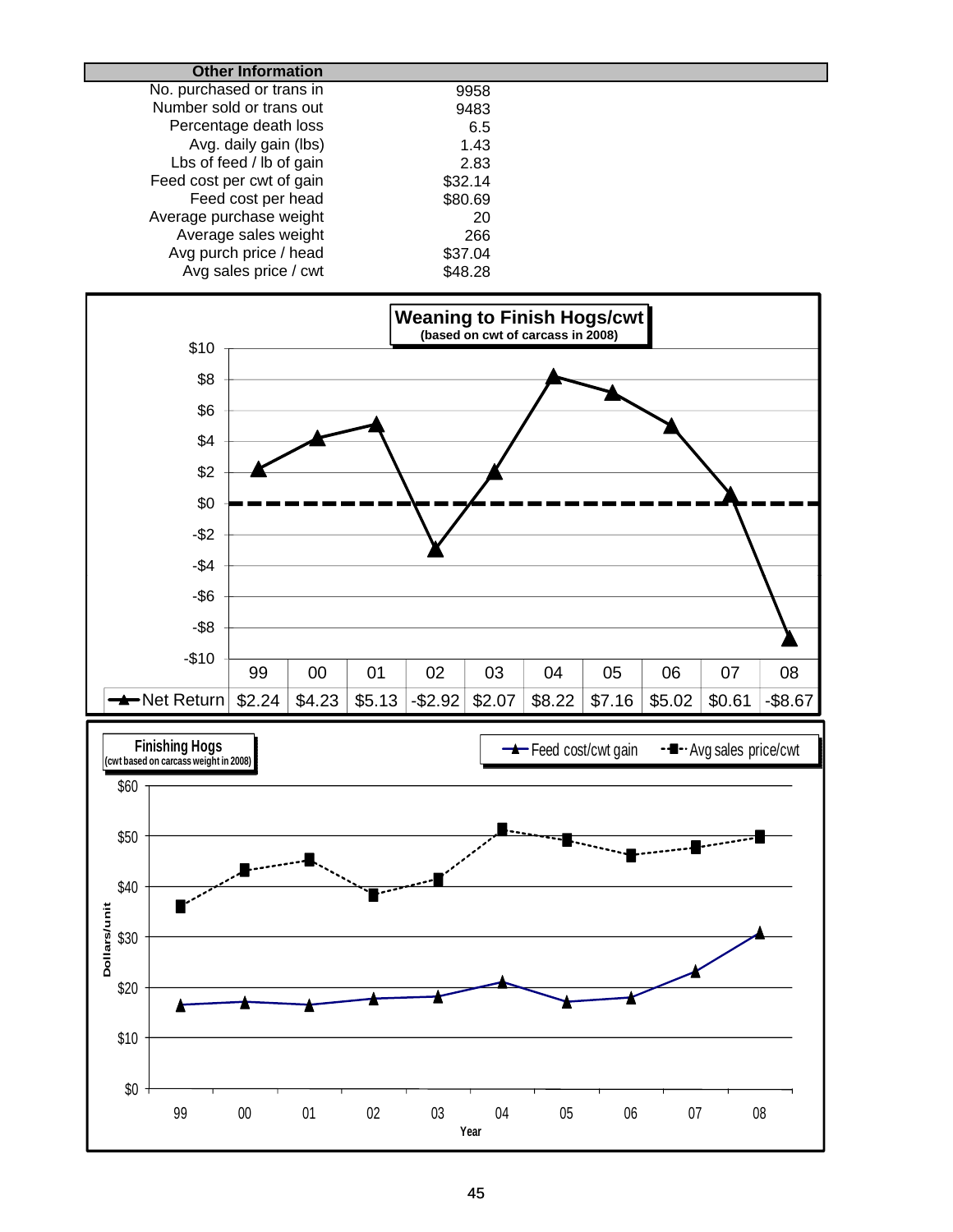| Average of livestock enterprises, Minnesota 2008 |                      |                                   |                      |            |                      |            |
|--------------------------------------------------|----------------------|-----------------------------------|----------------------|------------|----------------------|------------|
|                                                  |                      | Dairy, by Size of Operation / cow |                      |            |                      |            |
|                                                  | <b>All Farms</b>     | Up to 50                          | 51-100               | 101-200    | 201-500              | Over 500   |
| Number of farms                                  | 484                  | 105                               | 189                  | 111        | 59                   | 20         |
| Gross margin                                     | 3,858.92             | 3,099.08                          | 3,379.30             | 3,596.55   | 4,162.65             | 4,352.97   |
| <b>Direct Expenses</b>                           |                      |                                   |                      |            |                      |            |
| Protein Vit Minerals (lb.)                       | 588.15               | 363.57                            | 468.41               | 535.52     | 671.65               | 699.64     |
| Complete Ration (lb.)                            | 228.20               | 184.26                            | 212.80               | 236.58     | 274.58               | 193.65     |
| Corn (bu.)                                       | 232.95               | 205.08                            | 240.97               | 243.36     | 233.92               | 222.37     |
| Corn Silage (lb.)                                | 233.80               | 160.03                            | 210.56               | 221.08     | 249.89               | 265.21     |
| Hay, Alfalfa (lb.)                               | 204.31               | 280.87                            | 233.96               | 234.50     | 199.44               | 138.53     |
| Haylage, Alfalfa (lb.)                           | 131.94               | 49.55                             | 138.75               | 104.09     | 152.00               | 150.97     |
| Other feed stuffs (lb)                           | 131.20               | 173.37                            | 109.42               | 139.12     | 104.63               | 159.81     |
| Veterinary                                       | 113.45               | 87.23                             | 92.25                | 102.28     | 124.01               | 136.18     |
| <b>BST</b>                                       | 33.49                | 3.63                              | 8.76                 | 15.14      | 36.76                | 74.55      |
| Supplies                                         | 254.73               | 253.87                            | 251.96               | 246.41     | 287.32               | 229.95     |
| Fuel & oil                                       | 104.23               | 79.66                             | 83.90                | 99.96      | 111.99               | 122.37     |
| Repairs                                          | 104.54               | 116.80                            | 115.45               | 100.17     | 97.42                | 104.43     |
| Custom hire                                      | 45.07                | 12.04                             | 21.04                | 37.97      | 45.23                | 79.13      |
| Hired labor                                      | 103.95               | 21.08                             | 34.10                | 68.34      | 169.68               | 143.65     |
|                                                  |                      |                                   |                      |            | 52.53                |            |
| Hauling and trucking                             | 48.92                | 67.72                             | 56.52                | 44.22      |                      | 38.71      |
| Marketing                                        | 43.09                | 34.68                             | 38.68                | 36.67      | 39.45                | 58.64      |
| Bedding                                          | 59.72                | 19.64                             | 38.65                | 50.79      | 73.39                | 80.26      |
| Total direct expenses                            | 2,661.72             | 2,113.09                          | 2,356.17             | 2,516.18   | 2,923.90             | 2,898.05   |
| Return over direct expense                       | 1,197.19             | 985.99                            | 1,023.13             | 1,080.37   | 1,238.75             | 1,454.93   |
| <b>Overhead Expenses</b>                         |                      |                                   |                      |            |                      |            |
| Hired labor                                      | 239.80               | 43.74                             | 92.02                | 179.85     | 294.95               | 404.51     |
| <b>Building leases</b>                           | 46.47                | 10.15                             | 13.53                | 14.91      | 63.76                | 93.11      |
| <b>Utilities</b>                                 | 55.33                | 74.02                             | 76.62                | 55.22      | 44.87                | 44.84      |
| Interest                                         | 114.90               | 99.27                             | 105.55               | 128.12     | 113.05               | 115.88     |
| Mach & bldg depreciation                         | 131.16               | 110.62                            | 125.00               | 141.70     | 137.74               | 124.19     |
| Miscellaneous                                    | 100.50               | 116.79                            | 98.54                | 88.60      | 97.77                | 112.26     |
| Total overhead expenses                          | \$688.17             | \$454.59                          | \$511.28             | \$608.40   | \$752.13             | \$894.78   |
| Total dir & ovhd expenses                        | \$3,349.90           | \$2,567.68                        | \$2,867.44           | \$3,124.58 | \$3,676.03           | \$3,792.83 |
| Net return                                       | \$509.02             | \$531.40                          | \$511.85             | \$471.97   | \$486.62             | \$560.15   |
| Labor & management charge                        | 223.16               | 369.30                            | 300.80               | 240.02     | 204.48               | 128.84     |
| Net return over lbr & mgt                        | 285.86               | 162.09                            | 211.06               | 231.95     | 282.14               | 431.31     |
|                                                  |                      |                                   |                      |            |                      |            |
| <b>Cost of Production Per Cwt. Of Milk</b>       |                      |                                   |                      |            |                      |            |
| Total direct expense per unit                    | 12.48                | 12.85                             | 12.37                | 12.75      | 12.71                | 12.07      |
| Total dir& ovhd expense per unit                 | 15.71                | 15.62                             | 15.05                | 15.83      | 15.98                | 15.79      |
| With other revenue adjustments                   | 17.08                | 16.50                             | 16.64                | 17.25      | 17.24                | 17.17      |
| With labor and management                        | 18.13                | 18.75                             | 18.21                | 18.47      | 18.13                | 17.71      |
| Est. labor hours per unit                        | 41.84                | 48.28                             | 42.44                | 36.47      | 42.75                | 43.83      |
| <b>Other Information</b>                         |                      |                                   |                      |            |                      |            |
| Number of cows                                   | 142                  | 39                                | 73                   | 142        | 307                  | 842        |
| Milk produced per cow                            | 21,321               | 16,438                            | 19,053               | 19,739     | 23,011               | 24,016     |
| Culling percentage                               | 24.4                 | 23.8                              | 24.6                 | 23.2       | 22.0                 | 28.0       |
| Turnover rate                                    | 32.7                 | 32.6                              | 32.8                 | 31.7       | 29.9                 | 36.6       |
| Cow death loss percent                           | 7.8                  | 7.7                               | 7.2                  | 8.1        | 7.6                  | 8.5        |
| Percent of barn capacity                         | 108.8                | 91.6                              | 104.4                | 107.8      | 110.6                | 116.9      |
|                                                  | \$4.80               | \$3.88                            | \$4.42               | \$4.70     | \$5.17               | \$5.01     |
| Feed cost per day                                |                      |                                   |                      |            |                      |            |
| Feed cost per cwt of milk                        | \$8.21<br>\$1,750.55 | \$8.62<br>\$1,416.72              | \$8.48<br>\$1,614.87 | \$8.68     | \$8.20<br>\$1,886.12 | \$7.62     |
| Feed cost per cow                                |                      |                                   |                      | \$1,714.24 |                      | \$1,830.18 |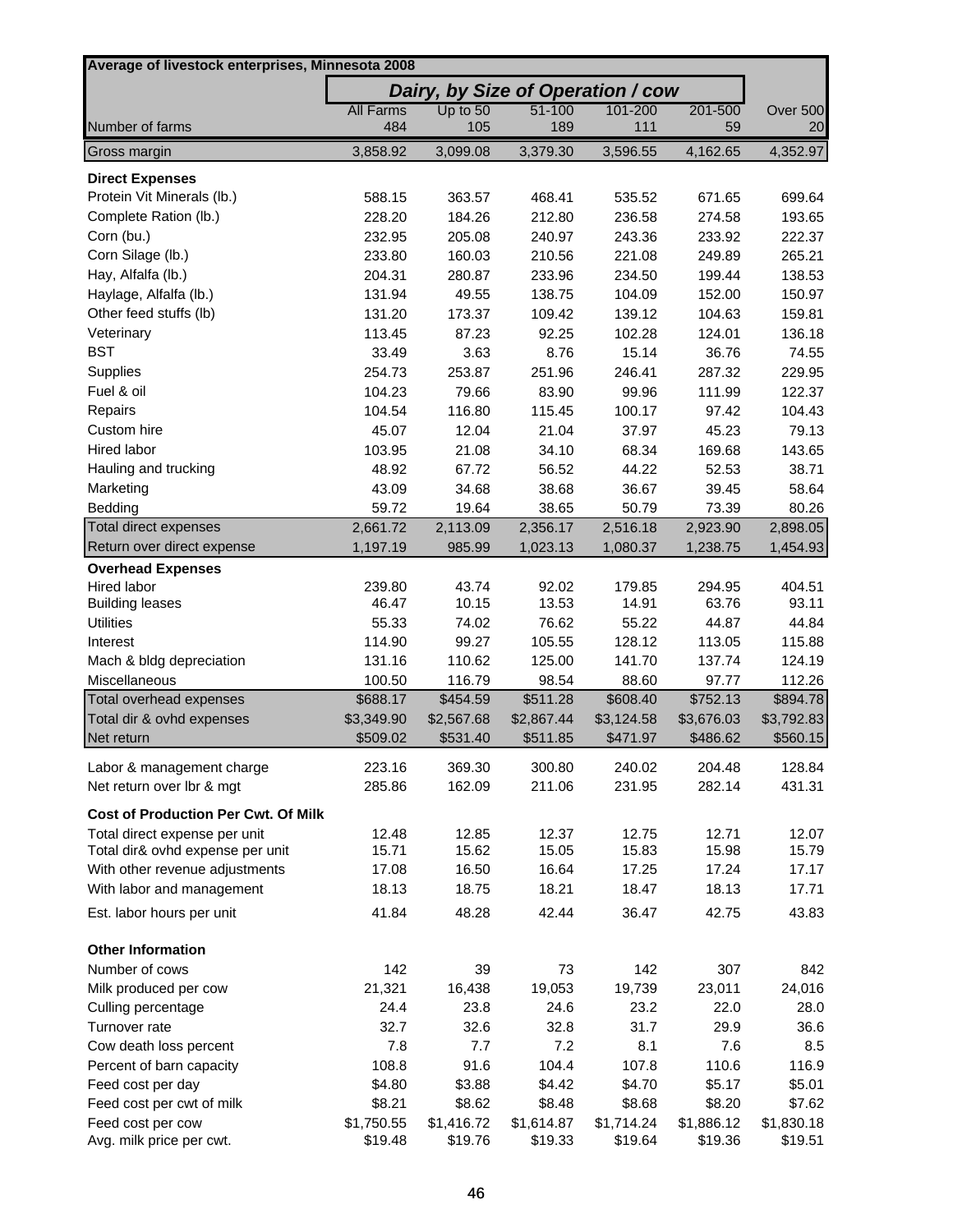| Average of livestock enterprises, Minnesota 2008    |                       |                    |                            |                       |                      |                    |
|-----------------------------------------------------|-----------------------|--------------------|----------------------------|-----------------------|----------------------|--------------------|
| (Note: The # of herds that in "Dairy"               |                       |                    | Dairy & Rep. Heifers / cow |                       |                      |                    |
| differ from "Dairy and replacement" ---             |                       | <b>All Farms</b>   |                            | <b>Low 20%</b>        |                      | <b>High 20%</b>    |
| the results may vary slightly)                      | # farms               | 351                |                            | 70                    |                      | 71                 |
| Gross margin                                        |                       | 4,439.08           |                            | 3,323.57              |                      | 4,848.56           |
|                                                     |                       |                    |                            |                       |                      |                    |
| <b>Direct Expenses</b>                              |                       |                    |                            |                       |                      |                    |
| Protein Vit Minerals (lb.)<br>Complete Ration (lb.) | 4,042.10<br>34,752.50 | 639.30<br>265.79   | 2,019.00<br>1,560.20       | 515.22<br>319.49      | 3,779.90<br>1,184.10 | 656.12<br>202.62   |
| Corn (bu.)                                          | 63.30                 | 258.86             | 57.40                      | 244.22                | 61.10                | 243.82             |
| Corn Silage (lb.)                                   | 19,968.20             | 299.68             | 18,119.40                  | 287.67                | 19,947.90            | 287.95             |
| Hay, Alfalfa (lb.)                                  | 3,581.10              | 235.35             | 4,169.20                   | 277.49                | 2,906.90             | 195.62             |
| Haylage, Alfalfa (lb.)                              | 5,992.00              | 158.22             | 6,189.00                   | 154.91                | 5,283.30             | 142.20             |
| Other feed stuffs (lb)                              | 3,290.10              | 185.96             | 3,468.60                   | 198.44                | 3,461.10             | 182.63             |
| <b>Breeding fees</b>                                |                       | 52.98              |                            | 48.99                 |                      | 54.87              |
| Veterinary                                          |                       | 121.64             |                            | 109.22                |                      | 123.44             |
| Supplies                                            |                       | 357.33             |                            | 321.33                |                      | 326.63             |
| Contract production exp.                            |                       | 100.54             |                            | 50.64                 |                      | 139.24             |
| Fuel & oil                                          |                       | 116.65             |                            | 101.61                |                      | 113.21             |
| Repairs                                             |                       | 118.65             |                            | 139.37                |                      | 95.21              |
| Hired labor                                         |                       | 126.66             |                            | 195.89                |                      | 24.95              |
| Hauling and trucking                                |                       | 51.30              |                            | 59.10                 |                      | 36.23              |
| Bedding                                             |                       | 75.53              |                            | 51.91                 |                      | 82.16              |
| <b>Total direct expenses</b>                        |                       | 3,164.44           |                            | 3,075.51              |                      | 2,906.89           |
| Return over direct expense                          |                       | 1,270.42           |                            | 239.42                |                      | 1,941.67           |
| <b>Overhead Expenses</b>                            |                       |                    |                            |                       |                      |                    |
| <b>Hired labor</b>                                  |                       | 279.59             |                            | 89.73                 |                      | 453.25             |
| <b>Utilities</b>                                    |                       | 62.43              |                            | 48.08                 |                      | 74.80              |
| Interest                                            |                       | 132.92             |                            | 147.55                |                      | 144.59             |
| Mach & bldg depreciation                            |                       | 150.88             |                            | 116.03                |                      | 168.96             |
| Miscellaneous                                       |                       | 164.14             |                            | 147.01                |                      | 162.31             |
| <b>Total overhead expenses</b>                      |                       | 789.96             |                            | 548.40                |                      | 1,003.91           |
| Total dir & ovhd expenses<br><b>Net return</b>      |                       | 3,954.40<br>480.46 |                            | 3,623.91<br>$-308.99$ |                      | 3,910.80<br>937.76 |
|                                                     |                       |                    |                            |                       |                      |                    |
| Labor & management charge                           |                       | 255.34             |                            | 241.88                |                      | 254.73             |
| Net return over Ibr & mgt                           |                       | 225.13             |                            | $-550.87$             |                      | 683.02             |
| <b>Cost of Production Per Cwt. Of Milk</b>          |                       |                    |                            |                       |                      |                    |
| Total direct expense per unit                       |                       | 14.74              |                            | 17.63                 |                      | 12.71              |
| Total dir& ovhd expense per unit                    |                       | 18.42              |                            | 20.78                 |                      | 17.10              |
| With other revenue adjustments                      |                       | 17.27              |                            | 20.75                 |                      | 15.52              |
| With labor and management                           |                       | 18.46              |                            | 22.14                 |                      | 16.64              |
| Est. labor hours per unit                           |                       | 49.78              |                            | 50.75                 |                      | 45.57              |
|                                                     |                       |                    |                            |                       |                      |                    |
| <b>Other Information</b><br>Number of cows          |                       | 152                |                            | 98                    |                      | 211                |
| Milk produced per cow                               |                       | 21,470             |                            | 17,443                |                      | 22,865             |
| Culling percentage                                  |                       | 24.2               |                            | 23.7                  |                      | 23.9               |
| Turnover rate                                       |                       | 32.8               |                            | 37.2                  |                      | 31.4               |
| Cow death loss percent                              |                       | 8.2                |                            | 12.8                  |                      | 7.2                |
| Percent of barn capacity                            |                       | 110.9              |                            | 101.6                 |                      | 110.5              |
| Feed cost per day                                   |                       | \$5.61             |                            | \$5.48                |                      | \$5.24             |
| Feed cost per cwt of milk                           |                       | \$9.53             |                            | \$11.47               |                      | \$8.36             |
| Feed cost per cow                                   |                       | \$2,046            |                            | \$2,001               |                      | \$1,911            |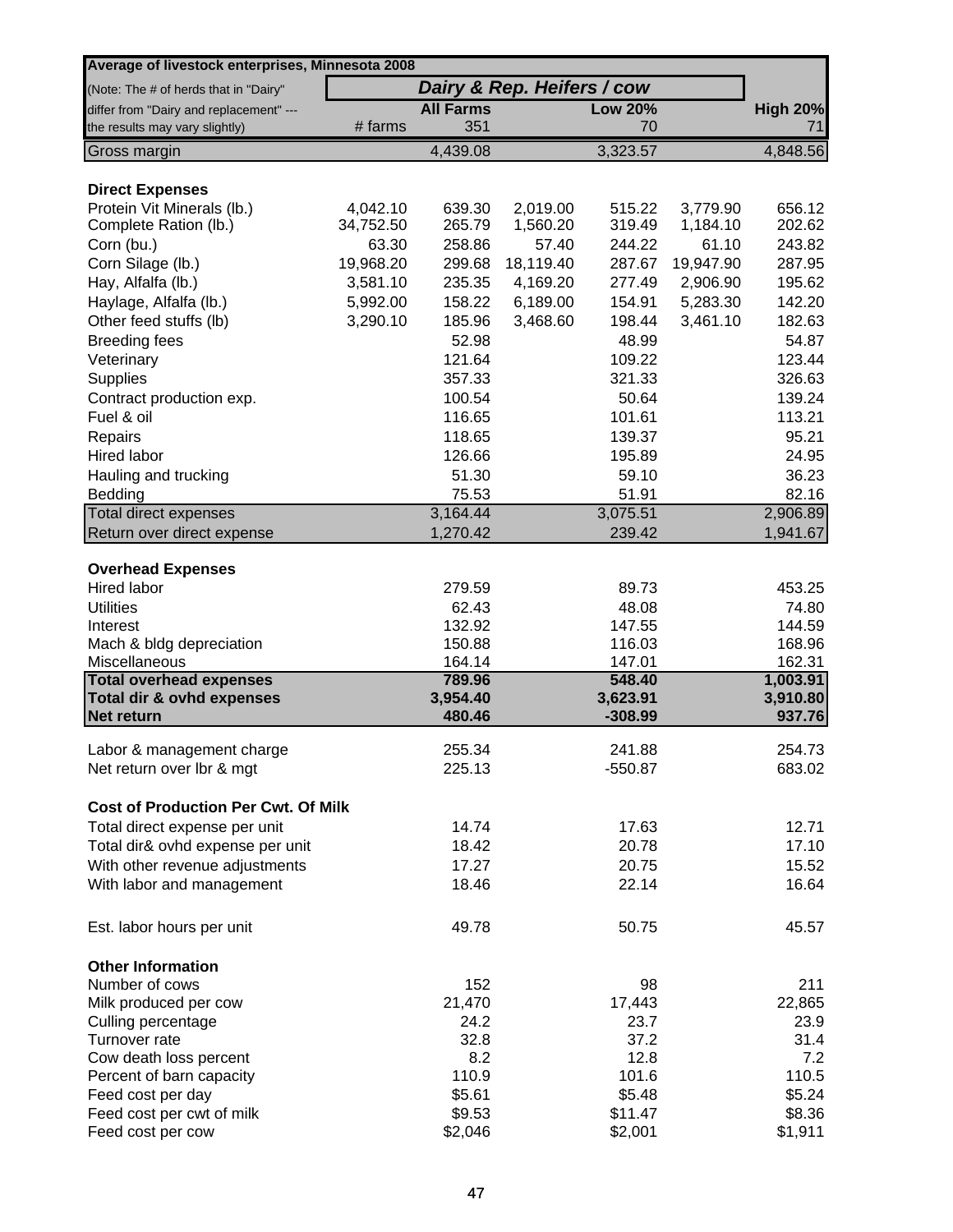| Average of livestock enterprises, Minnesota 2008 |            |                      |               |                      |               |                      |
|--------------------------------------------------|------------|----------------------|---------------|----------------------|---------------|----------------------|
|                                                  |            |                      | Dairy / cow   |                      |               |                      |
|                                                  |            | <b>All Farms</b>     |               | <b>Low 20%</b>       |               | <b>High 20%</b>      |
|                                                  | # of farms | 493                  |               | 98                   |               | 99                   |
| Milk sold (hd)                                   | 21217      | 4132                 | 17482<br>6.10 | 3292                 | 22965<br>3.20 | 4492                 |
| Milk used in home (hd)                           | 3.80       | 0.78                 |               | 1.14                 |               | 0.69                 |
| Milk fed to animals (hd)                         | 78.80      | 14.15                | 106.70        | 17.31                | 92.60         | 17.52                |
| Dairy Calves sold (hd)                           | 0.30       | 32.68                | 0.20          | 24.90                | 0.30          | 35.79                |
| Transferred out (hd)                             | 0.60       | 50.26                | 0.60          | 45.11                | 0.60          | 59.55                |
| Cull sales (hd)                                  | 0.20       | 146.85               | 0.20          | 133.89               | 0.20          | 154.04               |
| Butchered (hd)                                   |            | 2.48                 |               | 5.16                 |               | 1.47                 |
| Hedging gain/loss                                |            | $-11.99$             |               | $-3.98$              |               | $-1.37$              |
| Other income                                     |            | 8.01                 |               | 7.34                 |               | 8.33                 |
| Purchased (hd)                                   | 0.10       | $-109.30$            | 0.10          | $-183.27$            | 0.00          | $-67.24$             |
| Transferred in (hd)                              | 0.30       | $-100.29$            | 0.30          | $-96.82$             | 0.30          | $-97.24$             |
| Inventory change (hd)                            | 0.10       | 78.92                | 0.00          | 21.27                | 0.10          | 121.34               |
| Dairy repl net cost<br>Gross margin              |            | $-391.29$<br>3852.90 |               | $-419.75$<br>2844.01 |               | $-327.93$<br>4396.80 |
|                                                  |            |                      |               |                      |               |                      |
| <b>Direct Expenses</b>                           |            |                      |               |                      |               |                      |
| Protein Vit Minerals (lb.)                       | 3040       | 586.18               | 2160          | 512.32               | 3315          | 603.40               |
| Complete Ration (lb.)                            | 1709       | 228.61               | 3268          | 292.74               | 1551          | 187.63               |
| Corn (bu.)                                       | 57         | 233.32               | 53            | 224.37               | 56            | 225.79               |
| Corn Silage (lb.)                                | 15477      | 233.68               | 14017         | 219.68               | 16003         | 234.11               |
| Hay, Alfalfa (lb.)                               | 3094       | 204.04               | 3147          | 214.05               | 2668          | 180.60               |
| Haylage, Alfalfa (lb.)                           | 4893       | 131.73               | 4996          | 130.15               | 4405          | 122.08               |
| Other feed stuffs (lb)                           | 2105       | 131.73               | 2438          | 131.57               | 2331          | 138.20               |
| <b>Breeding fees</b>                             |            | 42.51                |               | 38.81                |               | 43.25                |
| Veterinary                                       |            | 113.04               |               | 95.77                |               | 117.43               |
| <b>BST</b>                                       |            | 33.25                |               | 22.45                |               | 32.70                |
| <b>Supplies</b>                                  |            | 197.64               |               | 215.20               |               | 183.81               |
| Fuel & oil                                       |            | 104.06               |               | 90.38                |               | 104.29               |
| Repairs                                          |            | 105.10               |               | 118.52               |               | 94.57                |
| Custom hire                                      |            | 44.93                |               | 32.47                |               | 43.68                |
| <b>Hired labor</b>                               |            | 103.18               |               | 155.06               |               | 23.11                |
| Hauling and trucking                             |            | 49.08                |               | 53.38                |               | 37.36                |
| Marketing                                        |            | 43.00                |               | 29.67                |               | 42.83                |
| Bedding                                          |            | 59.57                |               | 41.17                |               | 64.76                |
| Operating interest                               |            | 14.36                |               | 19.56                |               | 6.52                 |
| Total direct expenses                            |            | 2659.04              |               | 2637.33              |               | 2486.12              |
| Return over direct expense                       |            | 1193.86              |               | 206.68               |               | 1910.68              |
| <b>Overhead Expenses</b>                         |            |                      |               |                      |               |                      |
| Hired labor                                      |            | 238.61               |               | 80.64                |               | 388.59               |
| <b>Building leases</b>                           |            | 46.13                |               | 20.22                |               | 46.43                |
| <b>Utilities</b>                                 |            | 55.69                |               | 43.25                |               | 66.29                |
| Interest                                         |            | 114.89               |               | 129.85               |               | 117.04               |
| Mach & bldg depreciation                         |            | 131.22               |               | 103.61               |               | 152.10               |
| Miscellaneous                                    |            | 100.93               |               | 93.97                |               | 106.29               |
| <b>Total overhead expenses</b>                   |            | \$687.47             |               | \$471.54             |               | \$876.74             |
| <b>Total dir &amp; ovhd expenses</b>             |            | \$3,346.51           |               | \$3,108.87           |               | \$3,362.86           |
| Net return                                       |            | \$506.39             |               | $-$264.86$           |               | \$1,033.94           |
|                                                  |            |                      |               |                      |               |                      |
| Labor & management charge                        |            | 223.49               |               | 216.16               |               | 225.52               |
| Net return over lbr & mgt                        |            | 282.90               |               | $-481.02$            |               | 808.42               |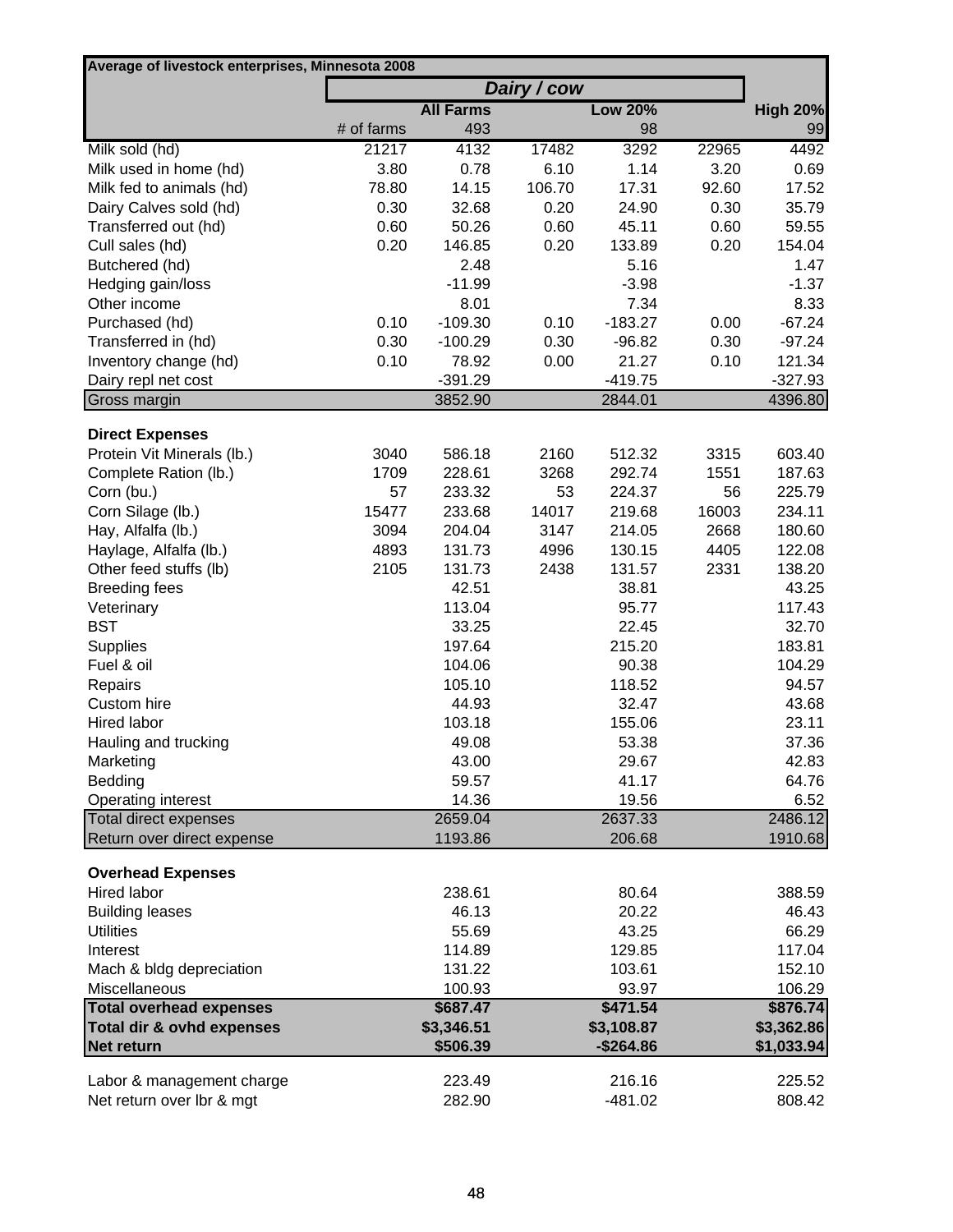| <b>Cost of Production Per Cwt. Of Milk</b> |            |            |            |
|--------------------------------------------|------------|------------|------------|
| Total direct expense per unit              | 12.48      | 14.99      | 10.78      |
| Total dir& ovhd expense per unit           | 15.71      | 17.67      | 14.58      |
| With other revenue adjustments             | 17.09      | 20.32      | 15.07      |
| With labor and management                  | 18.14      | 21.55      | 16.05      |
| Est. labor hours per unit                  | 41.92      | 40.09      | 41.18      |
| <b>Other Information</b>                   |            |            |            |
| Number of cows                             | 140        | 96         | 188        |
| Milk produced per cow                      | 21,300     | 17,595     | 23,061     |
| Culling percentage                         | 24.4       | 22.7       | 24.7       |
| Turnover rate                              | 32.7       | 35.2       | 31.7       |
| Cow death loss percent                     | 7.9        | 11.5       | 6.7        |
| Percent of barn capacity                   | 108.6      | 103.5      | 109.6      |
| Feed cost per day                          | \$4.79     | \$4.73     | \$4.64     |
| Feed cost per cwt of milk                  | \$8.21     | \$9.80     | \$7.34     |
| Feed cost per cow                          | \$1,749.31 | \$1,724.87 | \$1,691.81 |
| Avg. milk price per cwt.                   | \$19.47    | \$18.83    | \$19.56    |



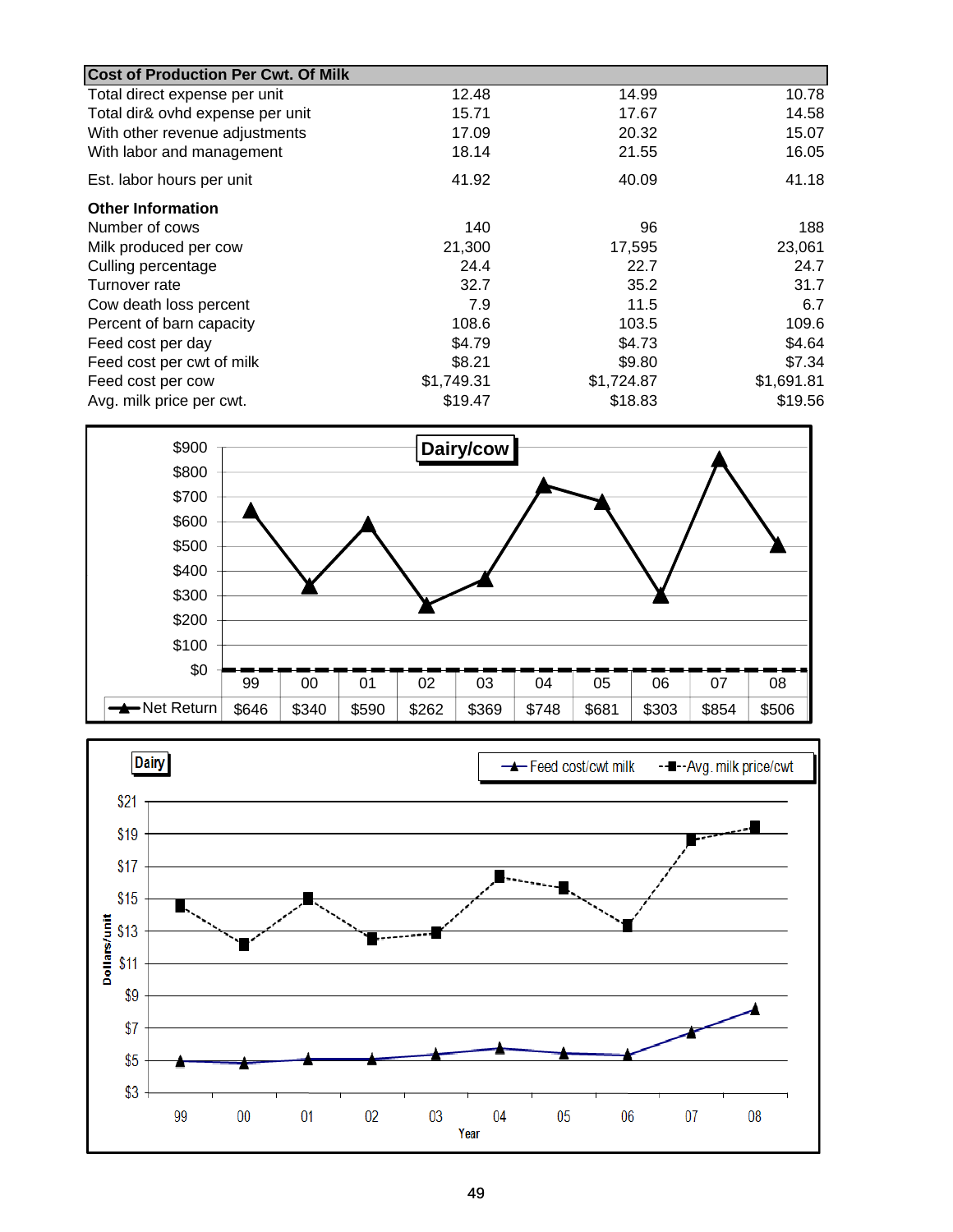| Average of livestock enterprises, Minnesota 2008       |          |                  |                           |                |          |                 |
|--------------------------------------------------------|----------|------------------|---------------------------|----------------|----------|-----------------|
|                                                        |          |                  | Dairy / cwt milk produced |                |          |                 |
|                                                        |          | <b>All Farms</b> |                           | <b>Low 20%</b> |          | <b>High 20%</b> |
| Number of farms                                        |          | 493              |                           | 98             |          | 99              |
|                                                        | Quantity | Value            | Quantity                  | Value          | Quantity | Value           |
| Milk sold (hd)                                         | 99.61    | 19.40            | 99.36                     | 18.71          | 99.58    | 19.48           |
| Milk used in home (hd)                                 | 0.02     | 0.00             | 0.03                      | 0.01           | 0.01     | 0.00            |
| Milk fed to animals (hd)                               | 0.37     | 0.07             | 0.61                      | 0.10           | 0.40     | 0.08            |
| Dairy Calves sold (hd)                                 |          | 0.15             |                           | 0.14           |          | 0.16            |
| Transferred out (hd)                                   |          | 0.24             |                           | 0.26           |          | 0.26            |
| Cull sales (hd)                                        |          | 0.69             |                           | 0.76           |          | 0.67            |
| Butchered (hd)                                         |          | 0.01             |                           | 0.03           |          | 0.01            |
| Hedging gain/loss                                      |          | $-0.06$          |                           | $-0.02$        |          | $-0.01$         |
| Other income                                           |          | 0.04             |                           | 0.04           |          | 0.04            |
| Purchased (hd)                                         |          | $-0.51$          |                           | $-1.04$        |          | $-0.29$         |
| Transferred in (hd)                                    |          | $-0.47$          |                           | $-0.55$        |          | $-0.42$         |
| Inventory change (hd)                                  |          | 0.37             |                           | 0.12           |          | 0.53            |
| Dairy repl net cost                                    |          | $-1.84$          |                           | $-2.39$        |          | $-1.42$         |
| Gross margin                                           |          | 18.09            |                           | 16.16          |          | 19.07           |
| <b>Direct Expenses</b>                                 |          |                  |                           |                |          |                 |
| Protein Vit Minerals (lb.)                             | 14.27    | 2.75             | 12.27                     | 2.91           | 14.37    | 2.62            |
| Complete Ration (lb.)                                  | 8.02     | 1.07             | 18.57                     | 1.66           | 6.73     | 0.81            |
| Corn (bu.)                                             | 0.27     | 1.10             | 0.30                      | 1.28           | 0.24     | 0.98            |
| Corn Silage (lb.)                                      | 72.66    | 1.10             | 79.67                     | 1.25           | 69.40    | 1.02            |
| Hay, Alfalfa (lb.)                                     | 14.52    | 0.96             | 17.88                     | 1.22           | 11.57    | 0.78            |
| Haylage, Alfalfa (lb.)                                 | 22.97    | 0.62             | 28.40                     | 0.74           | 19.10    | 0.53            |
| Other feed stuffs (lb)                                 | 9.88     | 0.62             | 13.85                     | 0.75           | 10.11    | 0.60            |
| <b>Breeding fees</b>                                   |          | 0.20             |                           | 0.22           |          | 0.19            |
| Veterinary                                             |          | 0.53             |                           | 0.54           |          | 0.51            |
| <b>BST</b>                                             |          | 0.16             |                           | 0.13           |          | 0.14            |
| <b>Supplies</b>                                        |          | 1.21             |                           | 1.33           |          | 1.12            |
| Fuel & oil                                             |          | 0.49             |                           | 0.51           |          | 0.45            |
| Repairs                                                |          | 0.49             |                           | 0.67           |          | 0.41            |
| Hired labor                                            |          | 0.48             |                           | 0.88           |          | 0.10            |
| <b>Utilities</b>                                       |          | 0.13             |                           | 0.24           |          | 0.05            |
| Hauling and trucking                                   |          | 0.23             |                           | 0.30           |          | 0.16            |
| Bedding                                                |          | 0.28             |                           | 0.23           |          | 0.28            |
| Operating interest                                     |          | 0.07             |                           | 0.11           |          | 0.03            |
| <b>Total direct expenses</b>                           |          | 12.48            |                           | 14.99          |          | 10.78           |
| Return over direct expense                             |          | 5.61             |                           | 1.17           |          | 8.29            |
| <b>Overhead Expenses</b>                               |          |                  |                           |                |          |                 |
| Hired labor                                            |          | 1.12             |                           | 0.46           |          | 1.69            |
| <b>Utilities</b>                                       |          | 0.26             |                           | 0.25           |          | 0.29            |
| Interest                                               |          | 0.54             |                           | 0.74           |          | 0.51            |
| Mach & bldg depreciation                               |          | 0.62             |                           | 0.59           |          | 0.66            |
| Miscellaneous                                          |          | 0.69             |                           | 0.65           |          | 0.66            |
| <b>Total overhead expenses</b>                         |          | \$3.23           |                           | \$2.68         |          | \$3.80          |
| <b>Total dir &amp; ovhd expenses</b>                   |          | \$15.71          |                           | \$17.67        |          | \$14.58         |
| Net return                                             |          | \$2.38           |                           | $-$1.51$       |          | \$4.48          |
|                                                        |          | 1.05             |                           | 1.23           |          | 0.98            |
| Labor & management charge<br>Net return over lbr & mgt |          | 1.33             |                           | $-2.73$        |          | 3.51            |
|                                                        |          |                  |                           |                |          |                 |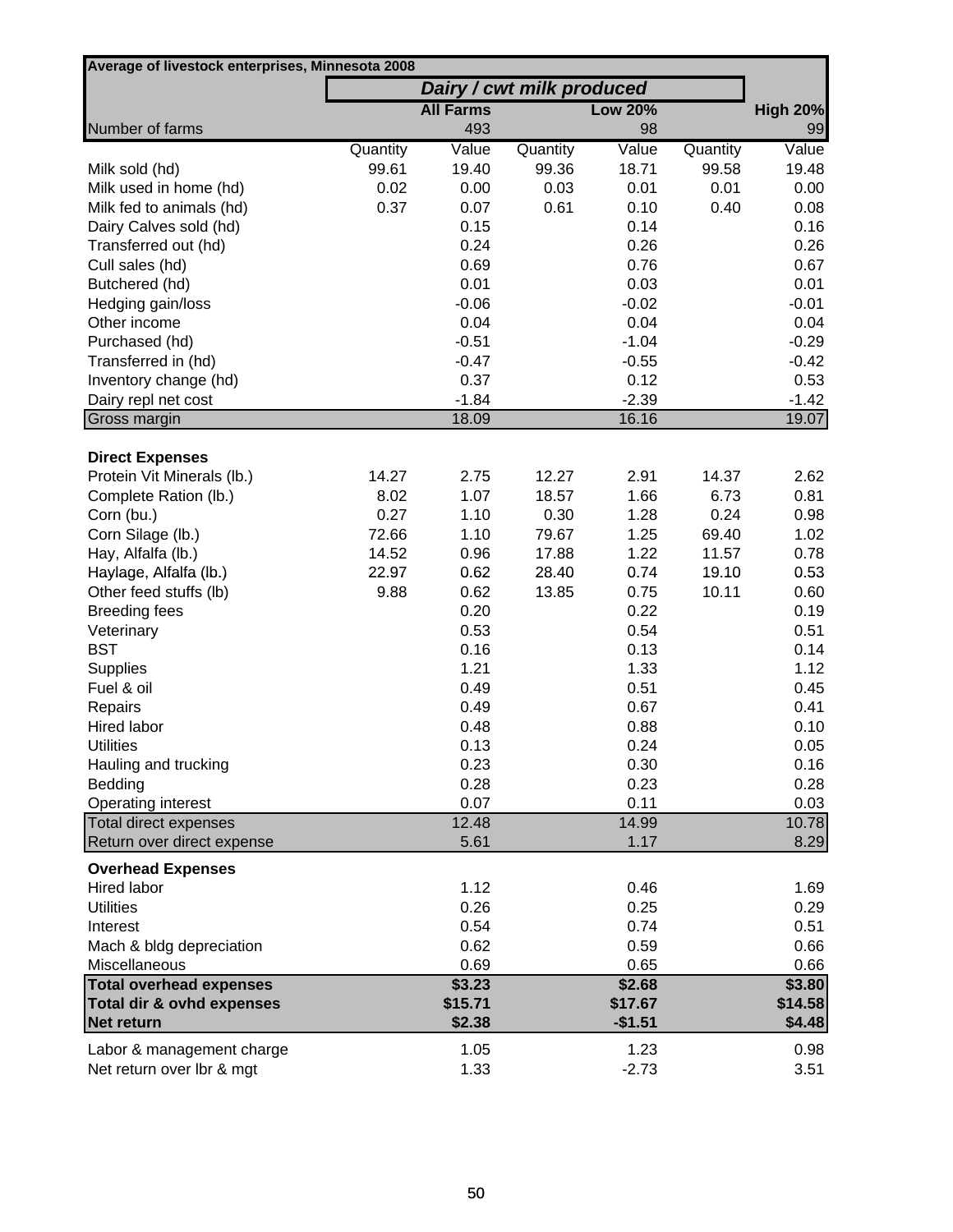| <b>Cost of Production Per Cwt. Of Milk</b> |         |         |         |
|--------------------------------------------|---------|---------|---------|
| Total direct expense per unit              | 12.48   | 14.99   | 10.78   |
| Total dir& ovhd expense per unit           | 15.71   | 17.67   | 14.58   |
| With other revenue adjustments             | 17.09   | 20.32   | 15.07   |
| With labor and management                  | 18.14   | 21.55   | 16.05   |
| Est. labor hours per unit                  | 0.20    | 0.23    | 0.18    |
| <b>Other Information</b>                   |         |         |         |
| Number of cows                             | 140     | 96      | 188     |
| Milk produced per cow                      | 21,300  | 17,595  | 23,061  |
| Culling percentage                         | 24.4    | 22.7    | 24.7    |
| Turnover rate                              | 32.7    | 35.2    | 31.7    |
| Cow death loss percent                     | 7.9     | 11.5    | 6.7     |
| Percent of barn capacity                   | 108.6   | 103.5   | 109.6   |
| Feed cost per day                          | \$4.79  | \$4.73  | \$4.64  |
| Feed cost per cwt of milk                  | \$8.21  | \$9.80  | \$7.34  |
| Feed cost per cow                          | \$1,749 | \$1,725 | \$1,692 |
| Avg. milk price per cwt.                   | \$19.47 | \$18.83 | \$19.56 |

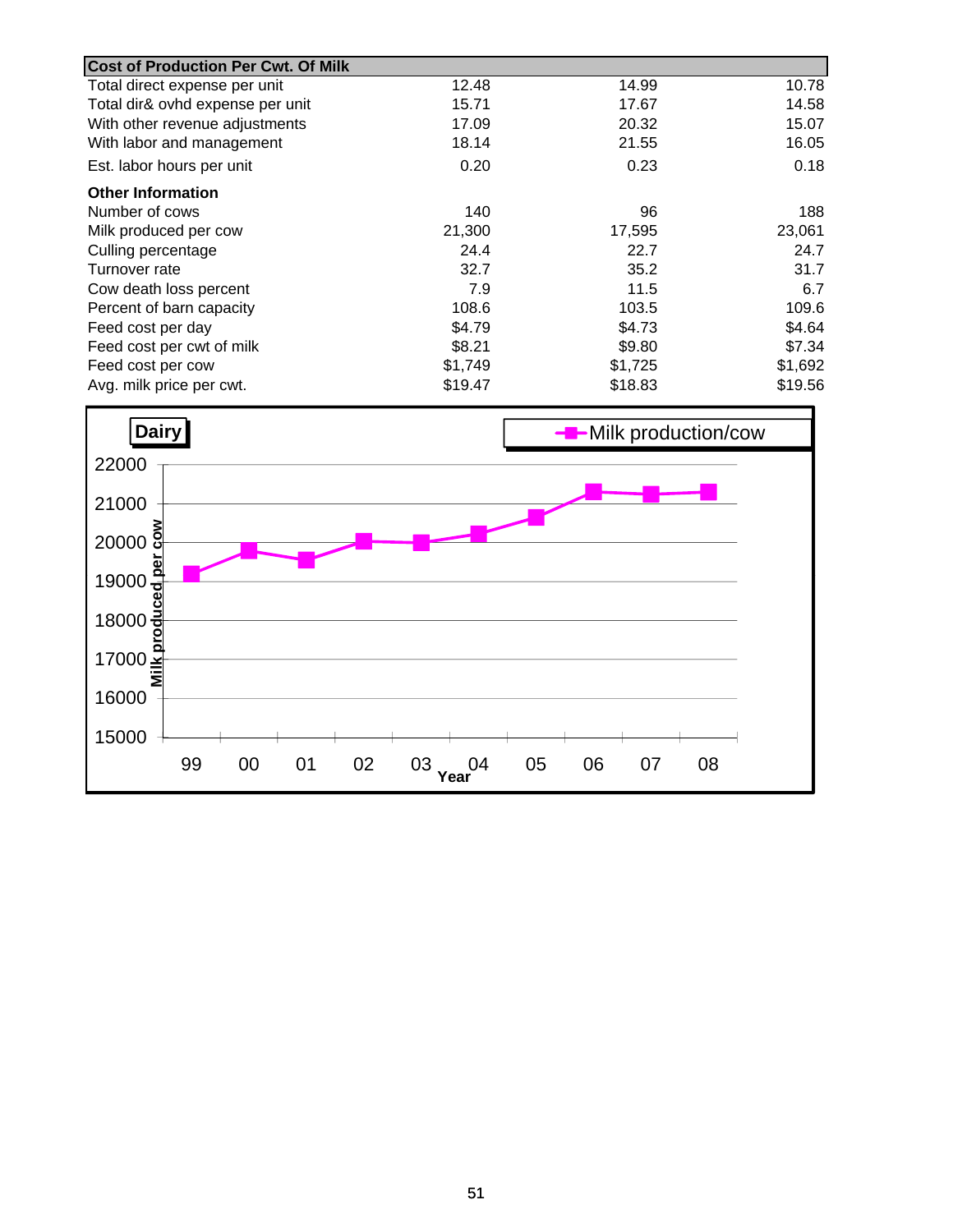| Average of livestock enterprises, Minnesota 2008       |              |                                      |              |                    |              |                  |
|--------------------------------------------------------|--------------|--------------------------------------|--------------|--------------------|--------------|------------------|
|                                                        |              | Dairy Replacements / hd sold / trans |              |                    |              |                  |
|                                                        |              | All Farms                            |              | <b>Low 20%</b>     |              | <b>High 20%</b>  |
| Number of farms                                        |              | 435                                  |              | 87                 |              | 87               |
| Replacements sold (hd)<br>Transferred out (hd)         | 0.10<br>0.40 | 41.47<br>577.93                      | 0.20<br>0.40 | 37.16<br>410.74    | 0.10<br>0.40 | 44.69<br>705.65  |
|                                                        | 0.00         |                                      | 0.00         |                    |              |                  |
| Cull sales (hd)                                        |              | 4.43                                 |              | 2.25<br>1.84       | 0.00         | 2.54             |
| Butchered (hd)                                         | 0.00         | 1.20                                 | 0.00         |                    | 0.00         | 0.93             |
| Other income                                           |              | 2.47                                 |              |                    |              | 5.26             |
| Purchased (hd)                                         | 0.00         | $-27.15$                             | 0.00         | $-44.41$           | 0.00         | $-20.08$         |
| Transferred in (hd)                                    | 0.60         | $-133.96$                            | 0.70         | $-155.88$          | 0.60         | $-126.94$        |
| Inventory change (hd)<br>Gross margin                  | 0.10         | 82.15<br>548.54                      | 0.10         | 28.49<br>280.20    | 0.10         | 187.15<br>799.20 |
|                                                        |              |                                      |              |                    |              |                  |
| <b>Direct Expenses</b>                                 |              |                                      |              |                    |              |                  |
| Protein Vit Minerals (lb.)                             | 1,186.7      | 61.88                                | 1,729.2      | 61.57              | 251.2        | 53.71            |
| Milk Replacer (lb.)                                    | 10.8         | 14.43                                | 16.9         | 21.57              | 6.7          | 10.67            |
| Milk (lb.)                                             | 42.3         | 7.82                                 | 25.4         | 4.84               | 51.8         | 9.48             |
| Creep / Starter (lb.)                                  | 34.8         | 7.91                                 | 46.9         | 9.32               | 28.3         | 7.31             |
| Complete Ration (lb.)                                  | 291.6        | 38.30                                | 330.4        | 73.66              | 139.9        | 19.11            |
| Corn (bu.)                                             | 6.9          | 27.60                                | 9.1          | 36.44              | 5.0          | 19.30            |
| Corn Silage (lb.)                                      | 4,864.3      | 73.00                                | 6,040.0      | 94.40              | 5,191.3      | 76.97            |
| Hay, Alfalfa (lb.)                                     | 1,164.3      | 69.65                                | 1,857.3      | 114.58             | 1,040.2      | 62.55            |
| Hay, Grass (lb)                                        | 589.7        | 22.84                                | 326.1        | 14.37              | 672.6        | 26.94            |
|                                                        |              |                                      |              |                    |              |                  |
| Haylage, Alfalfa (lb.)                                 | 814.4        | 20.56                                | 1,182.6      | 24.73              | 889.5        | 24.07            |
| Other feed stuffs (lb)                                 | 1,024.3      | 28.91                                | 1,294.0      | 34.30              | 661.9        | 17.31            |
| <b>Breeding fees</b>                                   |              | 12.27                                |              | 14.52              |              | 11.05            |
| Veterinary                                             |              | 15.03                                |              | 14.78              |              | 15.17            |
| Supplies                                               |              | 24.47                                |              | 30.07              |              | 20.10            |
| Contract production exp.                               |              | 92.03                                |              | 137.48             |              | 66.44            |
| Hired labor                                            |              | 9.16                                 |              | 17.56              |              | 5.90             |
| Fuel & oil                                             |              | 17.54                                |              | 16.23              |              | 18.80            |
| Repairs                                                |              | 19.98                                |              | 20.31              |              | 18.94            |
| Bedding                                                |              | 13.37                                |              | 15.29              |              | 17.52            |
| Total direct expenses                                  |              | 575.17                               |              | 754.59             |              | 499.77           |
| Return over direct expense                             |              | $-26.64$                             |              | $-474.39$          |              | 299.44           |
| <b>Overhead Expenses</b>                               |              |                                      |              |                    |              |                  |
| Hired labor                                            |              | 40.52                                |              | 15.08              |              | 60.78            |
| <b>Building leases</b>                                 |              | 6.18                                 |              | 6.64               |              | 5.85             |
| <b>Utilities</b>                                       |              | 9.85                                 |              | 7.06               |              | 9.69             |
| Interest                                               |              | 19.41                                |              | 16.87              |              | 21.97            |
| Mach & bldg depreciation                               |              | 22.60                                |              | 20.81              |              | 24.90            |
| Miscellaneous                                          |              | 17.38                                |              | 17.47              |              | 18.55            |
| <b>Total overhead expenses</b>                         |              | \$115.95                             |              | \$83.93            |              | \$141.75         |
| Total dir & ovhd expenses                              |              | \$691.12                             |              | \$838.52           |              | \$641.52         |
| <b>Net return</b>                                      |              | $-$142.58$                           |              | $-$ \$558.32       |              | \$157.69         |
|                                                        |              |                                      |              |                    |              |                  |
| Labor & management charge<br>Net return over Ibr & mgt |              | 40.09<br>$-182.67$                   |              | 42.73<br>$-601.05$ |              | 37.55<br>120.14  |
|                                                        |              |                                      |              |                    |              |                  |
| <b>Cost of ProductionPer Head Per Day</b>              |              |                                      |              |                    |              |                  |
| Total direct expense per unit                          |              | 1.78                                 |              | 2.52               |              | 1.25             |
| Total dir& ovhd expense per unit                       |              | 2.09                                 |              | 2.75               |              | 1.64             |
| With other revenue adjustments                         |              | 2.09                                 |              | 2.75               |              | 1.62             |
| With labor and management                              |              | 2.20                                 |              | 2.87               |              | 1.73             |
| Est. labor hours per unit                              |              | 7.27                                 |              | 6.82               |              | 7.64             |
| <b>Other Information</b>                               |              |                                      |              |                    |              |                  |
| No. purchased or trans in                              |              | 74                                   |              | 68                 |              | 97               |
| Number sold or trans out                               |              | 60                                   |              | 53                 |              | 83               |
| Average number of head                                 |              | 116                                  |              | 97                 |              | 164              |
| Percentage death loss                                  |              | 10.3                                 |              | 13.2               |              | 7.6              |
| Feed cost/head sold/trans                              |              | \$722                                |              | \$897              |              | \$642            |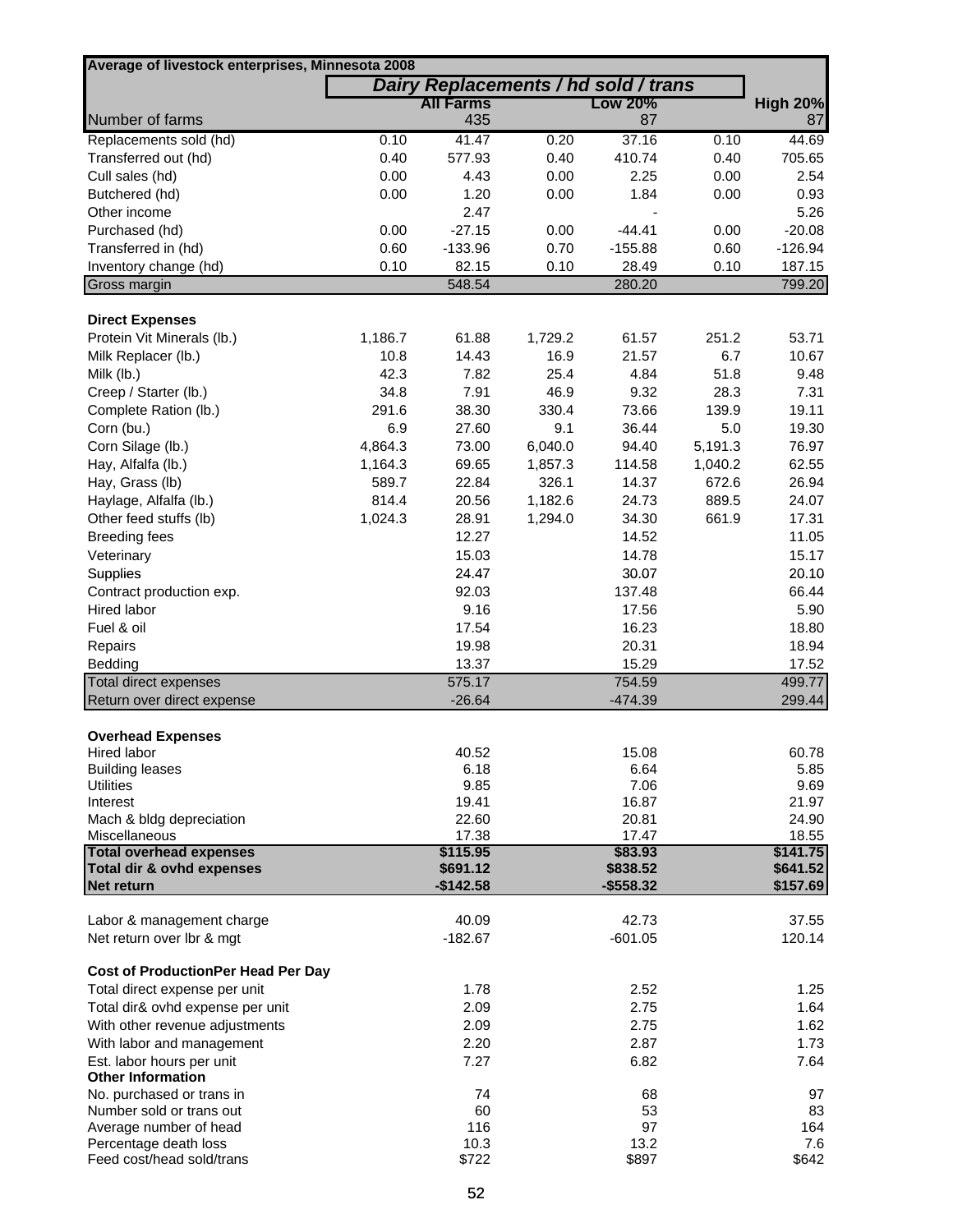| Average of livestock enterprises, Minnesota 2008     |              |                     |                                     |
|------------------------------------------------------|--------------|---------------------|-------------------------------------|
|                                                      |              |                     | <b>Dairy Heifer for Sale / head</b> |
|                                                      |              | <b>All Farms</b>    |                                     |
| Number of farms                                      |              | 12                  |                                     |
| Dairy Hfrs sold (hd)                                 | 0.60         | 874.56              |                                     |
| Transferred out (hd)                                 | 0.30         |                     |                                     |
| Butchered (hd)                                       | 0.00         | 2.04                |                                     |
| Other income                                         |              | 230.75<br>$-329.95$ |                                     |
| Purchased (hd)                                       | 0.60<br>0.30 |                     |                                     |
| Transferred in (hd)<br>Inventory change (hd)         | 0.00         | $-126.74$           |                                     |
| Gross margin                                         |              | 650.65              |                                     |
|                                                      |              |                     |                                     |
| <b>Direct Expenses</b><br>Protein Vit Minerals (lb.) | 270.50       | 66.80               |                                     |
| Milk Replacer (lb.)                                  | 17.50        | 19.49               |                                     |
| Complete Ration (lb.)                                | 174.70       | 32.21               |                                     |
| Corn (bu.)                                           | 8.10         | 29.88               |                                     |
| Corn Silage (lb.)                                    | 5038.80      | 77.45               |                                     |
| Hay, Alfalfa (lb.)                                   | 2947.90      | 135.34              |                                     |
| Hay, Grass (lb.)                                     | 140.90       | 5.66                |                                     |
| Haylage, Alfalfa (lb.)                               | 807.40       | 19.66               |                                     |
| Oatlage (lb.)                                        | 30.10        | 0.45                |                                     |
| Other feed stuffs (lb)                               | 442.80       | 11.90               |                                     |
| Veterinary                                           |              | 16.43               |                                     |
| <b>Supplies</b><br>Fuel & oil                        |              | 40.91<br>23.29      |                                     |
| Repairs                                              |              | 25.17               |                                     |
| Bedding                                              |              | 21.51               |                                     |
| <b>Operating interest</b>                            |              | 7.82                |                                     |
| <b>Total direct expenses</b>                         |              | 531.68              |                                     |
| Return over direct expense                           |              | 118.98              |                                     |
| <b>Overhead Expenses</b>                             |              |                     |                                     |
| Hired labor                                          |              | 14.78               |                                     |
| <b>Building leases</b>                               |              | 3.35                |                                     |
| RE & pers. property taxes                            |              | 3.84                |                                     |
| Farm insurance                                       |              | 10.75               |                                     |
| <b>Utilities</b>                                     |              | 12.26               |                                     |
| Interest                                             |              | 26.61               |                                     |
| Mach & bldg depreciation<br>Miscellaneous            |              | 39.93               |                                     |
| <b>Total overhead expenses</b>                       |              | 9.23<br>\$120.74    |                                     |
| Total dir & ovhd expenses                            |              | \$652.41            |                                     |
| <b>Net return</b>                                    |              | $-$1.76$            |                                     |
|                                                      |              |                     |                                     |
| Labor & management charge                            |              | 91.67               |                                     |
| Net return over lbr & mgt                            |              | $-93.43$            |                                     |
| <b>Cost of ProductionPer Head Per Day</b>            |              |                     |                                     |
| Total direct expense per unit                        |              | 2.70                |                                     |
| Total dir& ovhd expense per unit                     |              | 3.03                |                                     |
| With other revenue adjustments                       |              | 2.40                |                                     |
| With labor and management                            |              | 2.65                |                                     |
| Est. labor hours per unit                            |              | 8.68                |                                     |
|                                                      |              |                     |                                     |
| <b>Other Information</b>                             |              |                     |                                     |
| No. purchased or trans in                            |              | 108                 |                                     |
| Number sold or trans out                             |              | 111                 |                                     |
| Average number of head                               |              | 116                 |                                     |
| Percentage death loss                                |              | 1.7                 |                                     |
| Feed cost per average head                           |              | 398.83              |                                     |
| Feed cost/head sold/trans                            |              | 419.55              |                                     |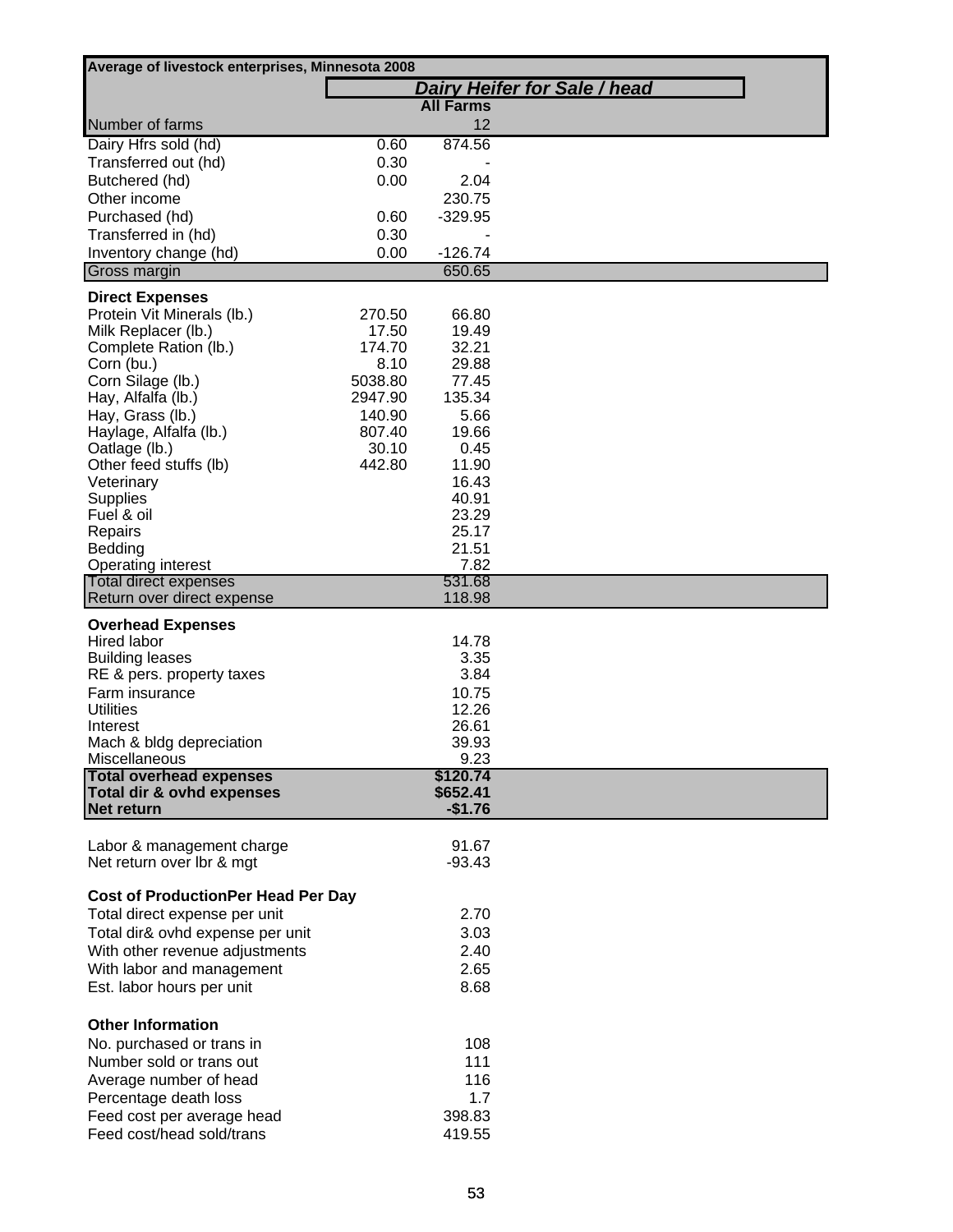| Average of livestock enterprises, Minnesota 2008 |          |                  |                        |                |          |                 |
|--------------------------------------------------|----------|------------------|------------------------|----------------|----------|-----------------|
|                                                  |          |                  | Dairy Finishing / cwt. |                |          |                 |
|                                                  |          | <b>All Farms</b> |                        | <b>Low 20%</b> |          | <b>High 20%</b> |
| Number of farms                                  |          | 104              |                        | 20             |          | 21              |
| Dairy Finish sold (lb)                           | 115.00   | 94.95            | 154.90                 | 123.57         | 100.78   | 84.64           |
| Transferred out (lb)                             | 0.75     | 0.63             |                        |                |          |                 |
| Cull sales (lb)                                  | 1.08     | 0.68             |                        |                |          |                 |
| Butchered (lb)                                   | 2.38     | 1.94             | 5.56                   | 4.31           | 0.79     | 1.04            |
| Other income                                     |          |                  |                        |                |          |                 |
| Purchased (lb)                                   | $-21.93$ | $-18.77$         | $-6.14$                | $-4.66$        | $-12.15$ | $-10.95$        |
| Transferred in (lb)                              | $-4.41$  | $-4.34$          | $-8.65$                | $-11.75$       | $-4.05$  | $-5.85$         |
| Inventory change (lb)                            | 7.13     | 1.58             | $-45.66$               | $-46.01$       | 14.63    | 9.17            |
| Gross margin                                     |          | 76.67            |                        | 65.45          |          | 78.06           |
| <b>Direct Expenses</b>                           |          |                  |                        |                |          |                 |
| Protein Vit Minerals (lb.)                       | 62.54    | 11.99            | 74.24                  | 19.58          | 43.06    | 8.73            |
| Milk Replacer (lb.)                              | 0.92     | 1.04             | 2.03                   | 2.36           | 1.84     | 1.99            |
| Complete Ration (lb.)                            | 21.42    | 2.40             | 12.25                  | 0.40           | 78.06    | 4.11            |
| Corn (bu.)                                       | 9.30     | 38.74            | 11.61                  | 52.07          | 7.12     | 25.21           |
| Corn Silage (lb.)                                | 233.04   | 3.56             | 436.62                 | 6.49           | 163.70   | 2.39            |
| Hay, Alfalfa (lb.)                               | 32.09    | 1.84             | 63.75                  | 3.91           | 45.39    | 2.00            |
| Haylage, Alfalfa (lb.)                           | 11.20    | 0.29             | 83.57                  | 2.31           | 18.61    | 0.37            |
| Oats (bu.)                                       | 0.11     | 0.29             | 0.37                   | 1.11           | 0.22     | 0.55            |
| DDGS (lb.)                                       | 23.39    | 1.11             | 24.36                  | 0.93           |          |                 |
| Other feed stuffs (lb)                           | 115.31   | 3.58             | 59.11                  | 3.59           | 46.19    | 2.32            |
| Veterinary                                       |          | 1.83             |                        | 2.02           |          | 0.96            |
| <b>Supplies</b>                                  |          | 2.36             |                        | 1.97           |          | 1.15            |
| Contract production exp.                         |          | 0.16             |                        |                |          | 0.85            |
| Fuel & oil                                       |          | 1.91             |                        | 1.70           |          | 1.40            |
| Repairs                                          |          | 2.18             |                        | 1.73           |          | 1.71            |
| Custom hire                                      |          | 1.04             |                        | 0.70           |          | 0.20            |
| Marketing                                        |          | 0.79             |                        | 0.72           |          | 0.52            |
| Bedding                                          |          | 1.31             |                        | 0.19           |          | 0.49            |
| Operating interest                               |          | 1.20             |                        | 0.54           |          | 0.17            |
| Total direct expenses                            |          | 77.60            |                        | 102.33         |          | 55.13           |
| Return over direct expense                       |          | $-0.93$          |                        | $-36.88$       |          | 22.93           |
| <b>Overhead Expenses</b>                         |          |                  |                        |                |          |                 |
| <b>Hired labor</b>                               |          | 1.31             |                        | 1.29           |          | 1.94            |
| Farm insurance                                   |          | 0.91             |                        | 2.01           |          | 0.64            |
| <b>Utilities</b>                                 |          | 1.17             |                        | 1.56           |          | 1.19            |
| Interest                                         |          | 1.28             |                        | 0.79           |          | 0.88            |
| Mach & bldg depreciation                         |          | 2.37             |                        | 1.91           |          | 2.96            |
| Miscellaneous                                    |          | 1.44             |                        | 1.88           |          | 1.22            |
| <b>Total overhead expenses</b>                   |          | \$8.48           |                        | \$9.45         |          | \$8.82          |
| Total dir & ovhd expenses                        |          | \$86.08          |                        | \$111.78       |          | \$63.95         |
| Net return                                       |          | $-$9.42$         |                        | $-$46.32$      |          | \$14.11         |
| Labor & management charge                        |          | 4.87             |                        | 4.88           |          | 4.20            |
| Net return over Ibr & mgt                        |          | $-14.29$         |                        | $-51.21$       |          | 9.91            |
| <b>Cost of Production Per Cwt. Produced</b>      |          |                  |                        |                |          |                 |
| Total direct expense per unit                    |          | 83.37            |                        | 103.58         |          | 61.23           |
| Total dir& ovhd expense per unit                 |          | 90.70            |                        | 109.68         |          | 69.99           |
| With other revenue adjustments                   |          | 90.70            |                        | 109.68         |          | 69.99           |
| With labor and management                        |          | 94.91            |                        | 112.83         |          | 74.15           |
| Est. labor hours per unit                        |          | 0.57             |                        | 0.41           |          | 0.52            |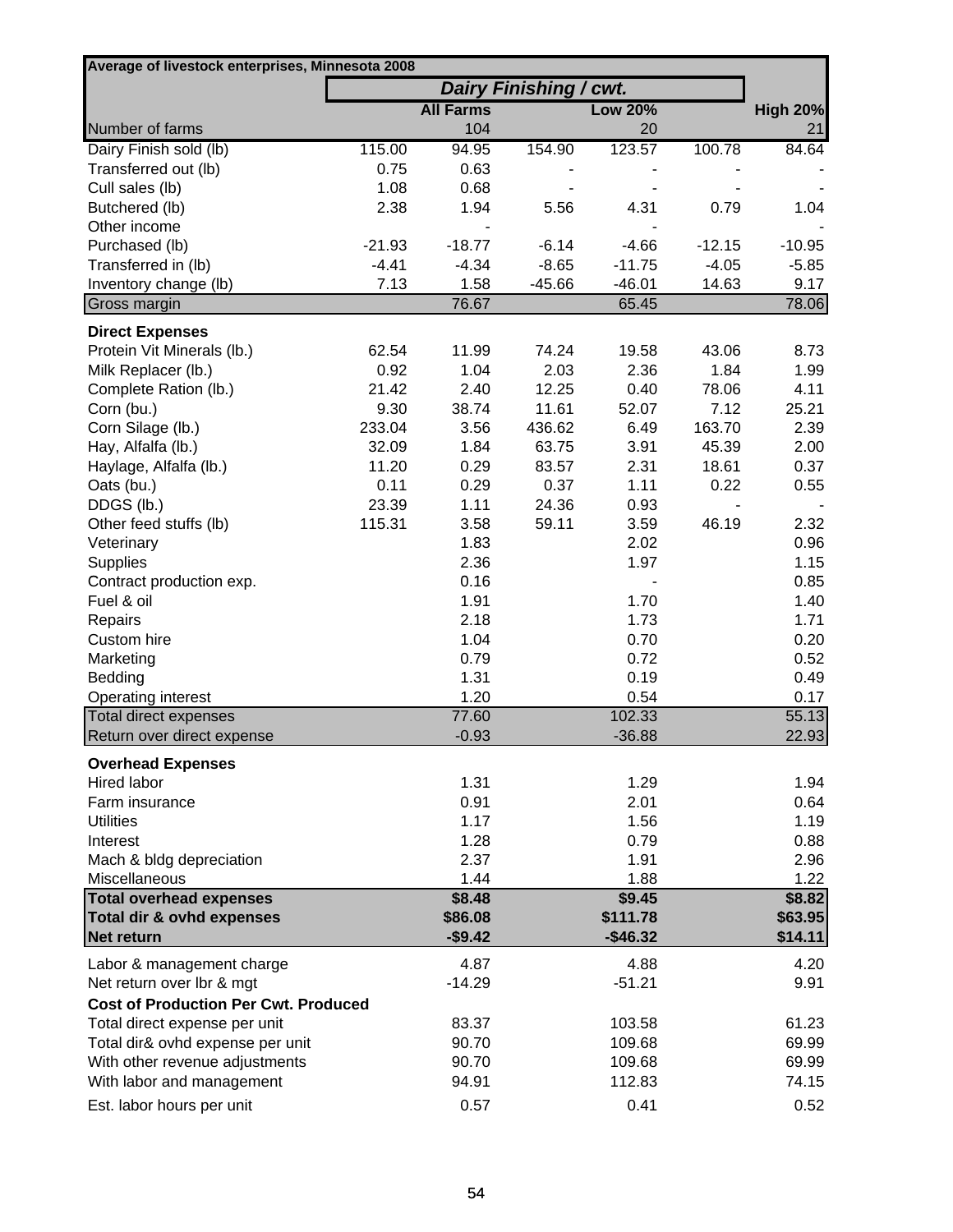| <b>Other Information</b>    |         |         |         |
|-----------------------------|---------|---------|---------|
| No. purchased or trans in   | 93      | 35      | 60      |
| Number sold or trans out    | 77      | 45      | 45      |
| Percentage death loss       | 4.6     | 2.6     | 4.5     |
| Avg. daily gain (lbs)       | 2.29    | 1.93    | 2.35    |
| Lbs of conc / lb of gain    | 6.68    | 7.79    | 5.33    |
| Lbs of feed / lb of gain    | 8.48    | 10.79   | 6.83    |
| Feed cost per cwt of gain   | \$65    | \$93    | \$48    |
| Feed cost per head          | 660.89  | 869.9   | 511.17  |
| Average purchase weight     | 307     | 166     | 254     |
| Avg wgt / Dairy Finish sold | \$1,368 | \$1,416 | \$1,343 |
| Avg purch price / head      | \$263   | \$126   | \$229   |
| Avg sales price / cwt.      | 82.56   | 79.78   | 83.99   |



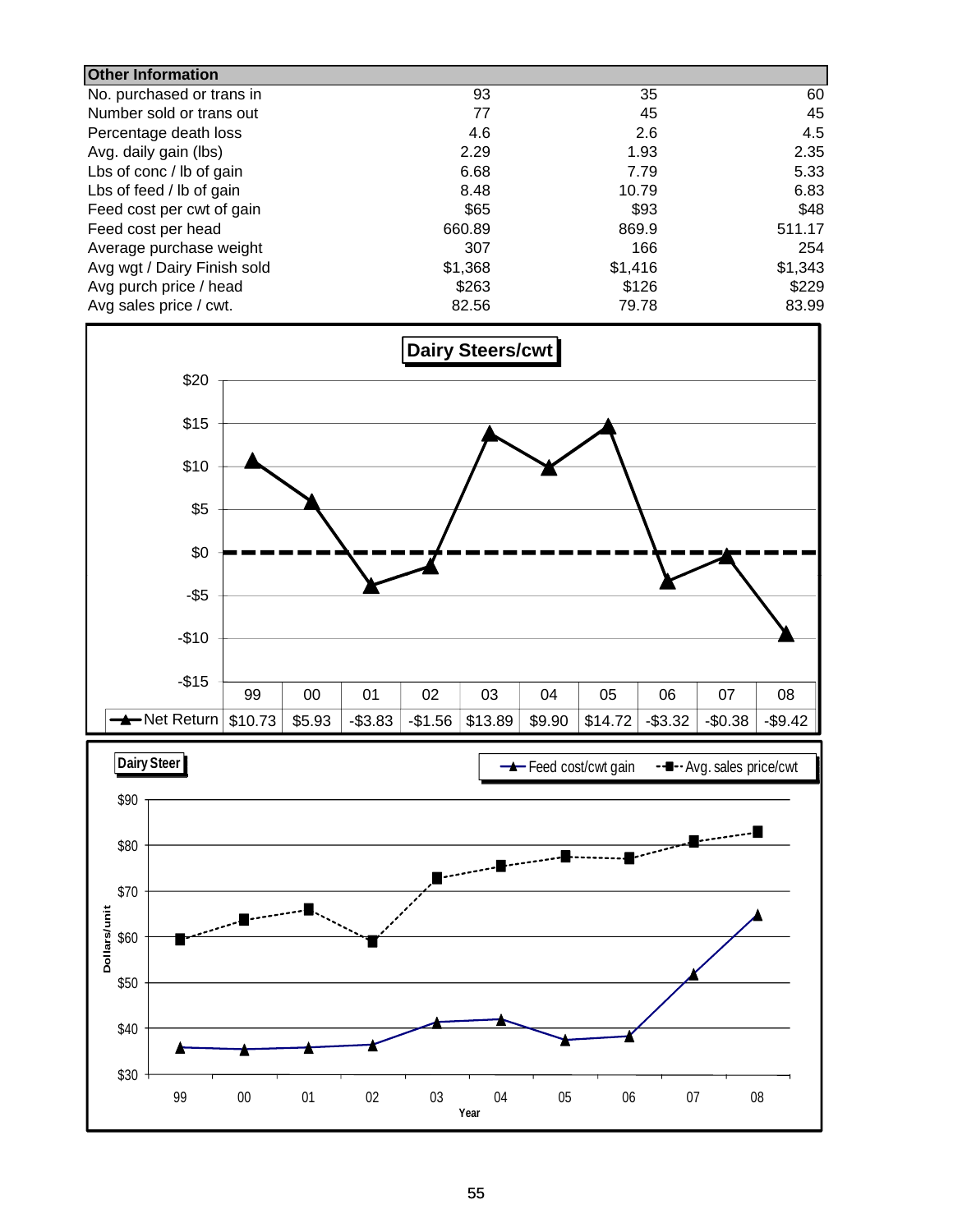| Average of livestock enterprises, Minnesota 2008    | <b>Beef Cow-Calf / cow</b> |                  |          |                |                |                 |
|-----------------------------------------------------|----------------------------|------------------|----------|----------------|----------------|-----------------|
|                                                     |                            | <b>All Farms</b> |          | <b>Low 20%</b> |                | <b>High 20%</b> |
| Number of farms                                     |                            | 119              |          | 23             |                | 24              |
|                                                     | Quantity                   | Value            | Quantity | Value          | Quantity       | Value           |
| Beef Calves sold (lb)                               | 214.40                     | 216.29           | 100.90   | 89.90          | 253.20         | 255.57          |
| Transferred out (lb)                                | 248.10                     | 252.58           | 310.50   | 299.86         | 274.80         | 292.04          |
| Cull sales (lb)                                     | 160.90                     | 96.38            | 268.80   | 103.93         | 122.00         | 88.13           |
| Butchered (lb)                                      | 4.90                       | 4.63             | 2.40     | 1.85           | 5.50           | 3.90            |
| Other income                                        | 2.65                       |                  | 0.65     |                | 9.34           |                 |
| Purchased (lb)                                      | $-31.80$                   | $-59.18$         | $-30.80$ | $-51.63$       | $-21.60$       | $-23.64$        |
| Transferred in (lb)                                 | $-40.70$                   | $-44.01$         | $-74.80$ | $-70.57$       | $-60.00$       | $-58.73$        |
| Inventory change (lb)                               | 0.90                       | $-18.83$         | 113.20   | $-92.55$       | 2.80           | 29.33           |
| Gross margin                                        |                            | 450.5            |          | 281.44         |                | 595.95          |
| <b>Direct Expenses</b>                              |                            |                  |          |                |                |                 |
| Protein Vit Minerals (lb.)                          | 315                        | 22.79            | 224      | 44.13          | 87             | 19.04           |
| Corn (bu.)                                          | $\overline{2}$             | 9.26             | 4        | 14.25          | $\overline{2}$ | 6.21            |
| Corn Silage (lb.)                                   | 3977                       | 55.86            | 5483     | 77.64          | 3706           | 57.49           |
| Hay, Alfalfa (lb.)                                  | 1892                       | 82.28            | 4071     | 208.18         | 2144           | 72.53           |
| Hay, Grass (lb.)                                    | 3327                       | 99.80            | 1997     | 67.63          | 2779           | 69.24           |
| Pasture (aum)                                       | 9                          | 46.20            | 21       | 62.04          | 13             | 56.59           |
| Stover (lb.)                                        | 225                        | 5.81             | 379      | 8.37           | 11             | 0.17            |
| Other feed stuffs (lb)                              | 2070                       | 28.75            | 1117     | 33.95          | 3284           | 18.09           |
| Veterinary                                          |                            | 25.20            |          | 27.56          |                | 32.32           |
|                                                     |                            | 30.56            |          | 31.17          |                | 21.85           |
| Supplies                                            |                            | 22.99            |          |                |                | 29.09           |
| Fuel & oil                                          |                            |                  |          | 20.99          |                |                 |
| Repairs                                             |                            | 23.44            |          | 30.99          |                | 21.69           |
| Custom hire                                         |                            | 4.03             |          | 8.57           |                | 0.28            |
| Hired labor                                         |                            | 2.34             |          | 7.07           |                | 0.19            |
| Operating interest                                  |                            | 9.76             |          | 9.65           |                | 7.79            |
| Total direct expenses<br>Return over direct expense |                            | 469.07           |          | 652.20         |                | 412.58          |
|                                                     |                            | $-18.57$         |          | $-370.76$      |                | 183.37          |
| <b>Overhead Expenses</b>                            |                            |                  |          |                |                |                 |
| Hired labor                                         |                            | 5.21             |          | 11.10          |                | 4.58            |
| Farm insurance                                      |                            | 8.36             |          | 9.57           |                | 8.03            |
| <b>Utilities</b>                                    |                            | 9.87             |          | 15.62          |                | 11.00           |
| Interest                                            |                            | 20.11            |          | 25.50          |                | 22.15           |
| Mach & bldg depreciation                            |                            | 33.84            |          | 38.19          |                | 29.75           |
| Miscellaneous                                       |                            | 16.59            |          | 16.19          |                | 21.03           |
| <b>Total overhead expenses</b>                      |                            | \$93.98          |          | \$116.18       |                | \$96.55         |
| <b>Total dir &amp; ovhd expenses</b>                |                            | \$563.05         |          | \$768.37       |                | \$509.13        |
| Net return                                          |                            | $-$112.55$       |          | $-$486.94$     |                | \$86.82         |
| Labor & management charge                           |                            | 74.39            |          | 87.77          |                | 63.74           |
| Net return over lbr & mgt                           |                            | $-186.93$        |          | $-574.71$      |                | 23.09           |
| <b>Cost of Production Per Cwt. Produced</b>         |                            |                  |          |                |                |                 |
| Total direct expense per unit                       |                            | 84.26            |          | 94.50          |                | 71.54           |
| Total dir& ovhd expense per unit                    |                            | 101.14           |          | 111.33         |                | 88.29           |
|                                                     |                            |                  |          |                |                | 79.33           |
| With other revenue adjustments                      |                            | 102.93           |          | 133.34         |                |                 |
| With labor and management                           |                            | 116.29           |          | 146.06         |                | 90.38           |
| Est. labor hours per unit                           |                            | 7.87             |          | 10.15          |                | 7.54            |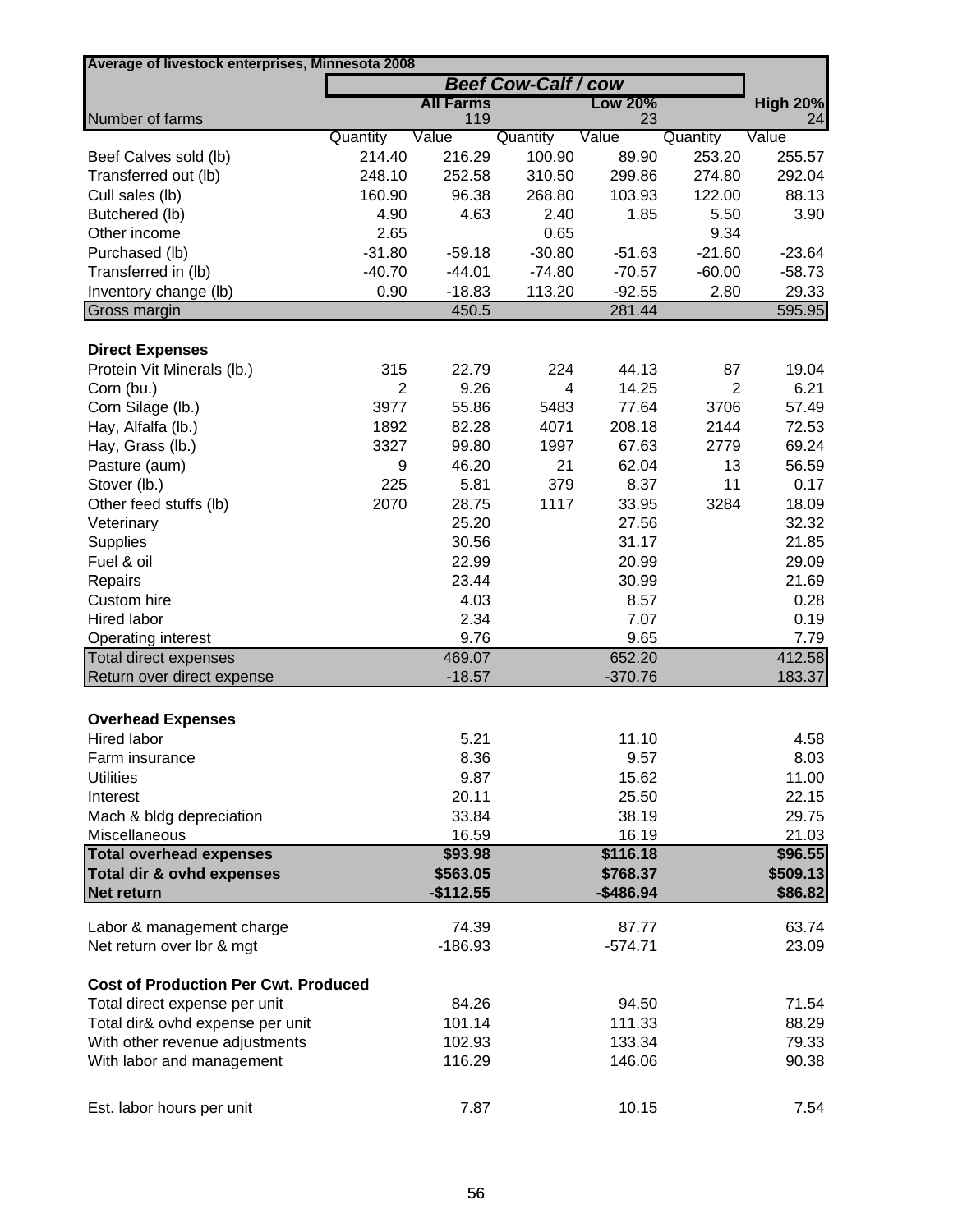| <b>Other Information</b>  |       |       |       |
|---------------------------|-------|-------|-------|
| Number of cows            | 67.4  | 56.1  | 84.5  |
| Pregnancy percentage      | 96.1  | 94.3  | 97.2  |
| Pregnancy loss percentage | 0.9   | 0.3   | 0.4   |
| Culling percentage        | 13.9  | 16.0  | 11.9  |
| Calving percentage        | 95.2  | 94.0  | 96.9  |
| Weaning percentage        | 88.7  | 87.4  | 90.8  |
| Calves sold per cow       | 0.8   | 0.8   | 0.9   |
| Calf death loss percent   | 6.0   | 6.8   | 5.2   |
| Cow death loss percent    | 2.6   | 2.8   | 1.7   |
| Average weaning weight    | 530   | 560   | 563   |
| Lbs weaned/exposed female | 470   | 490   | 511   |
| Feed cost per cow         | \$351 | \$516 | \$299 |
| Avg wgt/ Beef Calves sold | 599   | 654   | 596   |
| Avg price / cwt.          | \$101 | \$89  | \$101 |



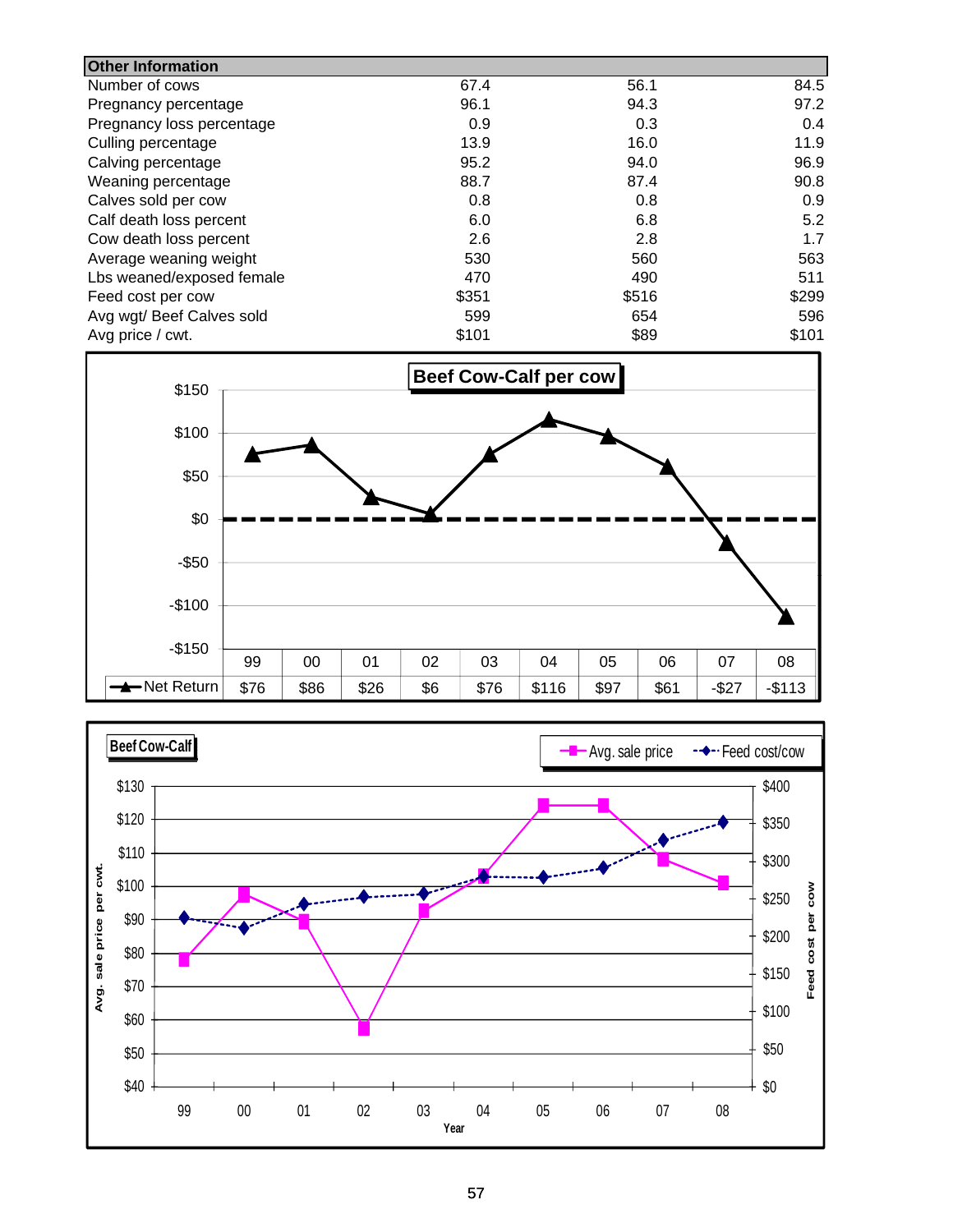| Average of livestock enterprises, Minnesota 2008 |                     |                        | <b>Finish Beef / cwt.</b> |                   |                |                       |
|--------------------------------------------------|---------------------|------------------------|---------------------------|-------------------|----------------|-----------------------|
|                                                  |                     |                        |                           | <b>Low 20%</b>    |                |                       |
| Number of farms                                  |                     | <b>All Farms</b><br>80 |                           | 15                |                | <b>High 20%</b><br>16 |
|                                                  |                     |                        |                           |                   |                |                       |
|                                                  | Quantity            | Value                  | Quantity                  | Value             | Quantity       | Value                 |
| Finish Beef sold (lb)                            | 186.15              | 169.64                 | 187.82                    | 168.03            | 209.43         | 190.66                |
| Transferred out (lb)                             | 3.58                | 3.54                   | 0.41                      | 0.32              | 0.62           | 0.50                  |
| Butchered (lb)                                   | 1.36                | 1.30                   | 1.62                      | 1.08              | 0.48           | 1.01                  |
| Hedging gain/loss<br>Other income                |                     | 2.98<br>0.07           |                           | 0.16              |                |                       |
|                                                  |                     |                        |                           |                   |                |                       |
| Purchased (lb)                                   | $-58.47$            | $-60.51$               | $-51.30$                  | $-54.15$          | $-23.39$       | $-22.42$              |
| Transferred in (lb)                              | $-7.68$<br>$-24.94$ | $-7.90$                | $-20.21$                  | $-20.02$          | $-10.63$       | $-10.78$              |
| Inventory change (lb)<br>Gross margin            |                     | $-31.93$<br>77.17      | $-18.34$                  | $-33.43$<br>61.98 | $-76.51$       | $-63.14$<br>95.83     |
|                                                  |                     |                        |                           |                   |                |                       |
| <b>Direct Expenses</b>                           |                     |                        |                           |                   |                |                       |
| Corn Gluten (lb.)                                | 71.02               | 1.87                   |                           |                   |                |                       |
| Protein Vit Minerals (lb.)                       | 45.07               | 7.43                   | 81.78                     | 14.94             | 64.68          | 8.27                  |
| Complete Ration (lb.)                            | 35.31               | 3.45                   |                           |                   |                | 0.08                  |
| Corn (bu.)                                       | 8.23<br>350.91      | 32.74<br>5.22          | 12.15<br>212.48           | 50.24<br>3.46     | 8.02<br>454.87 | 30.62<br>6.34         |
| Corn Silage (lb.)                                |                     |                        | 112.09                    |                   |                |                       |
| Hay, Alfalfa (lb.)                               | 49.77<br>34.14      | 2.34<br>1.41           | 45.64                     | 4.67<br>1.78      | 30.93<br>9.03  | 1.77                  |
| Hay, Grass (lb.)<br>DDGS (lb.)                   | 26.05               | 1.09                   | 27.47                     | 1.51              | 17.70          | 0.40<br>0.35          |
| Other feed stuffs (lb)                           | 78.71               | 2.02                   | 42.88                     | 1.60              | 42.30          | 1.63                  |
| Veterinary                                       |                     | 1.47                   |                           | 1.75              |                | 1.38                  |
| Supplies                                         |                     | 2.24                   |                           | 3.35              |                | 4.48                  |
| Contract production exp.                         |                     | 2.49                   |                           |                   |                |                       |
| Fuel & oil                                       |                     | 2.27                   |                           | 2.02              |                | 4.54                  |
| Repairs                                          |                     | 2.13                   |                           | 2.48              |                | 3.18                  |
| Custom hire                                      |                     | 1.08                   |                           | 0.88              |                | 0.08                  |
| Hired labor                                      |                     | 0.37                   |                           | 1.56              |                |                       |
| <b>Utilities</b>                                 |                     | 0.28                   |                           | 1.22              |                | 0.40                  |
| Hauling and trucking                             |                     | 1.68                   |                           | 0.25              |                | 0.96                  |
| Operating interest                               |                     | 2.78                   |                           | 4.26              |                | 1.78                  |
| Total direct expenses                            |                     | 74.08                  |                           | 95.98             |                | 66.27                 |
| Return over direct expense                       |                     | 3.09                   |                           | $-34.00$          |                | 29.55                 |
| <b>Overhead Expenses</b>                         |                     |                        |                           |                   |                |                       |
| <b>Hired labor</b>                               |                     | 1.22                   |                           | 0.52              |                | 2.79                  |
| Farm insurance                                   |                     | 0.81                   |                           | 1.10              |                | 1.77                  |
| <b>Utilities</b>                                 |                     | 0.72                   |                           | 0.53              |                | 1.01                  |
| Interest                                         |                     | 1.57                   |                           | 0.99              |                | 1.95                  |
| Mach & bldg depreciation                         |                     | 3.69                   |                           | 4.71              |                | 5.56                  |
| Miscellaneous                                    |                     | 1.43                   |                           | 1.22              |                | 2.55                  |
| <b>Total overhead expenses</b>                   |                     | \$9.44                 |                           | \$9.08            |                | \$15.64               |
| Total dir & ovhd expenses                        |                     | \$83.52                |                           | \$105.05          |                | \$81.91               |
| Net return                                       |                     | $-$6.35$               |                           | $-$43.08$         |                | \$13.92               |
| Labor & management charge                        |                     | 6.09                   |                           | 8.09              |                | 6.72                  |
| Net return over lbr & mgt                        |                     | $-12.44$               |                           | $-51.16$          |                | 7.20                  |
| <b>Cost of Production Per Cwt. Produced</b>      |                     |                        |                           |                   |                |                       |
| Total direct expense per unit                    |                     | 91.25                  |                           | 107.58            |                | 76.94                 |
| Total dir& ovhd expense per unit                 |                     | 96.23                  |                           | 112.41            |                | 84.38                 |
| With other revenue adjustments                   |                     | 94.63                  |                           | 112.32            |                | 84.38                 |
| With labor and management                        |                     | 97.83                  |                           | 116.62            |                | 87.58                 |
|                                                  |                     |                        |                           |                   |                |                       |
| Est. labor hours per unit                        |                     | 0.61                   |                           | 0.50              |                | 0.75                  |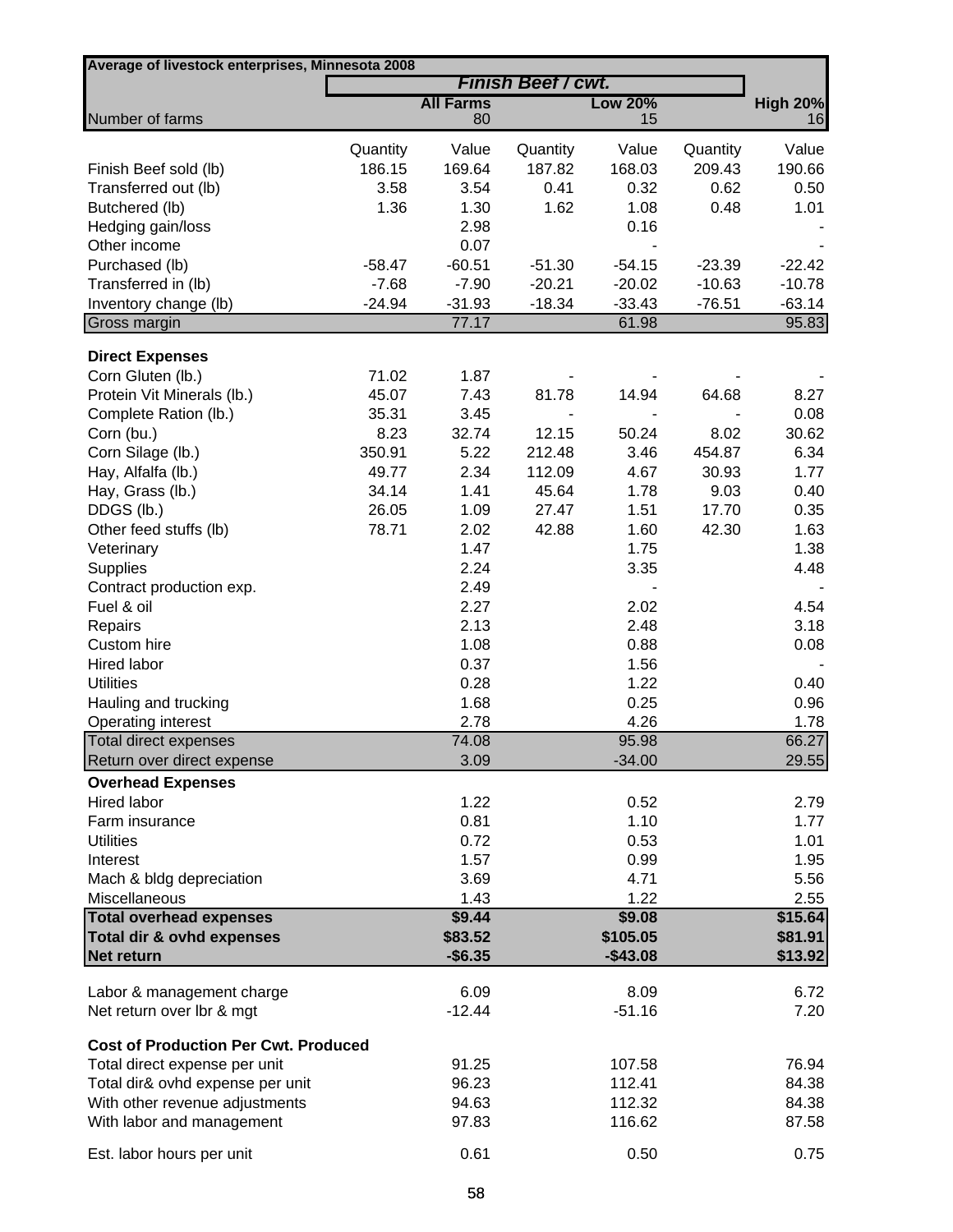| <b>Other Information</b>   |       |       |       |
|----------------------------|-------|-------|-------|
| No. purchased or trans in  | 131   | 77    | 116   |
| Number sold or trans out   | 170   | 88    | 190   |
| Percentage death loss      | 1.2   | 2     | 1.3   |
| Avg. daily gain (lbs)      | 2.12  | 1.64  | 1.48  |
| Lbs of conc / lb of gain   | 7.01  | 7.94  | 5.66  |
| Lbs of feed / lb of gain   | 9.14  | 10.5  | 7.64  |
| Feed cost per cwt of gain  | \$58  | \$78  | \$49  |
| Feed cost per head         | \$369 | \$532 | \$493 |
| Average purchase weight    | 620   | 557   | 489   |
| Avg wgt / Finish Beef sold | 1,291 | 1,298 | 1,331 |
| Avg purch price / cwt.     | \$103 | \$106 | \$96  |
| Avg sales price / cwt.     | \$91  | \$89  | \$91  |



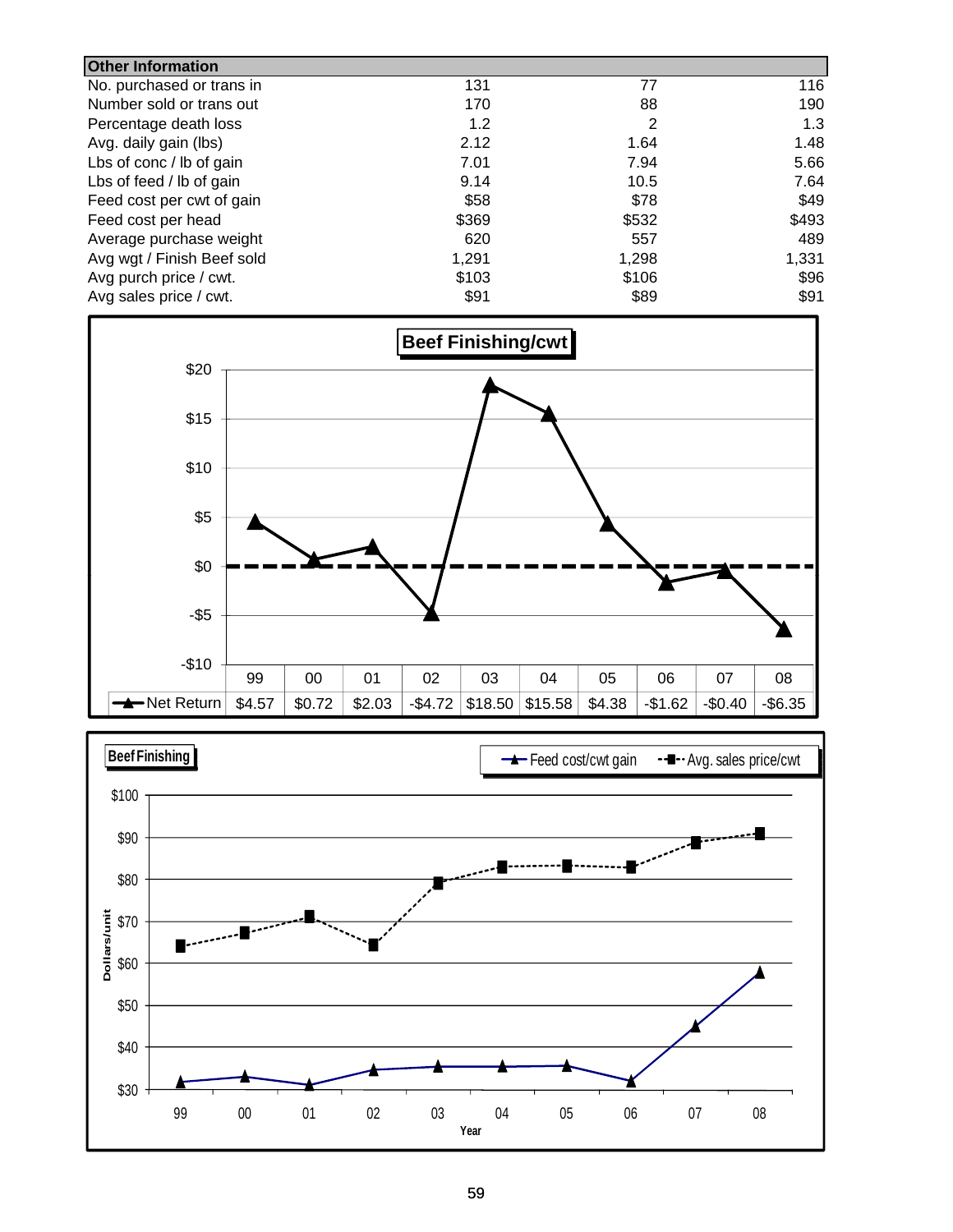| Average of livestock enterprises, Minnesota 2008 |          |                  |                                    |  |  |
|--------------------------------------------------|----------|------------------|------------------------------------|--|--|
|                                                  |          |                  | <b>Sheep Market Lamb Prod./Ewe</b> |  |  |
|                                                  |          | <b>All Farms</b> |                                    |  |  |
| Number of farms                                  |          | 8                |                                    |  |  |
|                                                  | Quantity | Value            |                                    |  |  |
| Gross return                                     |          | 142.35           |                                    |  |  |
| <b>Direct Expenses</b>                           |          |                  |                                    |  |  |
| Protein Vit Minerals (lb.)                       | 76.9     | 14.94            |                                    |  |  |
| Milk Replacer (lb.)                              | 0.1      | 0.33             |                                    |  |  |
| Complete Ration (lb.)                            | 119.8    | 13.56            |                                    |  |  |
| Corn (bu.)                                       | 8.0      | 31.87            |                                    |  |  |
| Corn Silage (lb.)                                | 423.4    | 7.48             |                                    |  |  |
| Hay, Alfalfa (lb.)                               | 446.1    | 21.80            |                                    |  |  |
| Hay, Grass (lb.)                                 | 394.6    | 16.75            |                                    |  |  |
| Pasture (aum)                                    | 0.3      | 3.47             |                                    |  |  |
| Other feed stuffs (lb)                           | 62.9     | 6.12             |                                    |  |  |
| Veterinary                                       |          | 4.81             |                                    |  |  |
| Supplies                                         |          | 11.52            |                                    |  |  |
| Fuel & oil                                       |          | 5.46             |                                    |  |  |
| Repairs                                          |          | 7.42             |                                    |  |  |
| Hauling and trucking                             |          | 2.37             |                                    |  |  |
| Operating interest                               |          | 3.31             |                                    |  |  |
| <b>Total direct expenses</b>                     |          | 151.21           |                                    |  |  |
| Return over direct expense                       |          | $-8.86$          |                                    |  |  |
|                                                  |          |                  |                                    |  |  |
| <b>Overhead Expenses</b>                         |          |                  |                                    |  |  |
| <b>Utilities</b>                                 |          | 4.86<br>5.85     |                                    |  |  |
| Mach & bldg depreciation<br>Miscellaneous        |          | 15.87            |                                    |  |  |
| Total overhead expenses                          |          | \$26.57          |                                    |  |  |
| Total dir & ovhd expenses                        |          | \$177.78         |                                    |  |  |
| Net return                                       |          | $-$35.43$        |                                    |  |  |
|                                                  |          |                  |                                    |  |  |
| Labor & management charge                        |          | 23.89            |                                    |  |  |
| Net return over lbr & mgt                        |          | $-59.32$         |                                    |  |  |
| <b>Cost of Production Per Cwt. Produced</b>      |          |                  |                                    |  |  |
| Total direct expense per unit                    |          | 102.75           |                                    |  |  |
| With other revenue adjustments                   |          | 134.48           |                                    |  |  |
| With labor and management                        |          | 150.71           |                                    |  |  |
| Est. labor hours per unit                        |          | 3.29             |                                    |  |  |
|                                                  |          |                  |                                    |  |  |
| <b>Other Information</b>                         |          |                  |                                    |  |  |
| Number of ewes                                   |          | 290.5            |                                    |  |  |
| Pregnancy percentage                             |          | 95.4             |                                    |  |  |
| Pregnancy loss percentage                        |          | 1.4              |                                    |  |  |
| Female turnover rate                             |          | 22.6             |                                    |  |  |
| Lambs born / ewe exposed                         |          | 1.4              |                                    |  |  |
| Lambs born / ewe lambing                         |          | 1.5              |                                    |  |  |
| Lambs weaned/ewe exposed                         |          | 1.3              |                                    |  |  |
| Lambs sold per ewe                               |          | 1.1              |                                    |  |  |
| Lamb dth loss (died/born)                        |          | 16.5             |                                    |  |  |
| Ewe death loss percentage                        |          | 6.5              |                                    |  |  |
| Average weaning weight                           |          | 42               |                                    |  |  |
| Lbs weaned/exposed female                        |          | 56               |                                    |  |  |
| Feed cost per ewe                                |          | \$116            |                                    |  |  |
| Avg wgt/Mkt Lambs sold                           |          | 129              |                                    |  |  |
| Avg price / cwt.                                 |          | \$110            |                                    |  |  |